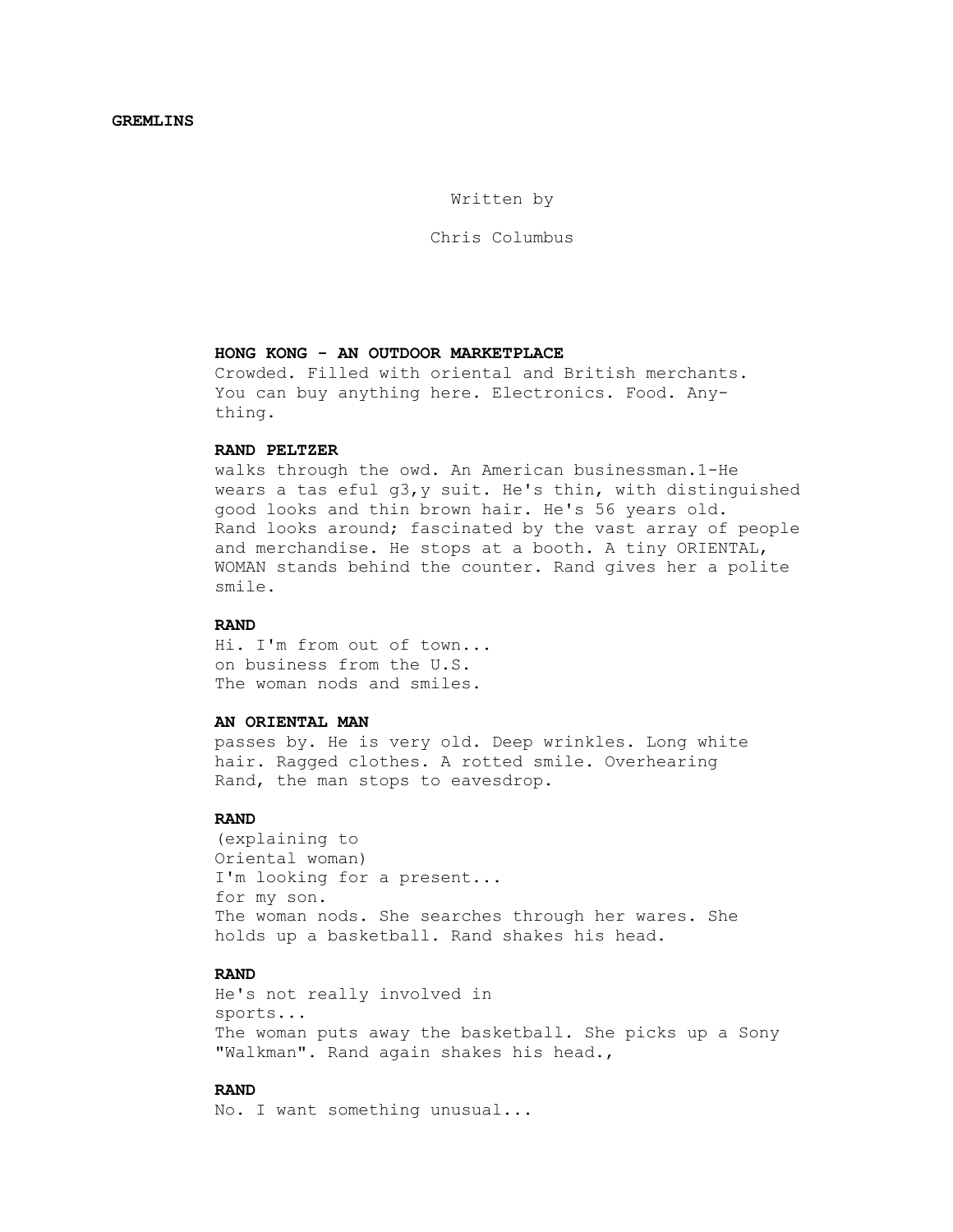something he can't get at home... something different..

### **.2.**

#### **A HAND**

 reaches out and grabs Rand's arm. Startled, he turns. The Oriental man stands before him. He stares into Rand's eyes.

#### **ORIENTAL MAN**

 I can help you. He leads Rand away from the booth.

### **ORIENTAL MAN**

 I offer something very different. Very unusual. Rand is puzzled. The Oriental leads him to a doorway.

### **ORIENTAL MAN**

 Follow me. He opens the door, motioning for Rand to follow. Rand pauses, skeptical.

#### **ORIENTAL MAN**

 Come. Take a look. It will cost you nothing. (a beat) You won't be disappointed. The Oriental enters. Rand shrugs and follows.

### **INSIDE**

 Rand follows the man up a narrow, dark set of stairs. At the top, they enter a room.

### **INT. ROOM**

 Dark. No windows. No furniture. Filled with cardboard boxes and wooden crates. Rand crinkles his nose. It su,Qlls bad in here. The Oriental flips on a dim light bulb. He leads the nervous, apprehensive Rand to a dark corner of the room. The Oriental picks up a small, metal box. A HIGH PITCHED GIGGLE echoes from inside the box.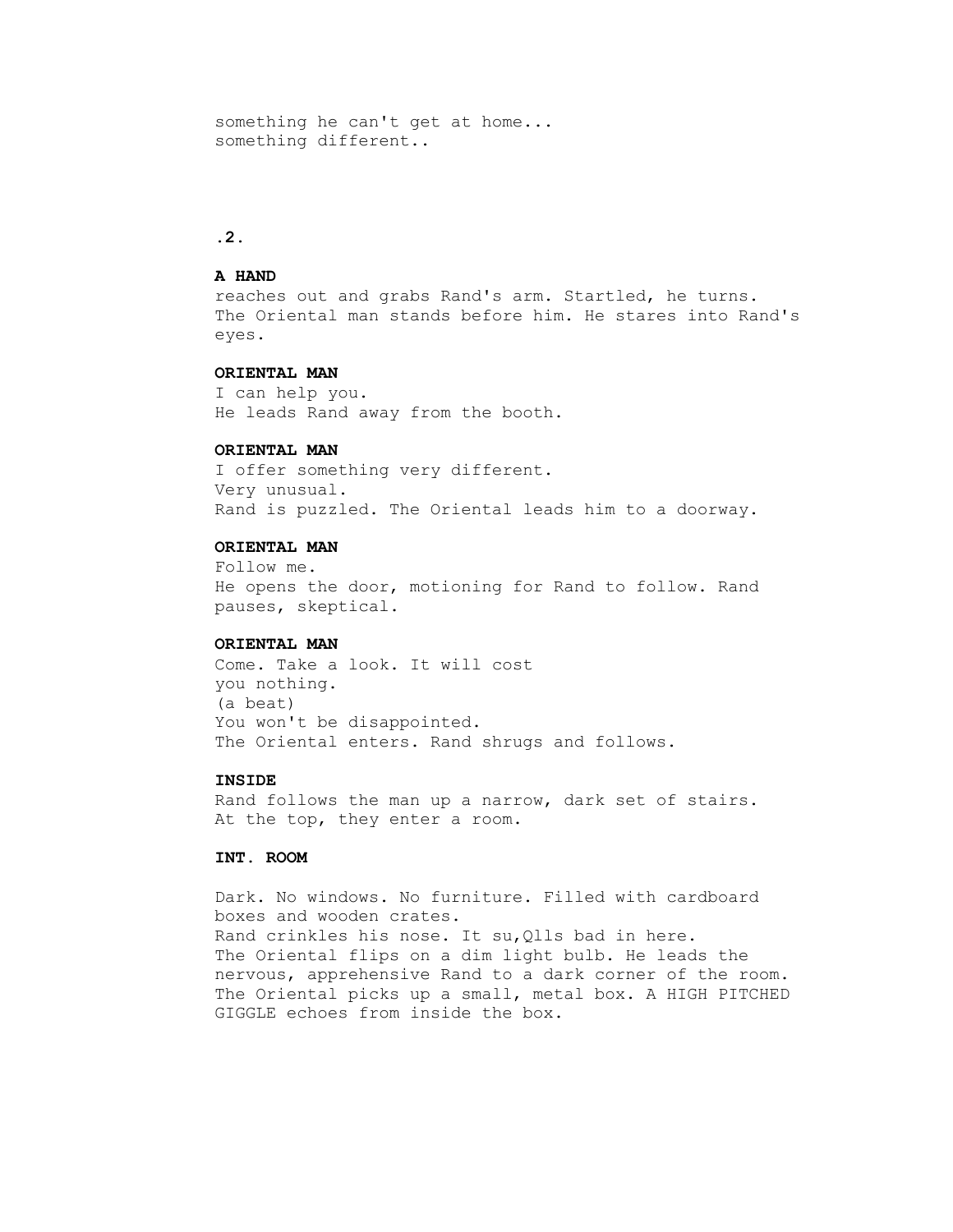Rand is very puzzled. The Oriental rests the box on a stack of crates. He opens the box. A TINY CREATURE is inside'. The animal is eleven inches tall and stands; upright on two legs. It has two arms, with small; four-fingered hands. Its body is covered with fluffy brown fur. The piercing eyes are big, sad. Its ears are long and pointed. A tiny black nose sits above a wide mouth, with small, square teeth. The creature is smiling. It lets out a giggle. Rand is delighted and surprised. He's never seen anything like this. The animal is more charming than a Disney character. The Oriental claps his hands. The creature leaps from the box, onto Rand's shoulder. The animal licks Rand's cheek.' He laughs, amused by the creature. The Oriental claps his hands again. The creature hops back into the box. It stares at Rand with those cute green eyes'.

### **RAND**

 (to the Oriental) What is it?

#### **ORIENTAL MAN**

 It is called ' Mogwai ' . (a beat) A very rare and intelligent animal. I found it in the fields near my home It will obey all orders. It learns fast. The Oriental looks at Mogwai and claps his hands.

### **ORIENTAL MAN**

(Chinese,; English

#### **SUBTITLES)**

#### **3.**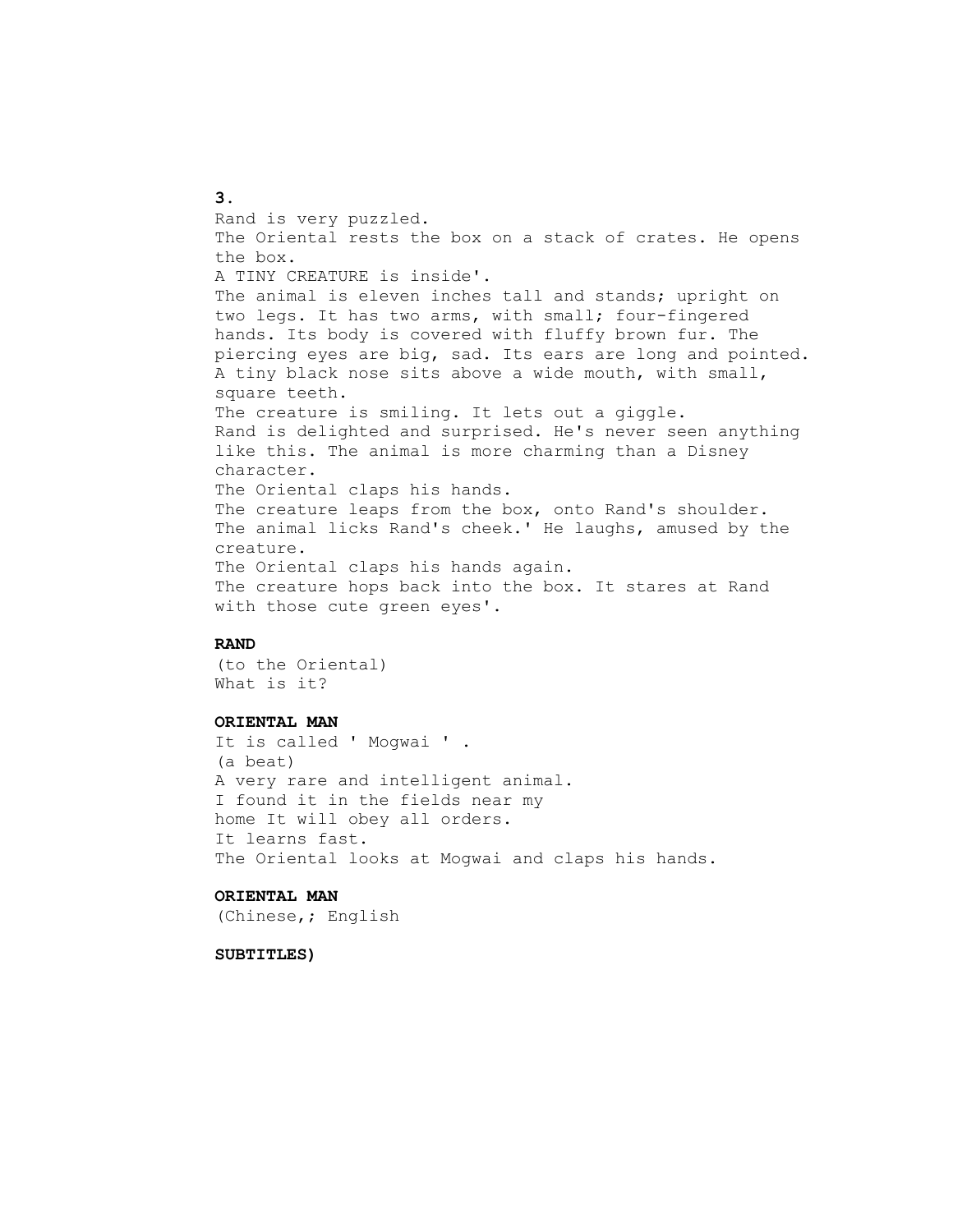--Mogwai leaps to the ground. It scurries across the floor, to a wooden crate. Mogwai removes a raw tuna from the crate. It tears off a chunk of the fish and carries it to the oriental man.. He takes the fish. Mogwai hops back into the box. Rand shakes his head. Amazed by the animal. he Oriental takes a bit from the raw fish. Juice runs own his chin. He smiles at Rand.

### **ORIENTAL MAN**

 And if you are ever in need of a song... He claps his hands to the creature.

#### **ORIENTAL MAN.**

(Chinese; English

## **SUBTITLES)**

 Music. Mogwai begins to hum, in an unearthly falsetto. It's beautiful. Rand watches with wide eyes. He feels like a child again.

#### **RAND -**

How much?

### **ORIENTAL MAN**

 One hundred American Dollars. Cash. Rand removes five twenties from his wallet. He gives them to the man. The Oriental smiles and claps his hands. Mogwai jumps onto Rand's shoulders. Rand pets it. Mogwai emits a cute giggle.

### **ORIENTAL MAN**

 It never sleeps. It will eat any thing... but prefers raw meat.

#### **(PAUSE)**

 It must always be kept indoors during the day. It lives in shadow. It hates bright light. Direct sunlight will kill it. Rand nods. He takes Mogwai from his shoulder and puts it into the box. Rand puts the box under his arm. The Oriental smiles

### **4**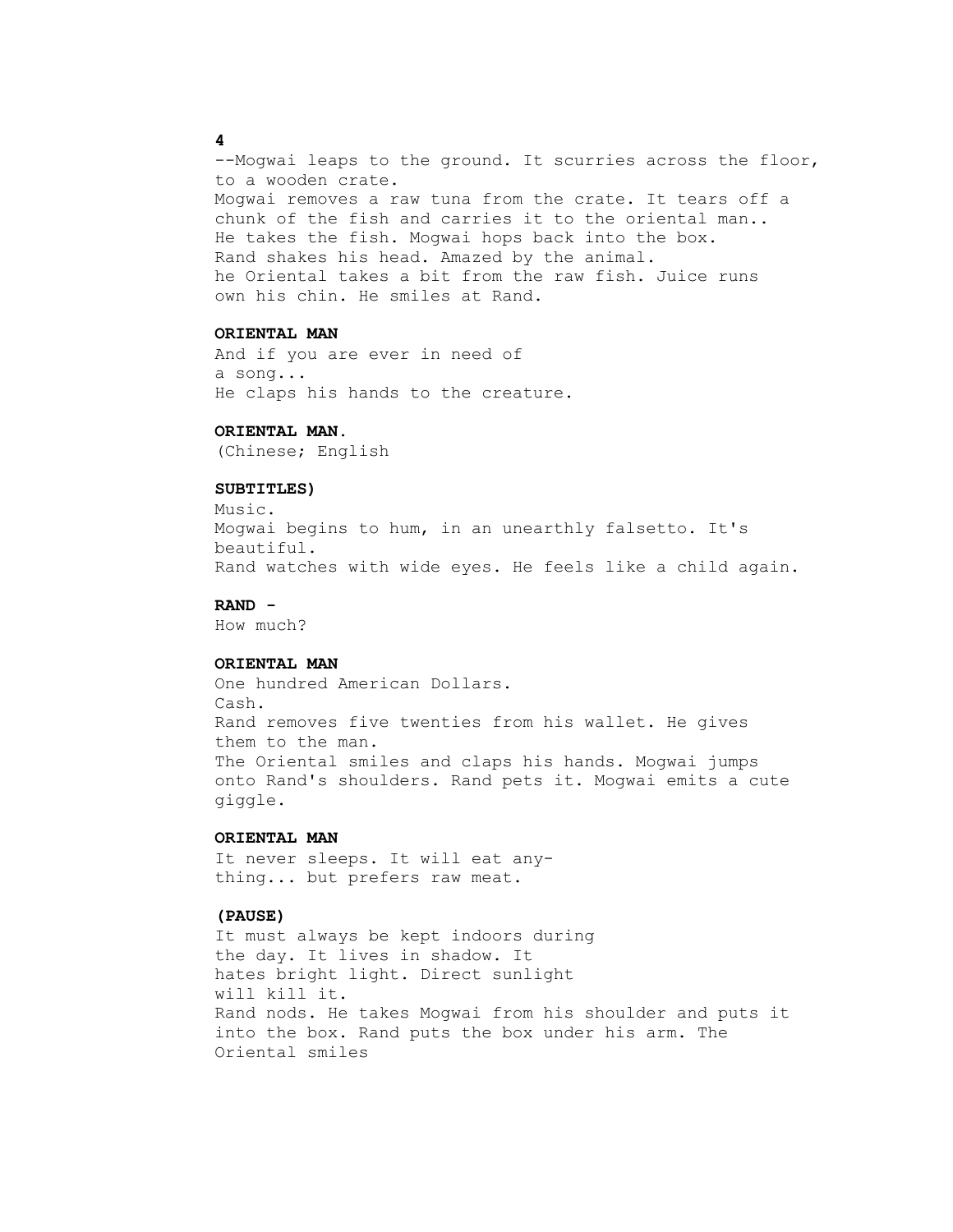#### **ORIENTAL MAN**

Your son will enjoy his new friend. Rand smiles and exits. The Oriental takes a bite from his raw fish.

## **CUT TO:..**

### **INT. HONG KONG AIRPORT**

 Rand is on the pay telephon His baggage rests beside him. Mogwai is inside of a small plastic pet box. The creature's bright eyes shine from inside.

### **RAND**

 (into the phone) Yes, Fred. The Tai-Chan account is definite. MmmHmm. My plane l eaves in twenty minutes. See you in Pennsylvania. He hangs up. He picks up his bags and walks to the check in counter.

### **THE CHECK-IN GIRL**

 tags Mogwai's box and puts it on the conveyer belt. Rand watches the box disappear through the baggage chute.

#### **CHECK-IN GIRL**

 Don't worry, sir. Your pet will be safe. Rand smiles.

### **CUT TO:**

#### **EXT. SKY**

The jet flies through the clouds.

### **INT. AIRPLANE**

 Rand is eating his airline dinner. AN ORIENTAL STEWARDESS walks up and refills his coffee. He looks at her. with the word 'Mogwai'?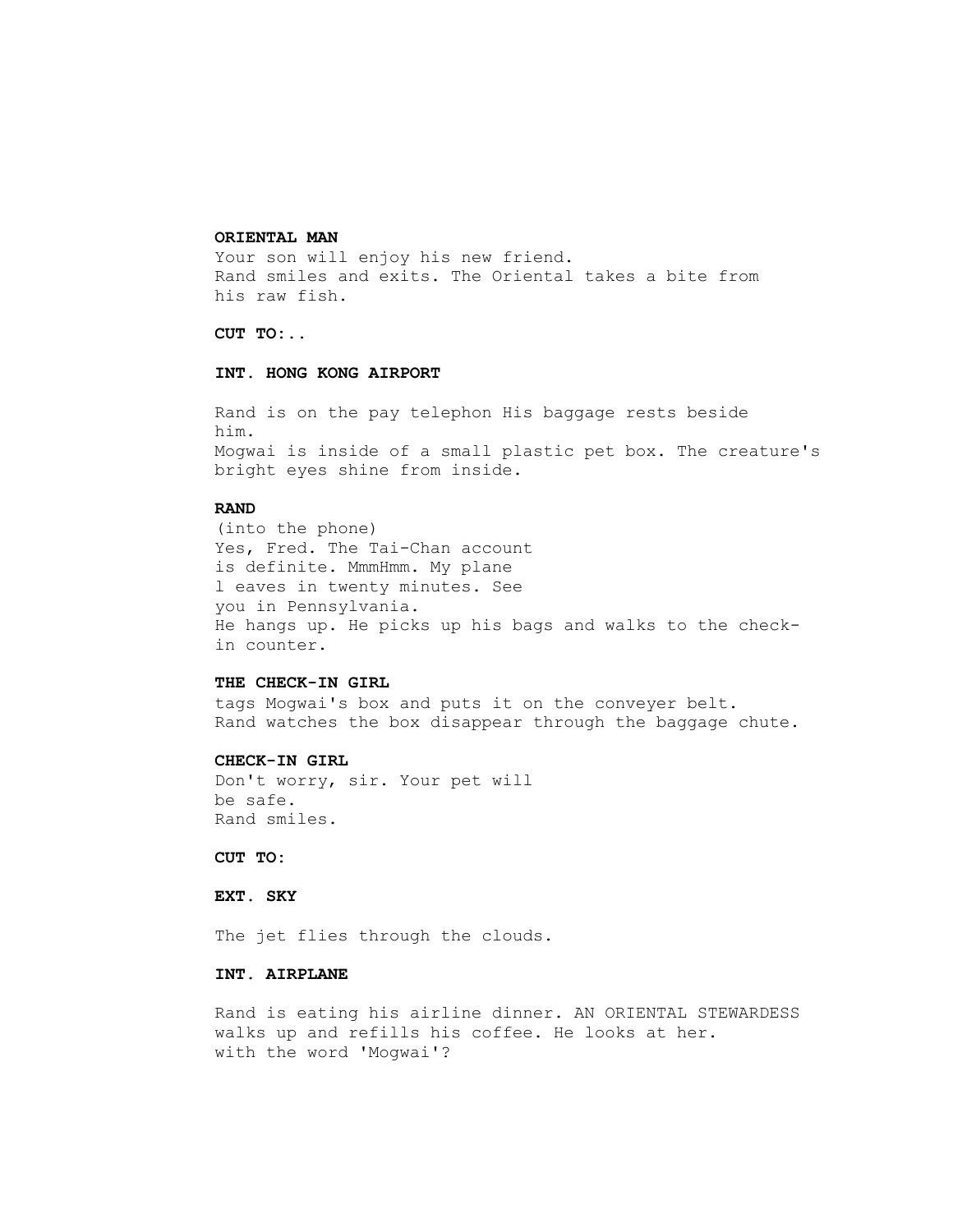**6.** She nods.

#### **RAND**

What does it mean?

#### **STEWARDESS**

 Devil. She moves to the next passenger. Rand stares. Surprised. Confused.

### **DISSOLVE TO:**

### **A GREEN ROAD SIGN:**

#### **"WELCOME TO KINGSTON FALLS, PENNYSLVANIA. POPULATION 6,122"**

 **CREDITS BEGIN OVER VARIOUS IMAGES OF THIS SMALL TOWN.** One week before Christmas. It's snowing hard. A man hangs Christmas lights outside of his home. His young son helps. Children ice skate along a large,. frozen lake. A woman trudges through the snow, to her mailbox. A down parka is over her pajamas. Kingston's business district. Chilly gas station atten dants pump gas into cars. A Pharmacy owner hangs "Merry Christmas" (in sparkling gold letters) in his store window. Telephone line workers share hot coffee from a thermos. The Union Savings and Trust Bank. Two teenagers push a woman s car from a ditch.

### **CREDITS END. CAMERA DOLLIES TO THE BANK DOORS. WE GO**

#### **INSIDE.**

Crowded. Several peoplestandin line.

### **BILLY PELTZER**

a bank teller, writes out a receipt for a customer.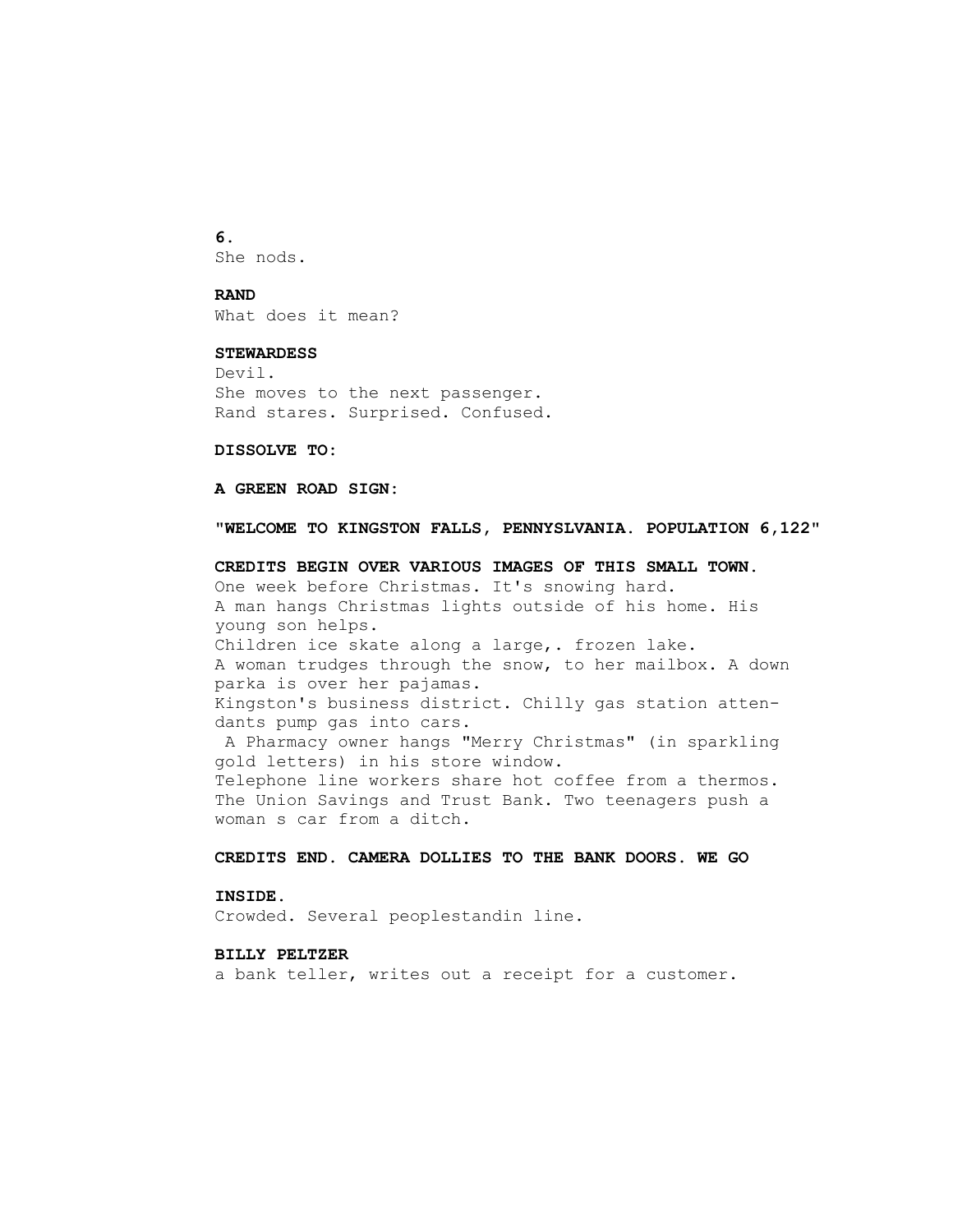#### **7.**

looks to

 Billy is 26 years old. His sturdy build and good looks are buried beneath wire rimmed glasses, slicked dirty-blonde .hair, a red sweater vest, a loose fitting checkered shirt, baggy corduroys and worn loafers.

r• Finishing the transaction with his customer, Billy

the line of waiting people.

### **BILLY**

Next.

#### **MRS. DEAGLE**

 an elderly woman, walks to Billy's window. She's a real prude. Tight lips. Heavy make-up. Bleached hair. Cheap fur coat. She hands Billy a personal check.

## **TRACY ALLEN**

 another teller, works beside Billy. Tracy is pretty. Big brown eyes. A sexy smile. Long dark hair. Perfect figure. 25 years old.

 Tracy counts out some cash to a customer. She's trying to concentrate, to keep her mind on work.. But it's diffi cult when

#### **GARY LUCIA**

 the bank security guard, is trying to make her laugh. He stands by the bank entrance, making funny faces at Tracy. Gary is 30 years old. Former high school jock. Dark, thick hair. Deep brown eyes. Muscular. A strong, handsome face.

Meanwhile, Billy gives the check back to Mrs. Deagle.

#### **BILLY**

 I can't cash this, M'am. Your last check hasn't cleared.

## **MRS. DEAGLE**

Don't you recognize me?

#### **BILLY**

No, M'am. I'm sorry...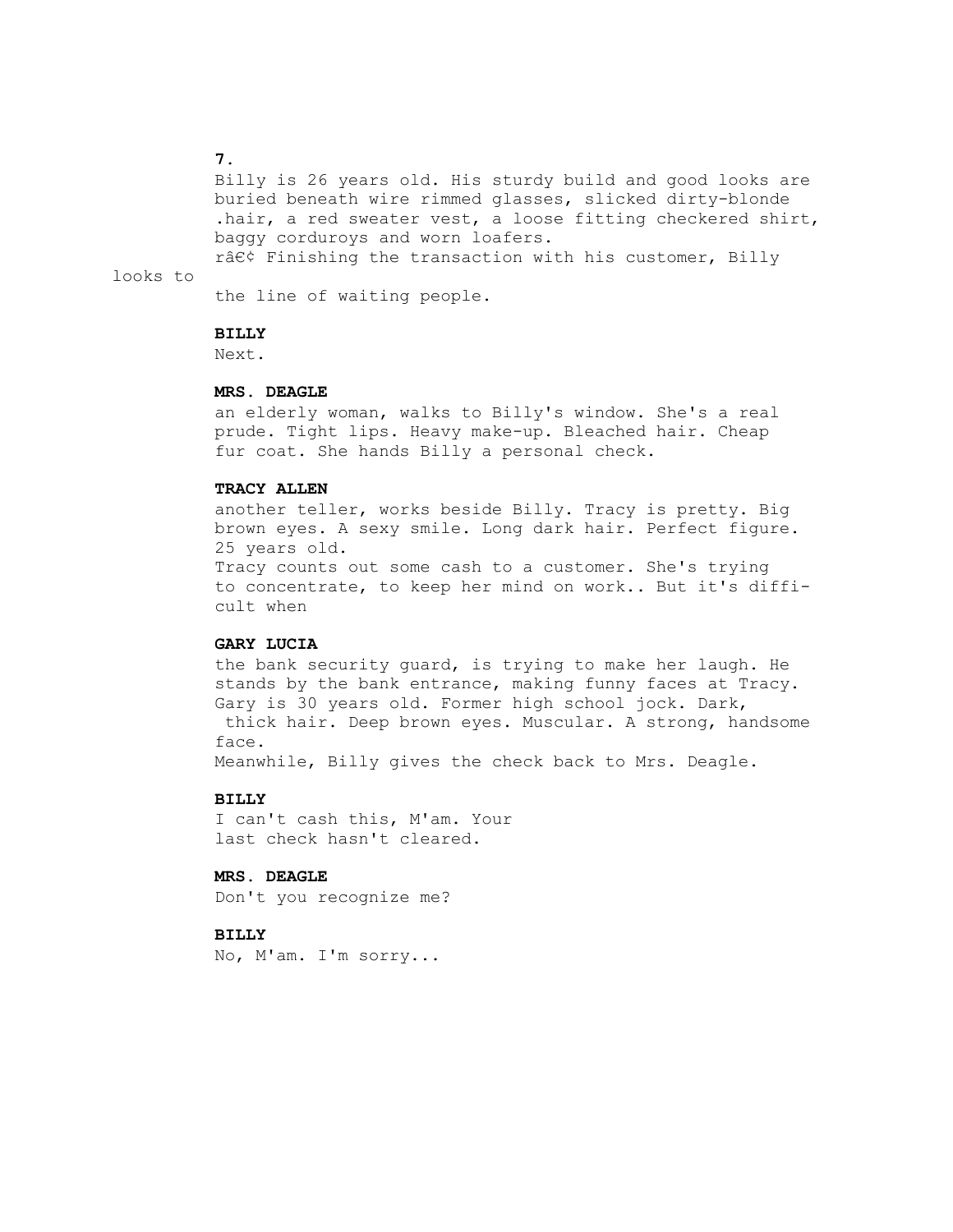## **MRS. DEAGLE**

(loud, so everyone can

### **HEAR)**

 My name is Mrs. Julia Deagle! My husband manages the.Sparkle Market! We've been banking here for sixteen years!

#### **BILLY**

 T at's very nice, M'am. But your c eck hasn't cleared and...

#### **MRS. DEAGLE**

 That's the problem with this world. It's a mess because of people like

## **JI\$**

### **BILLY**

 It's not my.fault your check didn't clear, M'am,

## **MRS. DEAGLE**

Don't get smart with me, oung man.

#### **BILLY**

I wasn't getting smart, I was...

## **MRS. DEAGLE**

(shouting,-looking

### **AROUND)**

 Where's the president? I want to see the bank president! Billy rubs his eyes. Tense. Embarrassed. Everyone watches the scene. Tracy. Gary. The customers.

### **ROLAND FRESCO**

 the bank's Vice President, walks over to Billy and Mrs. beagle. Roland is tall, slender with thin grey hair and a pencil thin moustache. Friendliness and courtesy are his job. He smiles at Mrs. Deagle.

### **ROLAND**

 What seems to be the problem, M'am?

 **MRS. DEAGLE**

#### **8.**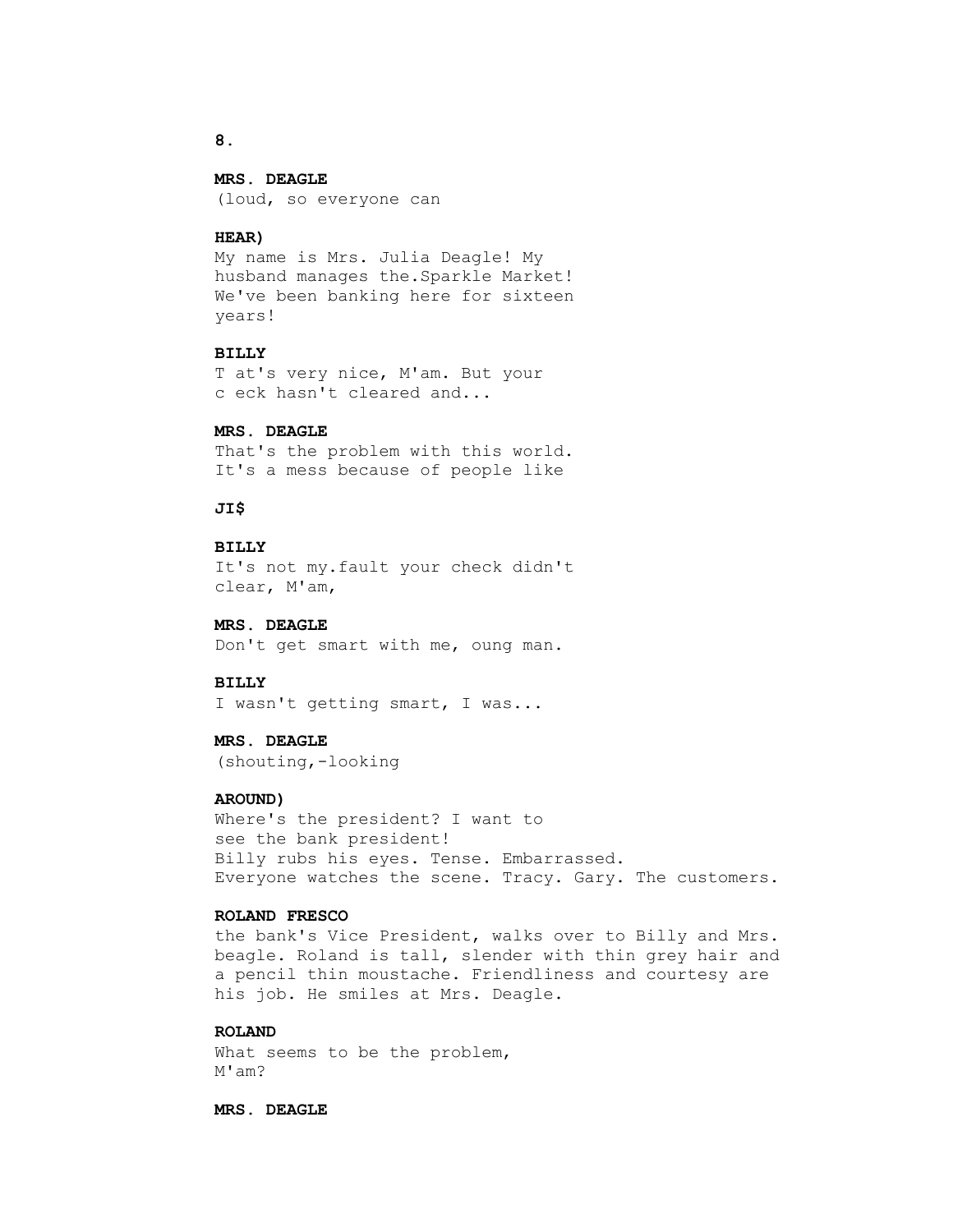My name is Mrs. Julia Deagle. This young teller is being very rude! I demand that you fire him!

# **9**

 Roland looks at Billy. Billy rolls his eyes. Roland smiles.

#### **ROLAND**

### **(COMFORTING)**

 Now,-Mrs. Deagle...I'm sure this isn't that serious. I'm sure an apology would fix things right up. Wouldn't it? The woman shrugs.' Roland turns to Billy.

### **ROLAND**

 Apologize to the woman, Billy. Billy leans to Roland.

### **BILLY**

 (angry whisper) I. didn't do anything wrong.

## **AA;**

#### **ROLAND**

 (doesn't care, the customer comes first) Just apologize. Roland.leans back and smiles at Mrs. Deagle. Billy looks at her. He doesn'-t want to do this. Everyone in the bank is watching him, waiting for him to take a stand. Billy sighs. He needs his job.

# **BILL°**

 (forcing himself) I'm sorry, Mrs. Deagle. She nods and smiles. Roland puts his hand on the woman's shoulder.

## **ROLAND**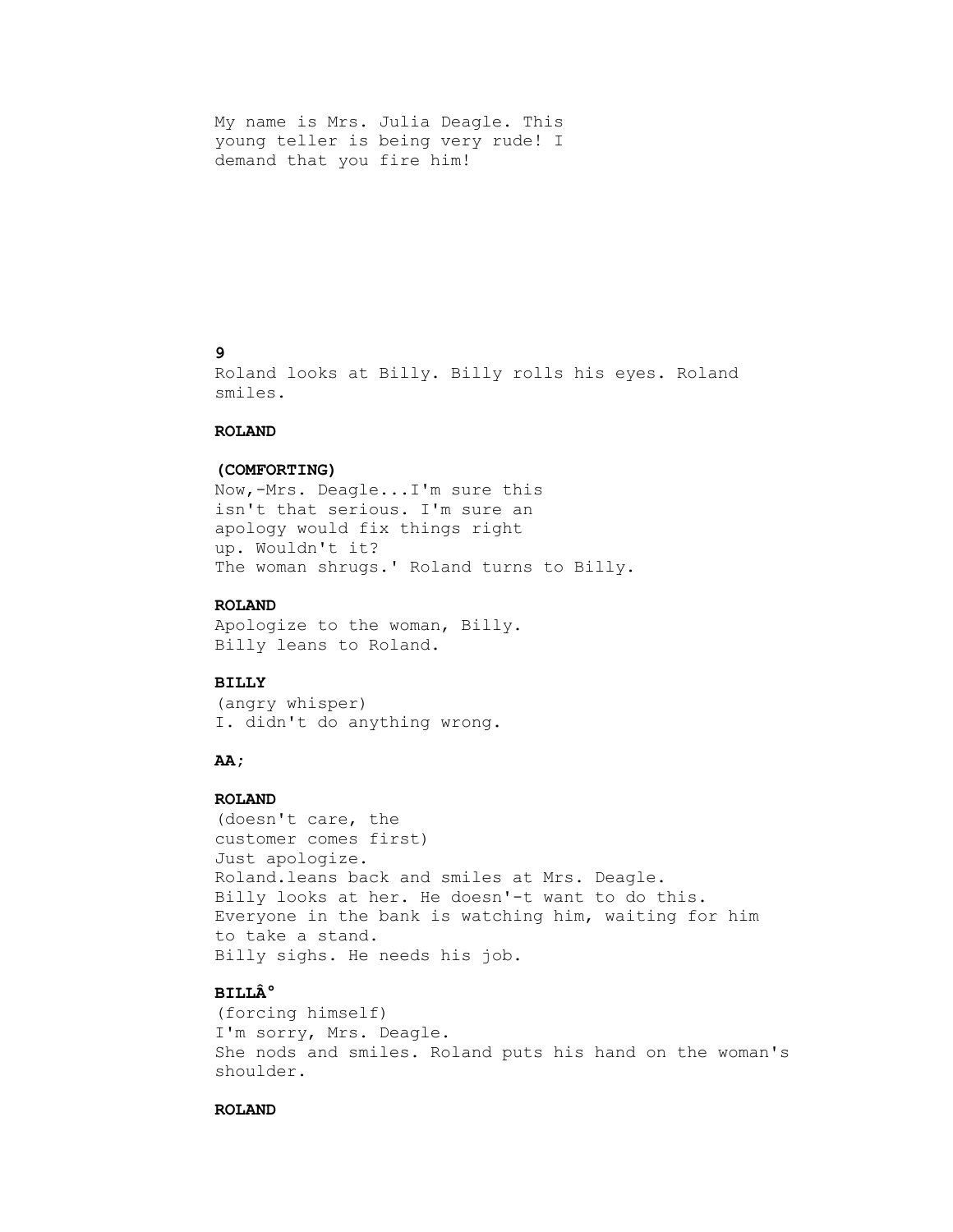Come back to my desk, Mrs. Deagle. I'll personally take care of your banking problems. Roland walks back to his office with Mrs. Deagle. Gary chuckles. Tracy goes back to work. Billy just sits. Angry. Humiliated. He calls the next customer.

lb.

## **BILLY**

Next.

 **CUT TO:**

## **INT. BANK - LATER**

 Billy puts on his brown winter coat and green scarf. He picks up his dog eared copy of "The Once And Future King". He walks to the bank lobby.

### **TRACY**

 stands in the lobby, putting on.her coat. Billy moves to help her.

### **BILLY**

 Let me. He helps her on with the coat.

 **BILLY**

You look very pretty today.

### **TRACY**

### **(FLATTERED)**

Thanks, Billy.

## **BILLY**

 I mean.. .not that you don't look pretty every day...But you look especially pretty today.

## **TRACY**

#### **(CHUCKLES)**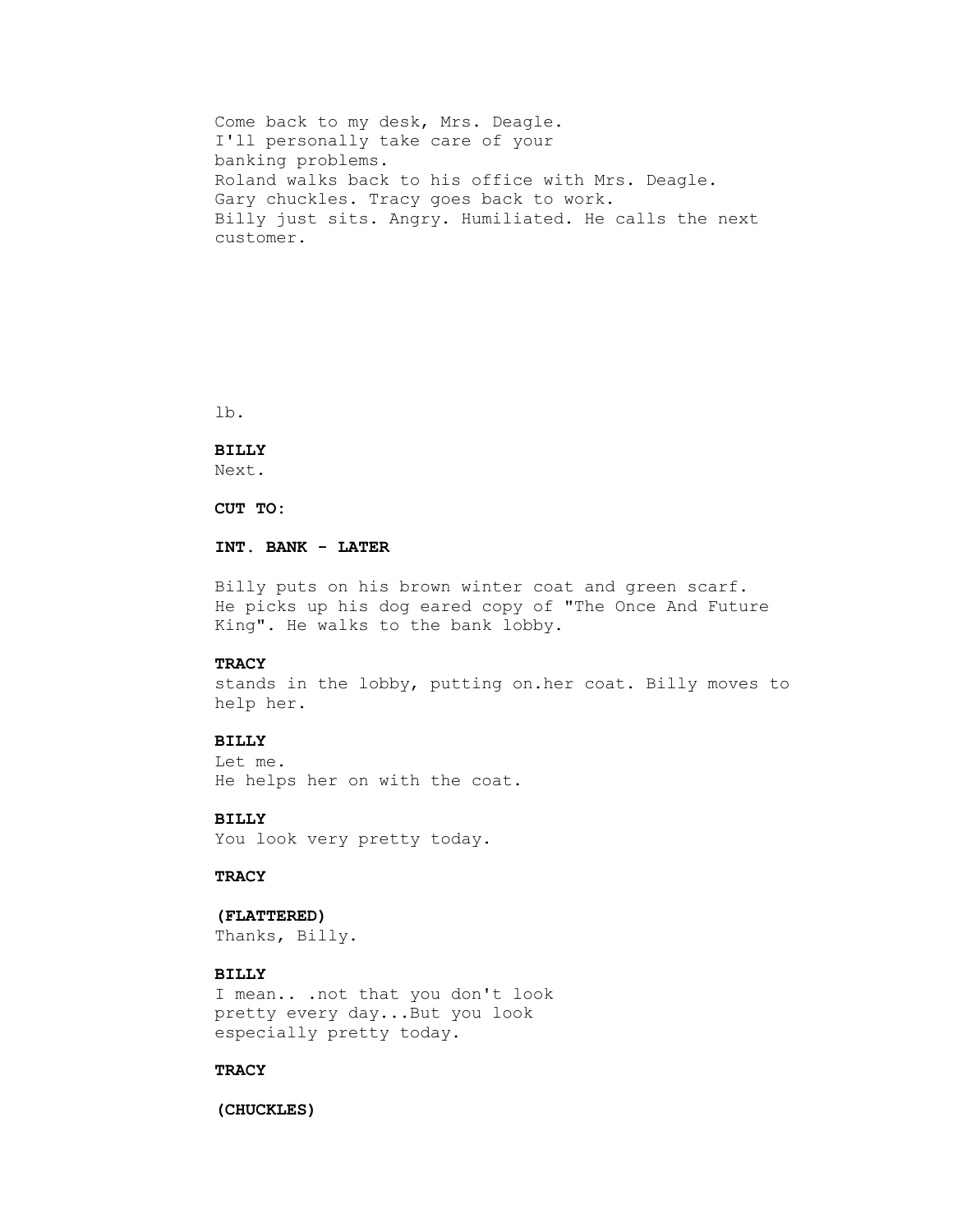You're cute. Gary walks up. He puts his arm through Tracy's.

# **GARY**

 Let's go. I'm hungry. (notices Billy) Hey, Peltzer...Whydidn't you stand. up to that old bag, today?

# **I**

## **11.**

 Billy shrugs. Embarrassed. Gary notices the book. He takes it from Billy's hand.

#### **GARY**

What's this?

### **BILLY**

 It's a book. You read 1t. Billy exchanges a smile with Tracy. Gary isn't amused.

### **GARY**

 I know that, asshole. I meant what's it about?

## **BILLY**

 King Arthur. . .Sir Lancelot... Knights of the Round . Table... Dragons...

## **GARY**

 Aren't you a little old for that kinda' junk?

## **BILLY**

 **(SHRUGS)** Beats T.V.

## **GARY-**

(gives Billy the

## **BOOK)**

I'll take 'Monday Night Football'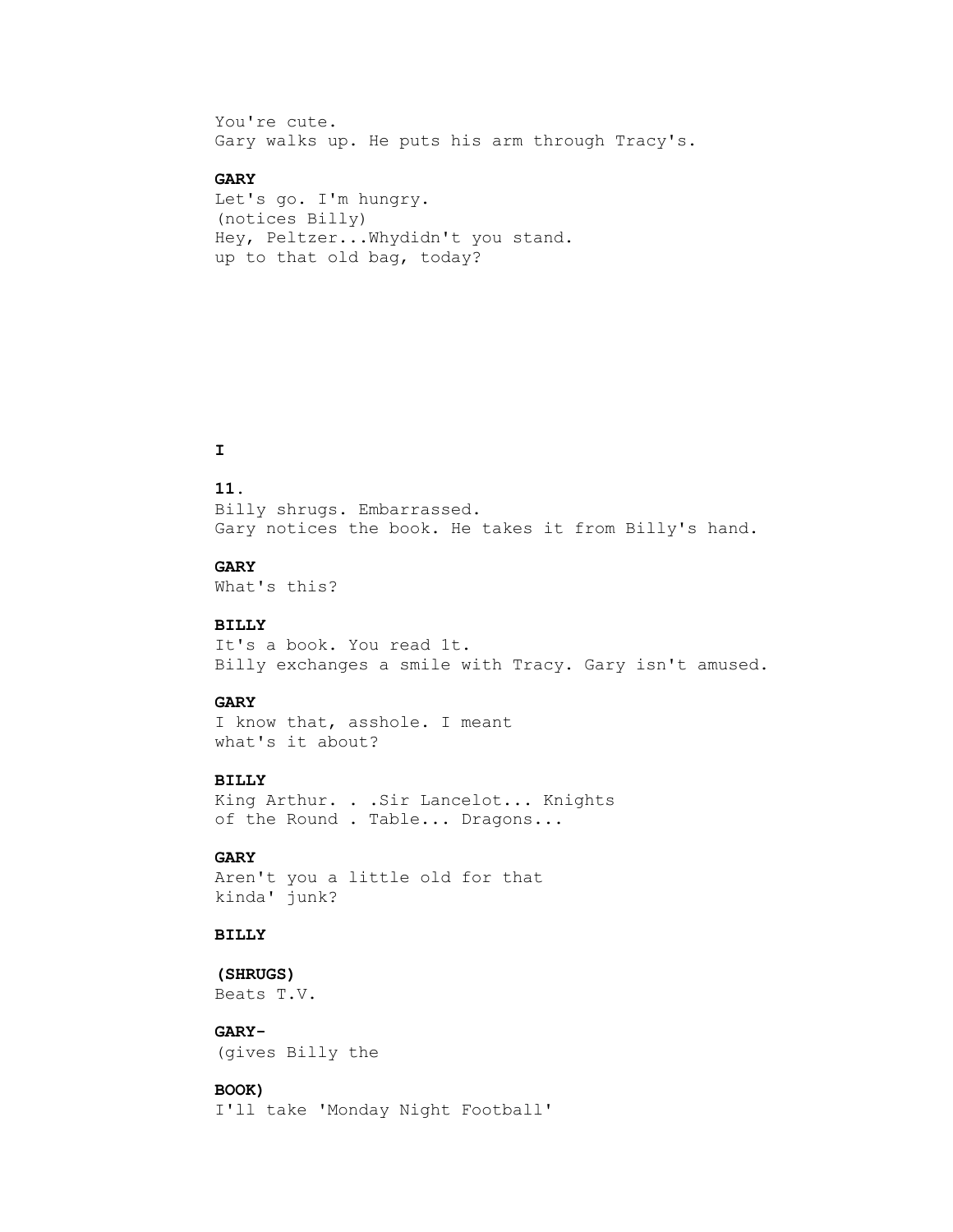over this crap any day. (takes Tracy's arm) C'mon. Let's go. Tracy gives a wave to Billy. She and Gary walk away. Billy watches. He draws an imaginary sword from his side. He lifts the sword and lunges forward. At Gary. Billy sits at a table. Alone. He's reading his book. He eats, but his wide eyes never leave the page. He's fas cinated by the story. Like a child. He gets to a funny section.. He laughs.

### **12.**

Gary notices Billy. Gary nudges the others.

## **GARY**

 What a nut. Laughin' to himself. That's the kind of guy who'll shoot a president.

#### **TRACY**

### **(DEFENSIVE)**

 I don't see anything wrong with him. I'm sure he's very intelligent.

### **GARY**

 Yeah, and those are the guys who always crack. The real smart guys. 6ti (pause) He's gotta be a psycho. 26 years old, still lives with his parents. Doesn't have a girlfriend. He's always alone. Real weirdo. The others agree. Tracy doesn't. She likes Billy. Billy continues to read, totally caught up in his book. Totally caught up in his fantasy.

### **DISSOLVE TO:**

#### **INT. BILLY'S FORD PINTO - LATER THAT AFTERNOON**

 Billy drives home from work. He moves slow. The snow still falls. The roads are icy.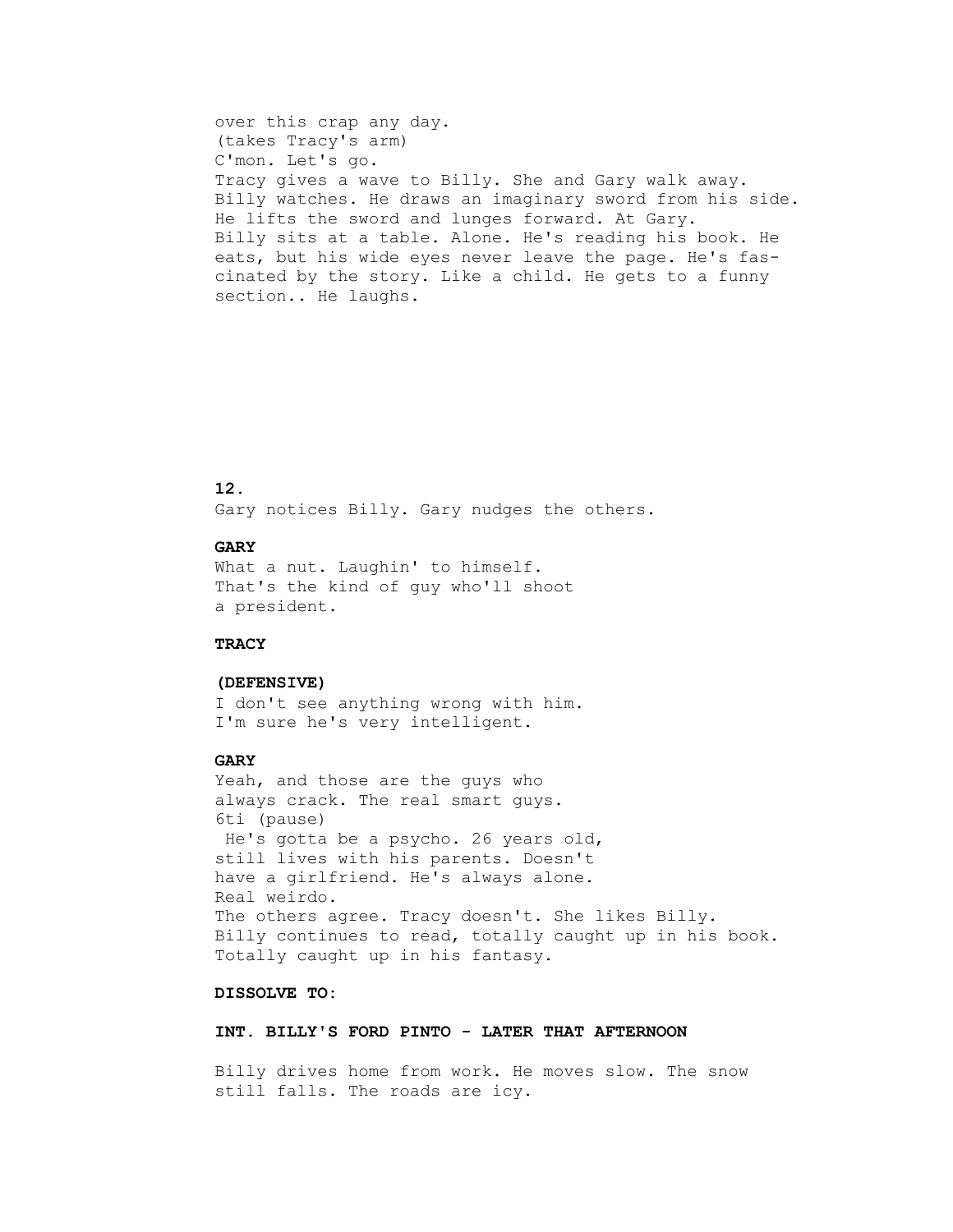### **CAR RADIO (V.0.)**

 .And the snow keeps coming, folks. Looks like we're gonna have a White Christmas. Another three inches is expected tonight... Billy looks out of his side window and sees

#### **PETE FOUNTANE**

 walking home from school. Pete is 16 years old. A chunky, pleasant baby faced kid. With his bright orange down

jacket,

 Pete resembles a tiny snowman. Suddenly, Pete.slips on the ice. Bam. Right on his ass. His school books scatter over the ground.

## **13.**

Billy stops the car. He gets out and hurries to Pete.

## **BILLY**

 Pete...You okay? Pete nods. Billy helps him up. Pete brushes himself off. Billy is amused by the boy.

#### **BILLY**

You want a ride home?

## **PETE**

 Thanks. That'd be nice. Billy helps Pete pick up his schoolbooks.

 **CUT TO:**

#### **INT. CAR - A FEW MINUTES LATER**

Billy drives, while trying to tell a story to Pete.

### **BILLY**

(energetic, en-

### **THUSIASTIC)**

 Lancelot raises Excalibur and... Wham! He knocks the Black Knight down ! Then with-another swing... Wham! He finishes him off!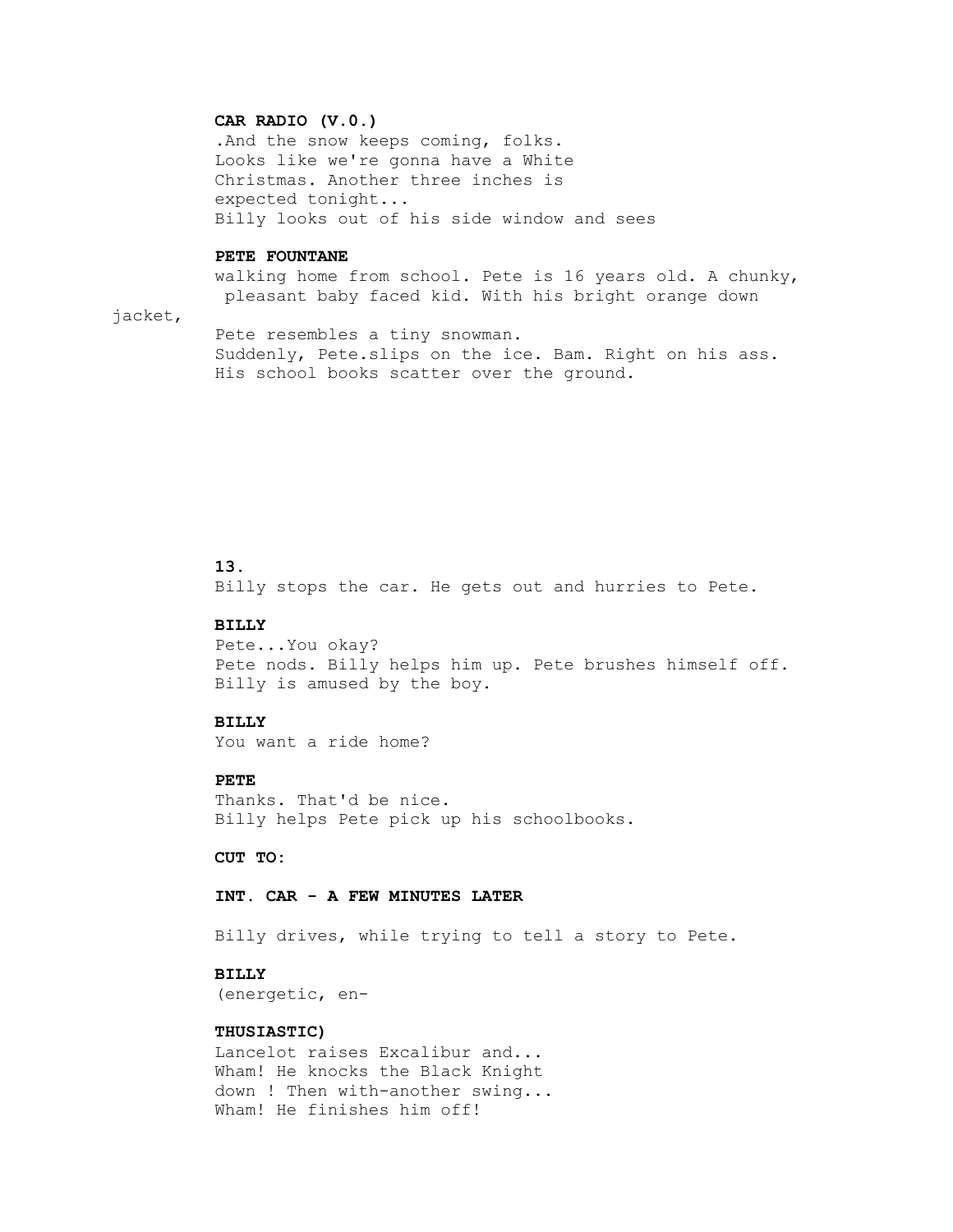## **PETE**

 (impressed by Billy's storytelling) Wow... Billy digs into his pocket and gives Pete the copy of "Once And Future King".

### **BILLY**

 Here. You can borrow it. Pete takes the book.

#### **PETE**

 Hey, Billy...You know so much about Vikings and stuff...You should write one of these stories yourself.

### **14.**

 **PETE** Really?

#### **BILLY**

#### **(PROUD)**

 'Savage Hearts Of The Round Table'. A Trilogy Of Honor., Adventure nd Romance by William :C. P.eltzer

# **PETE**

Sounds gre t. When can I read it?

## **BILLY**

#### **(CHUCKLES)**

 I've only got about 70 pages done... But as soon as it's published, you'll get one of the first copies. Speci ally autographed by the author. Pete smiles. Billy makes a turn. He pulls into the parking lot of

#### **DOUGAL'S ANTIQUES**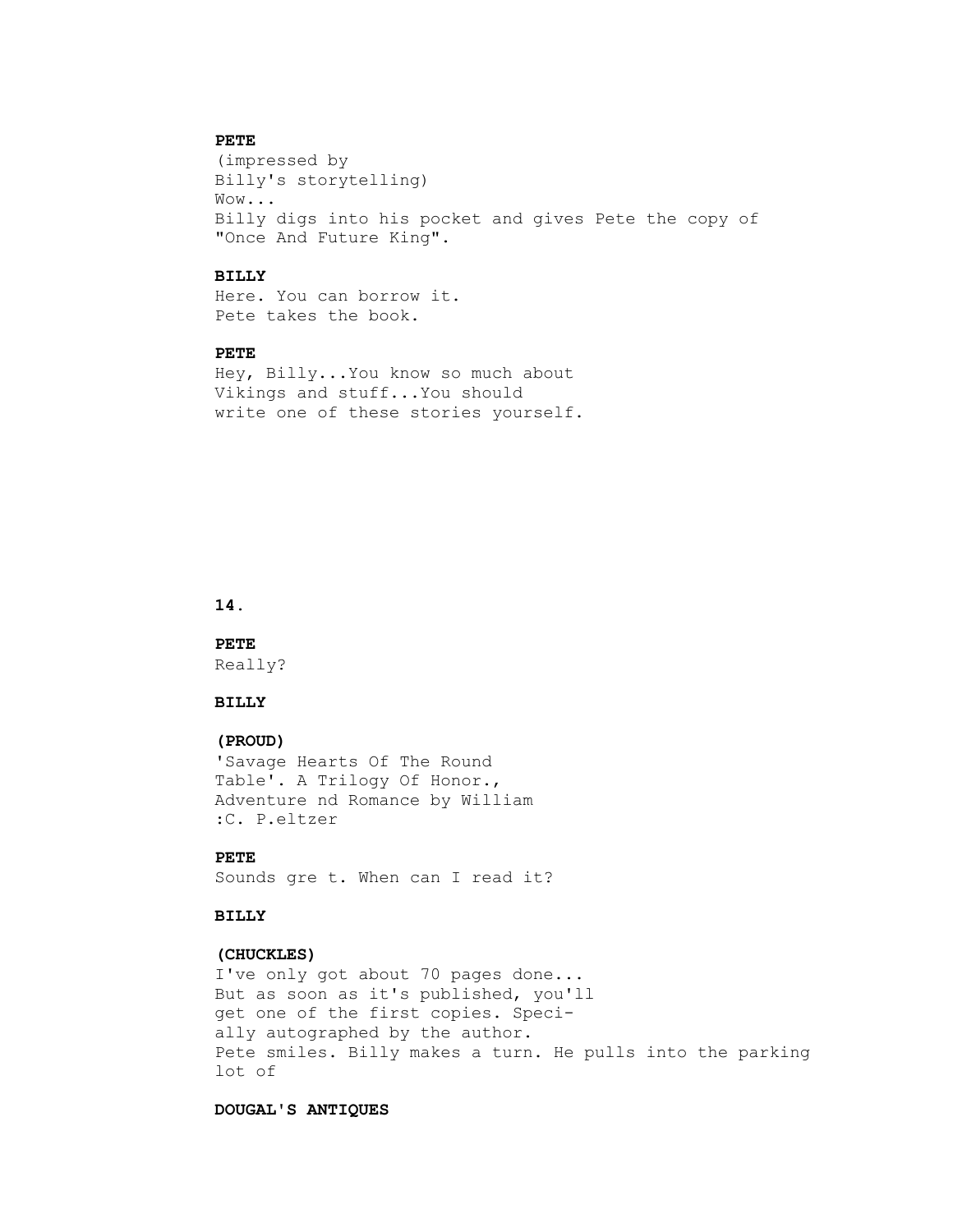A huge, three story home, with an antique shop set up on the first floor. Billy and Pete get out of the car and enter the store.

### **DORRY DOUGAL**

 the 64 year old storekeeper, stands behind the counter. Dorry is husky, bald on top, with thick patches of red hair on his temples. A huge, red moustache sits beneath his bulbous nose. His arms are thick, hairy. A strong Irish man.

### **DORRY**

Good afternoon to you, Billy.

#### **BILLY**

 Hi, Dorry. (eyes light) Is it ready yet? Dorry smiles. He reaches to a shelf behind the counter. He removes ,a long object, wrapped in a piece of green

cloth.

He rests it on the counter.

### **15**

 Billy watches with.wide eyes. Pete is curious. Dorry slowly unwraps the object. Inside the cloth, is a long silver sword, with a gleaming blade and an engraved steel.holster.. - Pete is impressed..

### **DORRY**

 (to Pete) It's an authentic replica of an Eleventh Century sword. Billy's eyes examine every inch of the sword. It's beautiful.

## **DORRY**

 I got most of the rust off...But there were a couple spots that wouldn't budge. Billy runs his finger along the blade.

## **DORRY**

Careful. It's sharp.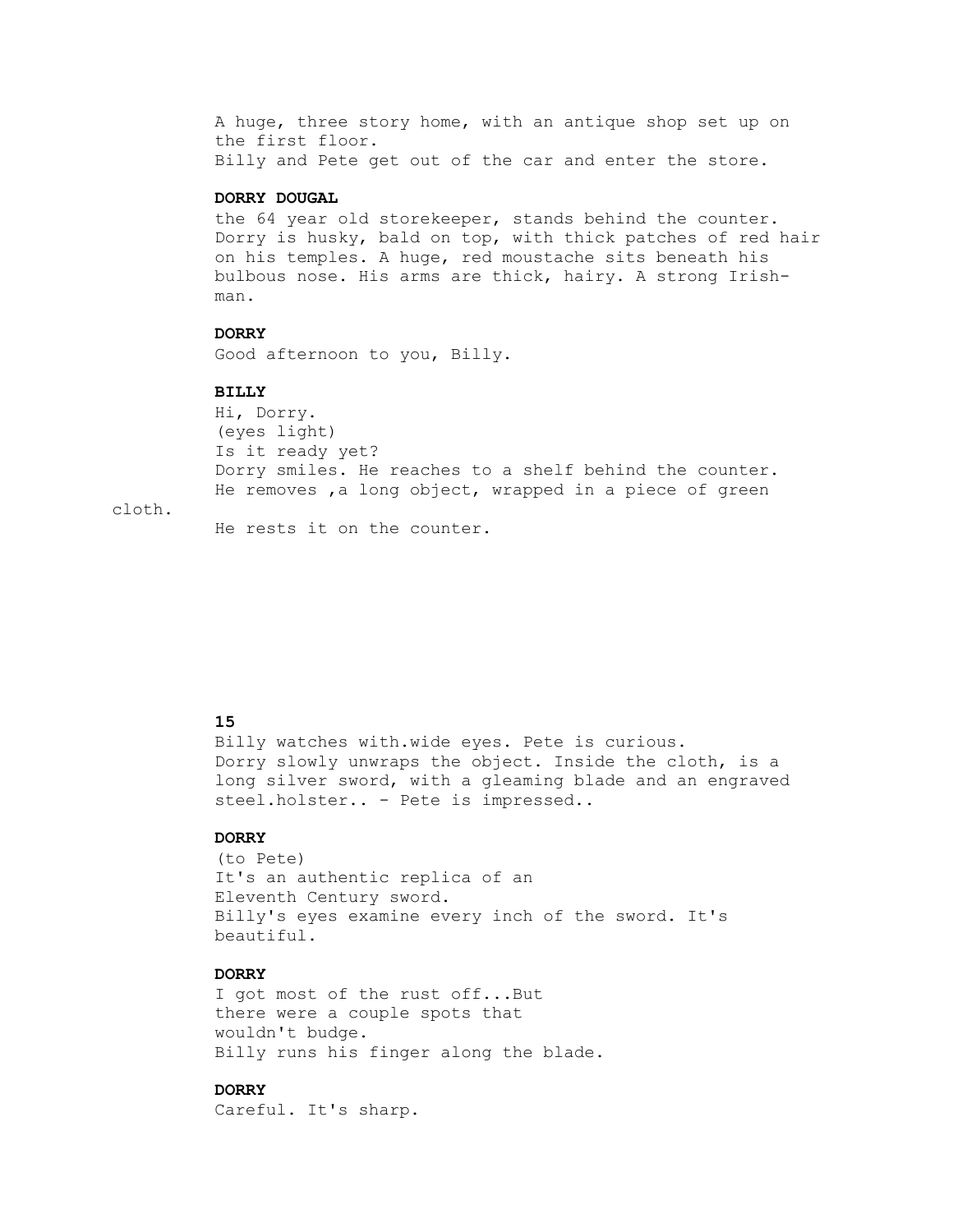A big smile covers Billy's face.- He's in love with the sword.

## **BILLY**

What do I owe you?

### **DORRY**

 Two hundred. You can pay me twenty a week. Billy pulls a twenty from his wallet and pays Dorry. Billy carefully wraps the sword and puts it under his arm.

#### **BILLY**

Thanks, Dorry.

#### **DORRY**

 My pleasure, son. Billy and Pete exit the store.

#### **CUT TO:**

### **EXT. MAIN STREET**

 The suburbs. Rows of houses. All very similar. Two stories Aluminum siding. One car garage.

## **16.**

 All are decorated for Christmas. Some are simple and sweet. Others are ornate and flashy.

### **EXT. FOUNTANE.HOME**

 Billy's car pulls into the driveway. He drops Pete off. Pete thanks him and Billy drives off.

### **' HE PELTZER HOME**

 blends in with the others. But it's a little nicer, better kept. A row of colored lights is draped across the snowy shrubbery. Billy's Pinto pulls into the drive. He gets out, sword under his arm. He enters the house.

#### **INT. FRONT HALLWAY**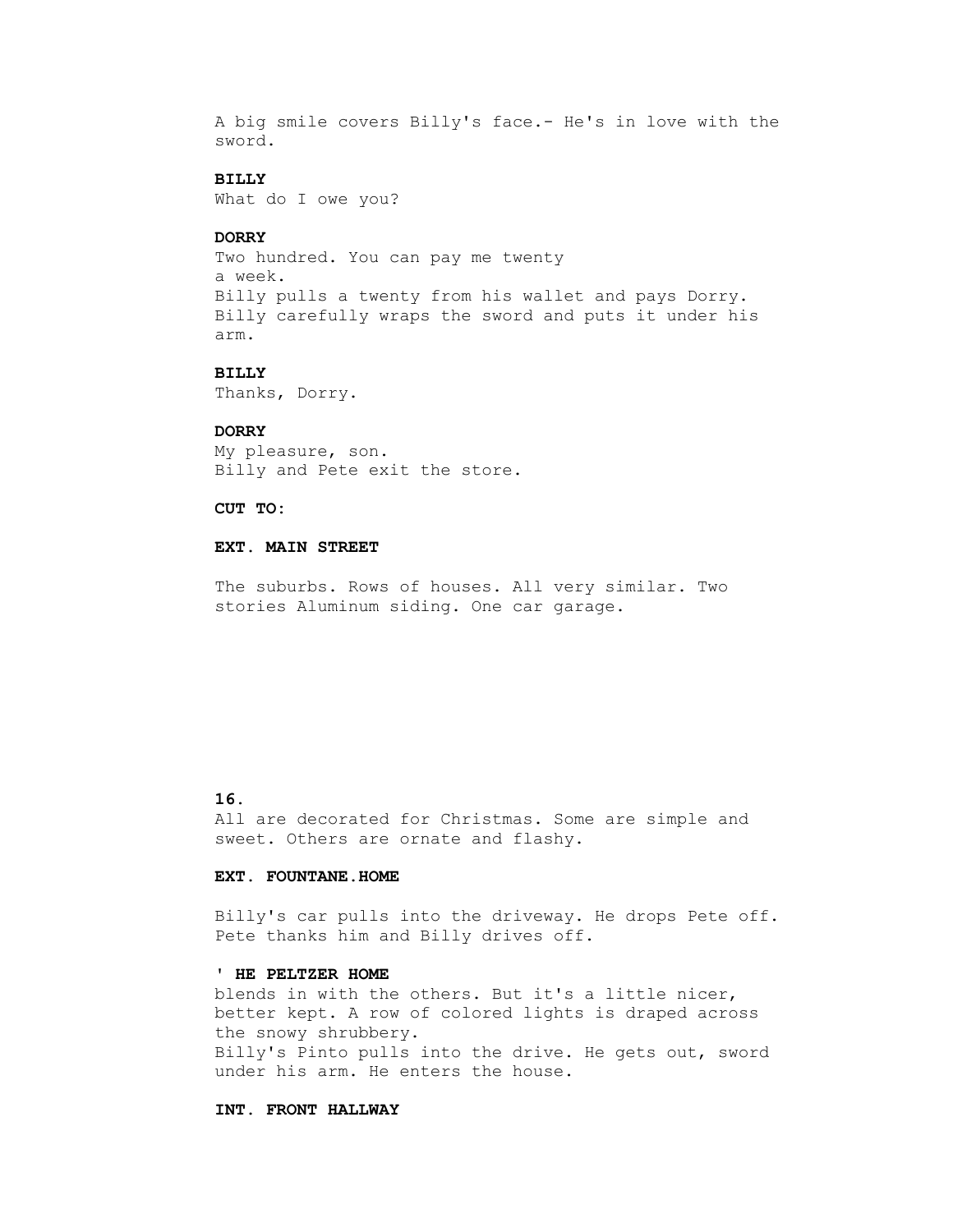A small hallway, leading to a stairway.

### **BARNEY**

 a friendly Irish Setter, greets Billy. He pets the dog and hangs his coat in the hail- closet.

## **INT. KITCHEN**

#### **LYNN PELTZER**

 Billy's Mother. 53 years old. Slightly heavy. Well dressed. Styled brown hair. A pretty woman. She hears Billy enter. She quickly pops a valium from a small pill bottle. She calls to her son.

#### **LYNN**

Billy? Is the'.t you honey?

#### **BILLY**

sighs.He hates to be called "honey".

### **17.**

 **LYNN (O.S.)** Dinner will be ready in ten minutes. Okay. He hurries upstairs w Iith

## **INT. BILLY'S ROOM**

 1 I i Furnished with a sing Ile bed, two chairs, ajdesk and dresser. A manual Smith-Corona, rests on the desk top. A full-sized mirror is fastened to[ the;closet. A few plants hang in the window. The walls are covered with Medieval drawings, a poster of St. George fighting the dragon, Frazzeta.paintings of warriors, etc. A miniature set of armor rests on the dresser's cabinet.

> Billy enters. He rests the sword on his bed. He unwraps it. He picks up the sword.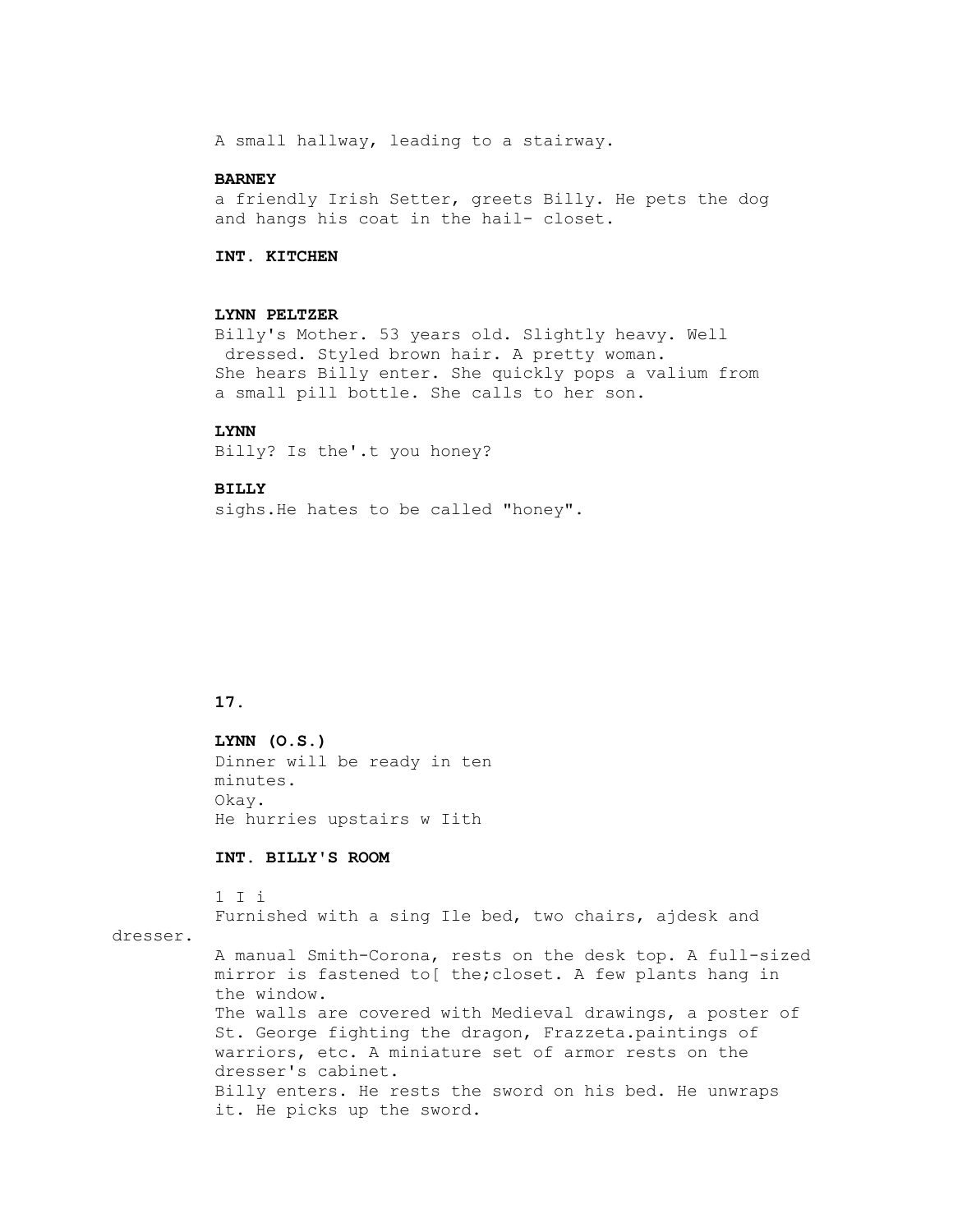He turns to the mirror and poses with the sword. He holds it at a few differentangles, trying to decide which looks best for him. He takes a few swings with the sword. He stops and smiles to himself. A real warrior.

#### **CUT TO:**

### **DINING ROOM**

Billy sits at the table, eating dinner with Lynn.

#### **LYNN**

How was work?

### **BILLY**

Okay.

#### **LYNN**

 Have you asked that Tracy girl out yet?

### **18.**

### **LYNN**

I was just curious.

## **BILLY**

 Yeah,.well it's none of your business. Nervous,Lynn popsvalfum with her wine.

#### **.{ LYNN**

### **(OFFENDED)**

 I guess it's none of my business that your clothes are washed and ironed, or that you have a hot meal on the table...

### **BILLY**

 No. It isn't. I'm old enough to take care of that stuff myself. I'm old enough to get a place of my own.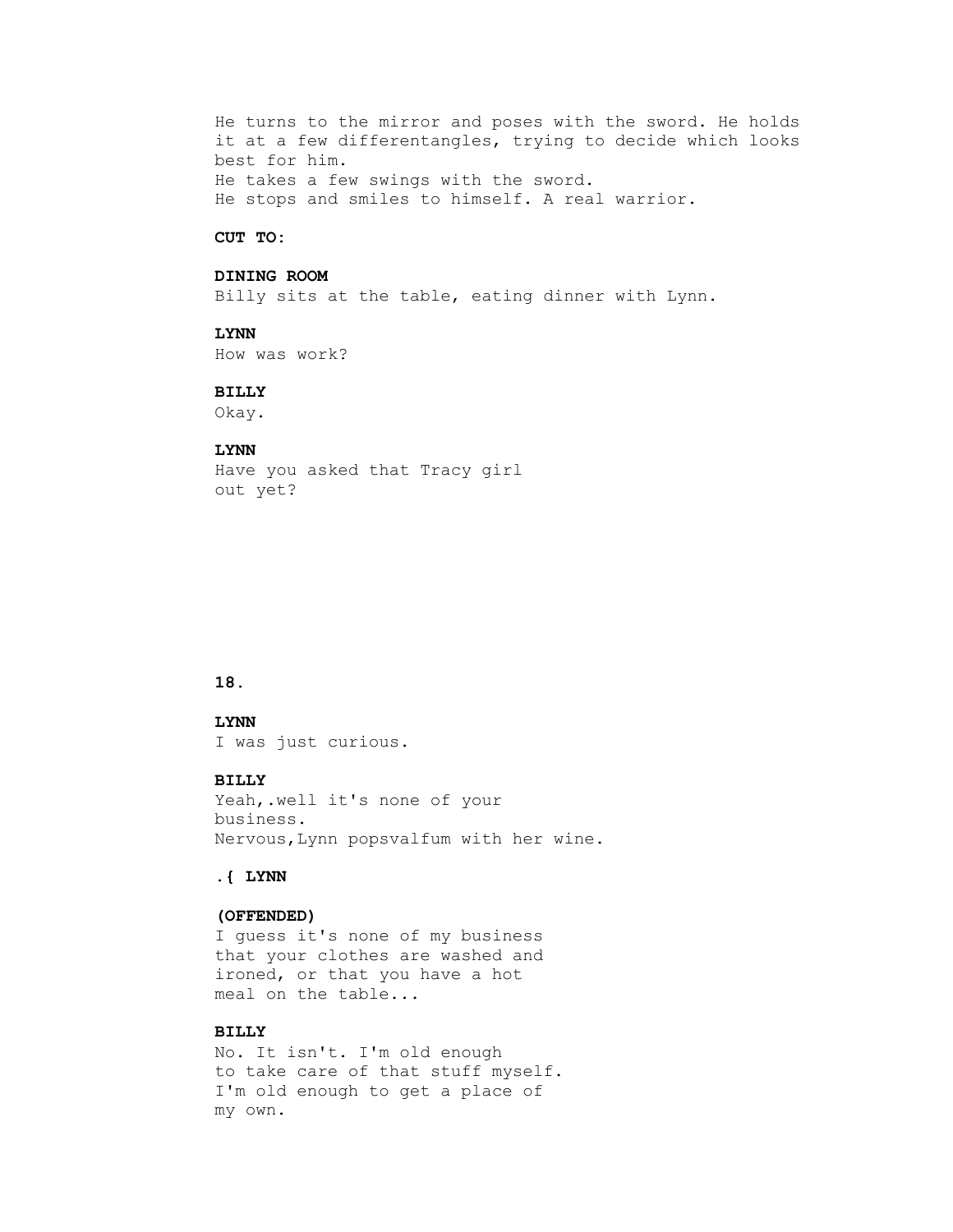## **LYNN**

 Don't start that again. Your Father's coming home tonight.

### **BILLY**

 Good. I think we should talk about it.

#### **LYNN**

It'll put him in a bad mood.

### **BILLY**

 No, it'll put you in a bad mood. Lynn and Billy exchange a glare. They look down at their food. A few silent, uncomfortable moments pass. Lynn looks back to Billy. She smiles. Time for the tender approach. She touches his hand.

## **LYNN**

Billy, honey...

### **BILLY**

 (moves his hand from hers) Stop calling me 'honey'.

### **19.**

She smiles and tries again.

## **LYNN**

 Dad and I just don't want you to have to struggle like we did. We want to help, until you can support yourself as a writer.

## **BILLY**

 Bit it's gonna take me another year to finish my novel. . .and what if it doesn't get published?

### **LYNN**

It'll get published.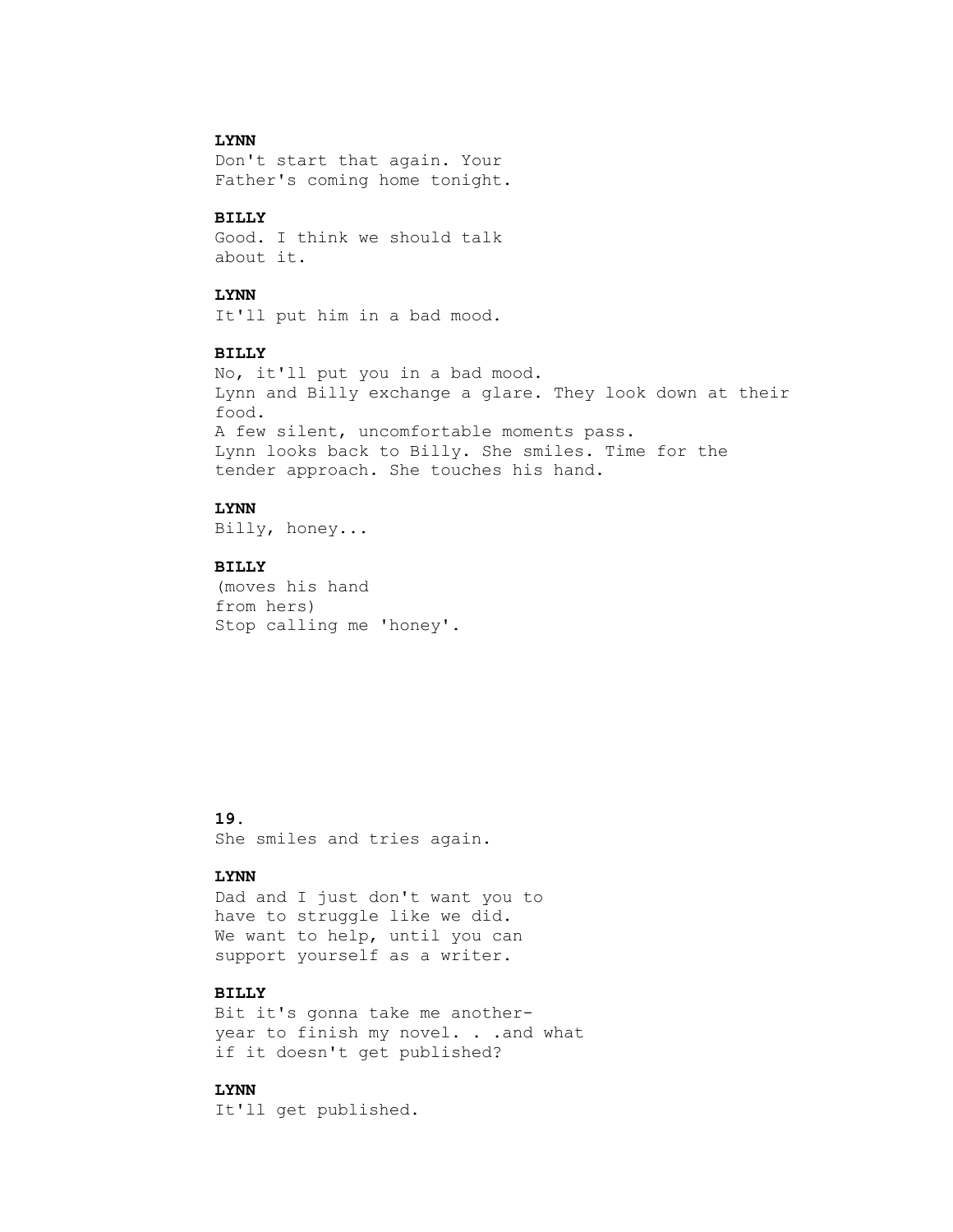## **BILLY**

 But what if it doesn't? Are you gonna take care of me until I'm old and grey, working on my 25th unpublished novel?...

## **LYNN**

If it takes that long, yes.

### **BILLY**

#### **(FRUSTRATED)**

 Don't you understand?.. .I've got to 'leave now! I rve got to try and make it on my own now! Before Lynn.can reply, A VOICE INTERRUPTS.

## **RAND (O . S . )**

 Is anybody home? Lynn stands and whispers to Billy.

## **LYNN**

 Please, let's forget about this. Just for tonight. Okay? Billy pauses. Finally gives in and nods. Lynn stands. She pops another valium and exits to greet her husband. We hear them, exchange an excited ".hello". They kiss and laugh, glad to be in each other's arms. Billy just sits. Burning.

## **20.**

### **INT. FRONT HALLWAY**

 Rand hugs his wife. Barney is jumping up and down, tugging at Rand's coat. Suitcases rest on the floor.' Beside them, is, Mogwai's plastic case. Billy enters. Rand sees him.

#### **RAND**

 **(SMILES)**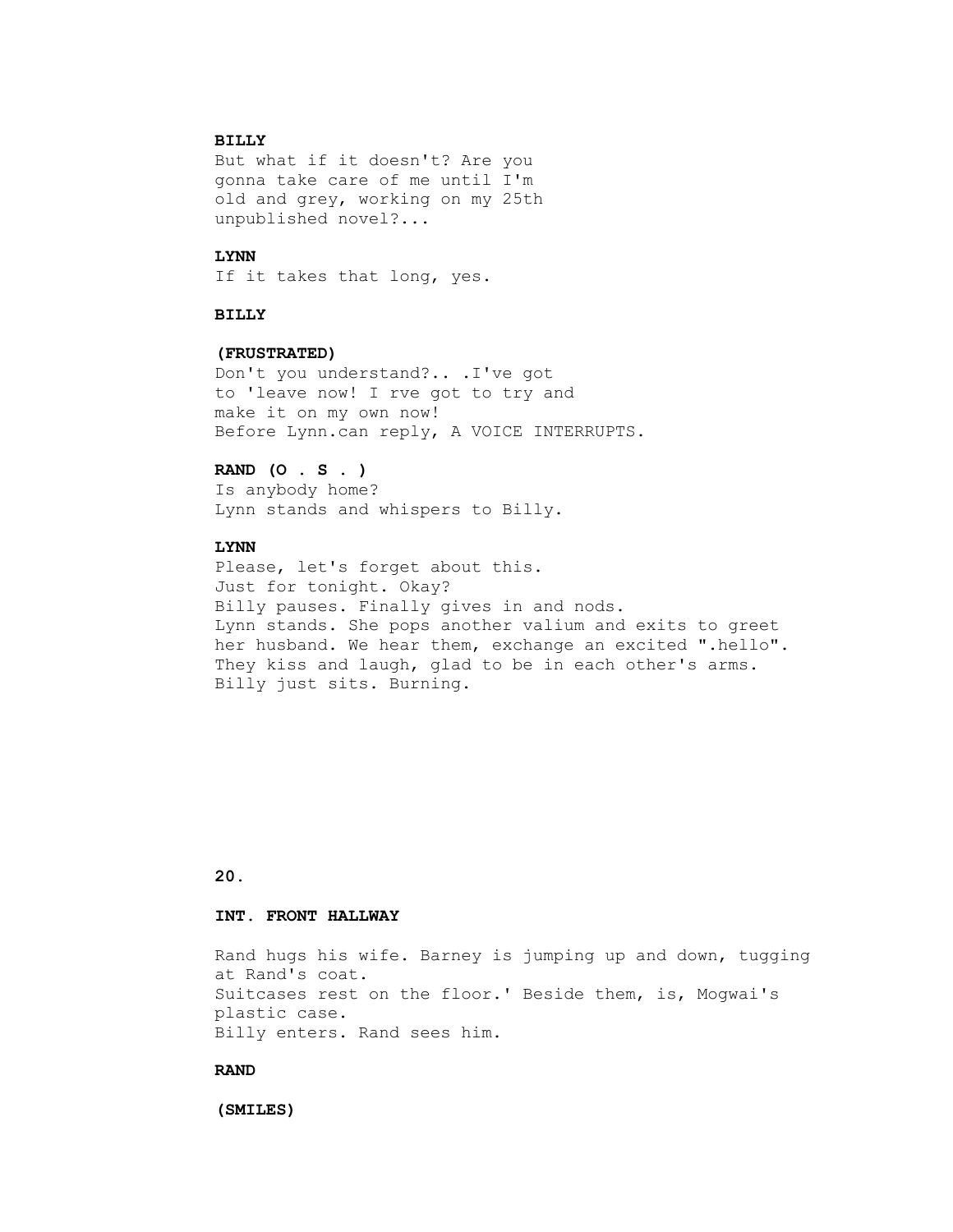Billy .. , Billy walks to his Father. They embrace.

## **BILLY**

 (happy to see him) Hi, Dad. They hold each other for a second. Lynn closes the front door. Rand picks up Mogwai's case. Lynn turn's to her husband.

### **RAND**

 (takes Lynn's hand) Not now. I've got a surprise for both of you. Come on. He leads them into the living room. Lynn and. Billy exchange a puzzled glance. They follow Rand.

### **INT. LIVING ROOM**

 Rand dims the lights. He motions for Billy and Lynn to sit on the sofa. They do. Barney sits on Billy's lap. Rand sits in front of them, on a leather easy chair. He rests Mogwai's case on his lap. He opens the case. Mogwai leaps out, onto the coffee table. Lynn and'Bill are startled. They stare at the creature in wonderment. Barney hates it. He growls at Mogwai.

## **21.**

 Rand lights a cigarette. He turns to Mogwai and claps his hands. The creature picks up an ash tray and carries it to Rand. Mogwai hops onto Rand's lap. Lynn and Billy are amazed...

### **BILLY**

 (staring at Mogwai) What is it? A.monkey? A rat?.

### **RAND**

Your new pet.

### **BILLY**

 **(UNCERTAIN)**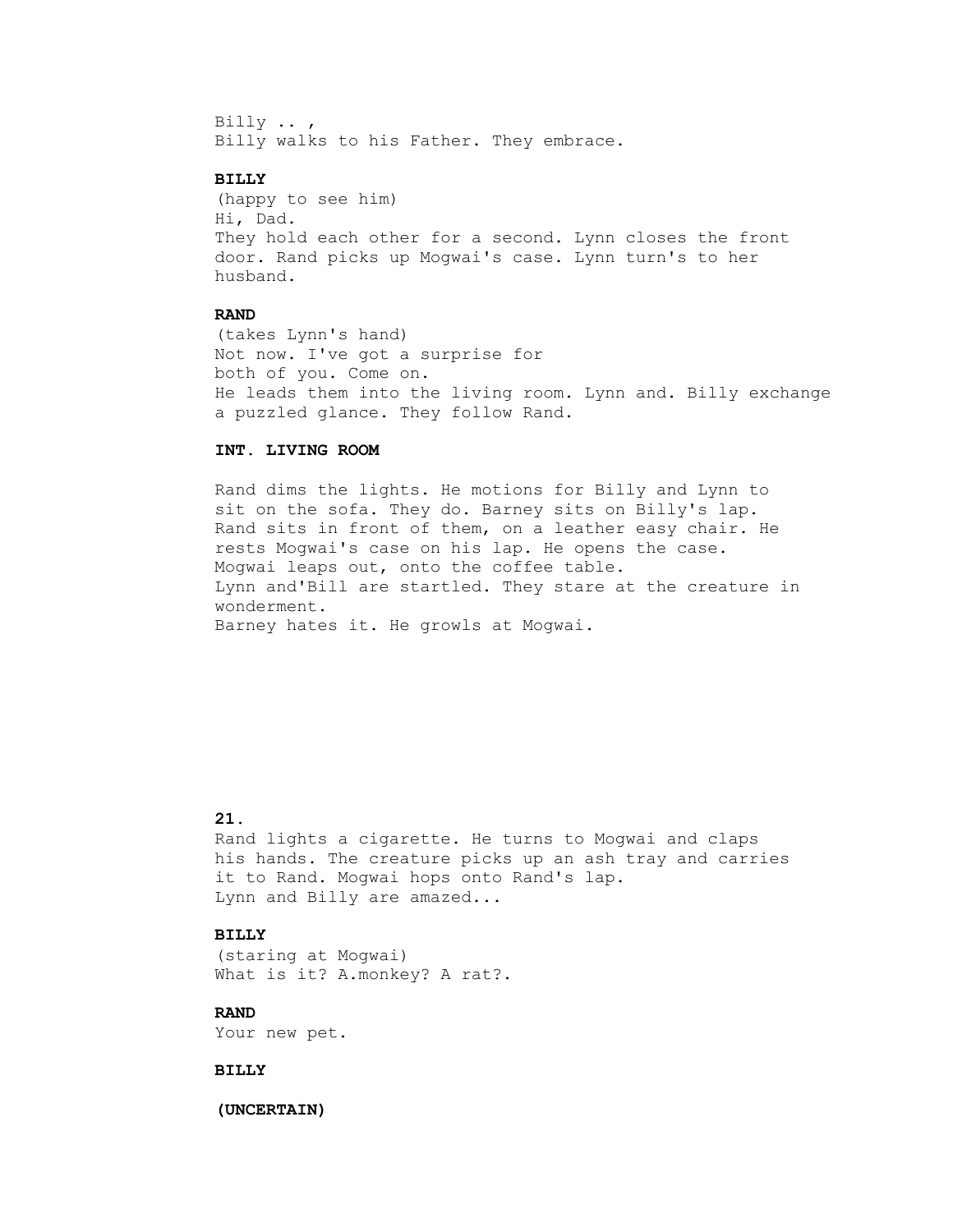Mj Oh, yeah?... Mogwai starts to sing, humming in that unearthly falsetto.

## **BILLY**

What's that?

## **RAND**

He's singing.

### **BILLY**

 Sounds kind of creepy. Barney still growls.

## **RAND**

```
 Barney! Be a good dog and go up-
stairs!
Barney reluctantly hops off Billy's lap and exits.
Lynn stares at Mogwai.
```
## **LYNN**

 I think he's just darling. Mogwai. Rand holds the creature out to Billy.

#### **22**

### **RAND** Hold him.

#### **BILLY**

 (inching back) Maybe later.

### **RAND**

 C'mon. He won't bite. Billy forces himself to take the creature. Mogwai nestles close to Billy. Rand smiles at his son.

## **RAND**

 He likes you. Billy looks nauseous. Lynn stands.

## **LYNN**

You two look so cute together.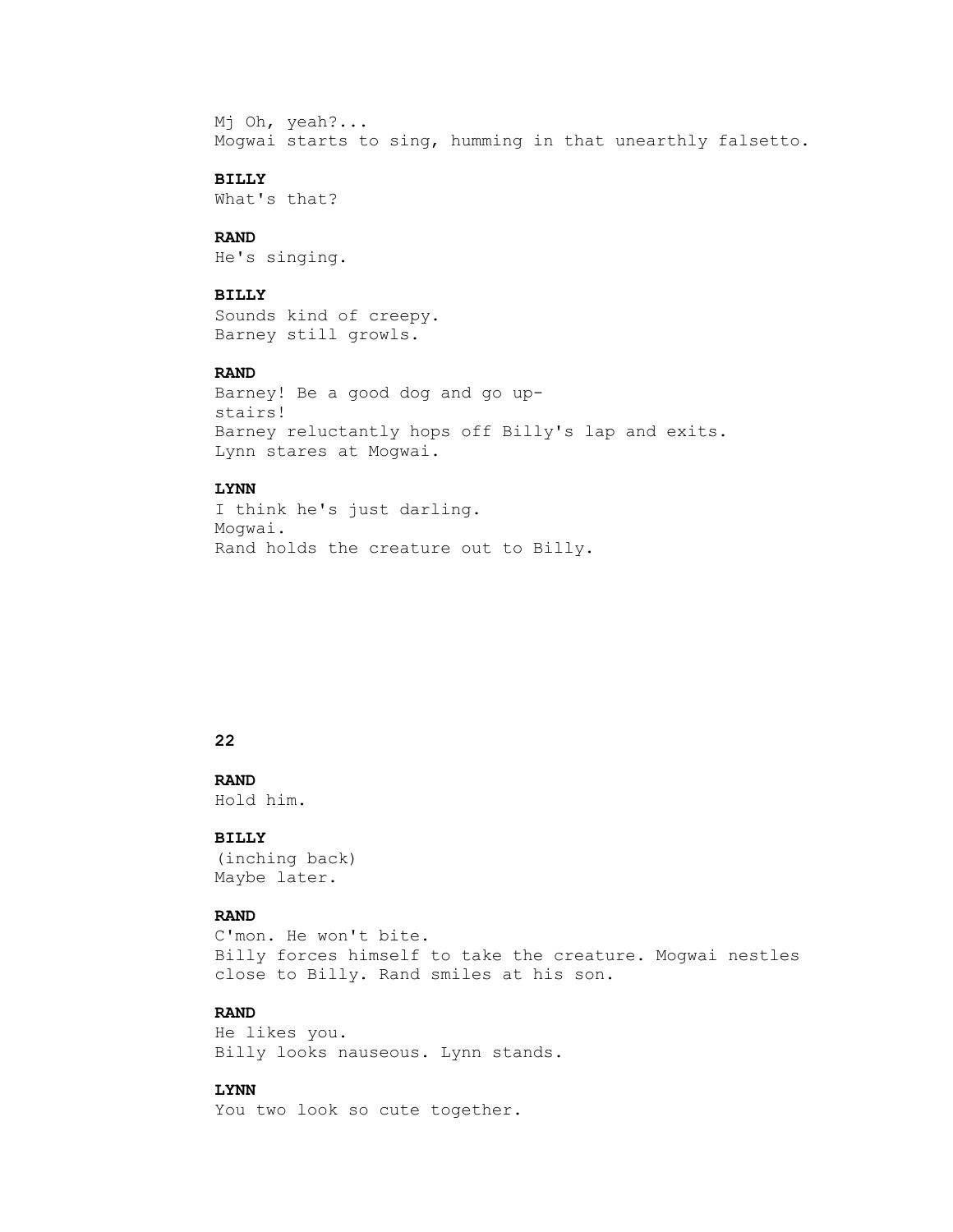I have to take a picture. Lynn walks to a nearby drawer, opens it and removes-a Kodak Instamatic. Mogwai is on Billy's shoulder, licking his cheek.. Billy hates it.

#### **RAND -**

 I want you to take good care of him. Lynn focuses the camera on Billy and Mogwai.

## **LYNN**

 Okay smile. Billy forces a smile. Mogwai still licks his cheek. Lynn snaps the picture. Flash! Mogwai lets out a high scream. Frightened of the bright light, Mogwai jumps back, accidentally scratching Billy's cheek.

## **BILLY**

 Little bastard. Mogwai scurries back to Rand. He pets the creature, comforting it

### **11 23.**

 Settle down, Billy-There's no reason to get upset. The little fellow's scared. He hates bright light.. Billy shrugs. He wipes his fingers along the scratch on his face. He looks -at t em. There's blood on hisi<sub>c</sub><sup>1</sup>4ingertips. Billy looks at Mogwai. The creature looks at Billy. It giggles.

 **CUT TO:**

### **INT. BILLY'S ROOM - LATER**

 Billy sits at his desk, working on his novel. His typing is fast, intense. A small desk lamp lights.his working area. Mogwai watches Billy. from the darkness of the book shelves. Above Billy., The creature begins to sing.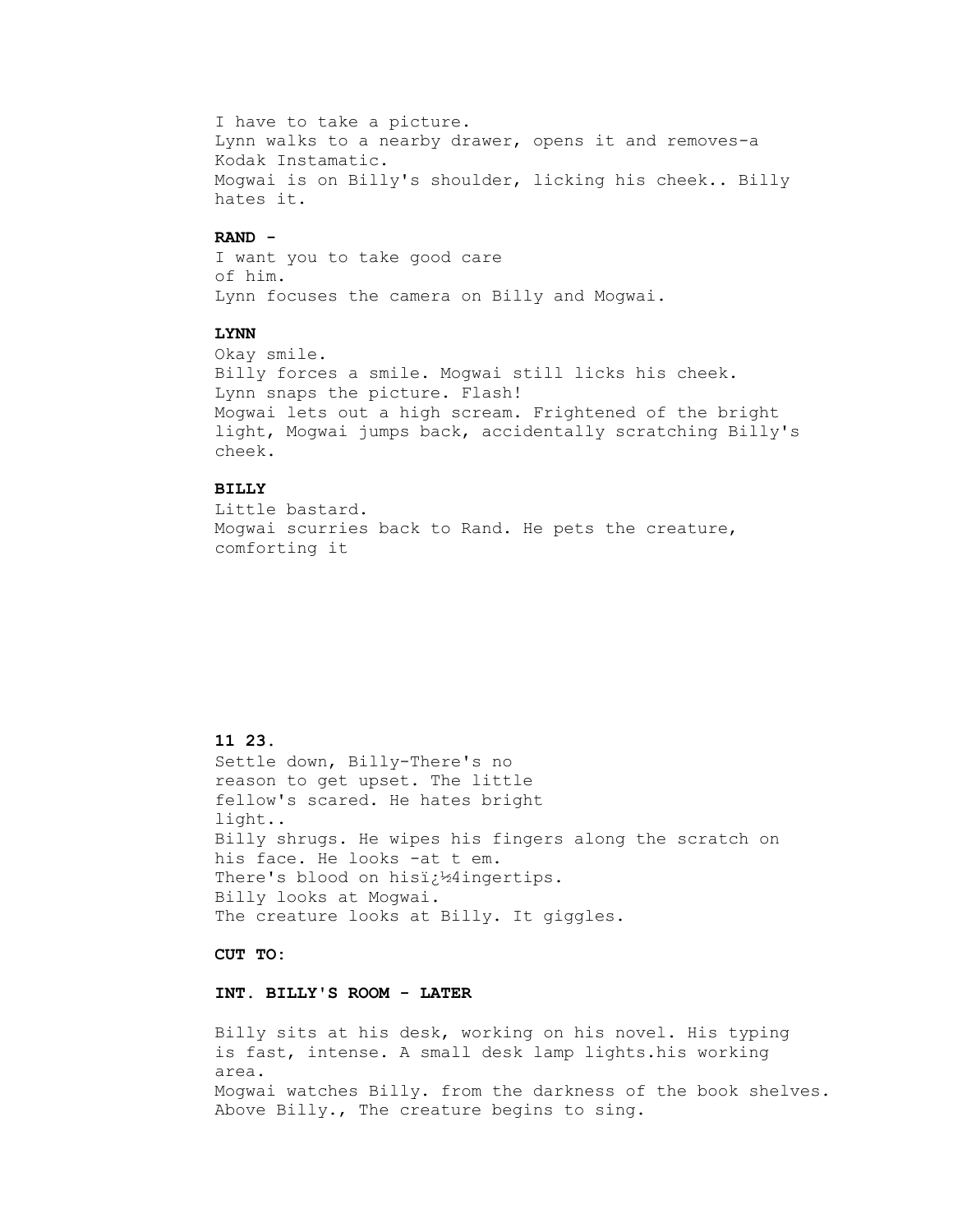Billy tries to ignore Mogwai's singing. No good. It gets on his nerves. Billy slams his hand on the desk top. He glares at the creature.

## **BILLY**

Shut up.

 Mogwai stops singing. Billy goes back to his writing. Mogwai.hops from the shelf. Staying out of the direct light, the creature moves across the desktop and cuddles up to Billy's arm. He jumps back.

## **BILLY**

 Get off of me. Mogwai just looks at him.

### **BILLY**

 Get.off`my desk. Billy shines the bright.desk light into the creature's eyes. Mogwai screams and jumps. off the desk, to the floor. Billy looks down at the creature.

## **24**

### **41**

### **BILLY**

 Stay down there. Billy goes back to his work. Mogwai is-bored. The creature leaps up to the bed.. It sees the sword. Mogwai lifts one end, examining it. It's too heavy. The sword slips off the bed and falls to the floor. Billy turns. Mogwai takes a step back. Guilty. Frightened. Billy picks up the sword. The handle is chipped.

## **BILLY**

 (angry, to Mogwai) You stupid little... Billy raises the sword over.Mogwai. He's ready to kill the tiny creature. Mogwai loo] .s up at Billy. The creature is shivering. It is frightened. It's big, green eyes are watery. Billy suddenly feels sympathetic. He lowers the sword and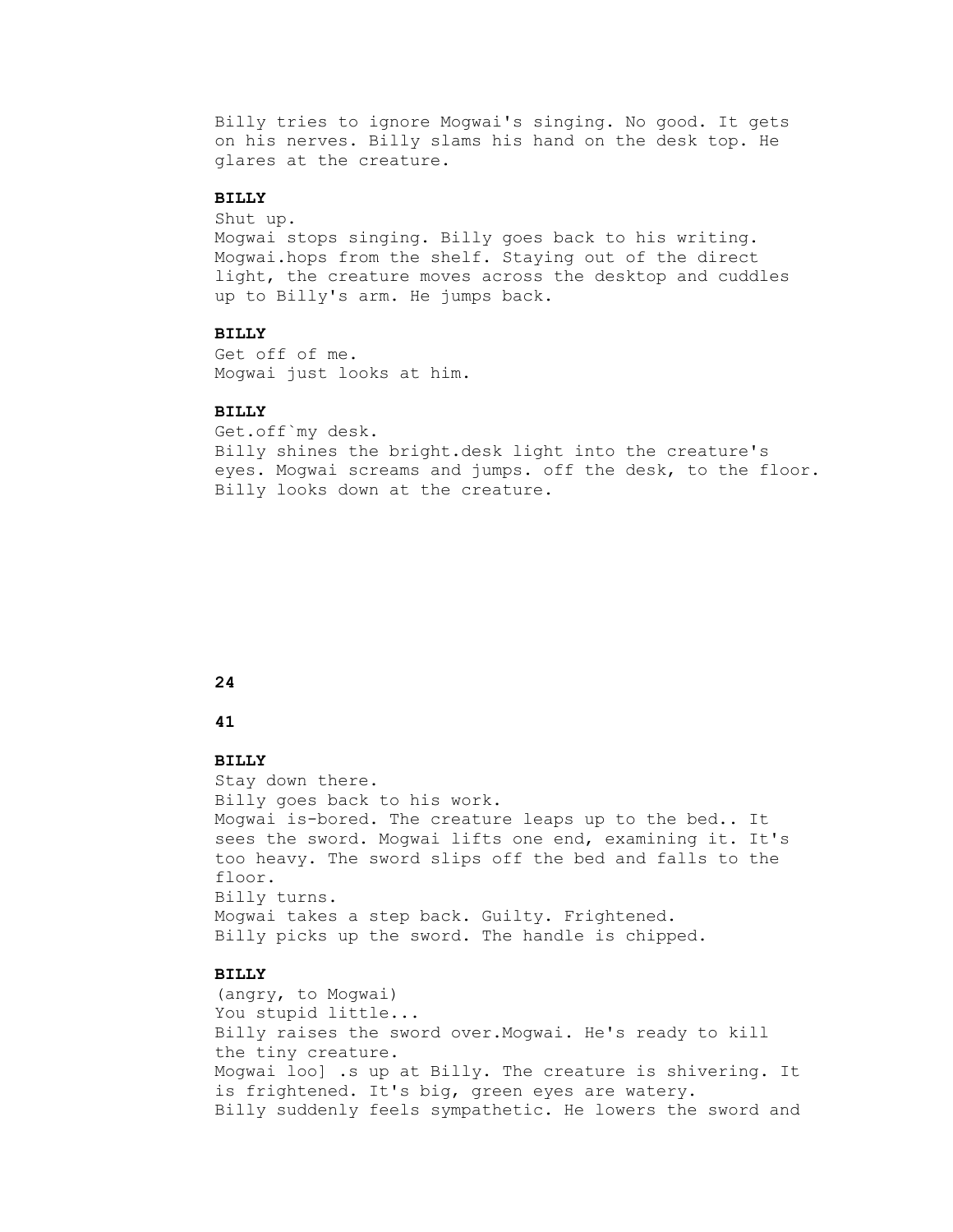picks up the.creature.

#### **BILLY**

### **(TENDER)**

 I'm sorry.. .just try to be more careful. Billy holds Mogwai to his chest. He's petting it, com forting it.

 **CUT TO:**

#### **INT. BILLYS ROOM - LATER THAT NIGHT**

 Billy sleeps. The room is totally dark. CAMERA PANS to another area of the room.

### **25**

#### **INT. BILLY'S CAR - NEXT MORNING**

Outside, the snowing has stopped. Billy drives to work..

#### **CAR. RADIO (V.0.)**

 It looks like the snow has stopped for awhile. But don't put away those ear muffs, more flurries are scheduled for tonight...

 **CUT TO:**

### **INT. BANK PARKING LOT**

 Billy's car pulls into the lot. He gets out. Tracy is getting out of her car. Billy walks up to her.

### **BILLY**

Starting work early today?

## **TRACY**

 Oh, hi. Well, I thought the roads would be icy.

#### **BILLY**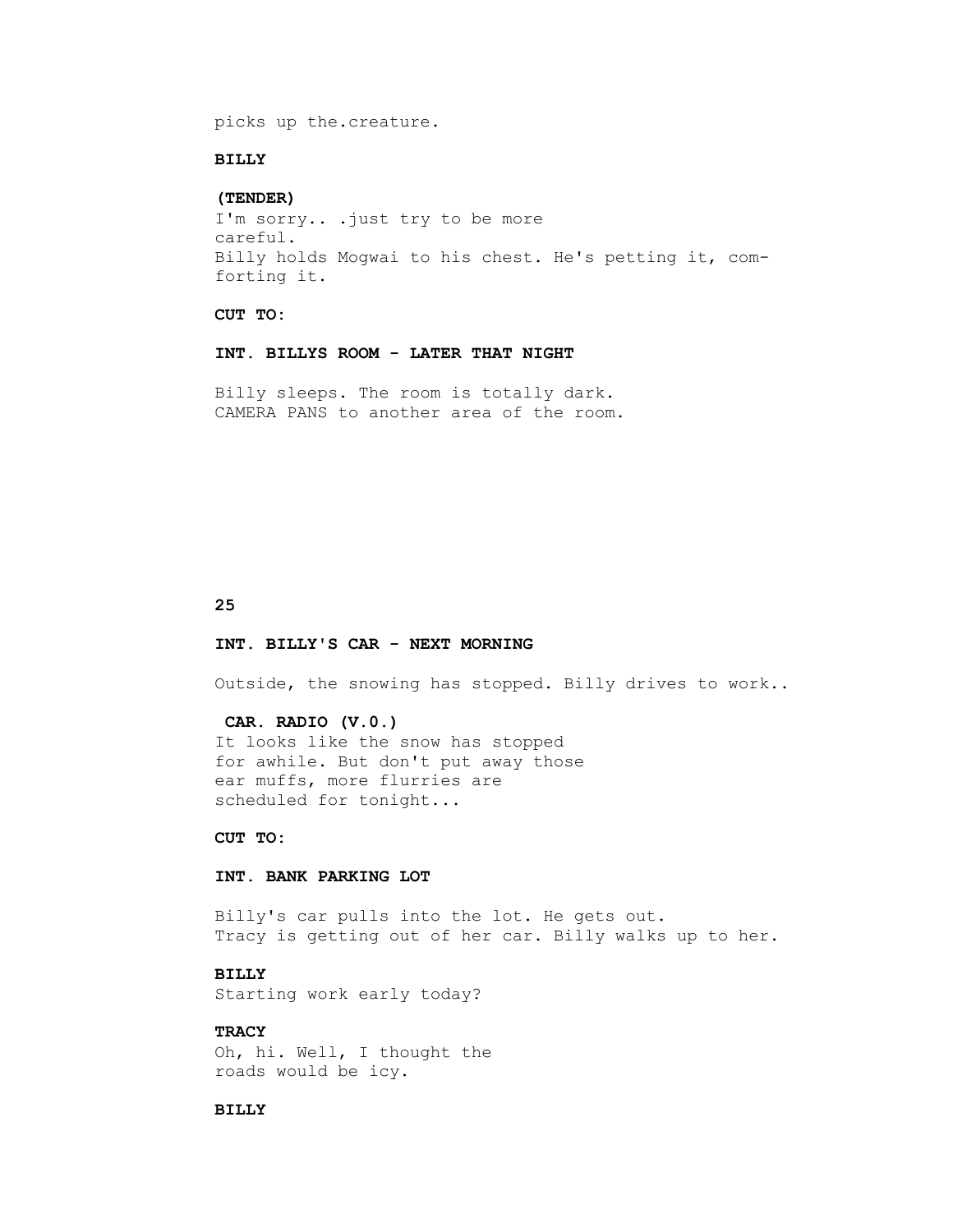We've got a half hour before work. Wanna go have a cup of coffee? She.pauses and smiles.

#### **CUT TO:**

## **INT. COFFEE SHOP**

Tracy and Billy sit at a table, sipping hot. coffee.

### **BILLY**

 .and if I sell the novel, I'll  $\hat{a}\in\hat{c}$  be able to quit the bank.

## **TRACY**

 I'd love to quit. I'd run straight to the airport and buy a one way ticket to Paris.

### **BILLY**

Why Paris?

### **T**

# **26.**

### **TRACY**

 I've only seen it in movies and T.V... . But it seems like it's got everything that this town doesn't...Museums...great restaur ants... Beautiful artworks and architecture... (embarr-a s-s-ed ) Listen to me, talking like I've been there 10 times. I shouldn't get so carried away. It's only a dream.

### **BILLY**

 Hey...Don't give up on your dreams. They just might come true. Tracy shrugs and takes a sip of coffee.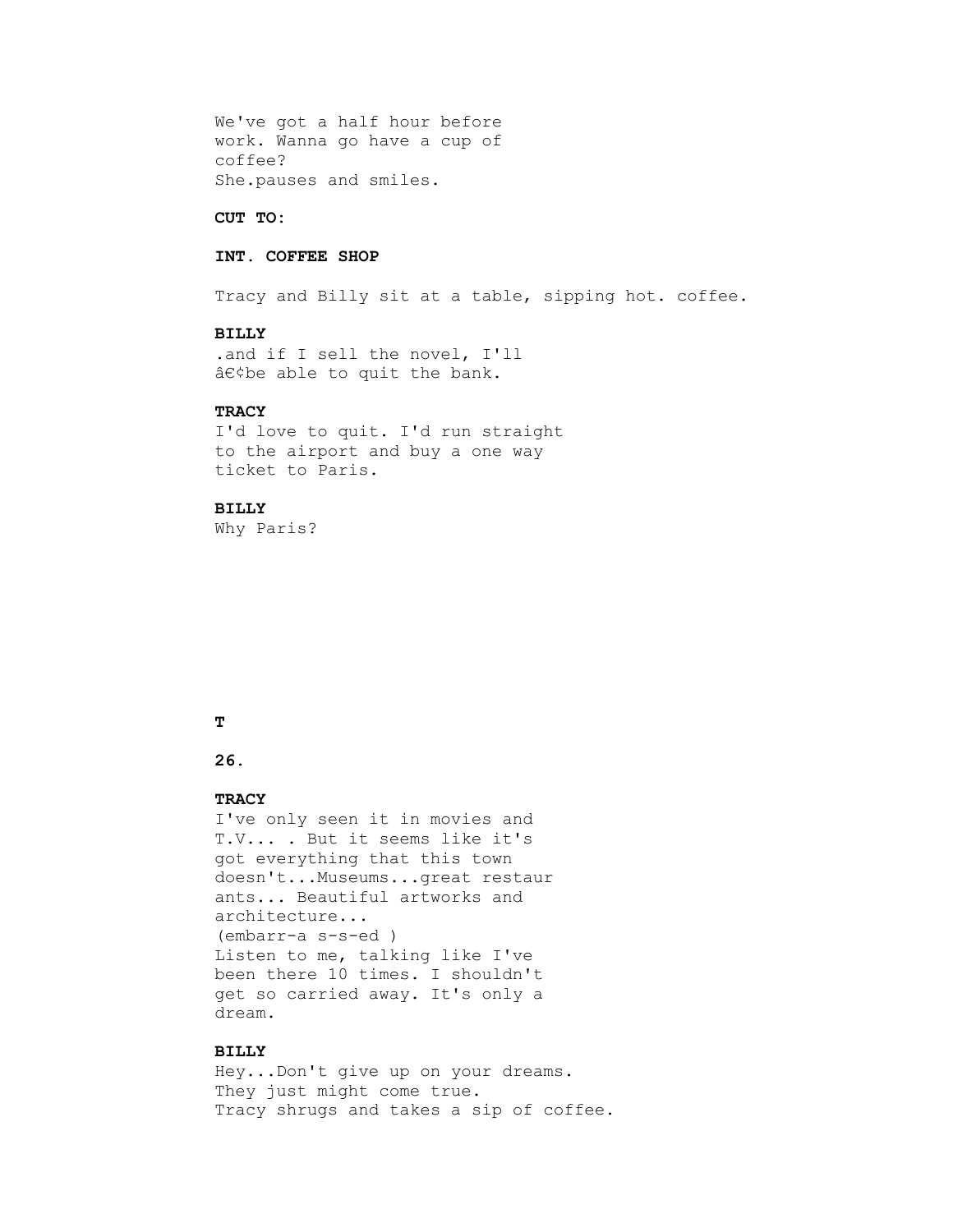## **BILLY**

 Can I ask you a personal question? (Tracy nods) What is it with you and Gary? Is he your boyfriend?

## **TRACY**

He thinks he is.

# **BILLY**

Do you think he is?

### **TRACY**

 No. I think of him more as a friend. But he thinks of me as a lot more.

## **BILLY**

 So there's a possibility...I mean... I.just might have a chance with you?

## **TRACY**

 (smiles), Don't give up on your dreams. They just might come true. They both laugh.

### **CAMERA PULLS BACK TO REVEAL**

 Standing across the street, looking into the coffee shop window. He watches Billy and Tracy. An angry, jealous

 **27** look fills Gary's eyes.

 **CUT TO:**

### **INT.-BILLY'S ROOM - THAT EVENING-**

 Dimly lint with Billy's small desk lamp. Billy waters his pl)ants\_ ith a.spray bottle., Mggwai's case sits on the ed. The creature is inside. Billy finishes his watering. He sits at his desk. He takes adrink from glass of milk and snacks from a plate of brownies. He proofreads some pages from his novel.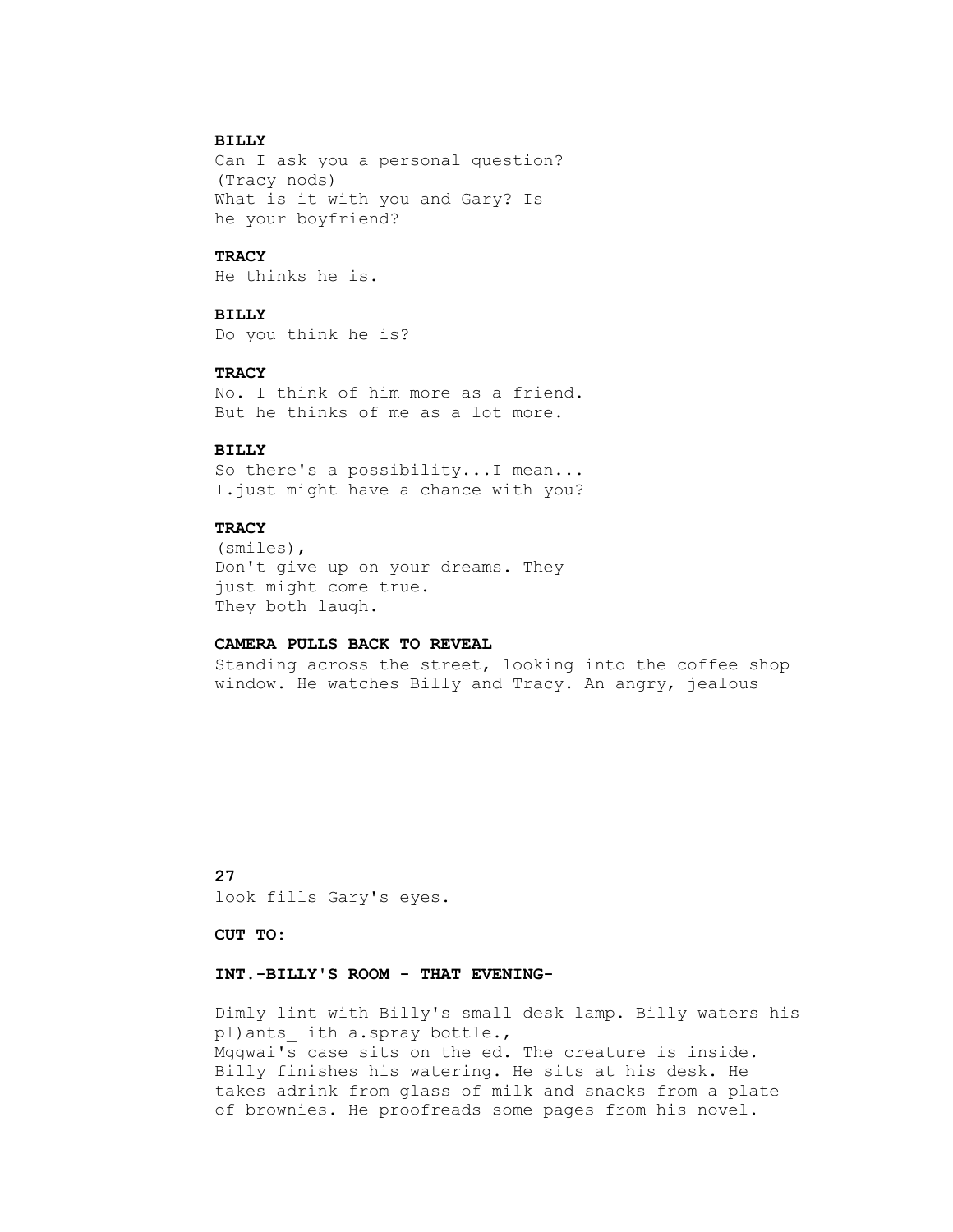### **PETE (O.S.)**

Hello? Is anybody home?

## **BILLY**

#### **(SHOUTS)**

 n here, Pete. Billy holds the tray of brownies to him.

## **BILLY**

Want some?

### **PETE \_**

 I'm s'posed to be on a diet... He grabs a brownie. He notices Mogwai's case.

## **PETE**

 What's in there? Pete walks over and opens the case. Mogwai hops out, onto the bed. The creature giggles. Pete is, taken aback.

## **PETE**

What is it?

### **BILLY**

 A present from my Dad. Pete picks up the creature and pets it. Pete likes Mogwai.

### **PETE**

 It's neat. Billy shrugs. Mogwai sees the brownies. The creature hops from Pete's hands, onto the desk. Mogwai grabs a brownie and starts to eat.

## **28.**

### **PETE**

 Hey, Billy.. .You think I might be able to borrow it? Just for a night?

## **BILLY**

I dunno, Pete...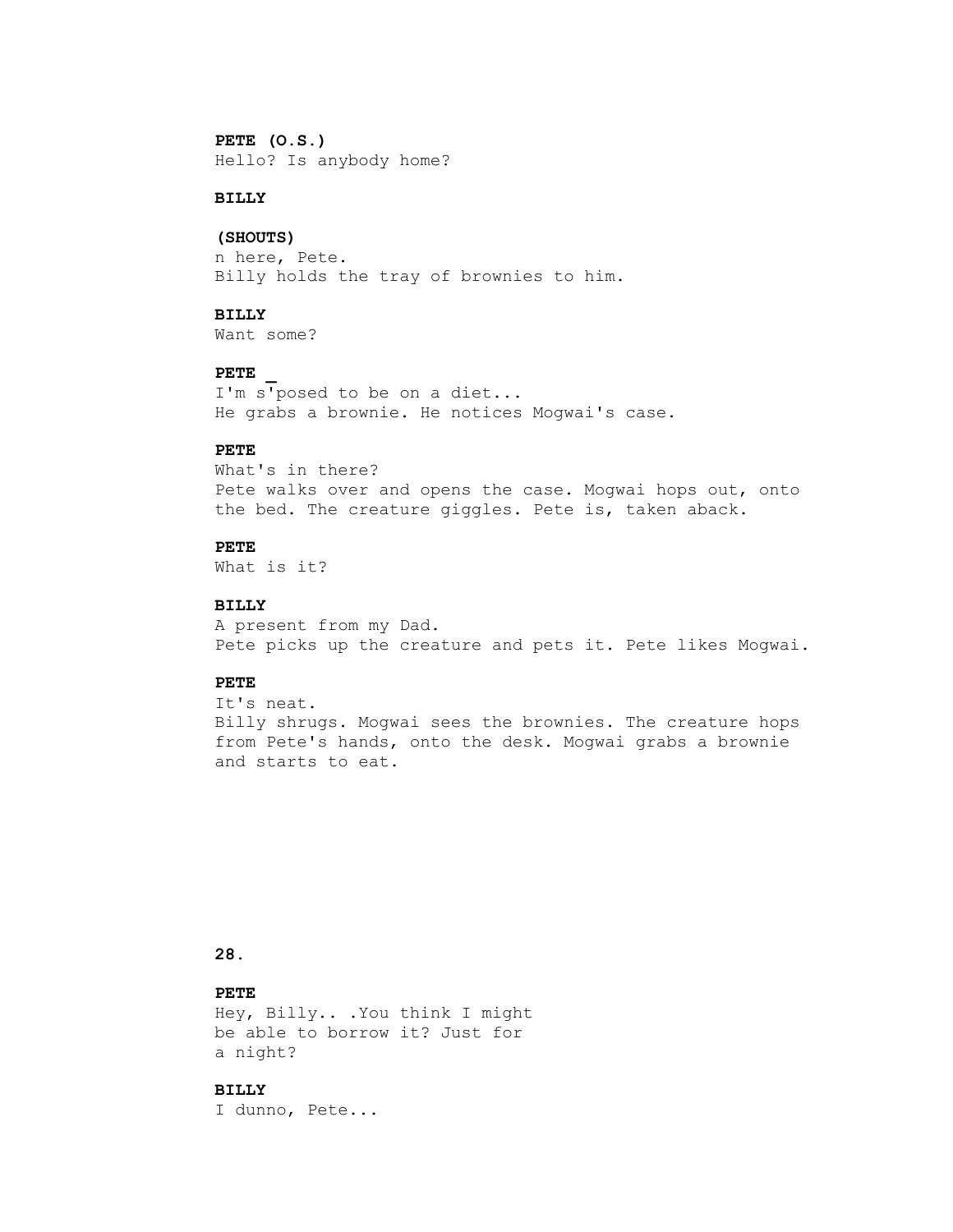### **PETE**

 C'mon...My Mom will never know. I'll hide it under my bed. Pete reaches down to pick up Mogwai. His hand clumsily knocks over the water bottle. A few drops of water splash Mogwai. The creature arches its back and lets out a high pitched scream. Billy is surprised. Pete takes a step back. Scared. Mogwai tenses up. The spots on its body that were hit with water begin to bubble... . expand...' Billy can't believe his eyes. Mogwai writhes in pain. The spots on its body expand more, getting bigger, bigger.. .ready to explode. Billy and Pete stare. Fascinated. The spots burst.

### **FOUR NEW CREATURES**

 popout. Clones of Mogwai. The spots on Mogwai's body bond together and disappear, as if they were never there. There are now five identical creatures on the desktop. Billy and Pete share a shocked glance. Billy grabs the water bottle. He has to be certain that he wasn't halucinating. He splashes a little more water on one of the new creatures. The process begins again. The creature's body, contorts. A few lumps form. The lumps expand until...they burst.

 **REV. 4/30/82 29**

#### **LI**

#### **THREE MORE CREATURES ARE BORN.**

 Billy tries to make sense out of it all. EIGHT CREATURES stand on.the desk top, examining their new world. Billy picks up his glass of milk. He splashes some milk on one of the crealtures. Nothing happens.

## **BILLY**

They must only multiply with plain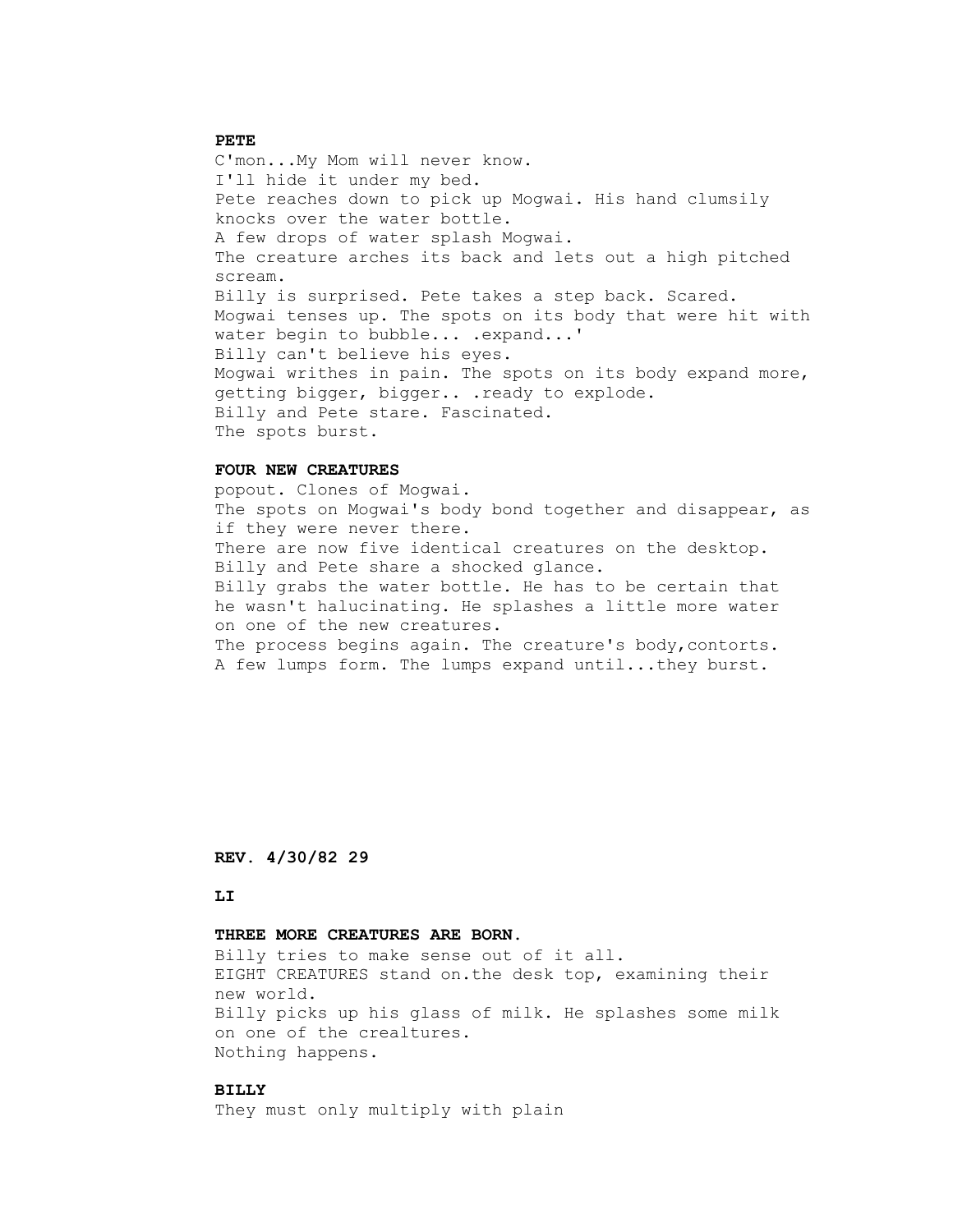```
 tap water.
```
#### **PETE**

### **(AMAZED)**

## **M**

```
Wow..\hat{a}\in\hat{c}.this\hat{a}\in\hat{c}is better than "Twilight Zone ( )
Pete looks at Billy.
```
## **PETE**

Now can I have one?

## **BILLY**

 (still dazed) Huh? Well, yeah. I guess so. Pete grabs one of the creatures, taking it from the group. It cries out. In a high, piercing scream. The other creatures leap at Pete. They grab the creature and bring it back to their group.

## **PETE**

#### **(SCARED)**

 Maybe I won't take one. The creatures have moved to the brownies. They rip the brownies to pieces, devouring them. They're giggling.

## **INT. LIVING ROOM - LATER THAT NIGHT**

 Rand sits in a chair, opposite Billy. The 8 creatures climb all over Rand. Playfully tugging at his hair and

 **30.** clothes, licking his face. Rand loves the adorable little things. Billy has a worried look on his face. Barney, the dog, sits in a corner of the rood. He glare at;the creatures. Jealous that they're gettjng all the atjtention .I

### **I**

 **I RAND**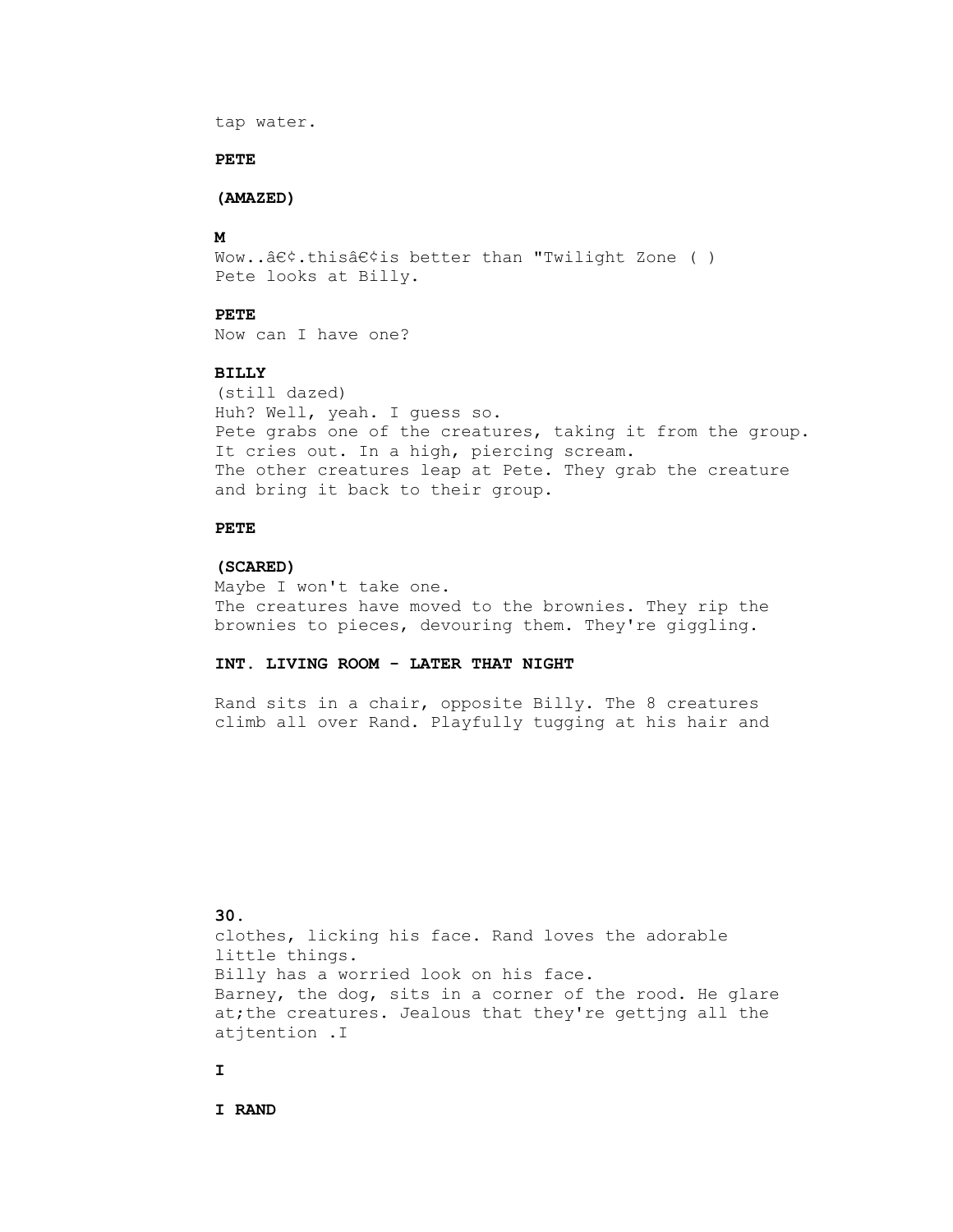(to Billy) What are you so worried abot?

# **BILLY**

 Dad...We don't know anything about these things.

#### **RAND**

We know they're cute.. We know.." they're intelligent. And now we know they multiply by water.

### **BILLY**

 Yeah, but isn't that pretty weird? I mean, if I throw water oni¿12Barney over there, we're not gonna; getjten copies. A creature licks Rand's ear. He chuckles.

## **RAND**

 All I know, is that I've got a million dollars sitting in my lap.

## **BILLY**

Huh?

## **RAND**

I'm going to market these things.

### **BILLY**

 (hates the idea) Oh, Christ. C'mo'i,Dad...that's ...

### **RAND**

 Just imagine the excitement when word gets out. Everyone will want a Mogwai of their very own.

## **BILLY**

 Don't you think we should have them checked out first? Just to make sure...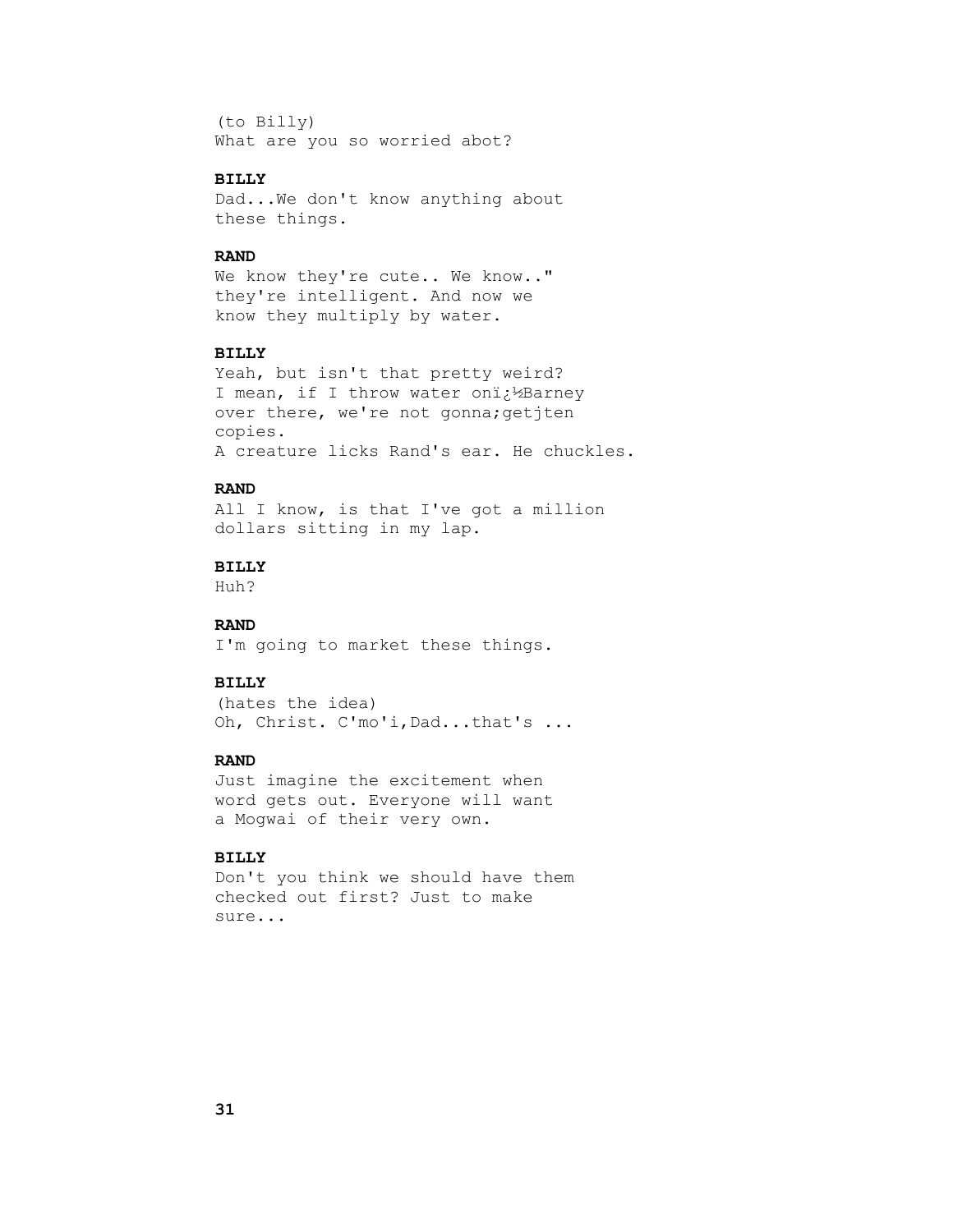#### **RAND**

 No. If we want to make a big profit, we have to move:fast I have some investors coming over to the house on Thursday. (a . beat) Who, knows?...Mogwai could replace dog as man's best friend. wls from his corner. Rand continues to play with the creatures. Billy watches. Skeptical.

#### **CUT TO:**

### **EXT. BANK PARKING LOT - THE FOLLOWING AFTERNOON**

 It's snowing., Very hard. The bank has just closed. Billy hurries to his car. Gary walks up. Billy turns to him.

#### **BILLY**

 Oh, hi Gary. Look, I'm kind of in a hurry. Gary grabs Billy by the collar and throws him against the car.

#### **GARY**

 a< ; Listen, Peltzer...she's my girl friend. Keep your hands off. Under stand? Billy nods.Gary lets him go.He turns and walks away. Billy straightens his clothes. He glares at Gary.

#### **CUT TO:**

#### **EXT. FRANKLIN ROOSEVELT HIGH SCHOOL - A FEW MINUTES LATER**

 Students hurry from the school, anxious to get home. 0 Billy's car pulls into the parking lot. He gets out. Pete waits in front of the school. Billy walks up to him. They enter the school,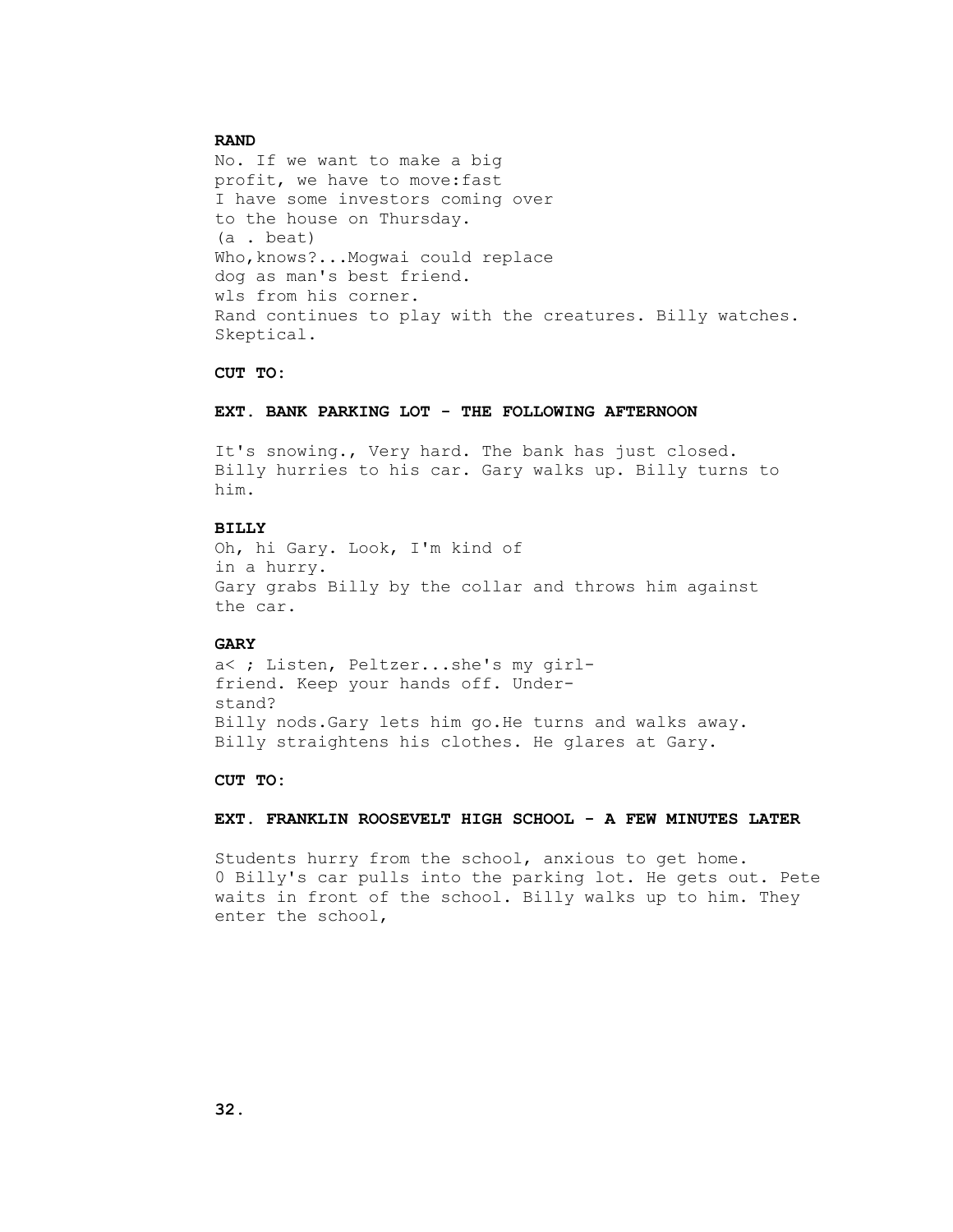### **J INT. SCHOOL - BIOLOGY LAB**

The last of the students exits the classroom.

#### **ROY HANSON'**

 the Biology teacher, stands at the sink. He's washing out some used glass j4rs and basins Roy is 35 years old. Tall. Thin. Black. Good looking. Pete knocks on the door. Billy enters with him. Roy turns.

#### **ROY**

Hey, Pete-what's up?

## **PETE**

 Mr. Hanson...this is my friend Billy. He wants to talk to you about somethin'.

## **ROY**

```
 (friendly smile)
Well, sure...
(shakes Billy's hand)
.I'm Roy Hanson. What can I do
```
# **F**

or you?

### **BILLY**

Well, you're the closest thing this town's got to a scientist... and I need some information about an animal.

## **ROY**

What kind of animal?

### **BILLY**

 That's what I'm trying to figure out.

 **CUT TO:**

### **INTBILLY'S ROOM - LATER**

 The curtains are drawn. The lights are dim. The eight creatures are on the desk top. Giggling. Humming in falsetto. Billy enters with Roy and Pete. Roy stares at the creatures. He is shocked. Delighted.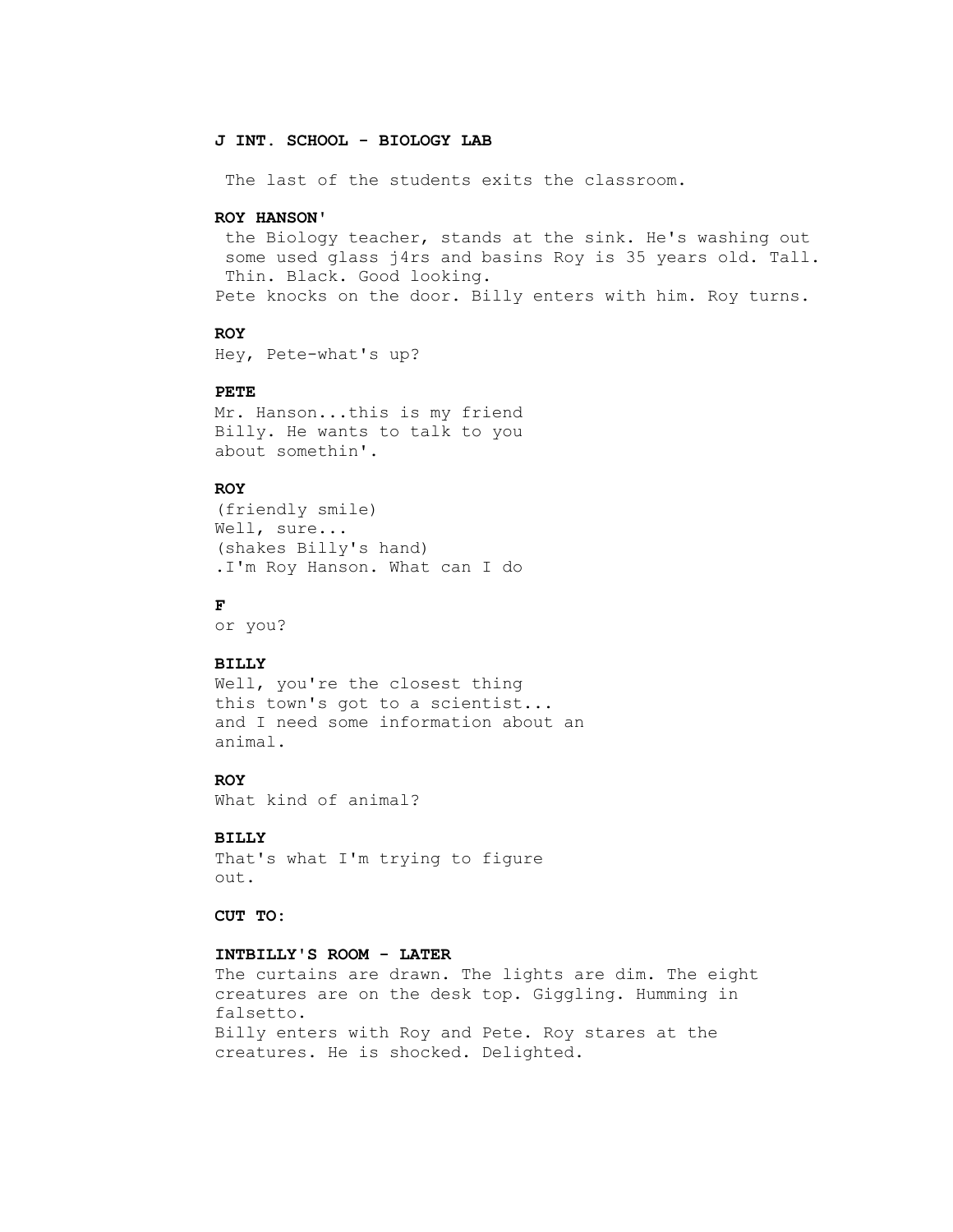# **33**

### **ROY**

 I've never seen anything like this. Billy grabs the water bottle.

### **BILLY**

 Watch this. Billy squeezes a drop of water on one creature. Mogwa' lets out a scream. A lump appears on the creature's back. The lump gets bigger...bigger...bigger ... Roy watches with wide eyes. Suddenly, another creature bursts from Mogwai's body. NINE IDENTICAL CREATURES now stand on the desk top.

### **.ROY**

 (startled, shaken) Holy shit. He remains-speechless for a few moments. He looks at Billy.

## **ROY**

 May.I stay for a while?...Run a few tests?...

## **BILLY**

(nods, checks his

### **WATCH)**

 My parents won't be home until 7:00. You've got three hours. Roy takes off his coat and opens his black leather case. Billy exits with Pete.

 **CUT TO:**

#### **T.V. SCREEN**

"How The Grinch Stole Christmas" plays.

## **BILLY AND PETE**

 sit on the sofa, watching the T.V. Roy enters. He sits across from Billy.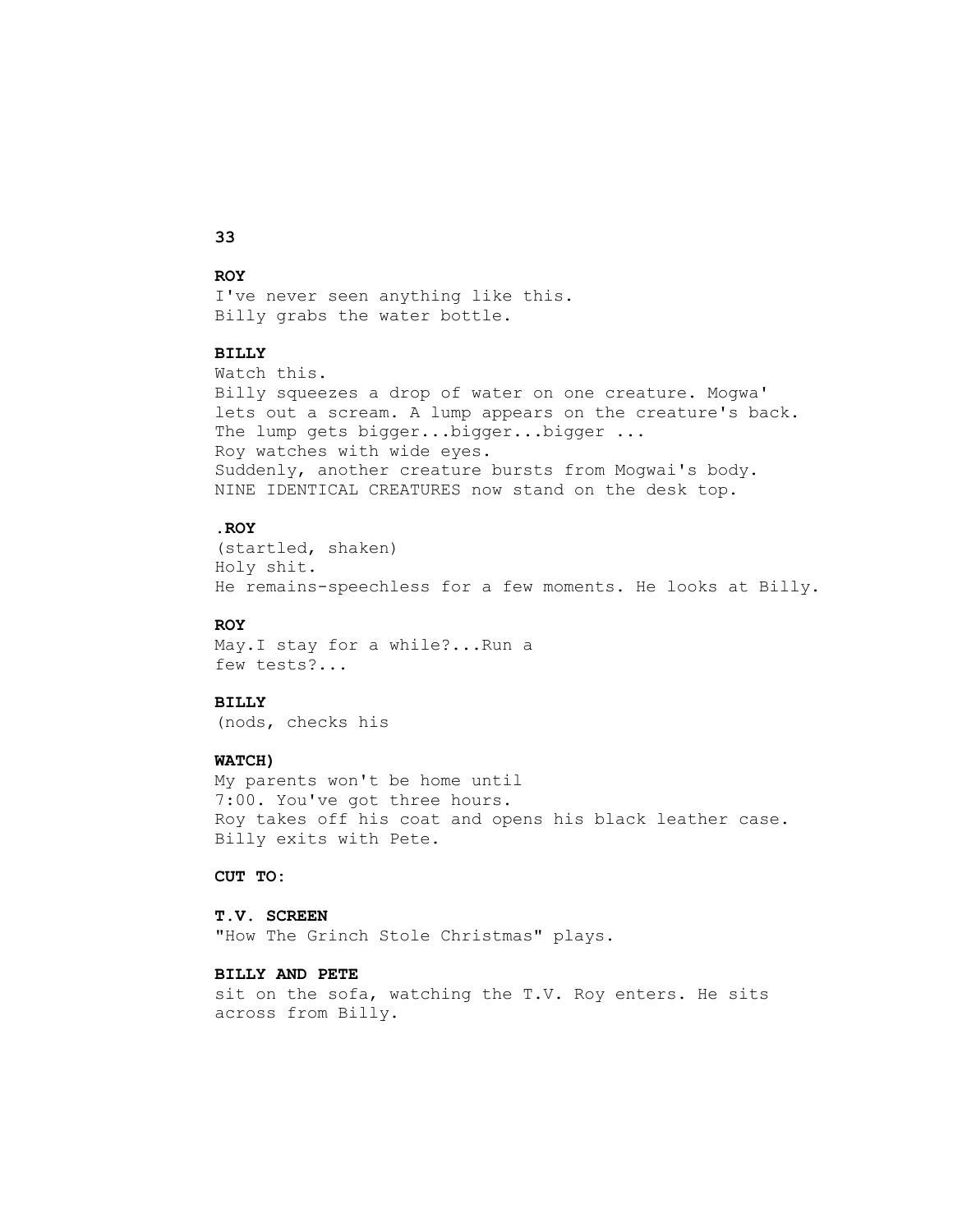**34.**

### **ROY**

 I discovered some interesting things...

#### **(CONTINUING)**

 The creatures are drawn to water. if they sense water nearby... they'll go to it. (a beat) Als , unless)th y're hunting for foo or water.. they hate to be separated. I t ied to move one from the others. They cried out. Clawing. Screeching.

#### **PETE**

 Yeah...that's what happened when I tried to take one.

#### **ROY**

 If one is separated. The others will follow.

#### **BILLY**

Anything else?

### **ROY**

 They qan't multiply by water if their environment temperature is below '25 degrees- (a beat) It's amazing. They have no bio logical link with any other species of animal...in the whole world. Billy gives an uncertain nod.-

## **DISSOLVE TO:**

 **INT. BILLY'S ROOM - LATER THAT NIGHT**

 Silent. Dark. Billy sleeps. Distant sounds are heard. Animal-like noises. Gurgling. Slurping. Chewing. Billy wakes. He sits up in bed. The sounds continue.

 **I**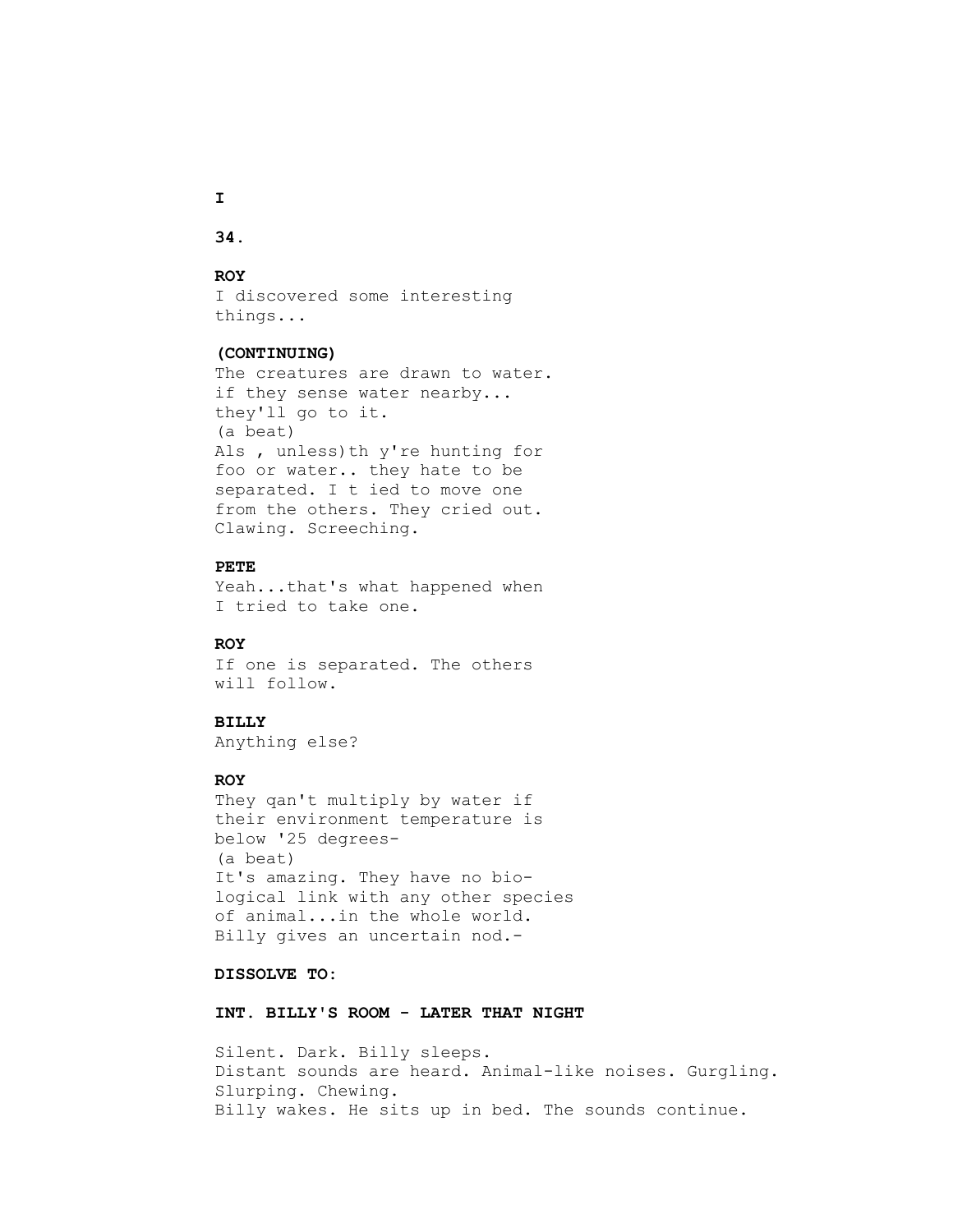He looks around the room. The creatures are gone. Billy notices his room door.

### **REV. 4/30/82 35.**

 He gets out of bed. He looks at his sword, hanging above the bed. He takes the sword from the wall. He walks out of the.room.

### **HALLWAY**

 Billy walks. Sword in hand. The noises get louder. Crisper. Clearer. Nervous, Billy descends the dark stairs. He arrives at the bottom. He stops to listen. The sounds are coming from the living room.

#### **LIVING ROOM**

 Billy enters. He looks to the floor. Beneath the'Christmas tree. The creatures surround Barney. They have killed the dog. Billy tries to move. He's frozen. The creatures are eating the dog. They look up at Billy. Their bright green eyes are fiery. Blood covers their mouths. They smile. They giggle. Billy screams.

### **CUT TO:**

### **CLOSE UP - A CANVAS MAIL BAG**

 The bag moves. Squirms. Shakes. The creatures are inside. Rand carries the bag up a ladder that leads into the attic.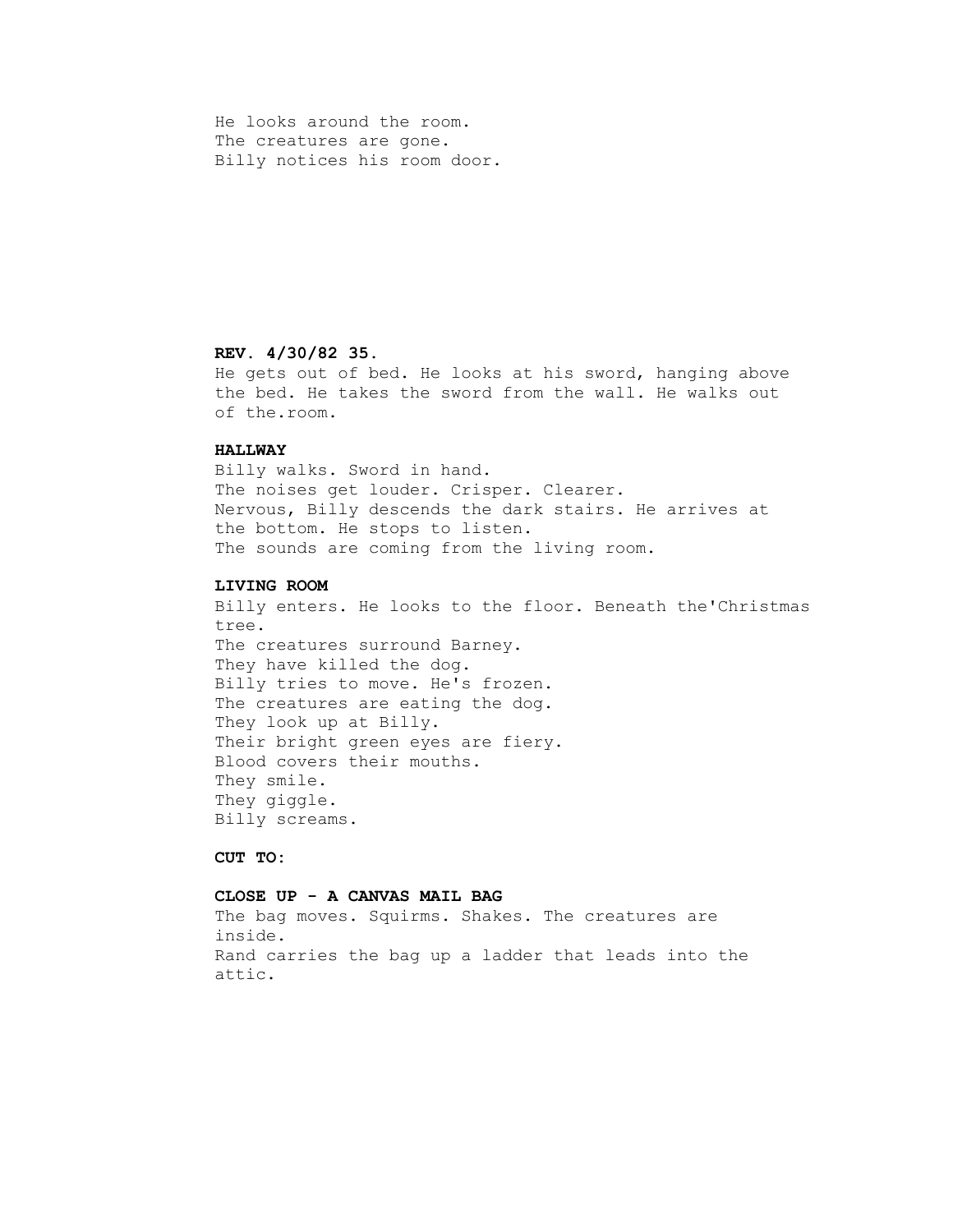## **36**

 Lynn and Billy stand a few feet away, in the hallway. Rand lets the creatures loose in the attic. He quickly latches the attic's trap door, securing it with a padlock. He climbs down the ladder.

#### **RAND**

 This should keep them out for the rest of the niht...

# **INT. ATTIC**

 Dark. The Mogwai cluster around the trap door. They scratch at the door. They want out.

 **RAND (0. S . )** Tomorrow we'll take them out in the sun...

## **INT. HALLWAY**

#### **RAND**

 .and.finish them off. Lynn nods. Rand looks at Billy.

#### **RAND**

 I'm sorry, son. I never expected to...

## **BILLY**

 Forget it. Billy stares coldly at his Father. Embarrassed, Rand looks away.

## **RAND**

 We should all get back to sleep. Rand puts his arm around Lynn. They walk to their bed room. Billy looks up at the attic door. The creatures' scratching is heard.

# **DISSOLVE TO:**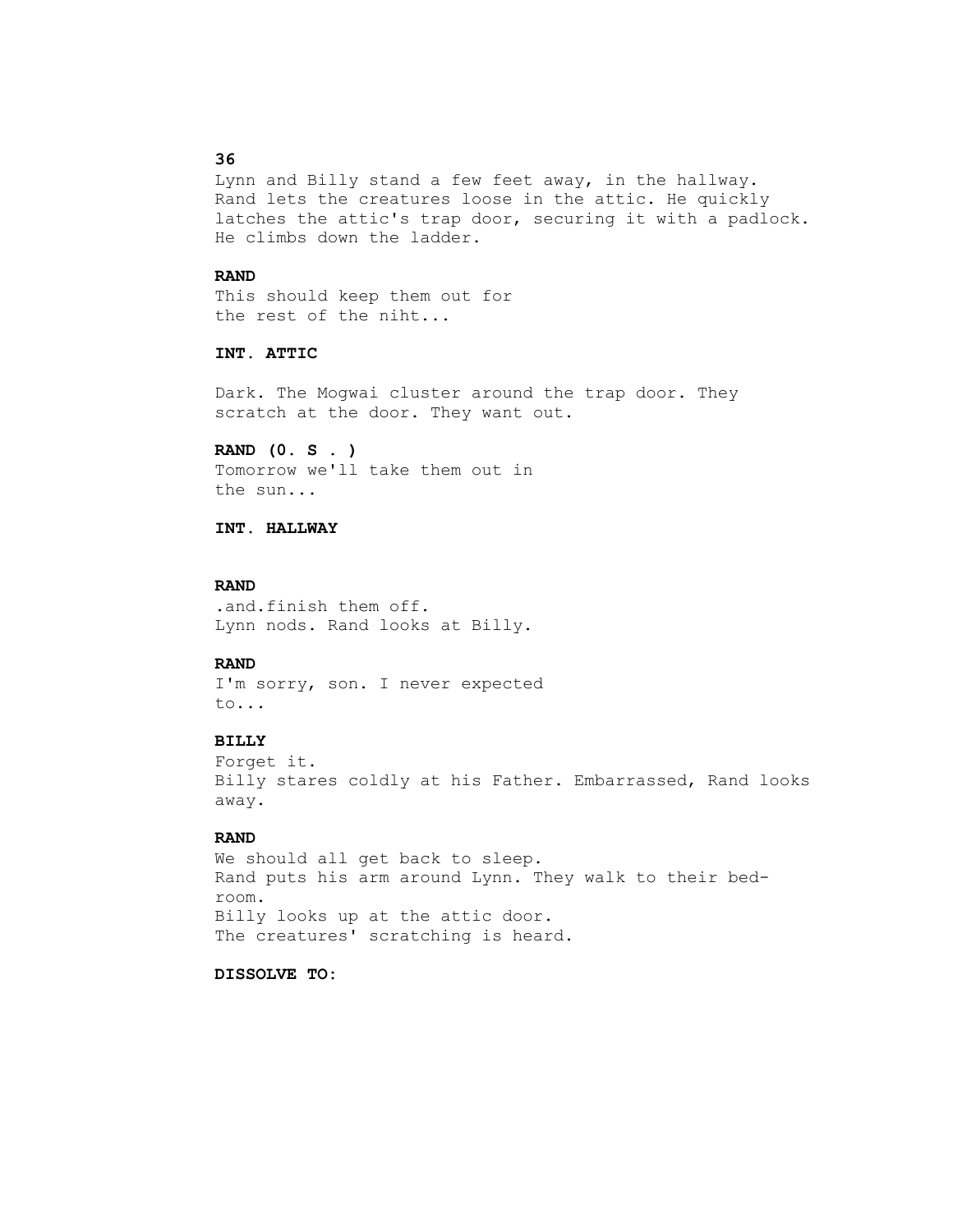#### **EXT. PELTZER HOUSE - MORNING**

The sun rises behind the house. Snow is falling.

#### **INT. ATTIC**

The tr p door opens. Billy and Rand climb inside. They .both carry flashlights. They s ine the lights through the attic, looking for the creatu es. They see nothing. Billy spots something. He nudges his Father. There are NINE INDIVIDUAL PODS, stuck to various places-on

 the floor. The pods are 16 inches long, 12 inches in dia meter. They are wrapped with a vein-like wire and covered with a thick, syrupy glaze.

## **RAND**

 What in the hell?... Billy picks up a broomstick andl pokes one of the things. Won't budge. Hard as a rock.

#### **BILLY**

 Damn things are stuck to the floor. Rand picks up a baseball bat. He raises it over his head and swings down, hard. Against the pod. The bat snaps in two. The pod is unblemished. Rand rubs his stinging hands. Billy and Rand just look at each other. Puzzled.

#### **CUT TO:**

#### **INT. KITCHEN LATER THAT EVENING**

 Roy Hanson sits with Billy and Rand. Lynn pours them coffee. Roy has just examined the pods.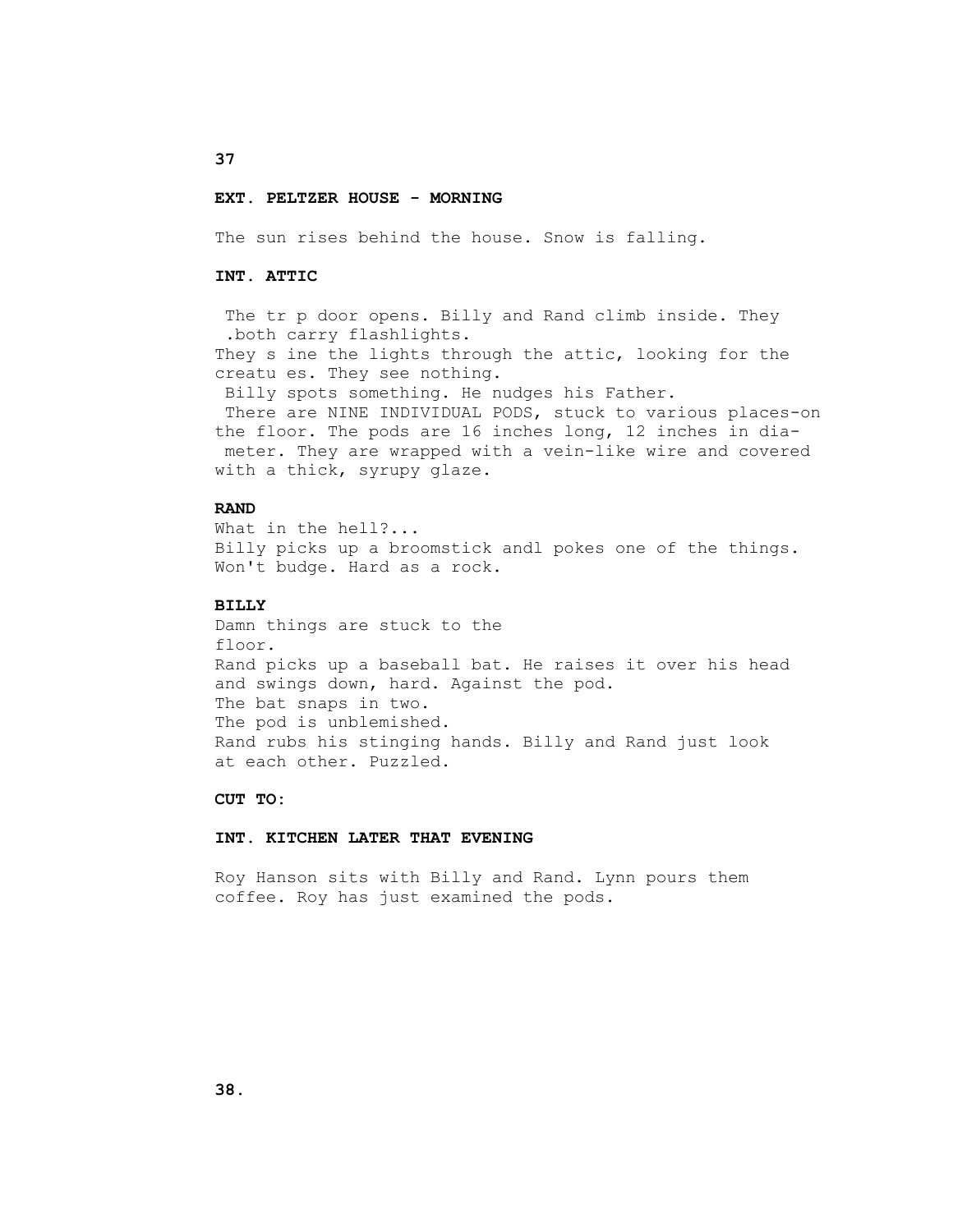# **A.**

 r?1ND Like a butterfly?

#### **ROY**

 Exactly. Those things in the attic-are cocoons. Inside,. the creatures are going through some sort of change...a metamorphosis.

# **BILLY**

Why did they attack my dog?

# **ROY**

 Simple. They're animals. They were hungry. Aside from water, food is their main concern.

# **RAND**

How long until they hatch?

## **ROY**

 A week...a month...I really can't say.

# **BILLY**

#### **(STANDS)**

 I'm not waiting around to find out.

#### **ROY**

 Billy, don't be hasty...You've stumbled onto a new life form. What comes out of those cocoons could be a major scientific discovery...

# **BILLY**

 Screw'science. I want them des troyed.

## **RAND**

 Billy ...Maybe Mr. Hanson's got a point...

# **BILLY**

 (stern, bitter) Dad, they killed Barney. Or have you already forgotten? Rand just looks'at his son. Lynn pops a valium in the background.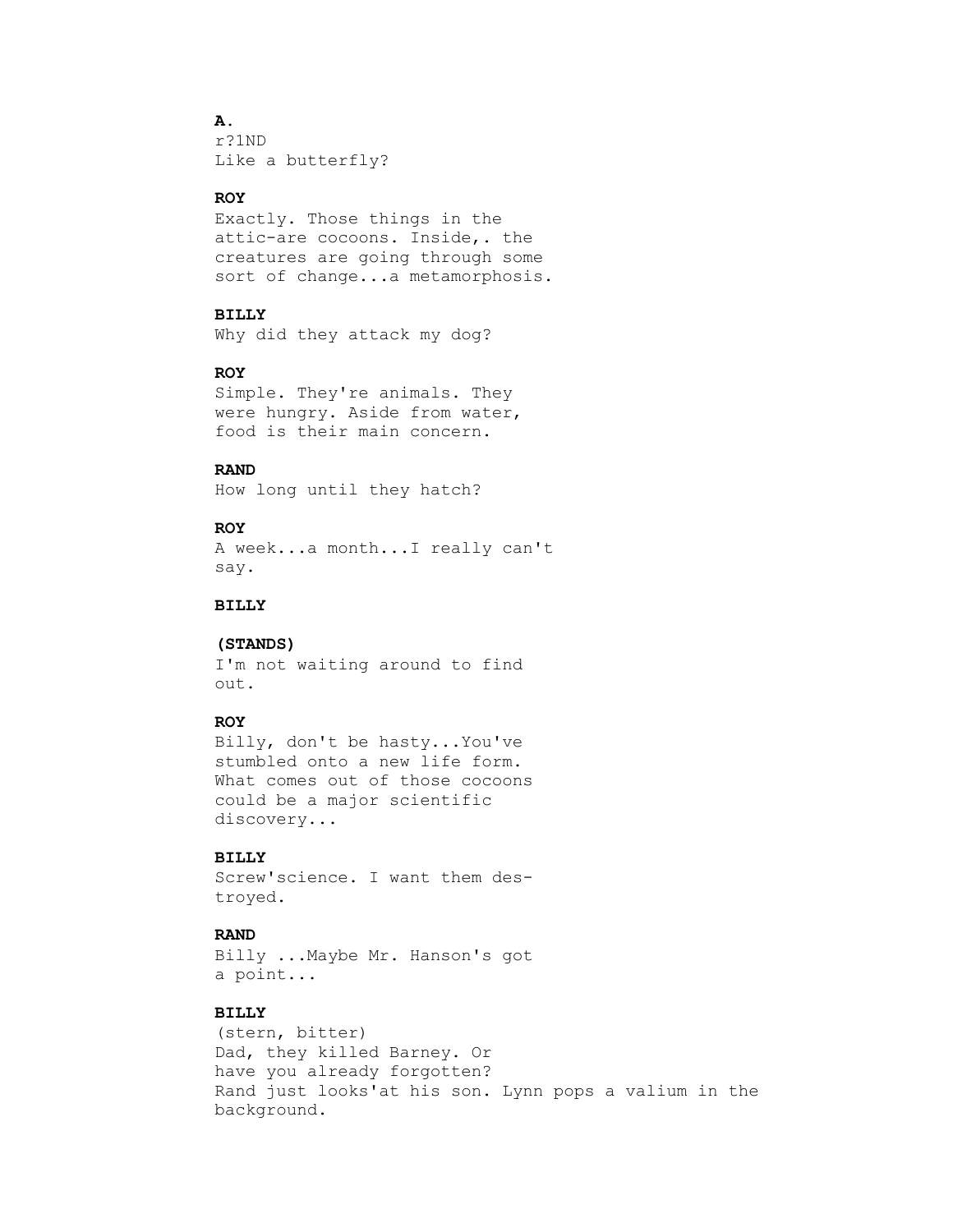**39.**

# **CLOSE-UP**

Red hot light. The flame of a torch.

# **CAMERA PANS UP TO**

 RAND. He's holding the gas torch, aiming it at the cocoon. Billy stands beside him. They're inside-theattic. Rand shuts off the torch. He touches the cocoon. It appears unharmed.

# **RAND**

 Not even warm. (shakes his head,

 **SURPRISED)**

They're indestructible.

#### **BILLY**

Now what do we do?

## **RAND**

 I get back from Seattle on Wednesday. I'll call some con struction people. They'll come in next week and cut these things out of the floor.

## **BILLY**

 I don't think we should wait. Let's do it ourselves.

#### **RAND**

 No. It's late. I've got an early plane to catch.

## **(PAUSE)**

 The attic door is locked. There are no windows up here. Nothing can get in or out. Rand pats Billy on the back.

## **RAND**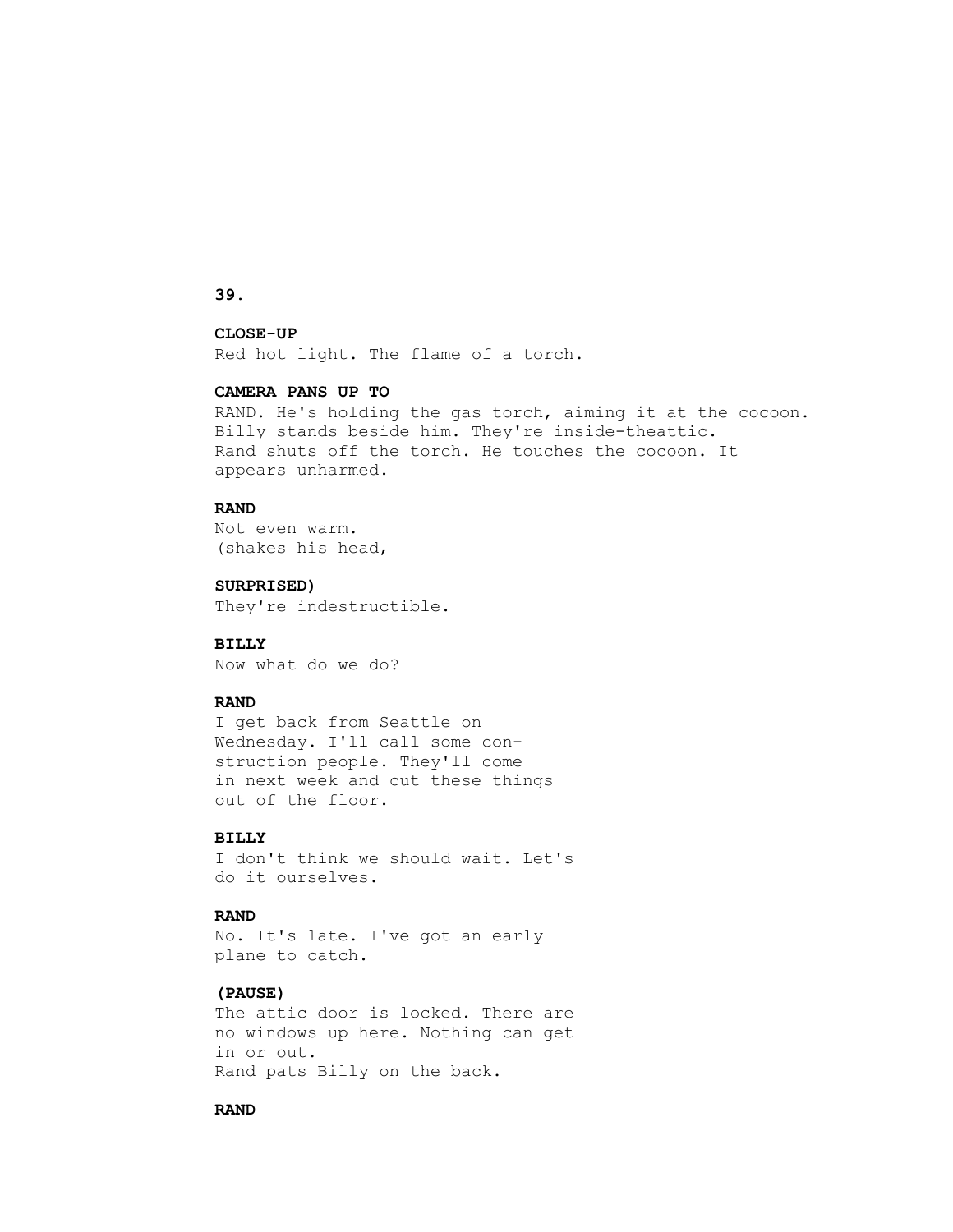Son, you've got to stop worrying.

#### **CLOSE UP - BILLY**

A doubtful, uncertain expression on his face.

## **40.**

 **THE FOLLOWING DAY - LATE AFTERNOON**

# **I**

## **VARIOUS SHOTS. OF. THE.-TOWN**

 Snow comes down. Fast and hard. RADIO (V O.) Heavier nowfalls are cheduled Cas swerve on the; road. for this evening. Sto and -blizzard warnings are in effect. Little children build snbwmen. So if yoi don't have t go

## **1**

out,

 please stay indoors. Tricksiplow the roIgds. Anjelderly man snow-blow his driveway.

## **CUT TO:**

a sign hangs on the-door:

 **OPEN LATE FOR HOLIDAYS, SPECIAL**

 **CHRISTMAS HOURS: 9:00 AM - 6:00 PM**

#### **INSIDE**

 A wall clock reads 5:25. Billy counts out money to a customer. Tracy works beside him. Finished with the customer, Billy looks to the line of waiting people.

# **BILLY**

Next.

 **MRS. DEAGLE** walks to Billy's window.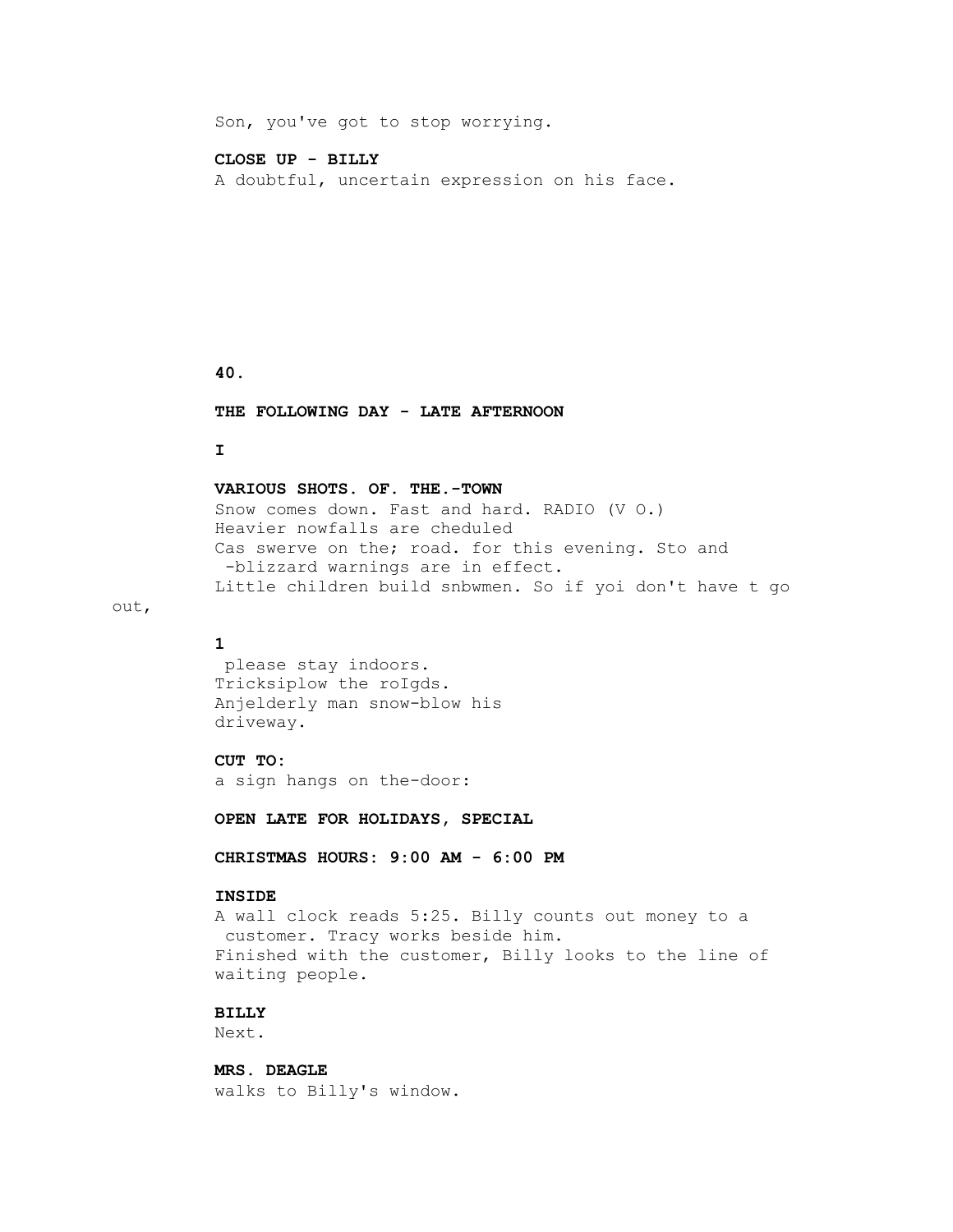# **BILLY**

 (forced smile) Hello, Mrs. Deagle. How are you this afternoon?

## **MRS. DEAGLE**

# **(SOUR)**

 Horrible. My arthritis acts up when it snows.

#### **(MORE)**

## **41**

 **MRS. DEAGLE (CONT'D)** (glares at Billy) see they still haven't fired you. Billy shrugs, trying to remain-ca-lm.

# **CUT TO:**

## **R**

#### **INTJPELTZE� HOME**

 Lynn removes freshly bakedSanta Claus sugar cookies from the Microwave oven.

# **INT. ATTIC**

 Small lumps have formed over all of the cocoons. Slowly, the lumps rise up and down-. Bubbling,. Breathing. Coming to life.

 **CUT TO:**

# **INT. BANK**

Mrs. Deagle is screaming at Billy.

# **MRS. - DEAGLE**

 Do not try and tell me what to do, young man!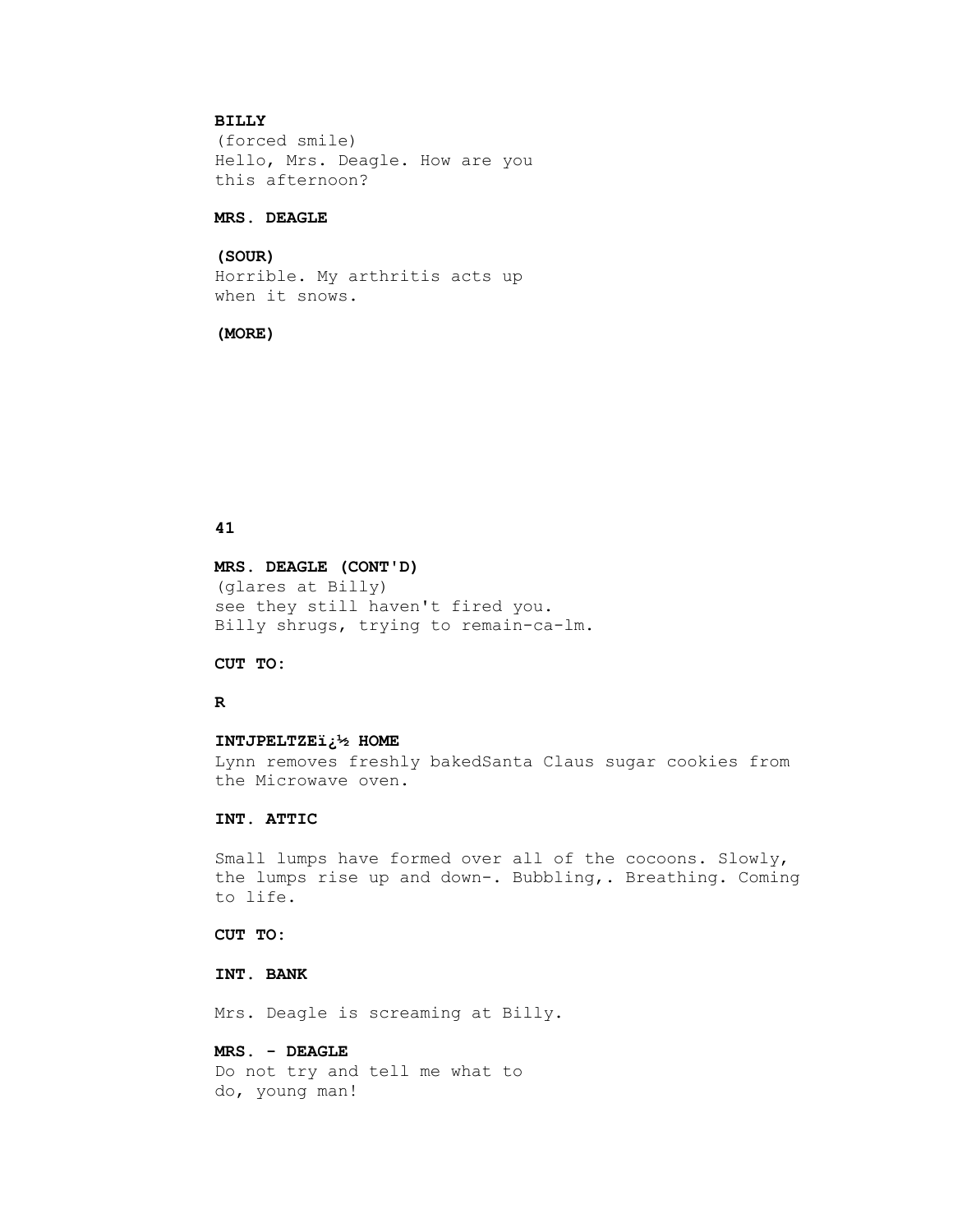# **BILLY**

(trying to stay

# **CALM)**

 M'am...I'm only suggesting that you see a bank officer to...

# **MRS. DEAGLE**

 I want to speak to Mr.. Fresco! (loudly calling out) Mr.Fresco! ...Mr. Fresco!. Roland Fresco, the Vice President, gets.up from his desk. He walks over to Mrs. Deagle and Billy. Everyonein the bank is watching. Billy bites his bottom lip, holding in his anger.

#### **CUT TO:**

#### **42.**

# **C ) INT. PELTZER HOME - KITCHEN**

 Lynn decorates the cookies. She adds white icing to Santa's beard. She dips her butterknife into the large blender that has made the icing.

## **INT. ATTIC**

The cocoons are bubbling furiously; as if they were being baked in an oven. Suddenly, a crack appears on one. Then another. And another. Cracks begin to cover all the cocoons. Green smoke seeps from the thin openings. A slow soft hiss is heard. They're hatching.

# **CUT TO:**

# **INT. BANK**

Roland stands beside Billy. Mrs. Deagle patiently waits.

# **ROLAND**

(whispers to Billy)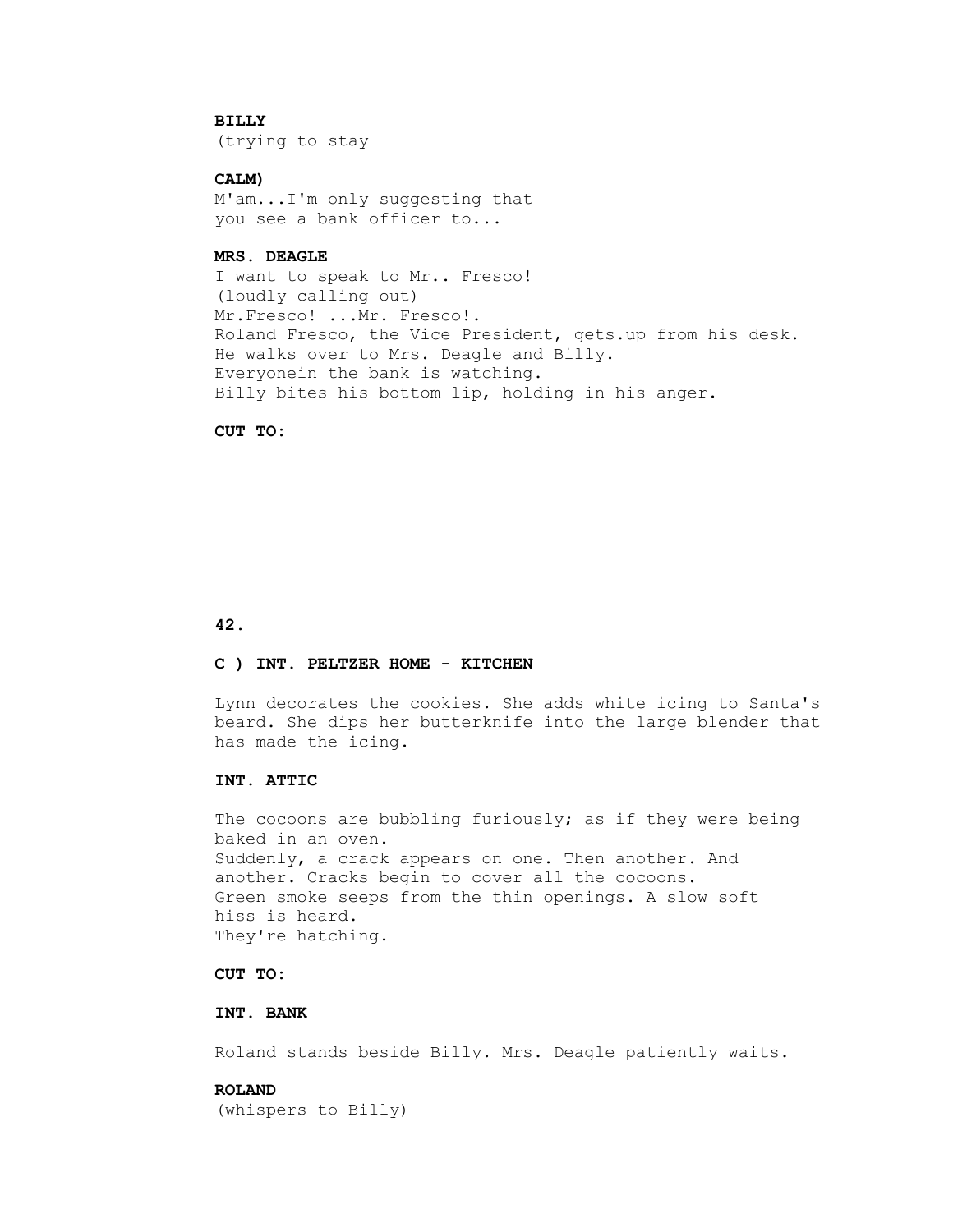Apologize to the woman, Billy.

# **BILLY**

# **(HONEST)**

 But, sir...I didn't do anything wrong. Really.

## **ROLAND**

 Apologize. Now. Billy turns to the woman. Everyone in the bank is.watching. Especially Tracy.

# **BILLY**

 (forcing himself) Mrs. Deagle, I...

# **43**

#### **BILLY**

 Mrs. Deagle, I... (He can't do it. He lets out his honest feelings) I think you're an-ugly old fart and I; hope yo u fall down on the ice a td breath your fucking neck! Mrs. Deagle is sho ked. fi e other customers hide their laughter. Gary smiles. Tracy is proud.

# **ROLADN**

#### **(BOILING)**

 Peltzer, you:are fired! Do you understand me?!? You're fired! Billy smiles.

# **CUT TO:**

#### **INT. PELTZER ATTIC**

 Green smoke has filled the room. The cocoons quiver. Shake. Each one is covered with cracks.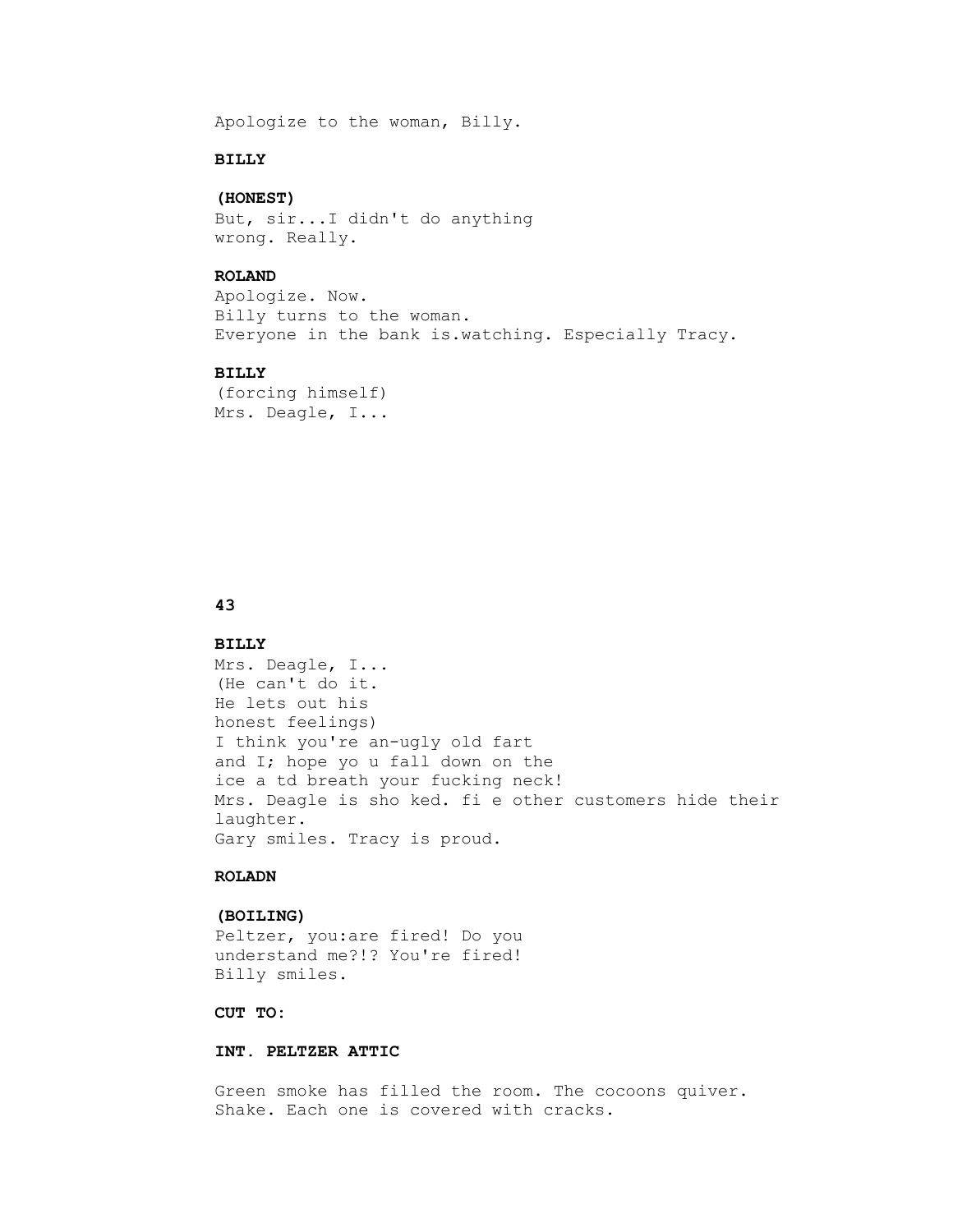## **A THREE FINGERED BLACK CLAW**

 suddenly breaks out of one cocoon. It clutches at the air.

#### **ANOTHER CLAW**

 breaks through the shell of another cocoon. They all begin to hatch., Claws emerge from each one, reaching for the air.

#### **INT. KITCHEN**

Lynn. slowly arranges the finished cookies on a tray.

 **A LOUD RATTLING NOISE ECHOES FROM UPSTAIRS.** to listen.

CUT TO:

#### **44.**

#### **0 EXT. ATTIC DOOR**

The door rattles. The lock shakes. The creatures want out.

#### **LYNN**

slowly moves to the kitch n doorway. Sh listens.

#### **THE ATTIC DOOR**

 The wood surrounding the lock begins to splinter. It finally snaps. The door pops open. The lock falls to the floor. A loud thump.

# **LYNN**

jumps at the noise. Scared, she runs to the kitchen phone.

# **INT. BANK**

 Billy puts on his coat, preparing to leave. In the background, Mr. Fresco consoles Mrs. Deagle. Tracy walks up to Billy.

#### **TRACY '**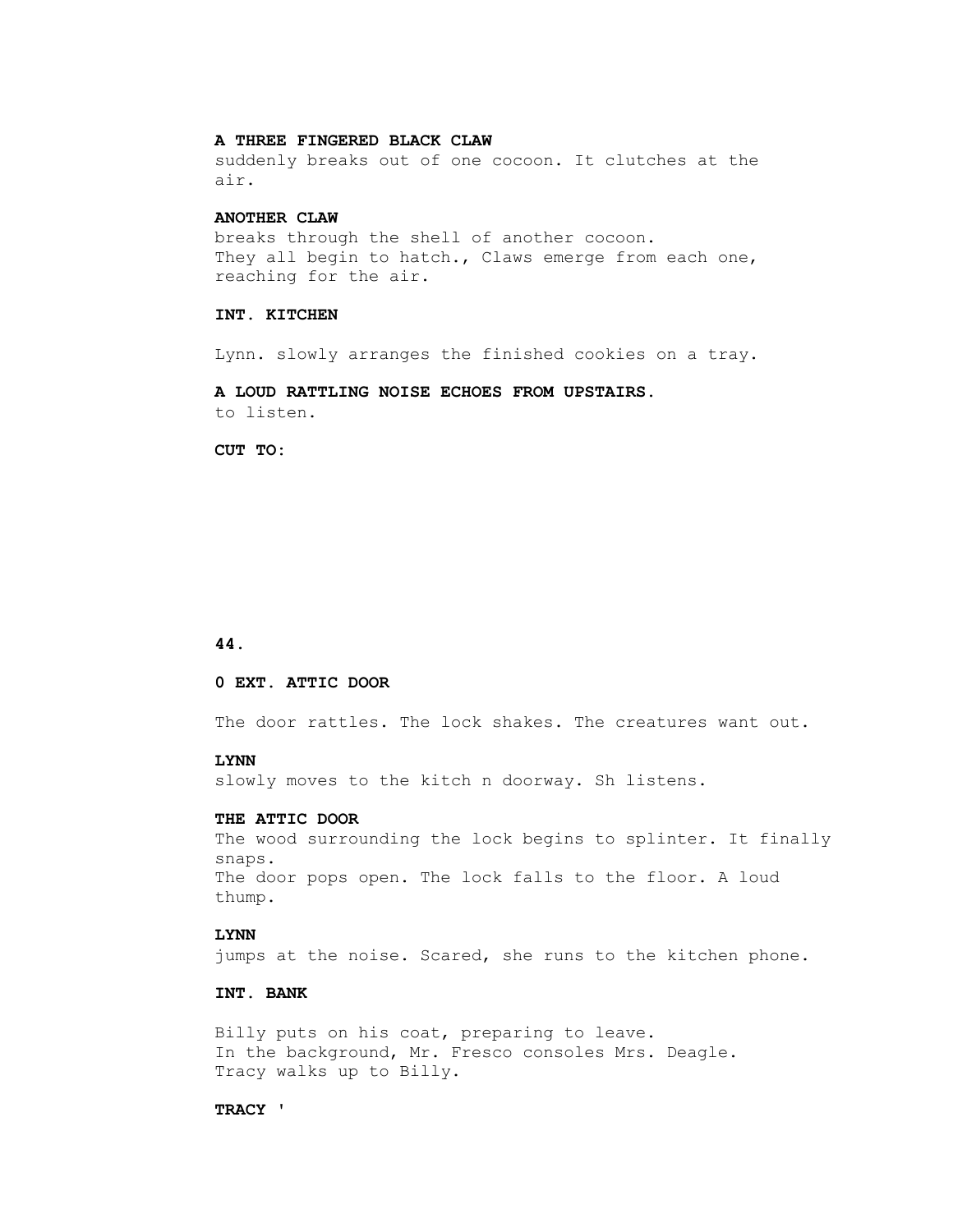Billy...I thought you were great. He smiles. Gary watches the two of them.

# **ANOTHER TELLER**

 (calling to Billy) Billy...You have a phone call. Billy hurries to the phone. He answers.

#### **BILLY**

Yeah?...

# **LYNN**

stands in the kitchen, tightly holding the phone receiver.

# **45.**

#### **LY'N**

 Billy-those things in the attic... They're alive...I hear noises upstairs... gets scared. His face goes white.(

#### **BILLY**

 Mom...stay downstairs. I'll be right home. He drops the phone and runs out of the bank. Gary exchanges a puzzled glance with Tracy.

## **CUT TO:**

# **LYNN**

 standing in the kitchen. Frightened. She downs two valiums from her bottle.

# **LOUD THUMPS. RATTLING. VARIOUS OTHER NOISES ECHO FROM**

# **THE ATTIC.**

Lynn exits the kitchen and slowly walks upstairs.

# **CUT TO:**

## **BILLY**

 Nervous. Sweating. Behind the wheel of his car. He tries to drive fast, but the heavy snowfall and icy roads prevent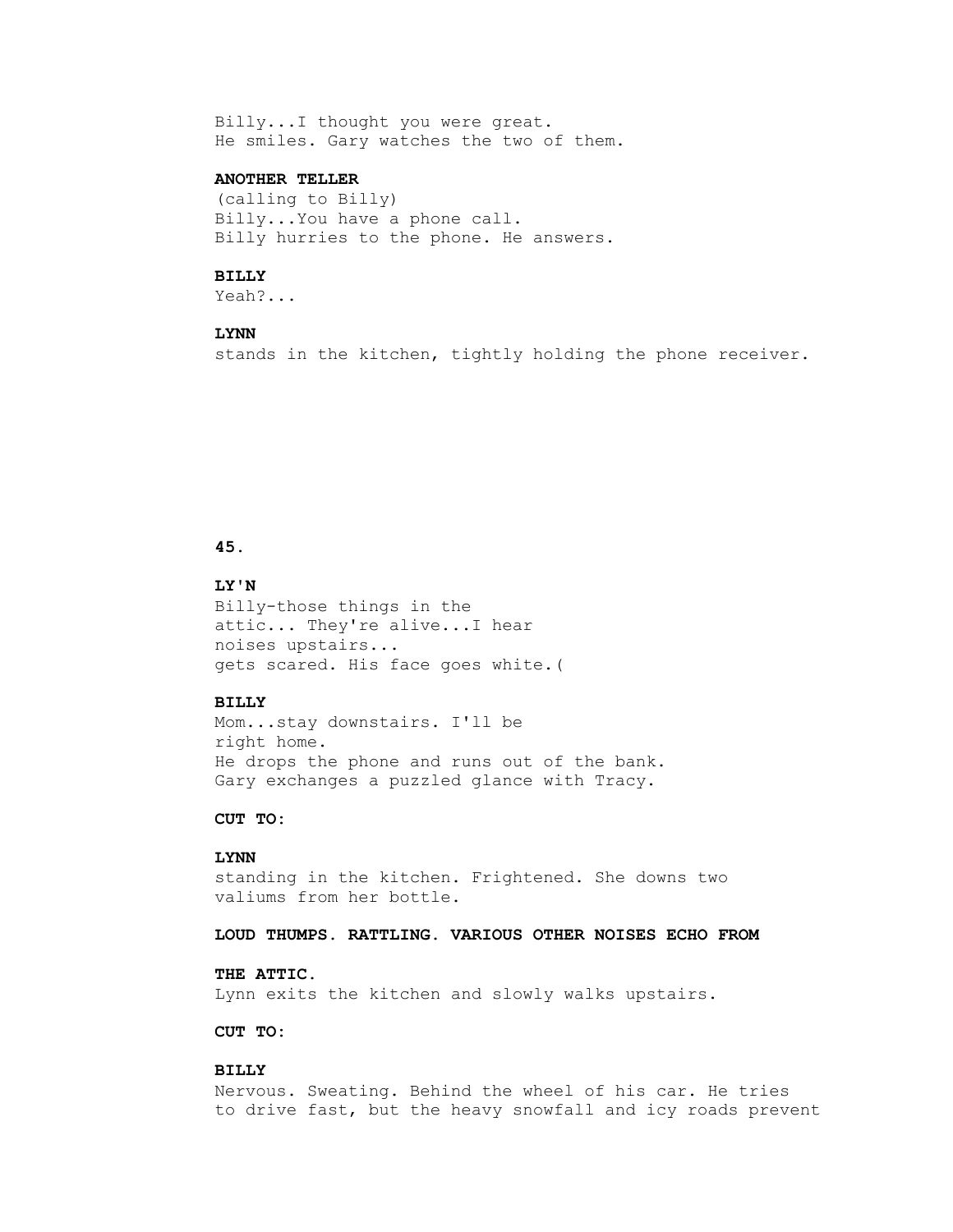it. Outside, the sun is going down.

# **CUT TO:**

#### **LYNN**

 She's arrived at the top of the stairs. It's dark up here. She looks to the end of the hallway.

# **46**

Lynn--gets -a chill. She slowly walks to the door.

#### **CUT TO:**

## **BILLY**

 still driving. He tries to pass a slow truck. He hits a is spot.

# **}**

#### **THE CAR**

 swerves and spins off the road. It lands in a ditch. The engine stops.

#### **BILLY**

tries to start it. Nothing happens. It's stalled.

# **BILLY**

 No...Not now... He tries again. No good. It's dead. Frustrated, Billy slams his fist on the steering wheel.  $\hat{A}^{\circ}$ 

## **CUT TO:**

# **LYNN**

 standing below the open attic door. She tightly clutches her valium bottle. She looks up. Nothing but darkness. Lynn pops another valium. She climbs theladder, into the attic.

# **TRACKING SHOT**

 Billy. He runs home through the snow. It's dusk. People have begun to turn on their Christmas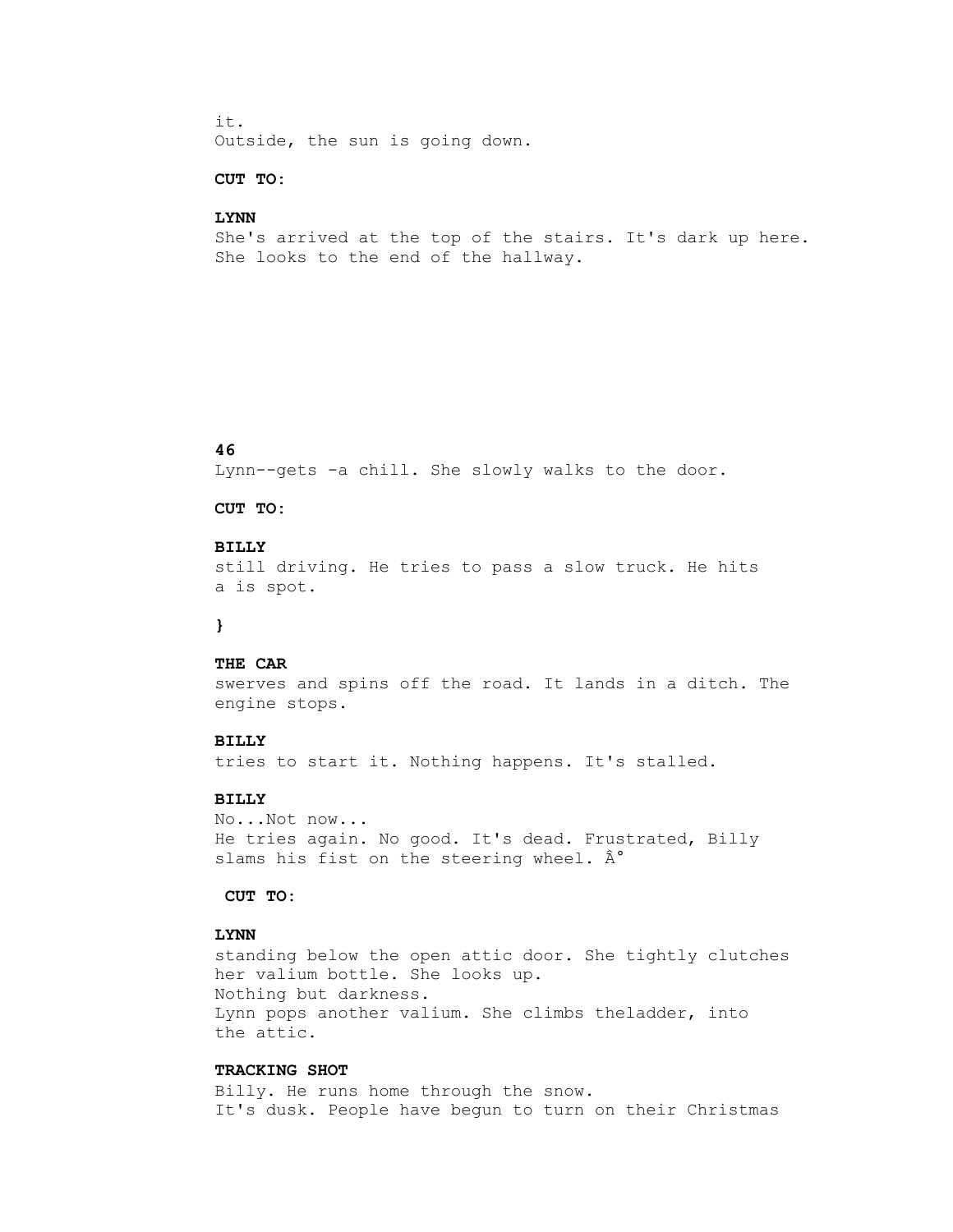lights. Billy runs harder. Faster. His house comes into view. At the e nd o f the block.

#### **CUT TO**

REV. 4/30/82 r 47.

# **INT. ATTIC**

 Lynn pokes her head inside, looking around. Everything looks fine. Calm. She sighs. Relieved.

## **SUDDENLY**

 Something leaps out and grabs Lynn by the throat. A creature. We can't see it clearly. - It moves too fast. It is hiddenby the shadows. Other dark figures come at Lynn. More creatures. They want their share of the food. Lynn watches in horror as the creatures surround her head. She screams.

# **EXT. ATTIC**

 Lynn's body jumps and twists. Her feet kick as she is pulled up into the attic. There are a few seconds of silence. Then we hear the sounds. Chewing. Swallowing. Giggling.

# **CUT TO:**

# **BILLY**

 sprints down his driveway. He arrives at the porch of his home. He opens the front door.

# **INSIDE**

 Dark. Silent. Billy calls out before entering.

 **EM,000**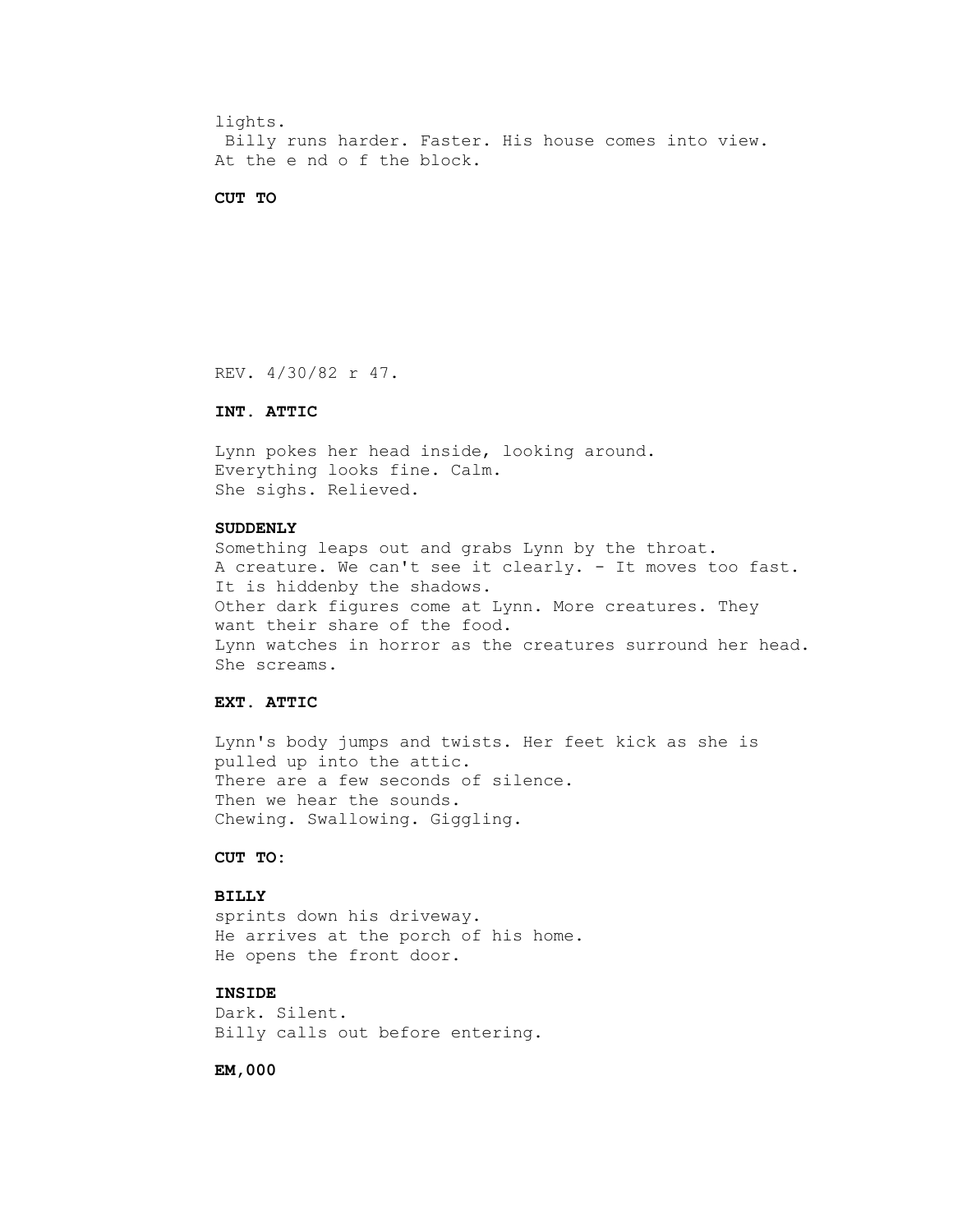# **48**

# **BILLY**

 Mom?.. Scattered giggling echoes from inside. Billy flips on the'front hall..light.. A few tiny shadows scatter. They dash into other rooms. Afraid of the light. Billy'slowly enters. He's scared. He looks to the top of the stairs.

# **BILLY**

 Mom?... More giggling. Shaking'. Nervous. Billy climbs the stairs. At the top, he quickly flips on the bright hall light. Something darts up into the darkness of the attic. Escap ing the light. Billy spots the open attic door. He walks beneath it. He looks up into the dark attic.

# **BILLY.**

 (shaking voice) Mom?...

#### **AN OBJECT**

 is thrown out of the attic. It lands at Billy's feet. He jumps back. He looks at the object.

#### **LYNN'S VALIUM BOTTLE**

 Stained with her blood. Billy picks it up. A giggle from the attic. Billy takes a few stepsback. He dashes into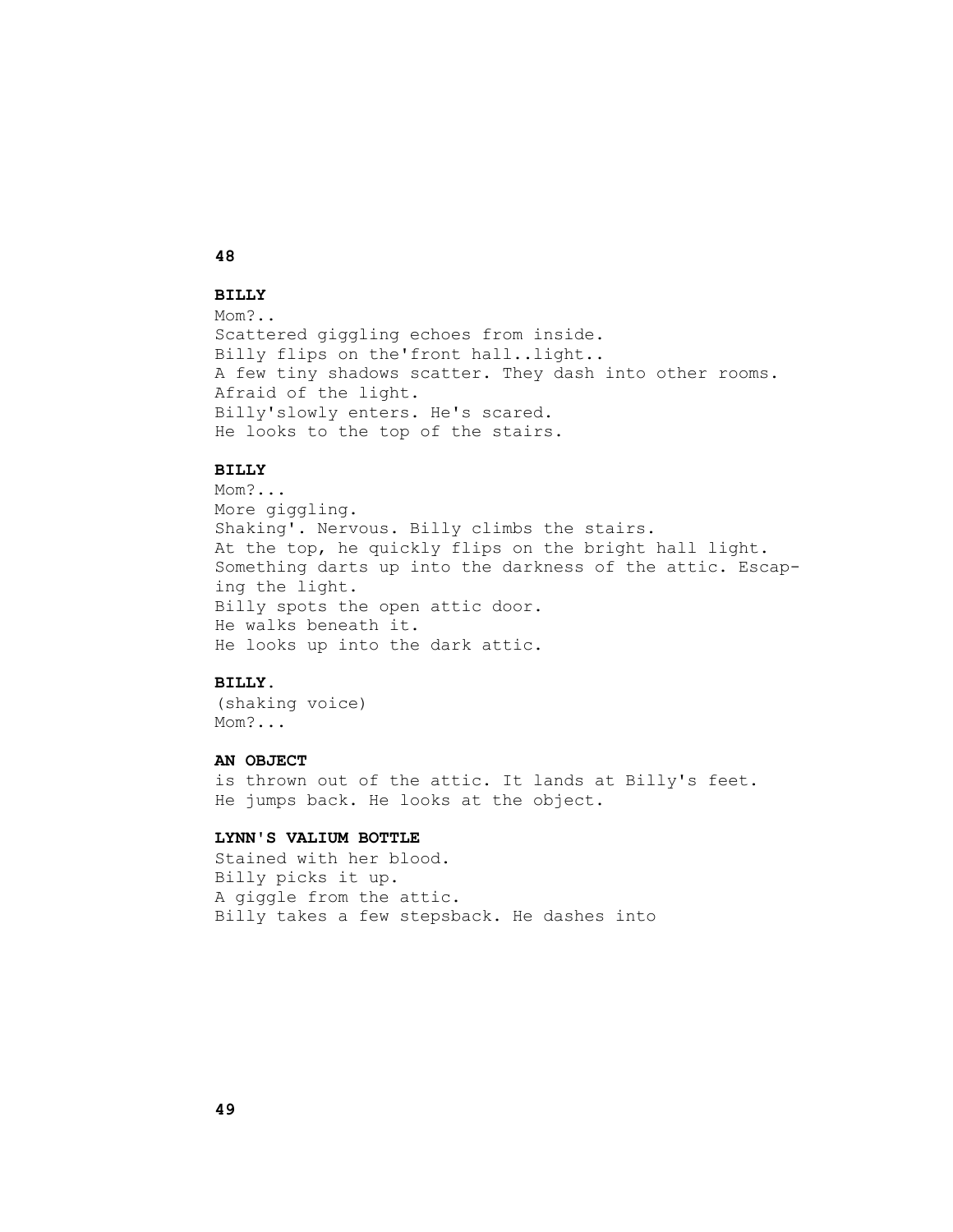#### **INSIDE**

 Billy grabs the sword off his wall. He walks back. into the. hallway.

#### **HALLWAY --**

 Billy stands several feet from the open attic doo He clutches the sword. He takes a deep breath and flips out the hall light. Darkness. Billy waits. A few seconds pass.

#### **A CREATURE**

 leaps from the attic, into the hallway. Billy jumps back. Mogwai snarls at him. Mogwai has changed. It stands two feet tall. The brown fur is gone, replaced by rock hard, rippled armor. The arms and legs are muscular, covered with the same armor. The paws have been replaced by claws. The fingernails are sharp. The tail is long and pointed. Reptilian. It thrashes back and forth. Sharp white horns have replaced the ears. The green eyes are larger. They bulge. Evil. Angry. A:huge mouth distorts the face with its wide grin. The countless teeth are long and sharp. Gleaming white. Fresh blood drips from them. The giggle remains, undercut with a hungry animalistic growl

## **REV. 4/30/82 50.**

## **THE CREATURE**

leaps at Billy.

 Billy raises his sword and swings. He hits the. creature in mid-air. Mogwai fal is to the gro4nd. Thick green blood pours from a. deepâ $\epsilon$  $\diamond$  wou nd ; in its the t. Billy stabs the creatur Mogwai dies with a long hiss. Billy looks back to thelattic. Sword extended, he rushes to the ladder and climbs into the attic. I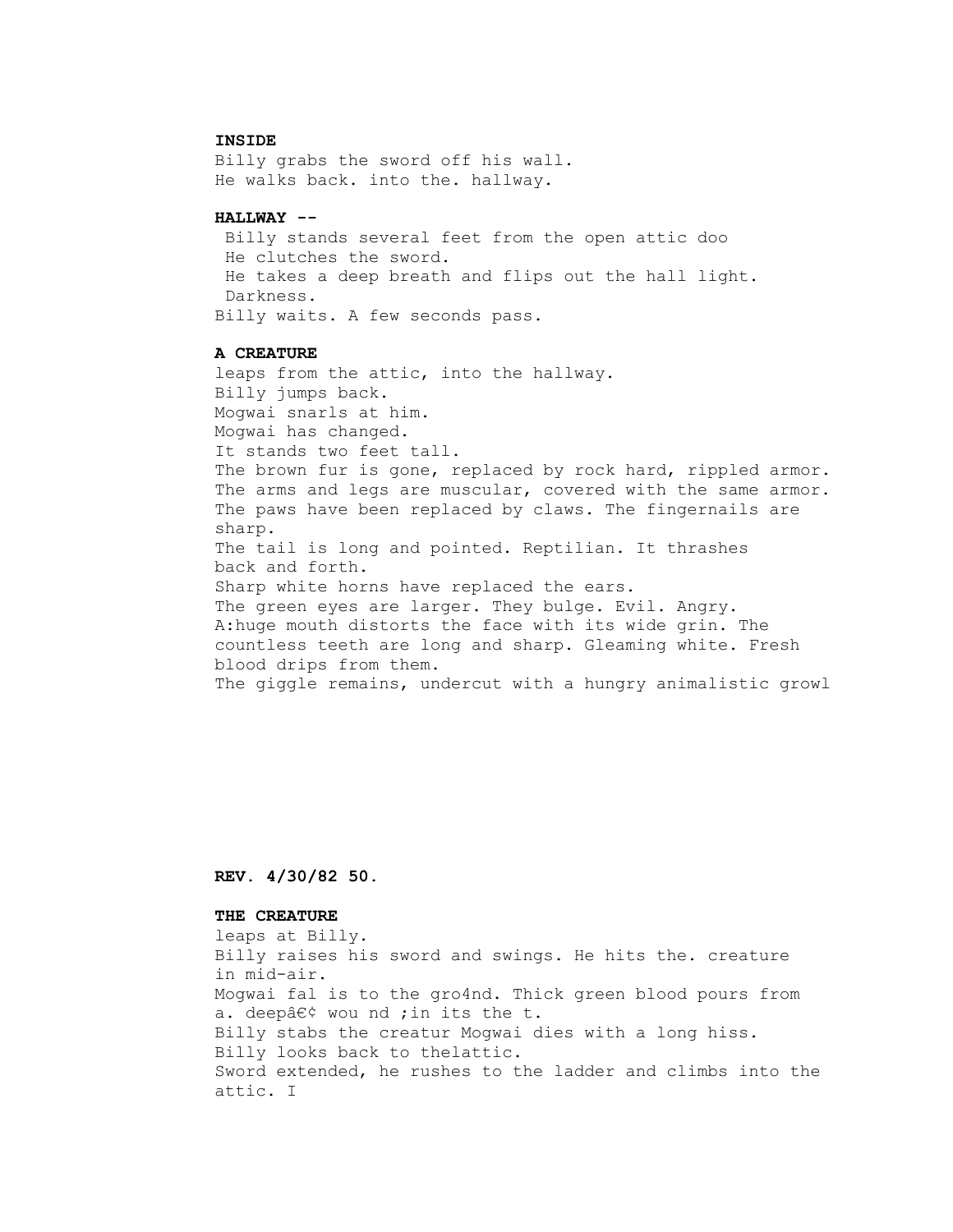#### **INSIDE**

 Billy sees Lynn's body. She lies on the floor. Dead. Billy walks to her. Lynn is covered with bites and scratches. Billy looks away. Angry. Saddened. He notices the cocoons. All hatched. Sounds echo from downstairs. Thumps. Giggles. Billy's face goes white with fear. There's more. He dashes out of the attic.

## **UPSTAIRS HALLWAY**

 Billy walks slowly. Clutching his sword. Ready for an attack. He descends the stairs.

#### **FRONT HALLWAY**

#### **51.**

#### **A CREATURE**

 leaps from the overhead chandelier. It lands on Billy's back. The creature tries to bite Billy's neck. Billy slams his blade 'nto Mogwai. He whacks the creature. Again and again. Finally, Mogwai falls to the floor. Billy brings down his blade. Hard. It slices Mogwai's head off. The creature's body quivers. It dies. Billy moves to the living room.

#### **LIVING ROOM**

 Dimly lit. The fireplace burns. The Christmas tree lights flash. Billy enters.

#### **AN OBJECT**

 flies at Billy from across the room. He ducks. A DINNER PLATE smashes against the wall behind him. Billy looks to the

## **CHINA CABINET.**

 A CREATURE sits on the middle shelf. Giggling. It throws another plate at-Billy.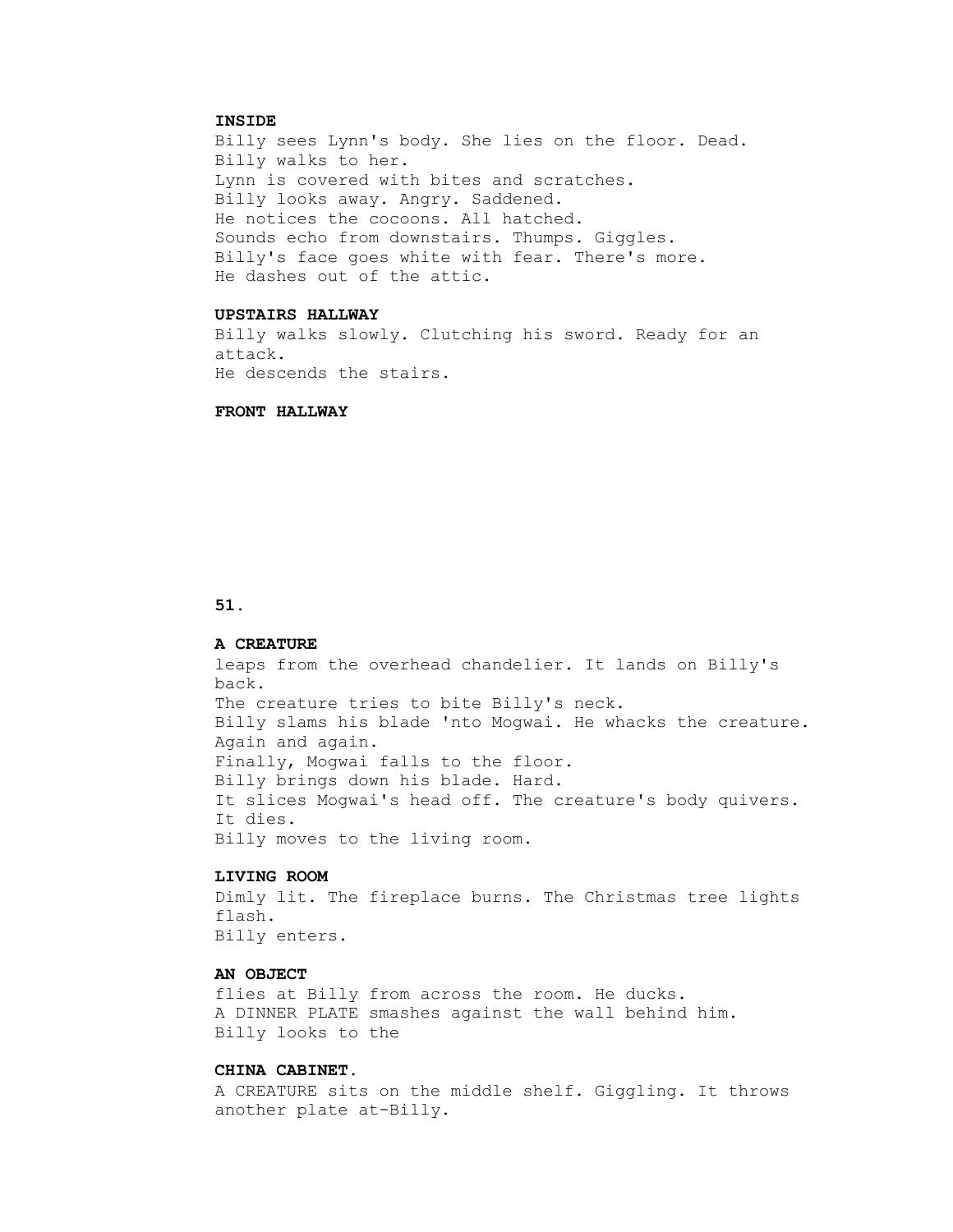|          | He bats the plate away with his sword.                    |
|----------|-----------------------------------------------------------|
|          | Moqwai continues to throw plates at him.                  |
|          | Billy dodges the plates, making his way to the China      |
| Cabinet. |                                                           |
|          | There, he lunges forward with his sword. Bullseye. Mogwai |
|          | is stabbed. Straight through the chest.                   |

# **REV. 4/30/82**

 The creature screams, writhing in pain. It falls from the China shelf to the floor. Dead. Billy slowly moves across the room. His eyes dart back and forth, looking for creatures.' He walks by the fireplace. Three large RED VELVET STOCKINGS hang from the mantle. Each one is inscribed with a name: BILLY, RAND and LYNN.

#### **A-CREATURE**

 pops out of each stocking. Growling. Snarling. Startled, Billy jumps back. The three creatures hop to the floor and move towards

## **BILLY:**

 He clutches his sword. Tight. Two creatures leap at him. He spears one in mid-air. He quickly spins around, knocking the other Mogwai to the ground. He stabs the creature in the throat. He twists the sword until Mogwai chokes to death on its own blood. The remaining creature attaches itself to Billy's leg. It takes a bite from his calf. Billy cries out in pair. Mogwai stays on. Biting hard. Billy kicks his leg near the fireplace. Scared of the firelight, Mogwai lets go. Billy stabs the creature.. He holds Mogwai in the roaring flames of the fireplace. Mogwai screams until it burns to a crisp. Billy removes his steaming sword. The charred creature collapses into the flames. Dead. Billy checks his leg. A small bite. He walks to the kitchen.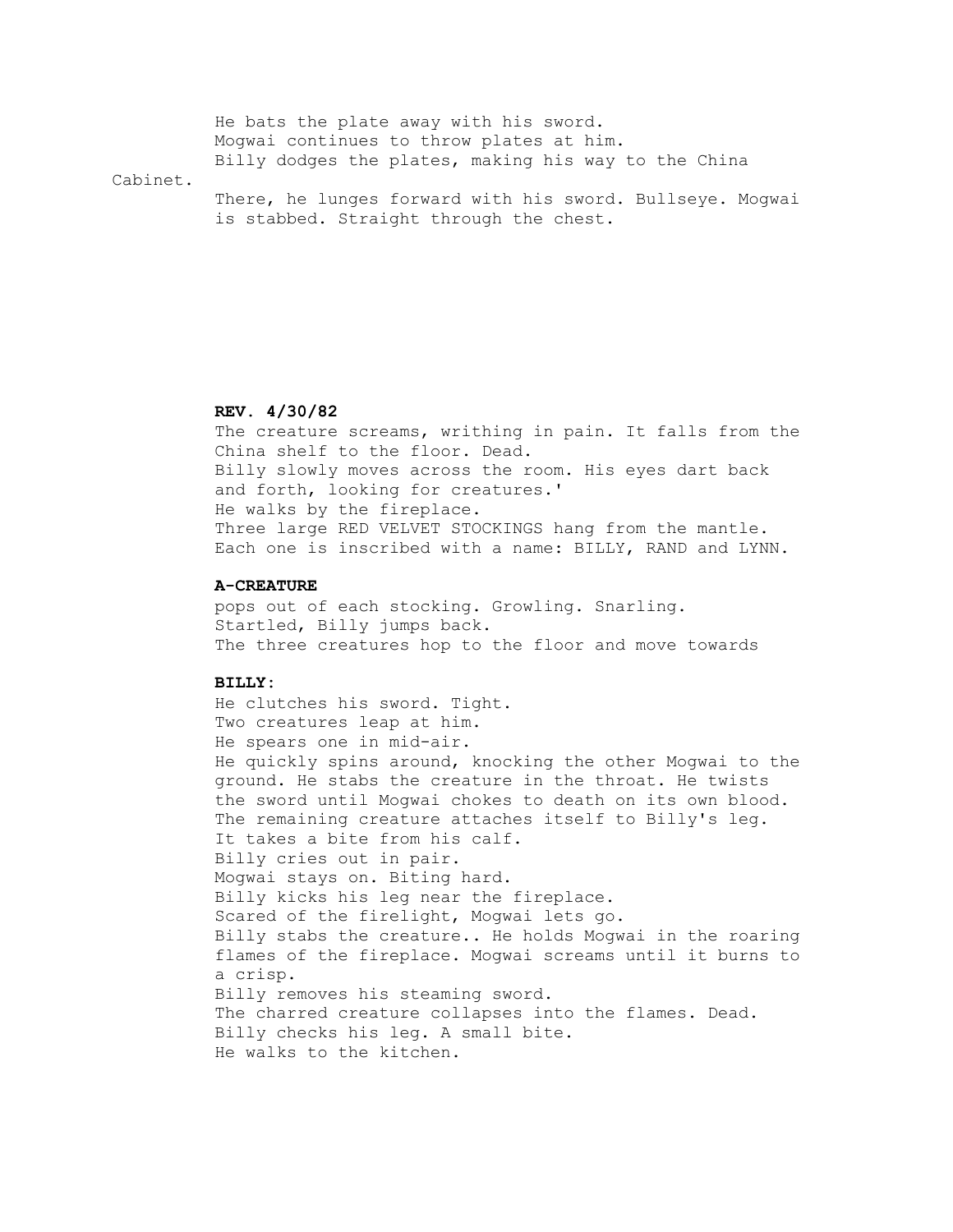## **53.**

#### **CAMERA PANS TO THE CHRISTMAS TREE.**

 Its tiny lights flash. THE CAMERA MOVES closer to the tree. TWO LARGER GREEN EYESâ $\epsilon$  ishine from inside the tree. The eyes of ANOTHER CREATURE.;

 **CUT TO.:.**

#### **INT. KITCHEN**

Billy stands quietly!'in the doorway.

## **TWO CREATURES**

 are inside. They don't notice Billy. One has crawled into the large blender. It laps up the left over white icing. The other sits on the table. It nibbles on the Santa

cookies.

 Billy looks at the bl!ende1r. It's' unplugged. Billy moves quickly. He dashes across the room and plugs in the blender. It starts with'a loud whirr. The startled creature spins inside.. Mogwai's screams die as it is chopped into a green mush. The remaining creature growls at Billy. Billy lunges forward with his sword. Mogwai leaps out of the way, onto the kitchen cabinet. Billy turns to the creature. Mogwai stands in front of the open microwave oven. Billy pokes at the creature with his sword. Mogwai takes a few steps back. Billy still pokes at Mogwai, forcing the creature into the oven. Billy quickly closes theoven door. Mogwai is trapped inside.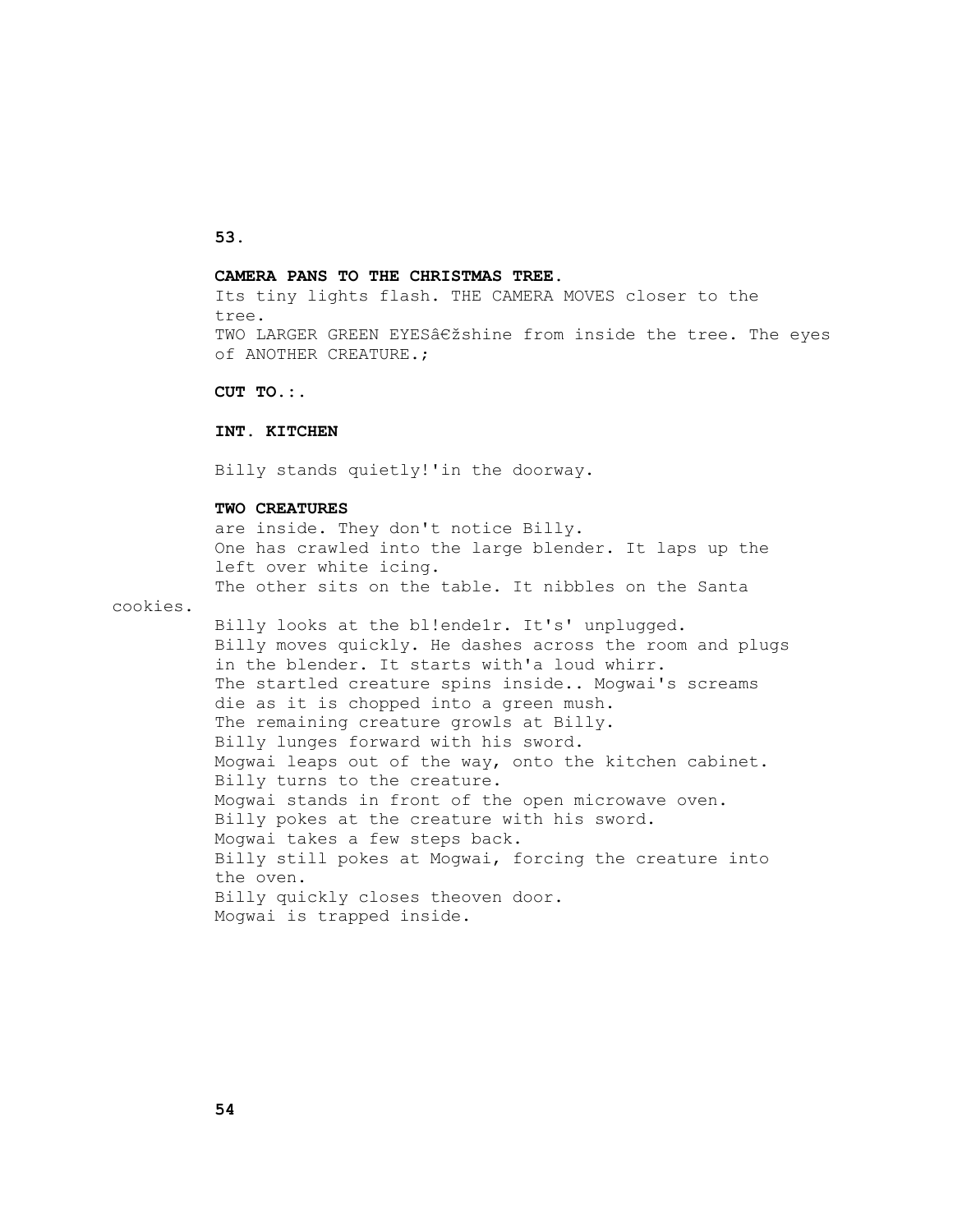Billy flips the oven switch to "bake". The microwave purrs. Inside, Mogwai screams and pounds against the glass door. Soon, the creature falls.' Its body quivers. The armor-,. like skin bubbles and pops. Mogwai boils to death. Bill wipes the swea from hs brow and exits the kitchen.

## **LIVING ROOM**

 Billy enters. He looks at the dead creatures. He sighs. Relieved. They're all gone. Billy rests his sword against the wall. He picks up the telephone and dials "0".

#### **BILLY**

 Yes, could you connect me with the Sheriff's Office?...

## **A SWIFT SHADOW**

moves across the floor, behind Billy.

#### **BILLY**

Hello? ...Is this Sheriff Lucia?...

#### **A CLAW**

tears the phone cord from the wall.

## **BILLY**

#### **(DISCONNECTED)**

Hello?...Hello?...

#### **THE CREATURE**

walks toward Billy, ready to attack from behind.

#### **BILLY**

 (clicking the phone) Hello?... It hisses.

# **REV. 4/30/82**

 Billy turns. Face to face with Mogwai. Billy glances to his sword. A few feet away. Against the wall. Mogwai takes a step closer.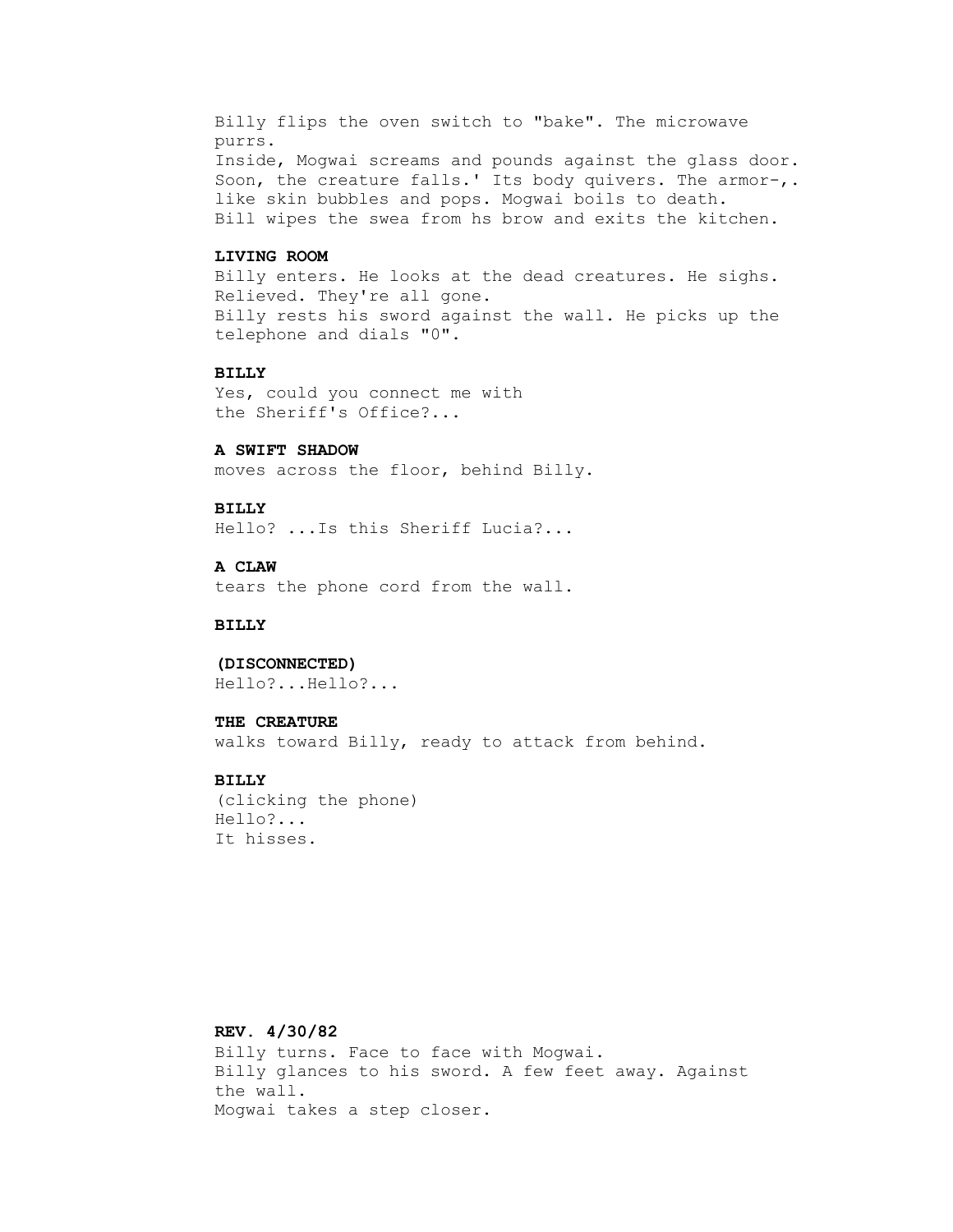Billy reaches for the sword. The creature leaps and lands on Billy's chest, knocking him to the floor. { .Billy wrestles with the creature. He tries to grab the sword, but Mogwai is clawing and biting at him. Billy's hand finally reaches the sword. He snatches it. He brings down the blade, into the creature's arm. Mogwai jumps back. Wounded. Billy stands. He raises his sword to finish off the creature. Mogwai dodges theblade, jumping to the window ledge.

 Billy moves toward the creature. Mogwai smashes through'the window, escaping into the night. Billy hurries out of the house.

#### **OUTSIDE**

 The blizzard is starting up. Billy arrives at the broken window. He looks to the ground and sees

#### **MOGWAI'S FOOTPRINTS IN THE SNOW**

 They stretch across the backyards of suburbia, disappearing into the darkness. Following the footprints, Billy runs after the creature. a cute, blonde-haired, blue-eyed 8 year old backyard. She is building A snowman.

#### **56.**

#### **PEGGY'S MOTHER**

opens the back door of their home. She calls to her

daughter.

#### **MOTHER**

 Peggy! Come inside! It's too dark! You'll ruin your eyes building the snowman!

# **PEGGY**

 Just five more minutes.. And 'Skippy The Snowman' will be finished. Please, Mommy?

#### **MOTHER**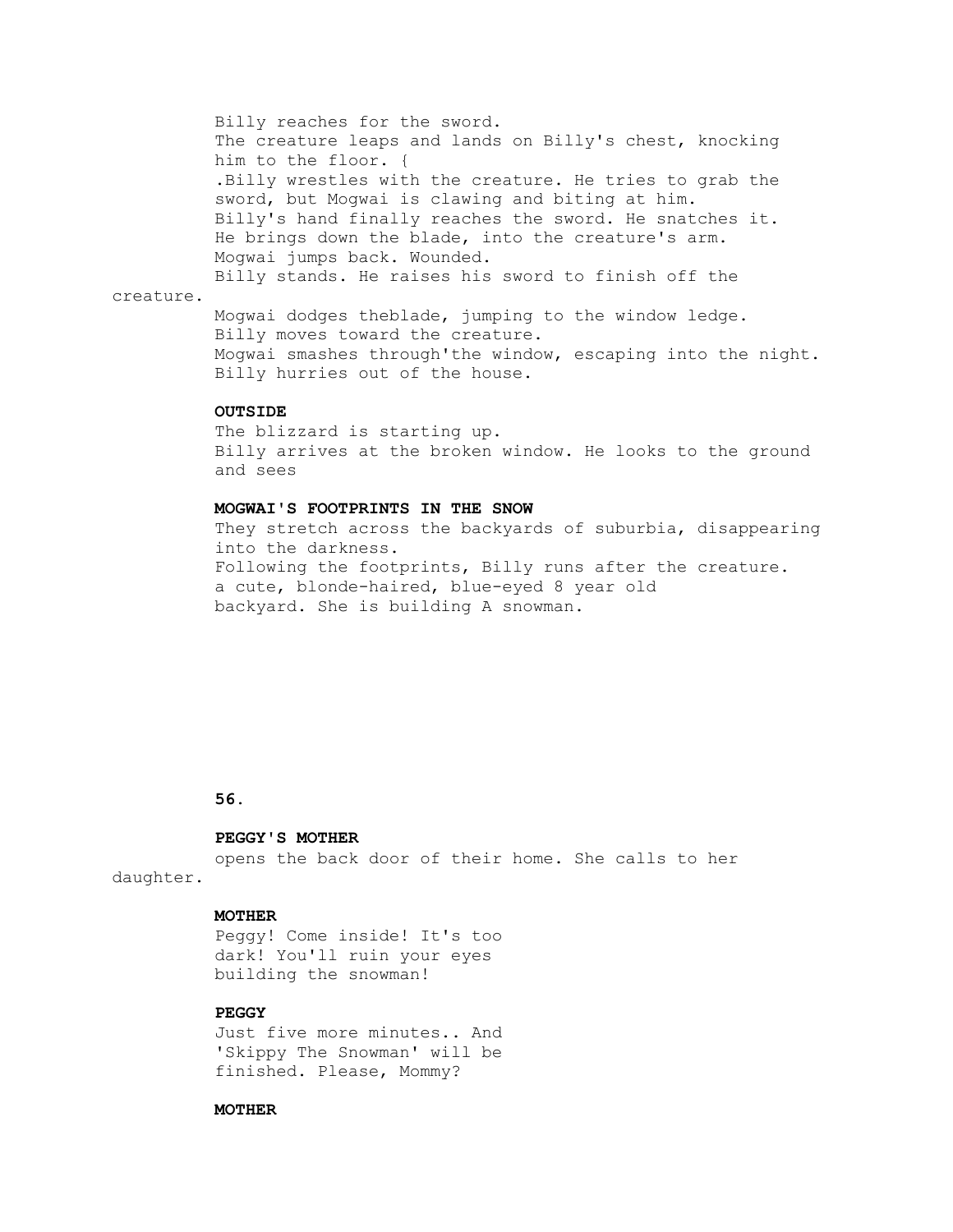#### **(SIGHS)**

 Alright, young lady. But if you're not inside this house in five,' minutes...

#### **PEGGY**

 (.smiles) Thanks, Mommy. She goes back inside. Peggy inserts pebbles for "Skippy's" eyes.

## **CUT TO:**

#### **BILLY**

running through the snow. Following Mogwai's footprints.

## **CUT TO:**

## **PEGGY**

 inserting the final pebble for "Skippy's" smile. Peggy takes a step back. She looks over her creation. She smiles.

# **PEGGY 0**

Gee, Skippy...You look cute.

## **SUDDENLY**

 **MOGWAIBURSTS OUT OF THE SNOWMAN'S CHEST.**

# **57.**

 Before Peggy can scream, Mogwai grabs her. The creature pulls Peggy inside the snowman. Peggy puts up afight. But she isn't strong enough. Her little feet kick as she is pulled inside of the snowman.

# **BILLY(**

 arrives in Peggy's backyard. He sees the young girl's legs kicking from the snowman's torso. Billy rushes over. He grabs Peggy's legs. A tug of war. Billy pulls Peggy out of the snowman. Peggy brushes the snow from her face.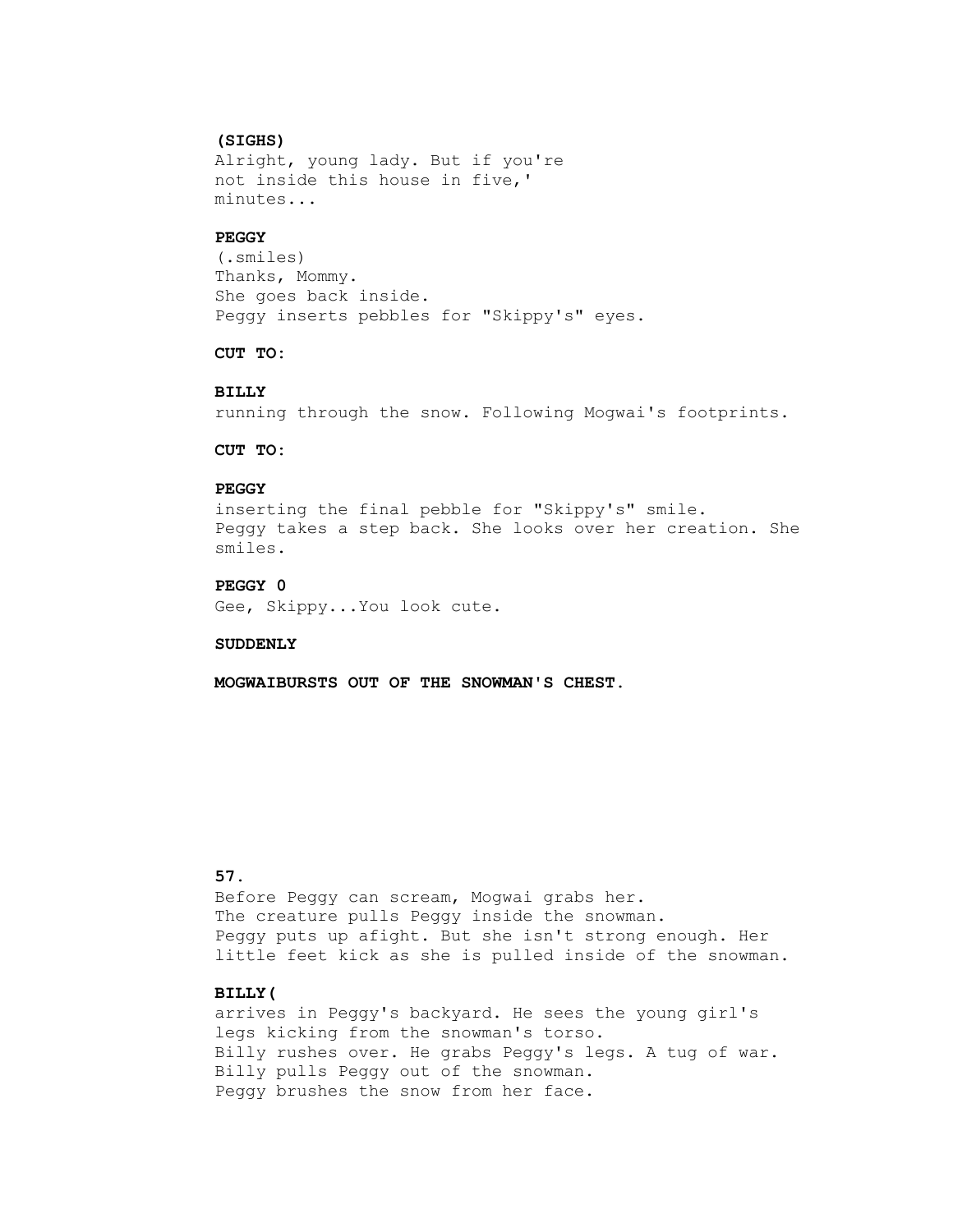#### **E BILLY**

Are you okay?

#### **PEGGY**

 (unharmed, shaken) A monster came out of Skippy the Snowman. Billy quickly attacks the snowman with his sword. He swings and swings until "Skippy" is nothing but a pile of snow. But there is no sign of Mogwai. Billy spots footprints leading away from the snowman. Mogwai has escaped. Billy runs after the footprints. Peggy watches him disappear around the corner of the house. Peggy's Mother opens the door. She is puzzled by the pile of snow in front of Peggy.

## **MOTHER**

 Peggy...What happened to your snowman?

# **PEGGY**

 (wide eyed) This ugly little monster came out of Skippy's chest! It tried

 **(MORE)**

.<sup>2</sup>ف ق<sup>ول</sup> فقائية 000

# **58**

# **PEGGY (CONT'D)**

 to pull me inside and eat me! But this man with a big sword came over and saved me! Peggy's Mother just.stares at her. She shakes her head.

#### **MOTHER**

 I think you've been playing too many of those video games.

 **A**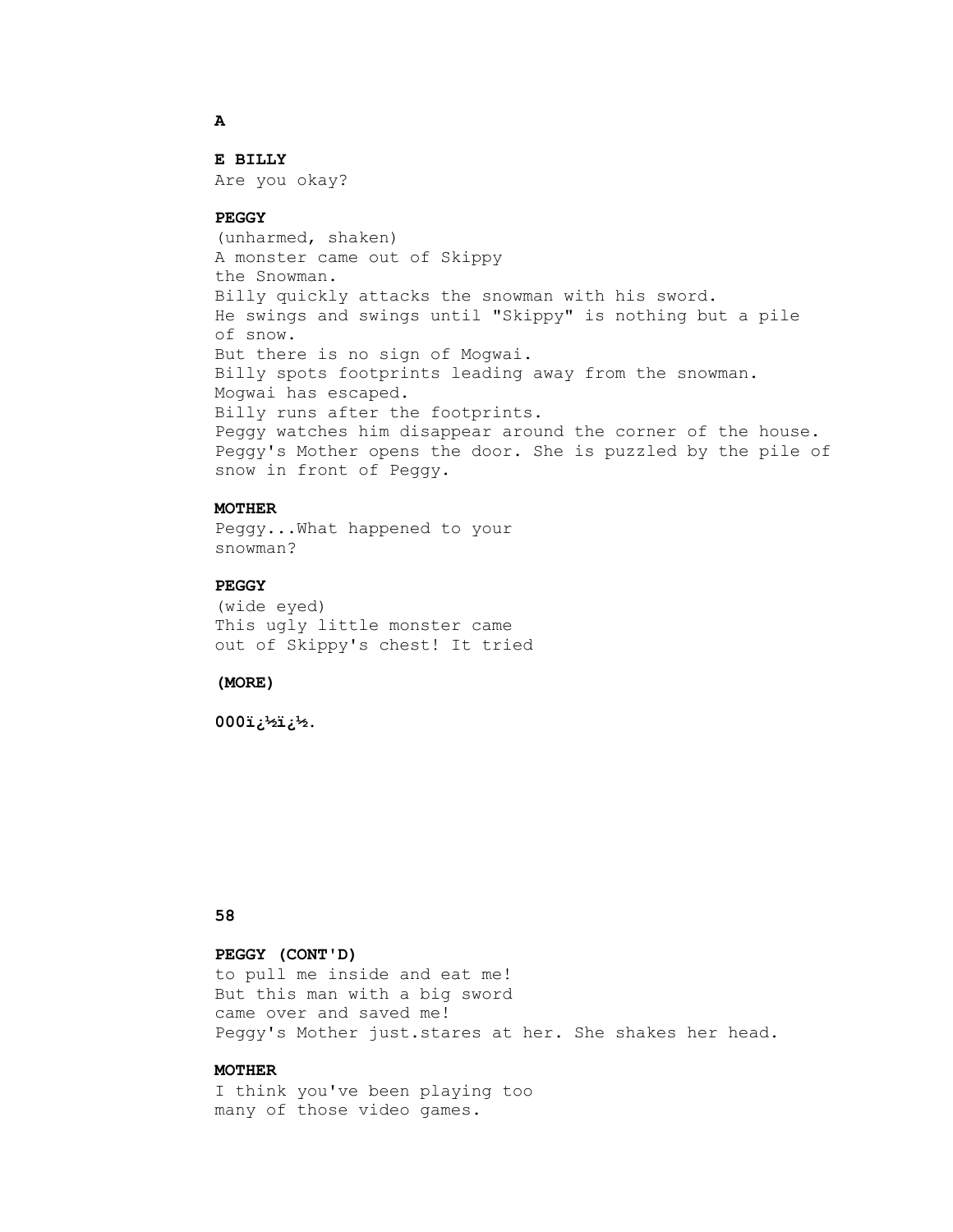## **CUT TO:**

## **CAROLERS**

 A group of thirty high school students stand on the front lawn of a home. They happily belt out a Christmas Carol.

## **CAROLERS**

 'Joy To The World, the Lord'-has come...

# **CAMERA PANS**

their bright cheery faces.

#### **PETE**

 stands in the back row, wearing his orange down jacket and a long checkered scarf. He stands in the back row, singing tenor.

#### **THE CREATURE**

 pops out of a snow drift, behind the carolers. Mogwai eyes the kids. Pete stands closest to, Mogwai. The creature smiles.

## **CUT TO:**

## **BILLY**

 running through the backyards, following Mogwai's footprints The carolers' singing echoes in the distance.

## **THE CAROLERS**

loudly singing.

## **CAROLERS**

"And heav'n and nature sing... A ,tenor voi a sudde ly drops out. A few of th carol s xchange puzzled glances. But they resume their singin

#### **PETE**

 is being dragged from the group by his checkered scarf. Mogwai pulls the youth into a nearby wooded area. Pete kicks and shouts. But the caroler's singing drowns out his cries for help.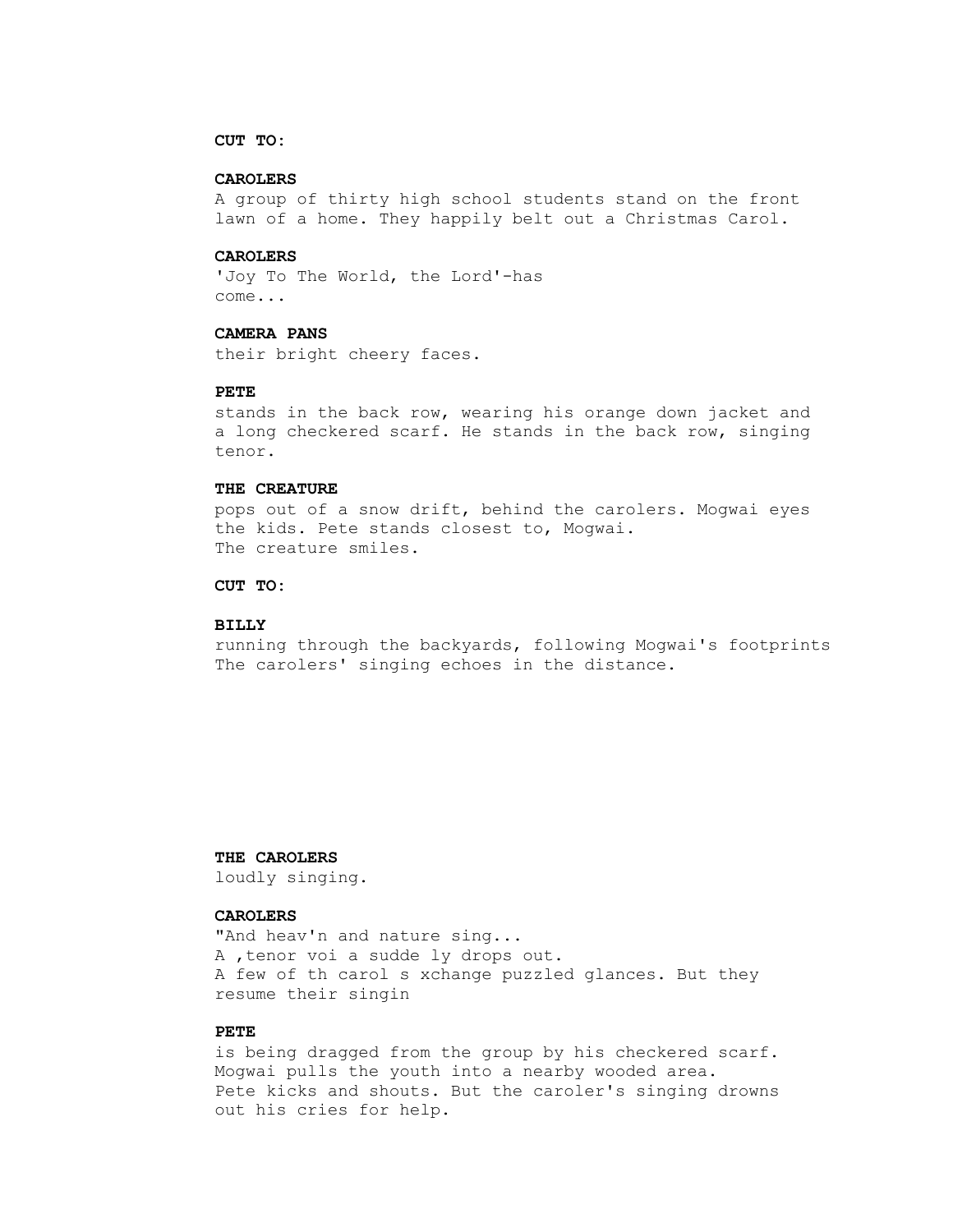Mogwai jumps onto Pete's chest. The creature's razor sharp teeth bite into the boy's neck, tearing out a huge chunk. Pete screams. No one hears.

#### **CUT TO:**

#### **BILLY**

,

 running to the group of carolers. They are puzzled by the. sword in his hand, his tattered, bloody appearance. But they continue singing. Billy follows the creatures' footprints behind the carolers

 into the woods. Several feet away, Billy so-es Mogwai The creature is on top of,Pete's body Billy rushes, to the scene. Mogwai sees Billy. The creature gets scared and dashes off. Billy stops

#### **REV. 4/30/82 60.**

 Pete is dead. Billy covers Pete's body with his coat. Billy is angry. Sickened. He quickly runs after the. creature.

 **CUT TO:**

#### **TRACKING SHOT.**

## **BILLY**

chasing the creature through the snow covered woods.

## **MOGWAI**

runs out of the wooded area, into the parking lot of

## **THE Y.M.C.A.**

 The building is deserted. Closed because of heavy snow fall. Billy comes out of the woods and sees the creature ahead. Mogwai runs to the building. Billy follows. Mogwai scales up the building's side, to the roof.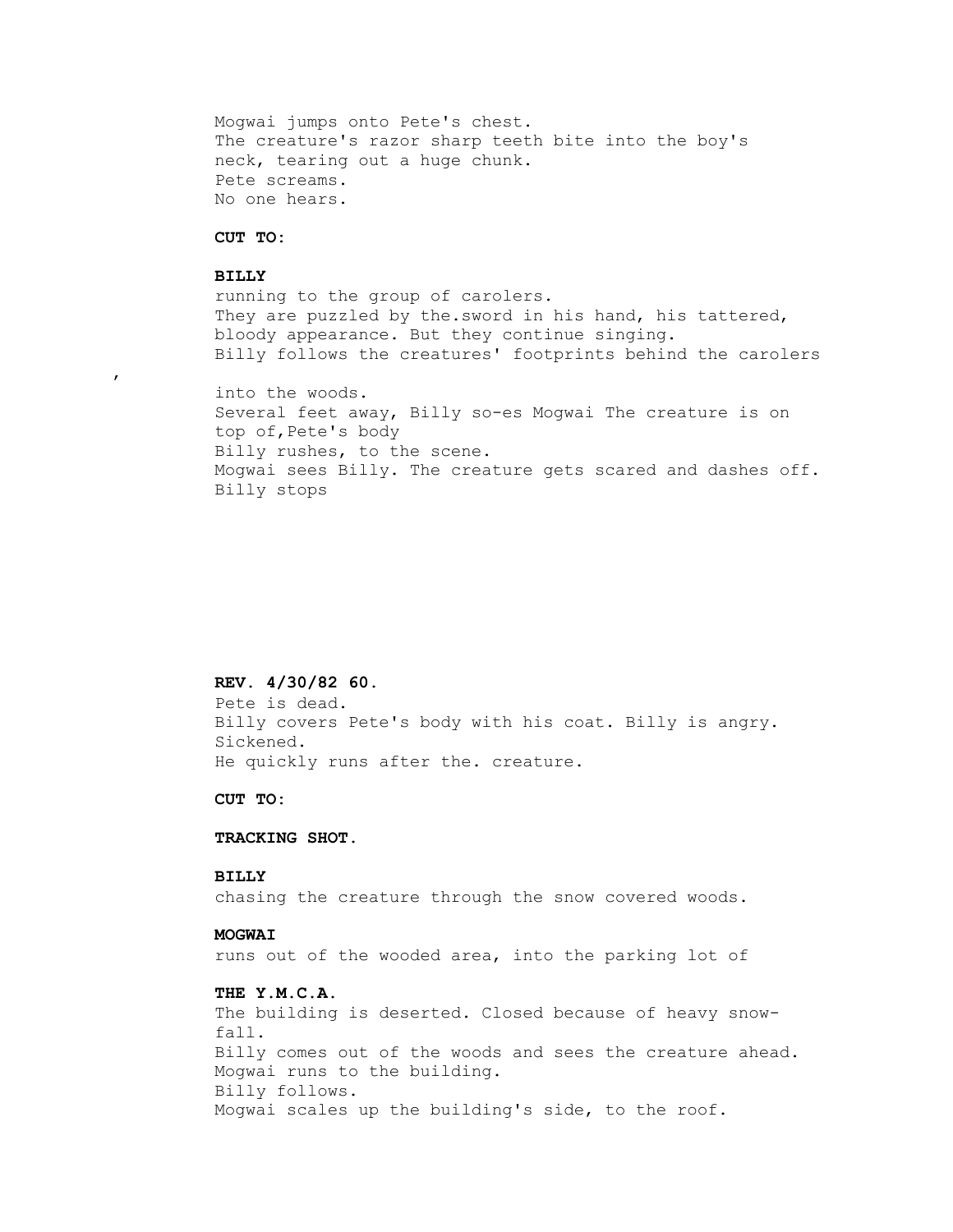Billy runs-up. Frustrated. He can't get to the roof. He watches Mogwai climb into-the building through small chimney. Billy runs to the front door. He tries to open it. Locked. He notices a window, a few feet above him. He hops to the window. He breaks the glass with his sword. He opens the window and climbs inside.

## **Y.M.C.A. HALLWAY**

 Billy jumps inside from the window. He looks around. It.':s\_ dark in here Billy sees a closet marked "Janitor". He opens it. Inside,1he finds a flashlight. He turns on tie flash light. { It's 'upright.

#### **GYMNASIUM - SWIMMING POOL**

 The door is sightly open. Billy walks to the door.

#### **INT. GYMNASIUM**

 Divided into two sections. One side: A basketball court. The other: A swimming pool. It's dark. Billy enters.

#### **TWO GREEN EYES BURN**

 from the far side of the gym.- Mogwai sits at the top of the stacked bleachers. Billy doesn't see the creature. He shines his flashlight across the gym floor.

# **BILLY**

 know you're here. The flashlight stops on the gymnasium light box. The box is attached to a.farwall, beside. the swimming pool.

# **DASHES**

 Billy hears the creature move. He flashes his light to the bleacher. tops.. He sees nothing. feet. He. screams and shines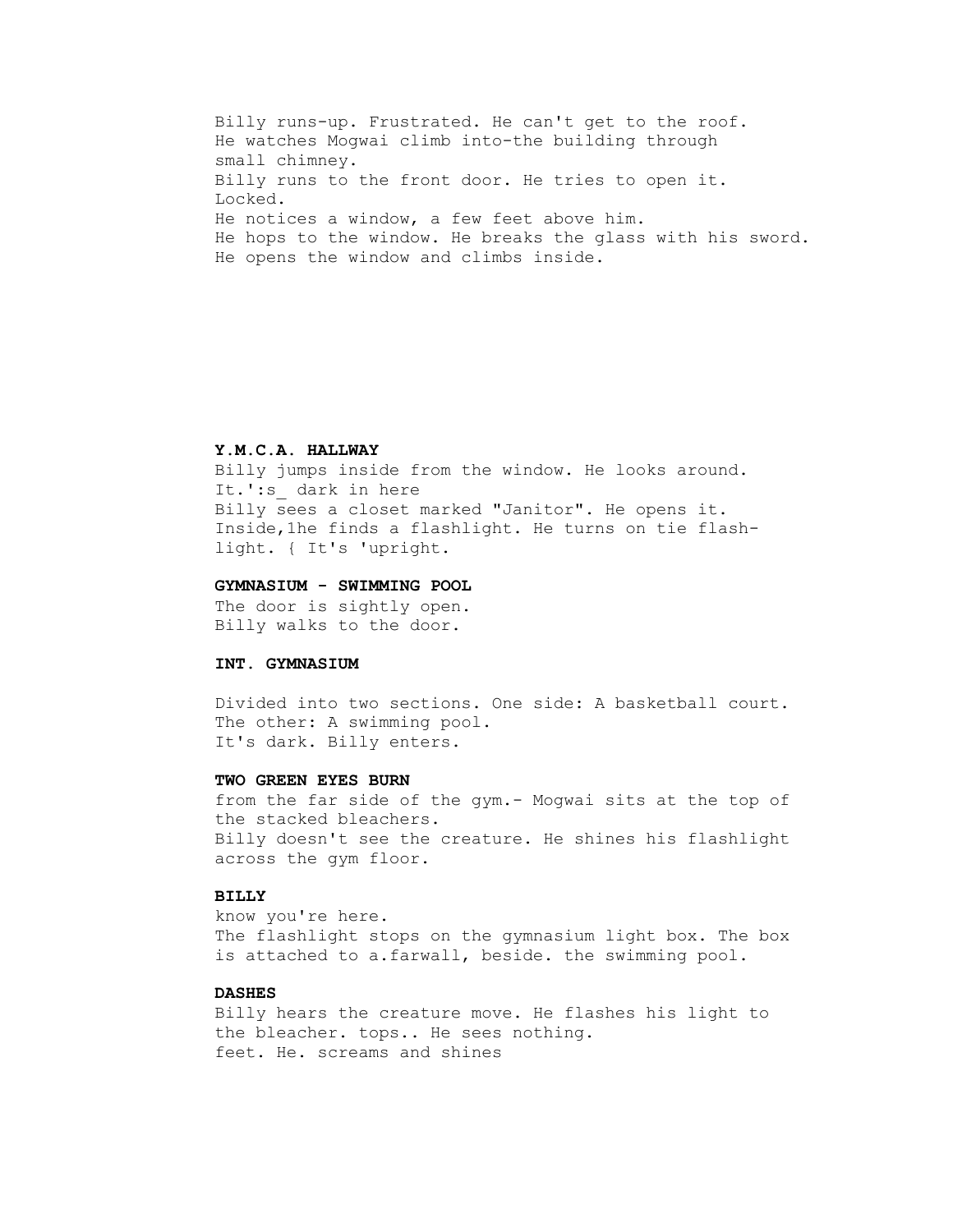**REV. 4/30/82 62**

 **V.**

#### **A BASKETBALL**

 rolls to a stop at Billy's feet. Mogwai's giggle echoes through the gymnasium. Billy looks into the vast darkness.

## **BILLY**

 Colme on out...you bastard... It is silent again. Billy is frightened. He walks faster, moving to the light box. Billy hears another sound. He shines the light to another area. Again. Nothing. Billy starts to tremble. He runs to the light box. gets there and quickly flips open the box. Billy drops the flashlight and sword. The creature's sharp fingernails clutch onto Billy's chest. Billy falls backward, with Mogwai holding onto him. They tumble into the swimming pool. The deep end.

#### **THE. WATER**

 Billy separates himself from the creature. He swims to the side of the pool and gets out. He runs and picks up his sword. He looks at the scratches on his chest. They bleed. But he'll live.

#### **SUDDENLY**

 A small rumbling sound echoes from Billy locks to the pool. The water is moving. Bubbling. Rippling Billy is scared. He runs to the exit doorway. The rumblinggets.louder. The pool's water gets violent.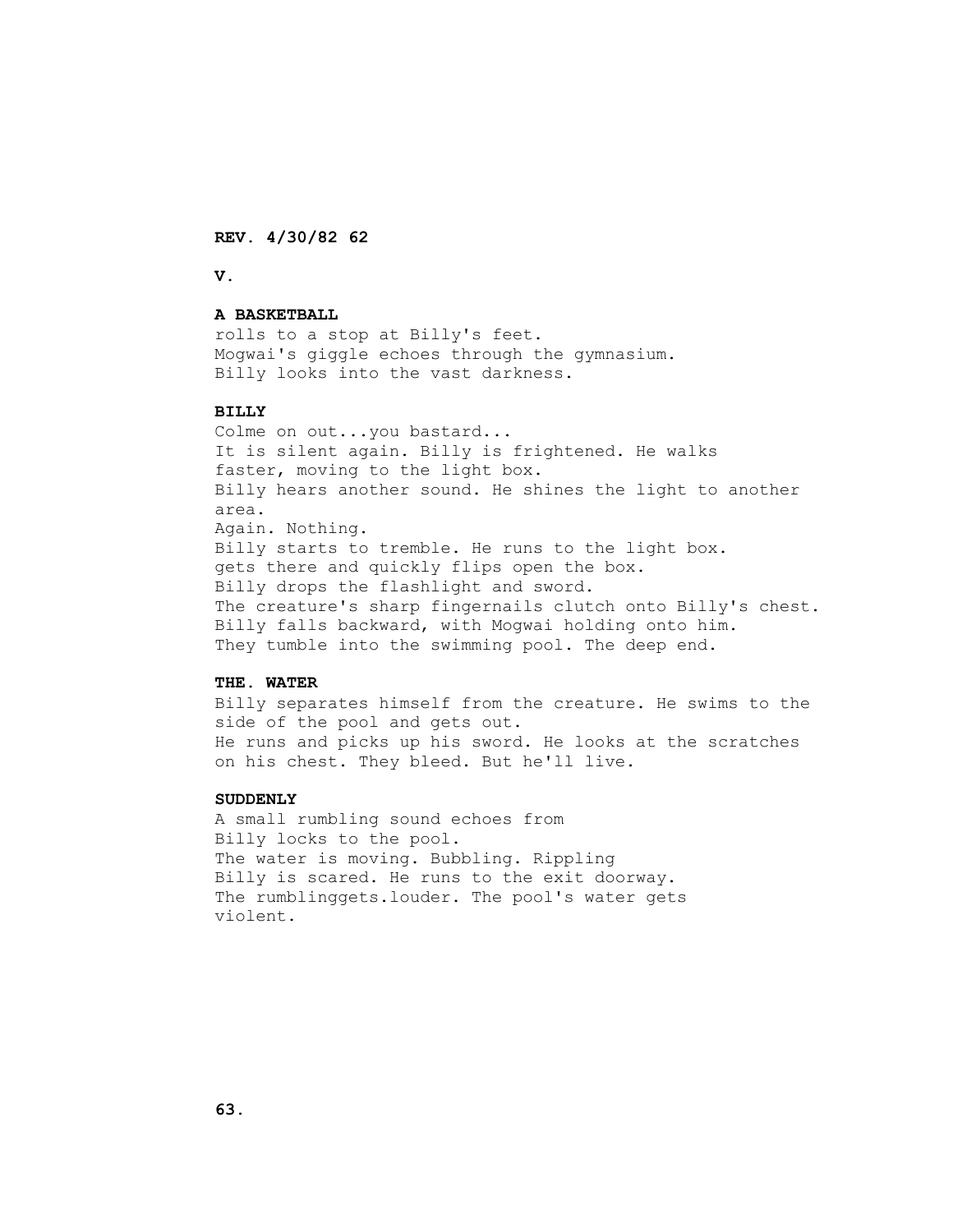Billy looks back to the pool.

#### **A CREATURE**

 crawls out of the swimming pool. It is followed by anoth'r creature. They are followed by three more. Then five more. Eight more. Ten more. They keep coming. In droves.

## **BILLY**

watches from the doorway.

#### **BILLY**

 **(SHOCK)** Oh my God.

#### **HUNDREDS OF CREATURES**

 are now coming out of the pool.- The huge amount of water forces them to multiply at an-incredibly fast rate.

#### **BILLY**

runs outof thegymnasium.

#### **HALLWAY**

 Billy closes and locks the door. He runs to the window, boosts himself up and crawly out.

# **EXT. Y.M.C.A**

Billy runs from the building.

 **CUT TO:**

 **R �'**

 **0000**

 **64**

 **INT. POLICE STATION**

 **SHERIFF FRANK LUCIA**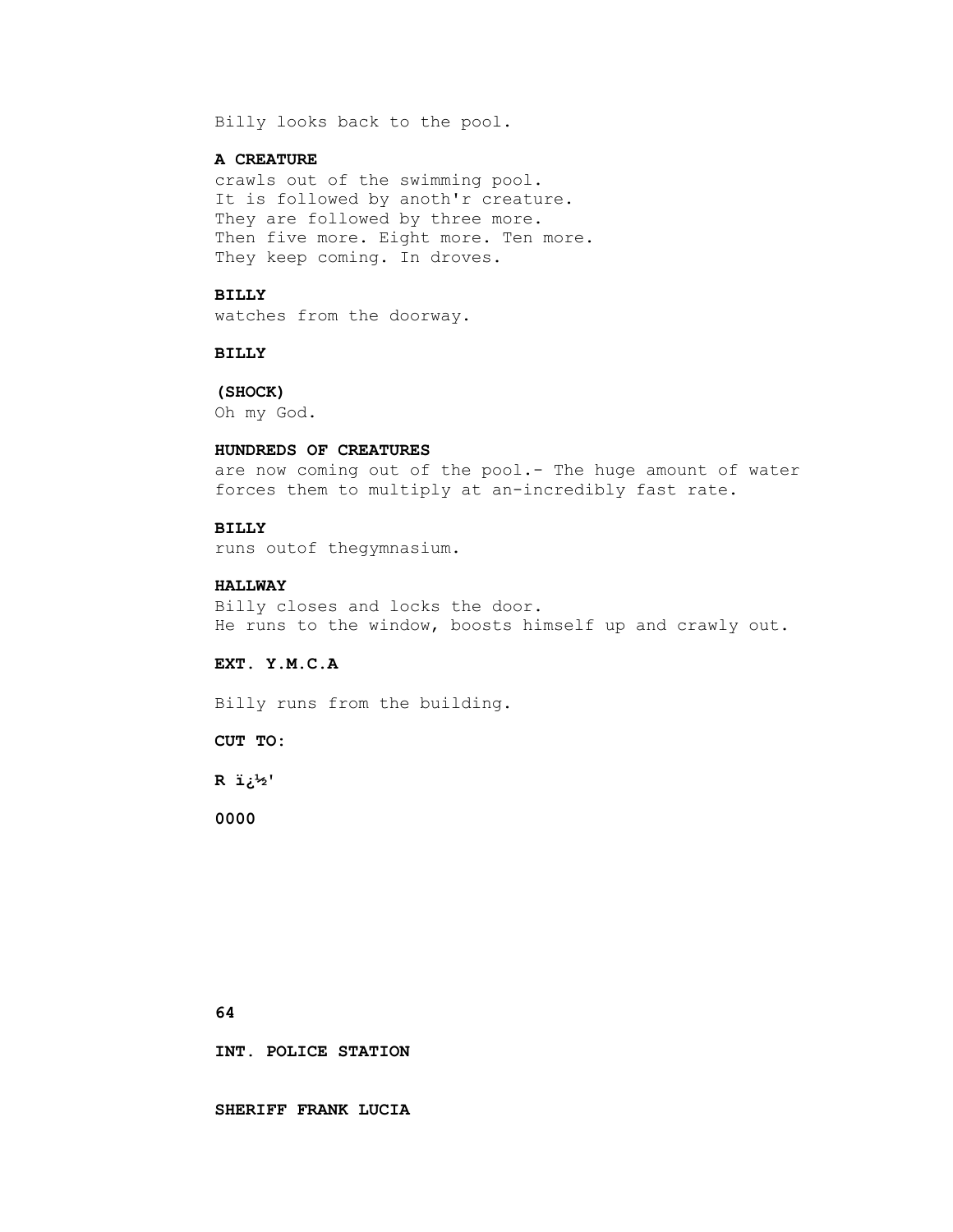```
 sits' behind his desk..:'. He's
Frank is 4 years old. His
wears glas es. H deputy
```
#### **OFFICER BRENT**

a scrawny, weasel'' ike man in his mid-thirties, Standd's

 $\mathbf{r}$ 

beside the! Sheriff i. Brent is also laughing.

# **117**

## **BILLY**

 sits in front of the two men. A serious, helpless look covers his face. Frank leans toward Billy.

# **FRANK**

(holding back a

#### **LAUGH)**

 Let me get this straight... You're telling me that 'little monsters' are multiplying by the hundreds, down at the 'Y'?

# **BILLY**

Yes... that's right...

## **FRANK**

 These little things killed your Mother and the Fountane boy? Billy nods.

#### **FRANK**

And they eat human flesh?

## **BILLY**

 (nods, displaying the bite on his

# **CALF)**

They did this.

# **FRANK**

 **(SKEPTICAL)** Looks like a dog.

# **E**

 **E, 0 0 0**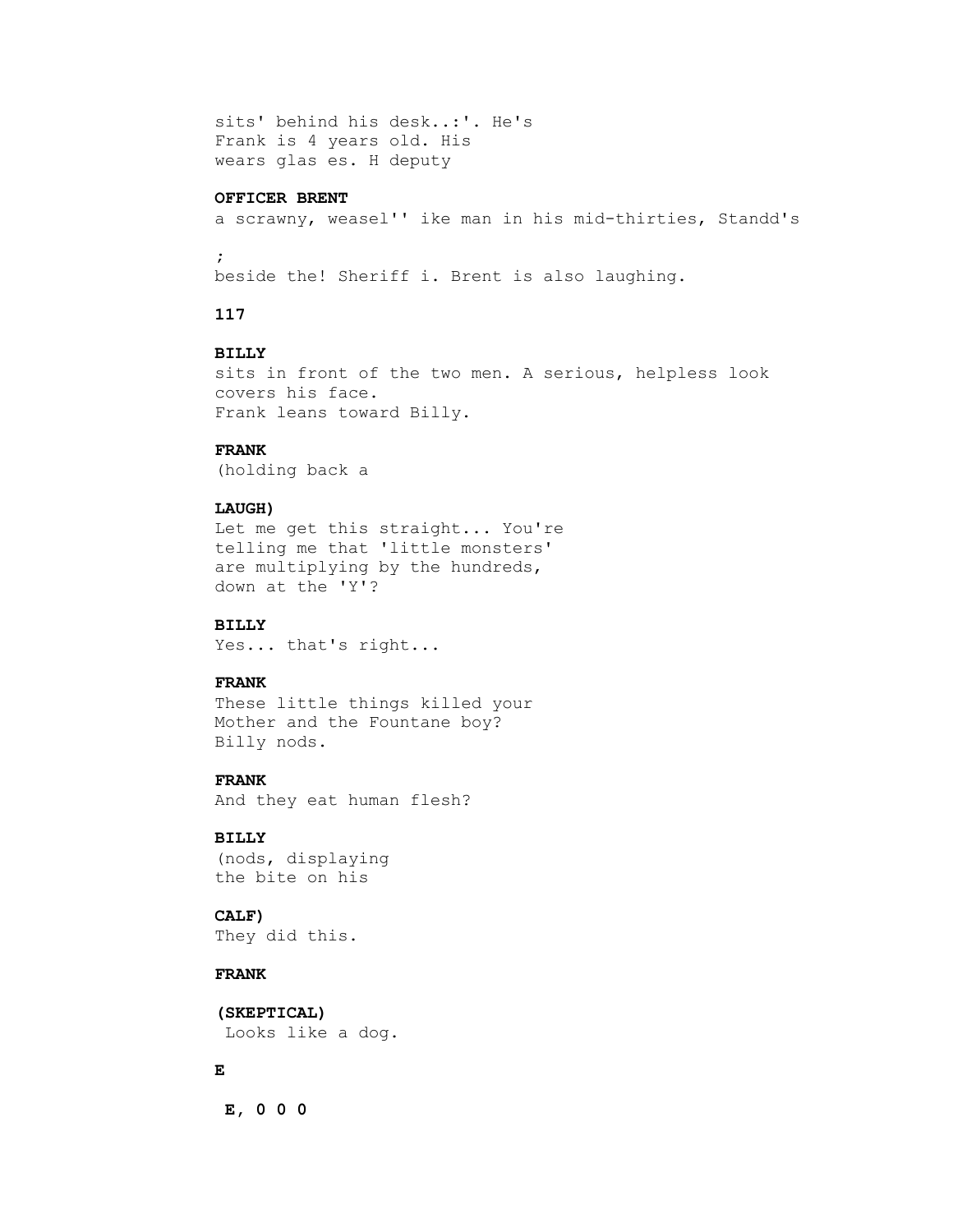## **65.**

## **BILLY**

It wasn't a dog, sir.

## **(NERVOUS)**

 Look... these things are deadly when they're alone. but if a couple hundred get loose.. . They'll be hungry. Real hungry. They'll head straight fo the town.. You' 1 h ve a major dis ster on you h�nds Frank looks at Billy.

#### **FRANK**

 Look, Billy...We all know that you have a very active imagination. My brother told me about the books you read down there at the bank ...Now, Dungeons and Dragons are fine if you're five years old, but... Billy stands. Upset.

# **BILLY**

 My Mother is dead. So is my friend. I am not imagining things. Billy glares at Frank. The Sheriff sighs. He looks at Officer Brent.

# **FRANK**

 Brent, go with Peltzer...check out the 'Y'...then his house.

# **BILLY**

 (not satisfied) Sheriff... you should radio for more help. . .warn the people in

# **FRANK**

 **(ANGRY)** Listen P?ltzer, now you're getting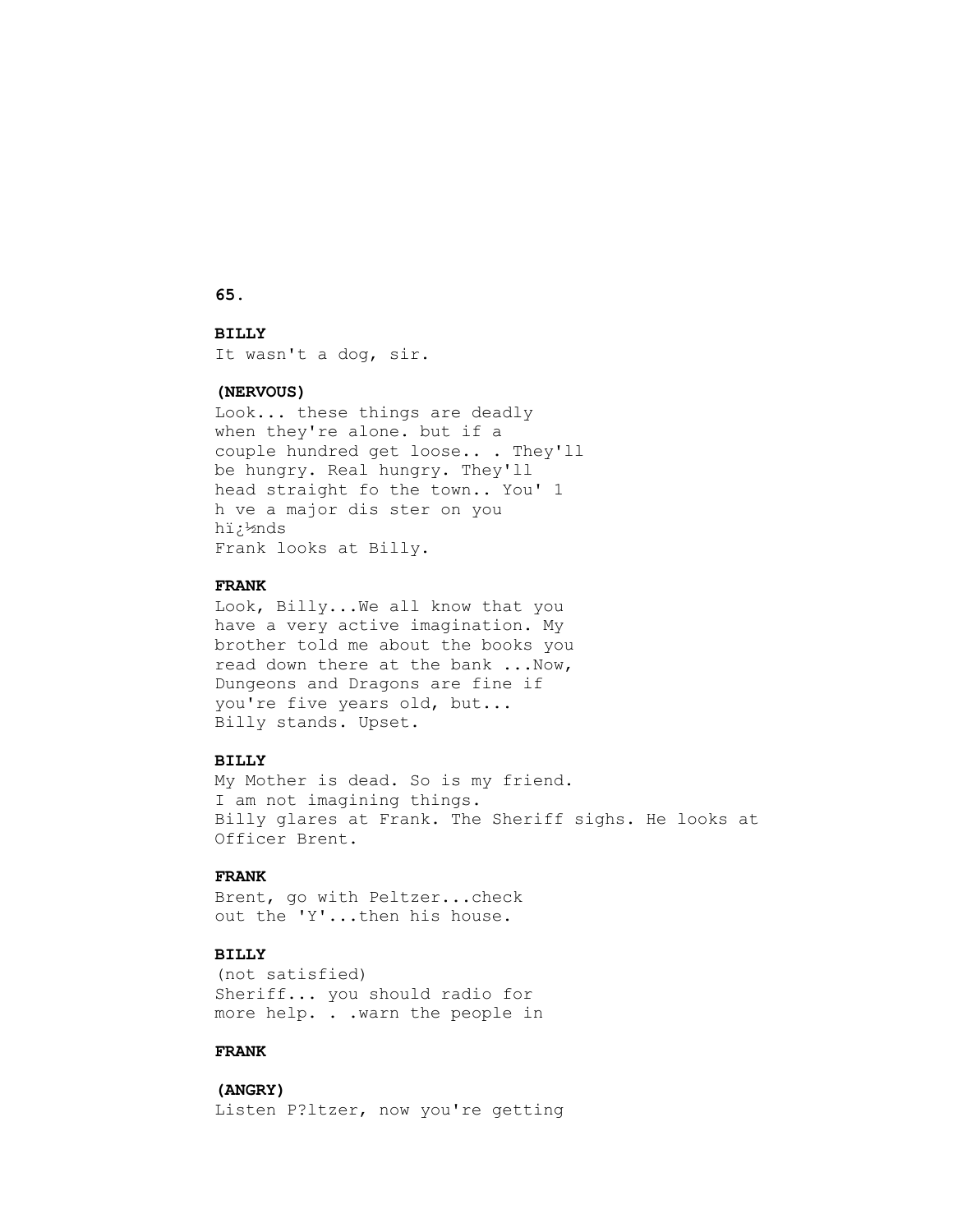```
 me pissed off. You're lucky I don't
just throw vuu out on your ass for
telling me stories.
Frustrated, Billy exits with Officer Brent.
Frank shakes his head. He picks up the phone and dials.
```
#### **66**

#### **EXT. Y.M.C.A.**

 The building appears calm. Peaceful. No sign of the creatures. The police car pulls. into the parking lot. I

# **INT. POLICE CAR**

 Officer Brent parks the 'car. Billy silts beside him. Brent looks at the building.

#### **BRENT**

Looks fine. I don't see anything.

# **BILLY**

 They're inside. Brent checks his pistol. It's loaded.

# **BILLY**

 Look...You can't go in there alone. It's'suicide. You've got to radio for more help...

# **BRENT**

(holds up the

#### **PISTOL)**

 I've got, all the help I need. Brent handcuffsBilly to the grating of the police car.

# **BILLY**

# **(PLEADING)**

 Please... listen to me...You can't go- in there... Brent gets out of the car and walks to the building.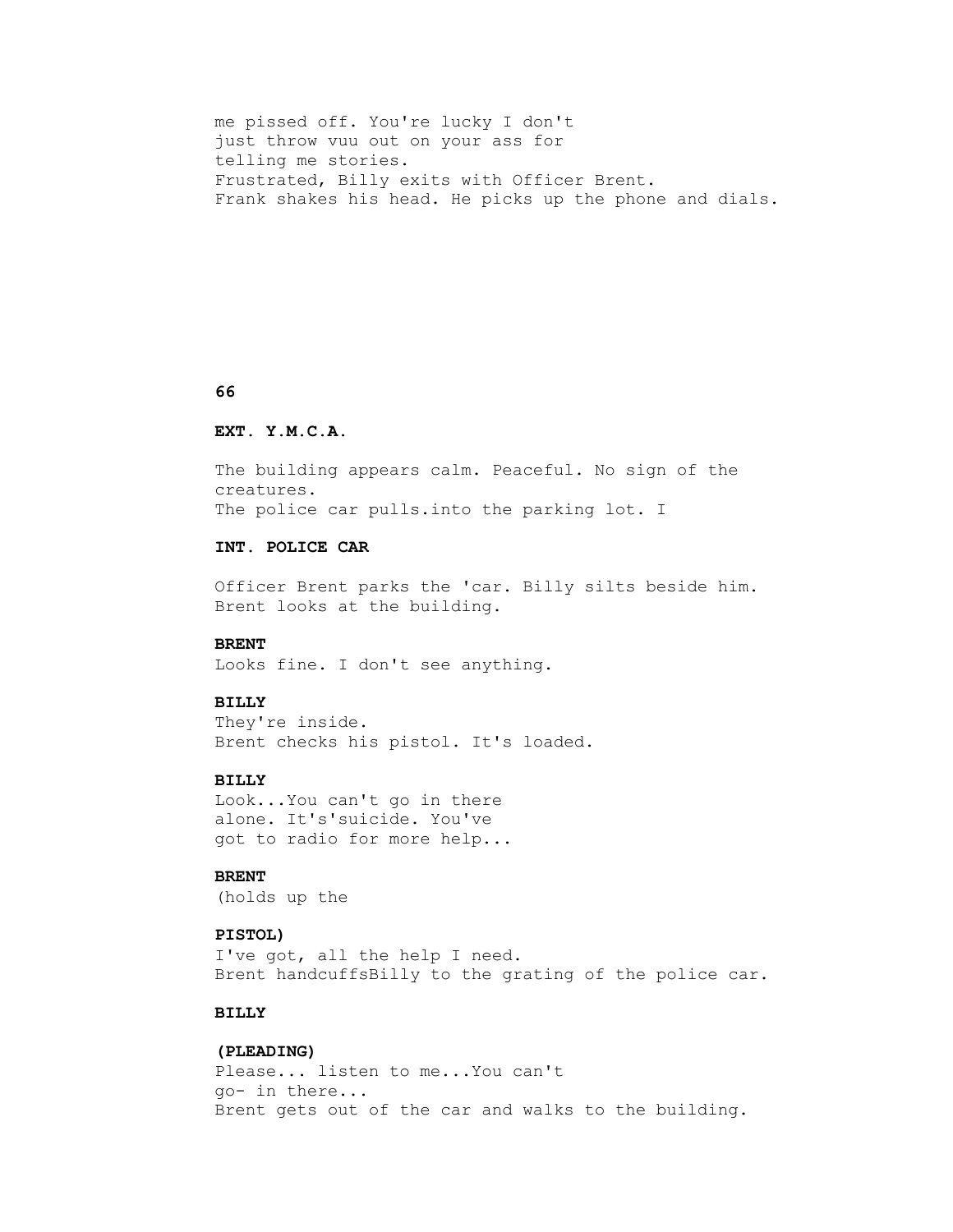A nervous, frustrated Billy watches.

#### **BRENT**

 walks to the building's front door. Locked. He smiles. He takes astep back, draws his gun and shoots off the door lock. He enters.

#### **BILLY**

waits in the car. Frightened. Restless.

 **) 0T**

#### **67.**

 His sword lies on the back seat. Billy grabs it. He begins to pound at the handcuff chain with his blade.

#### **INT. Y.M.C.A. HALLWAY**

 Pistol drawn, Brent walks down the hallway, to the gym doors. He can hear the sounds from inside. Gurgling. Breathing. Giggling. He takes a drink from his hip flask. He enters the gym.

#### **INSIDE**

Brent is shocked by what he sees.

 **HUNDREDS OF PAIRS OF BURNING GREEN EYES** fill the gymnasium, shining in the darkness. Like a starry night.

# **DROVES OF MOGWAI**

 are still coming out of the swimming pool. Brent is frozen. He tries to scream. The creatures notice him. Several move towards him. Brent fires his pistol. Useless. There are too many creatures.

# **BILLY**

 He hears the gunshots. He moves faster, desperately hacking at the handcuff chain with his sword.

 **CUT TO:**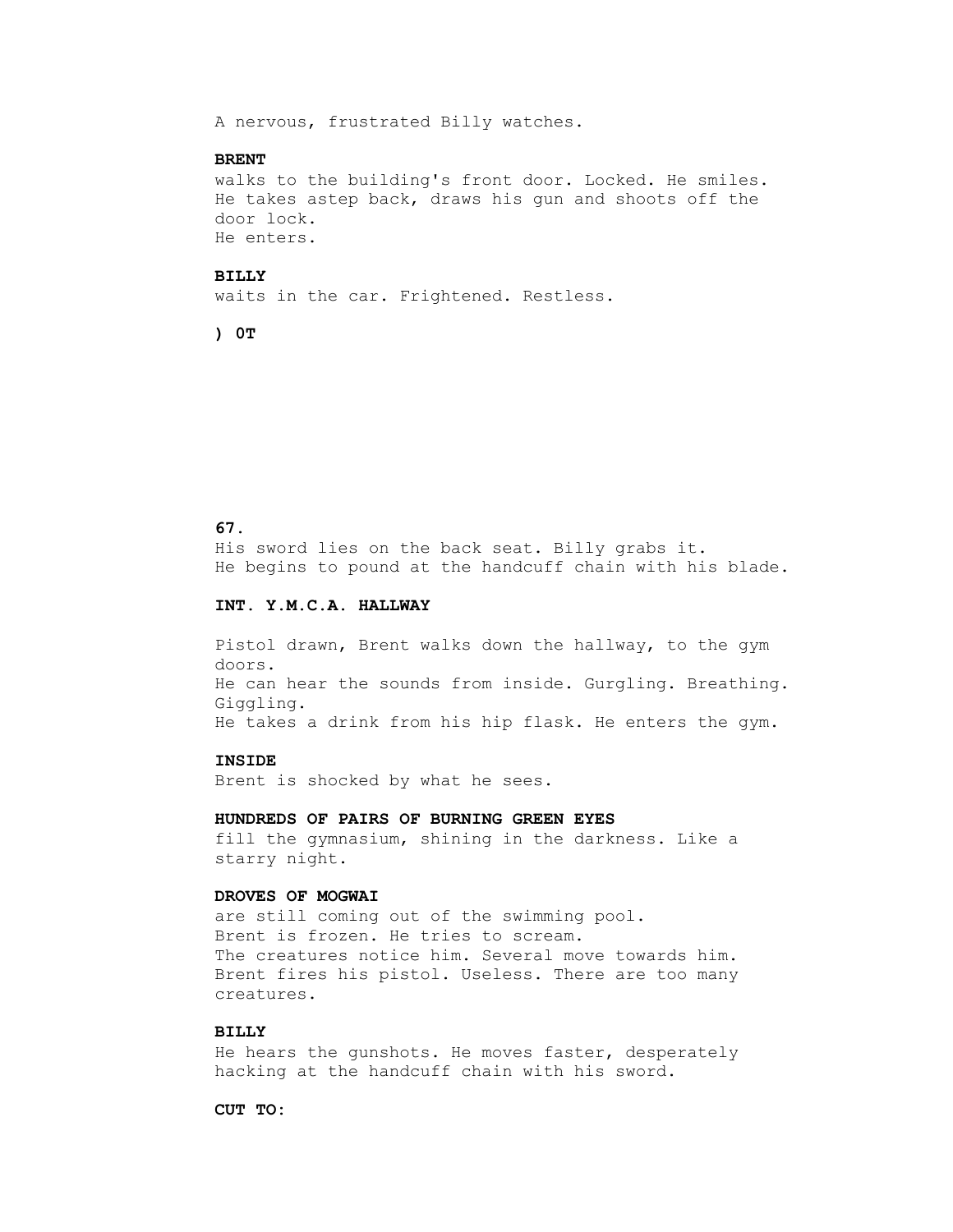## **INSIDE - BRENT**

drops his gun. Out of bullets. He turns to run.

# **68.**

 A creature leaps. It lands on his back. Another leaps at him. He falls to the ground. Brent screams-as the:creatures jump him. They cover him like a blanket. They feast.

## **CUT TO:**

#### **BILLY**

 Sweating. Nervous. Hacking away at the handcuff chain. Brent's screams fade in the background. Billy looks out the side window. He sees

#### **THE Y.M.C.A.'S FRONT DOORS BURST OPEN**

Droves of creatures pour out into the night.

#### **BILLY**

panics. He hacks at the chain. Harder. Faster.

#### **THE CREATURES**

move toward the police car.

## **BILLY**

 finally breaks the handcuff chain. He quickly moves to the driver's seat and starts the car.

#### **THE POLICE CAR**

 tears out of the parking lot The creatures still pour out of the 'Y'. drives. He looks to the rearview mirror. The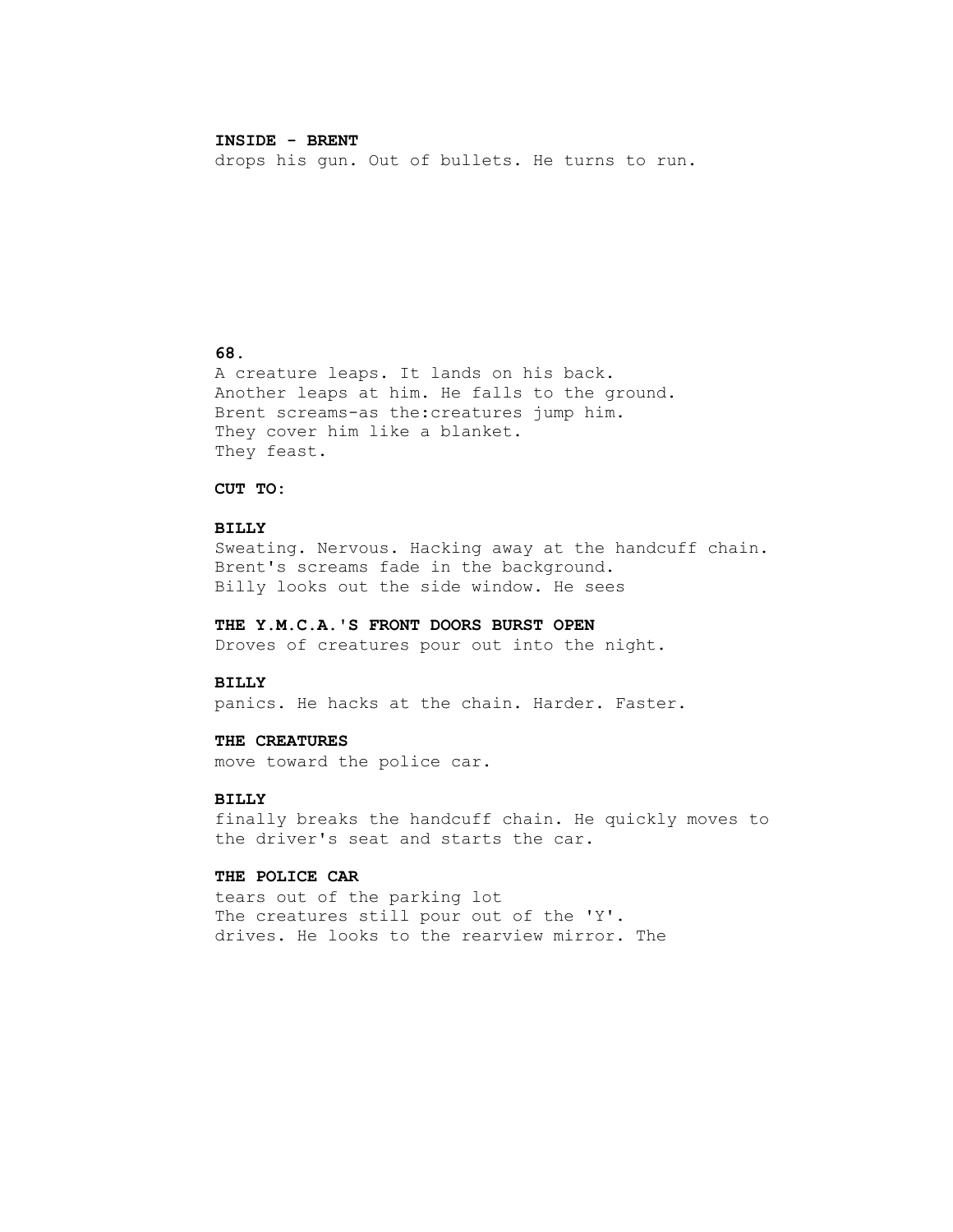# **69**

reflection of

## **COUNTLESS GREEN EYES**

'burns in the mirror. The creatures are following'him.

#### **BILLY**

drives faster.

# **BILLY**

# **(PANIC)**

I gotta warn people. . .1 gotta tell

#### **THEM**

He flips on the police siren and heads for town.

 **CUT TO:**

## **THE SUBURBS**

Peaceful. Calm. Christmas lights twinkle.

# **THE POLICE CAR**

 suddenly squeals down the main road. Lights flashing. Siren blaring.

## **BILLY**

 steers the patrol car into the first driveway. The car screeches to a stop. Billy gets out. Sword in hand, he runs to the front door of the house. He knocks. Hard.

#### **MR. FUTTERS**

 a balding, middle-aged man, wearing a bathrobe and pajamas, answers the door.

#### **MR. FUTTERS**

## **(PUZZLED)**

 Billy Peltzer?...What's going on here?..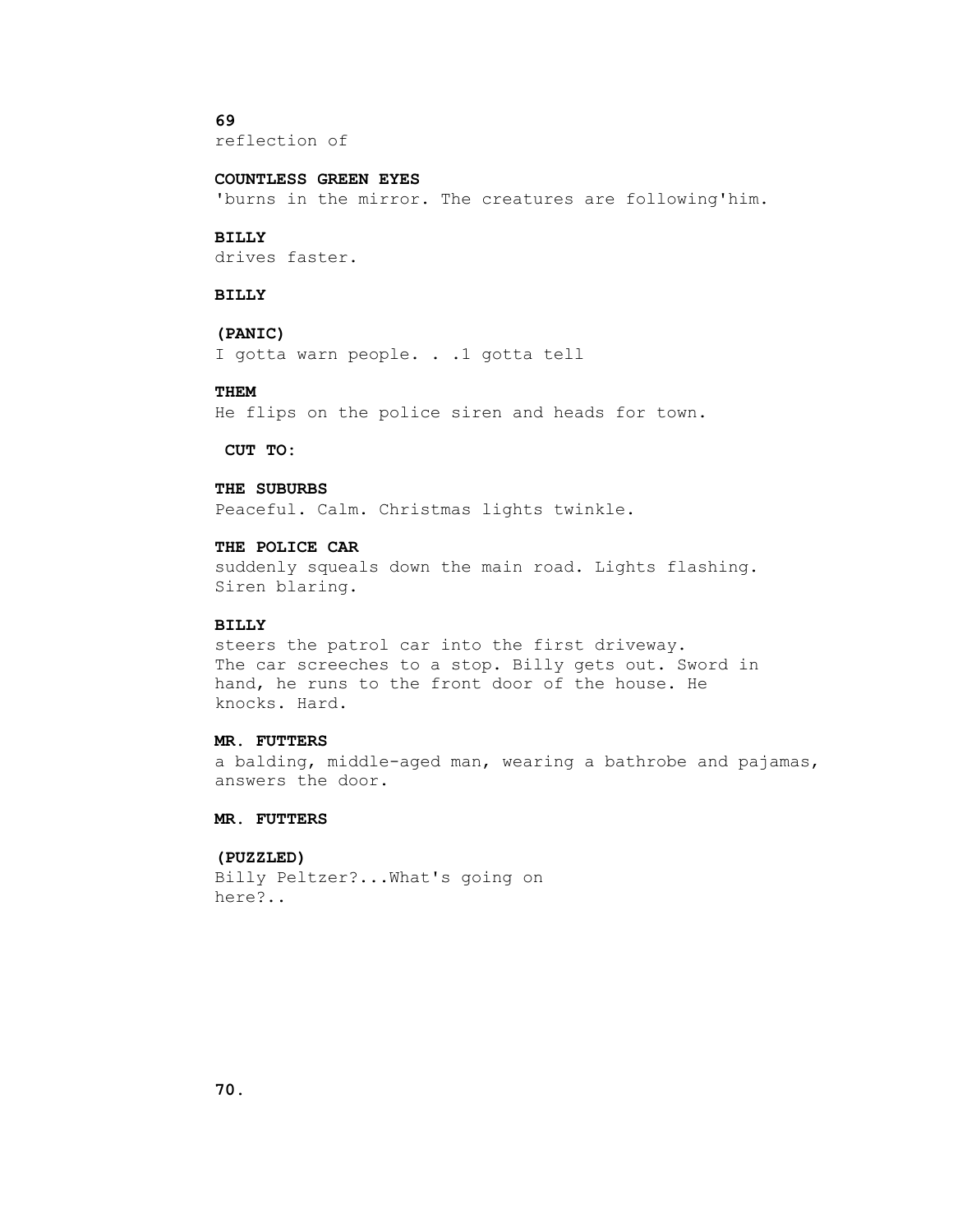# **BILLY**

 **(BREATHLESS)**

They're coming.

 **MR. FUTTERS**

Huh?..

#### **BILLY**

 (fast, hyper) You've got to keep your wind ws locked. Or better yet...boa d them up! And your lights... You've got to leave them on! f+ MR. FUTTERS What are you talking about, boy?

#### **BILLY**

 There are these little things... animals...They're all over the place! They'll kill you and your family!... Mr. Futters starts to laugh.

 **MR. FUTTERS** Have you been drinking?

 **BILLY** No sir, I...

#### **MR. FUTTERS**

 And what the hell is that? A sword?

# **BILLY**

Yes...

# **MR. FUTTERS**

 And what are-you doing with the Sheriff's car? Are you on drugs? Billy starts to explain when

# **MR. DEAGLE**

 the next door neighbor, walks onto his porch. Deagle is a portly man, with curly grey hair and a beard. He calls to Mr. Futters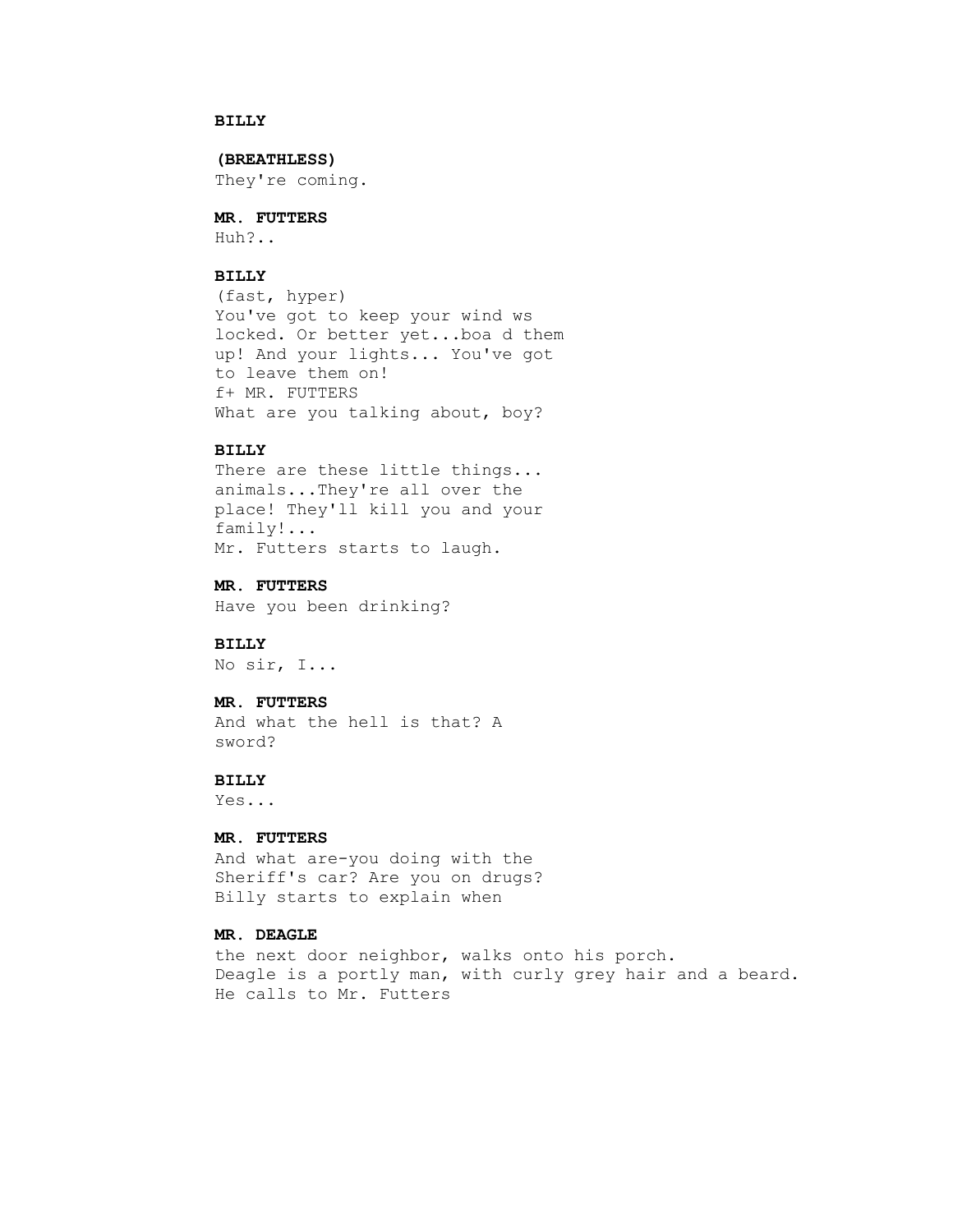#### **MR. DEAGLE**

 Hey, Joe...I saw the police car. You in some kind of trouble?

## **MR. FUTTERS**

 ,No, it's this Peltzer kid. He thinks we're gonna get: eaten up by wild animals. And he's carrying a sword.

# **MR. DEAGLE**

 Did you say 'Peltzer'? Billy Peltzer?

# **MR. FUTTERS**

1 Yeah...

# **MR. DEAGLE**

 (shakes his head) He's a nut. Went crazy in the bank today. Called my wife all kinds of names. (to Billy) You smartass son of a bitch. If I was ten years younger I'd beat the crap out of you. Billy sighs, frustrated.

## **MRS. DEAGLE**

joins her husband on the porch.

## **MRS. DEAGLE**

 What's the matter?... (she sees Billy) Oh, it's you. Here to apologize?

# **MRS. DEAGLE**

 **MR. DEAGLE** The boy went crazy, dear. carrying a sword.

# **71.**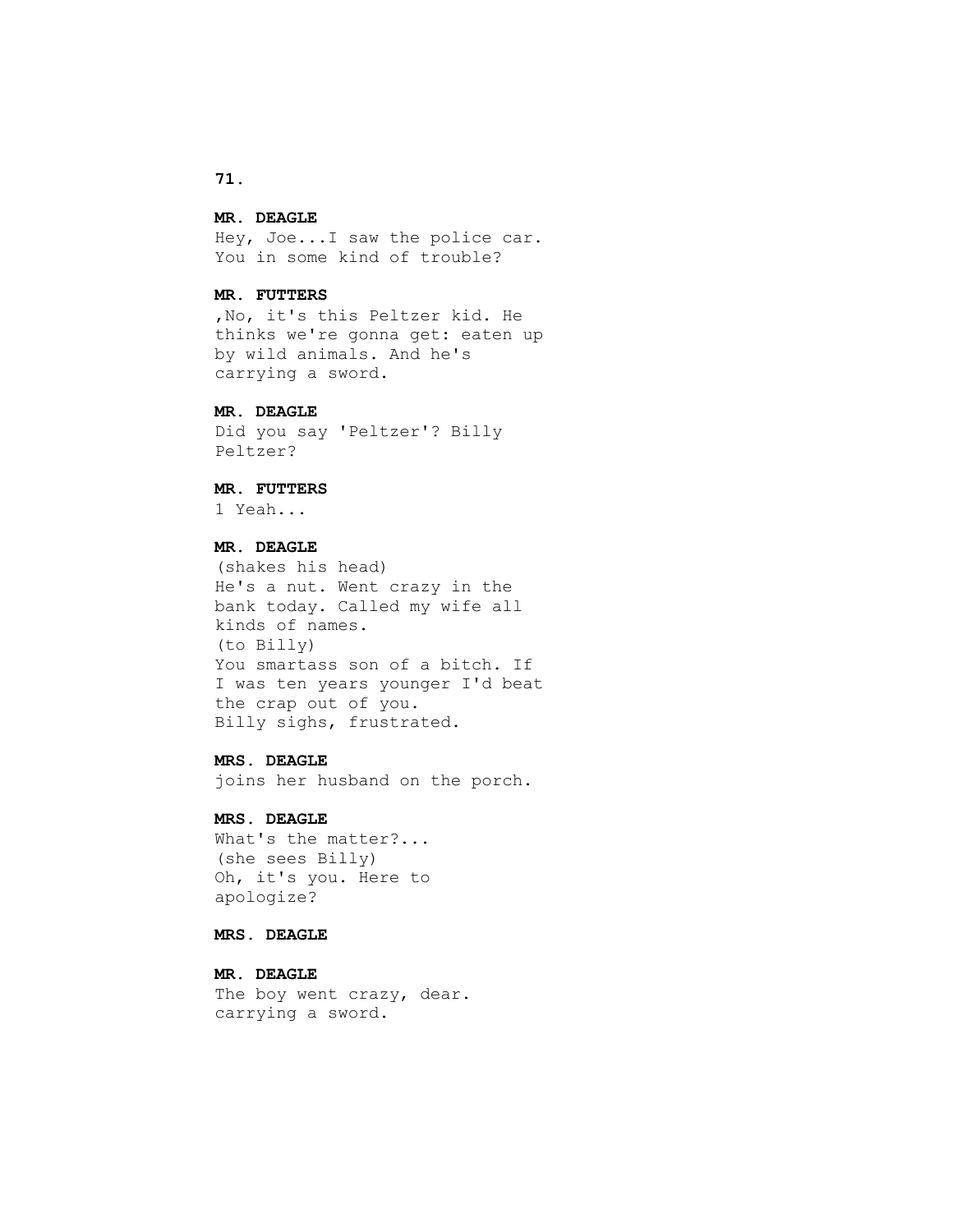**REV. 4/30/82 72.**

# **MRS. DEFILE**

#### **(SMILES)**

 I knew he was crazy from the start. (glares at Billy) I hope they lock you up for good, and throw away the key. Mr. Deagle puts his arm around his wife.

#### **MR. DEAGLE**

 C'mon back inside, dear. Let's finish watching 'Dallas'. (to Mr. Futters) G'night, Joe.

#### **MR. FUTTERS**

 Good night, Ed. (to Billy) You've got ten seconds to get the hell out of my yard. Then I'm.calling the Sheriff...if he isn't out looking for you already. He slams the door and goes inside. Billy just stands there. Defeated. Frustrated.

#### **A CREATURE**

 hisses. Behind Billy. Billy turns. Mogwai leaps at him. Billy raises his sword and swings. He knocks the creature down. He stabs Mogwai. Mogwai dies with a long scream. Billy looks up and sees

## **THE PACK OF CREATURES**

 moving down Main Street. They have arrived. Looking for food. Many break into the house across the street. There are some human screams. Then the house lights go out.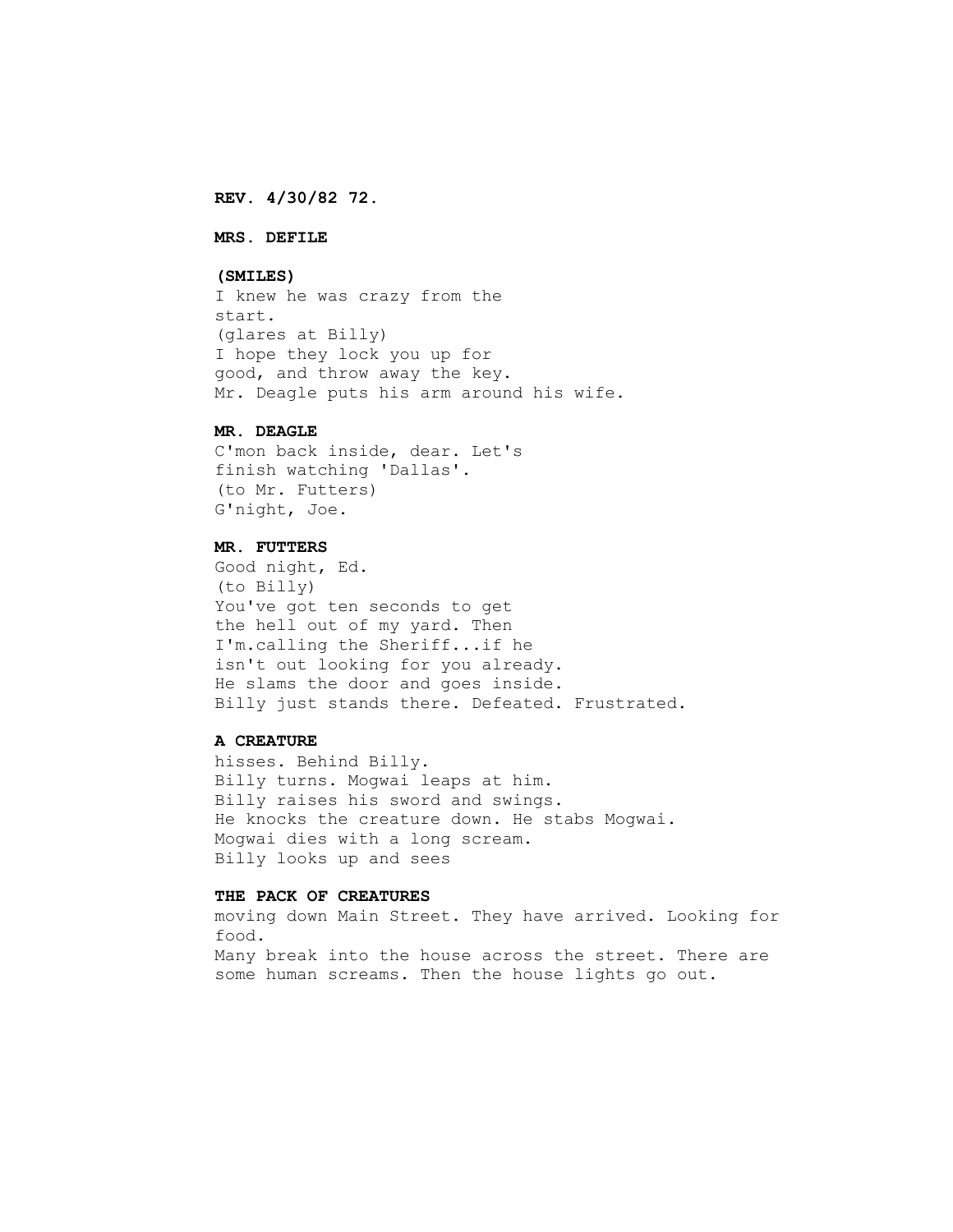## **REV. 4/30/82 73**

 Several creatures come towards Billy. Billy runs to the police car. He opens the door and gets inside. A creature leaps at him. Billy slams the car door. It severs the creature4si-rand.. Several creatures surround the car. Billy hears a familiar voice. Screaming. He looks out the window.

# **MRS. DEAGLE**

 comes running out of her house, towards the police car. f She-'s screaming for help.

## **I**

 A creature is on her back. Another creature leaps at her. She falls. Into the snow. Several creatures attack Mrs. Deagle. Her screams fade. So does her life.

#### **BILLY**

 looks away. More creatures are. surrounding the car. They pound against the windows. They want in. A scared Billy flips on the police radio.

## **BILLY**

 Sheriff?...It's Billy Peltzer... Can you hear me?!?...

#### **INT. SHERIFF'S OFFICE**

 Frank plays cards with his brother, Gary. Gary is still in his bank security guard uniform. radio.

## **BILLY M.O.)**

Please answer! It's me; --Billy... GREi�;â–ºooo05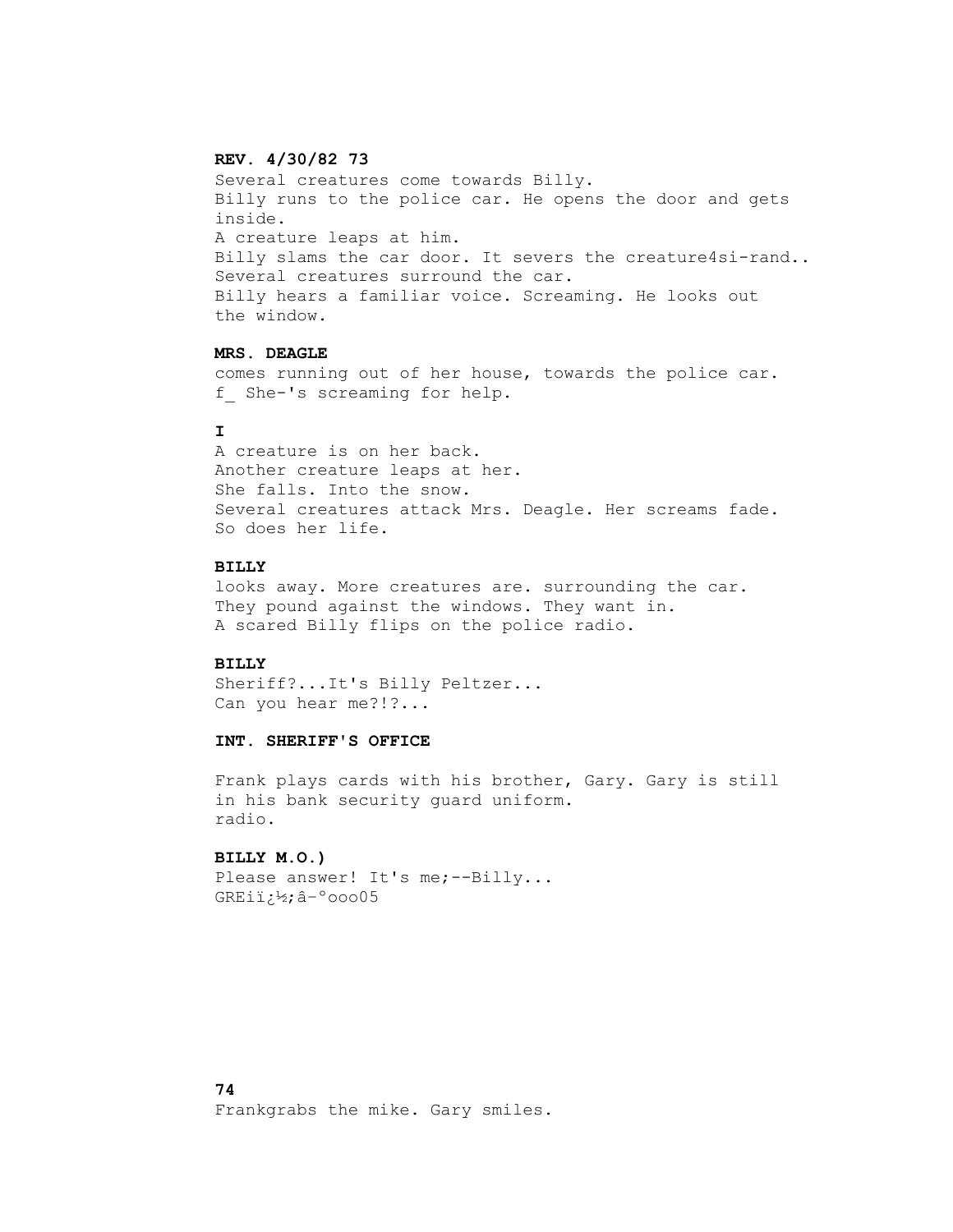# **GRANK**

 What's going on Peltzer? Where's Officer-Brent?.

#### **BILLY (V.0.)**

 He was kiljed by.ithe creatures. What? Whe

#### **THE POL�CE C AR**

 is blanketed by creatures, trying to get in at Billy. Billy screams into the radio mike.

### **BILLY**

 (panic, screaming into the radio mike) The creatures are all over town... breaking into houses... killing people... You've got to get help!...

### **THE READ WINDOW SMASHES.**

The creatures start to rip away at the glass. A creature's arm smashes through the passenger window. Billy drops the radio mike.

#### **SHERIFF (V.0.)**

 Peltzer?!?...Peltzer?!?... Billy thinks fast. He flips on the siren and flashing roof lights.

### **THE CREATURES**

 are scared of the bright lights. They scatter away from she car.

#### **BILLY**

starts the engine. He squeals out of the driveway.

# **75.**

 **INT. SHERIFFS OFFICE**

 **FRANK** (into the mike)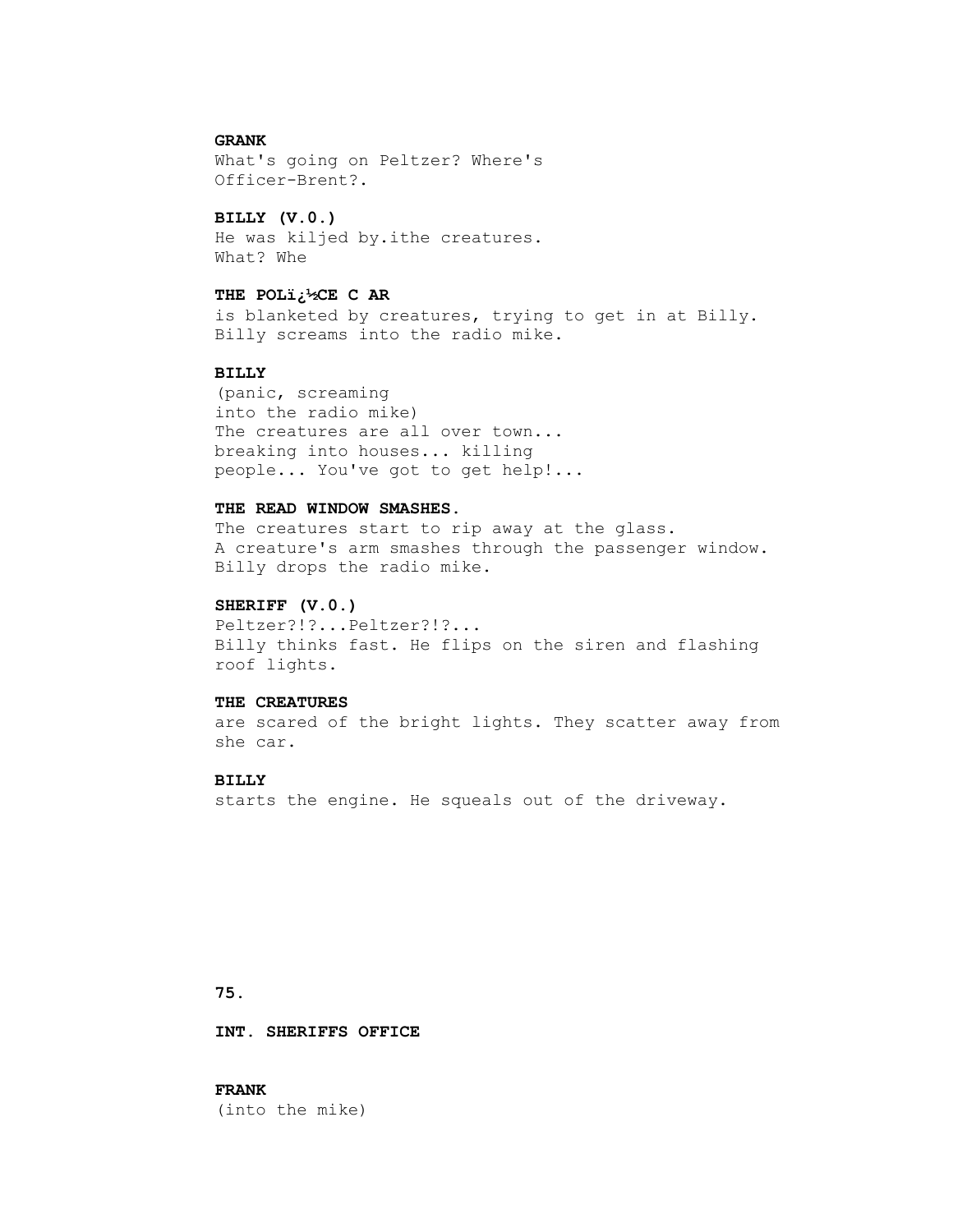```
 Peltzer?...Peltzer?...
(slams down the
```
# **MIKE)**

Damn.

# **GARY**

# **(SMILING)**

 Sounds like he really flipped out this time. Frank stands. He straps on his gun holster.

## **FRANK**

 Looks like I'm gonna have to straighten this out myself. Want to go for a ride?

# **GARY**

 (eyes light) Can I drive? Frank. reluctantly nods. Gary stands.

### **GARY**

### **(SARCASTIC)**

 But, Frank...With everybody out... Who's gonna be here to answer the Emergency phone calls?

## **(FALSETTO)**

 'Help! The little gremlins are eating my baby!' Gary laughs hard at his joke. They exit the police station.

# **CAMERA STAYS BEHIND**

 in the deserted police station. We hear Frank and Gary get into the car and drive off.

# **THEN**

 A telephone rings. And another phone rings. And.another. People need help.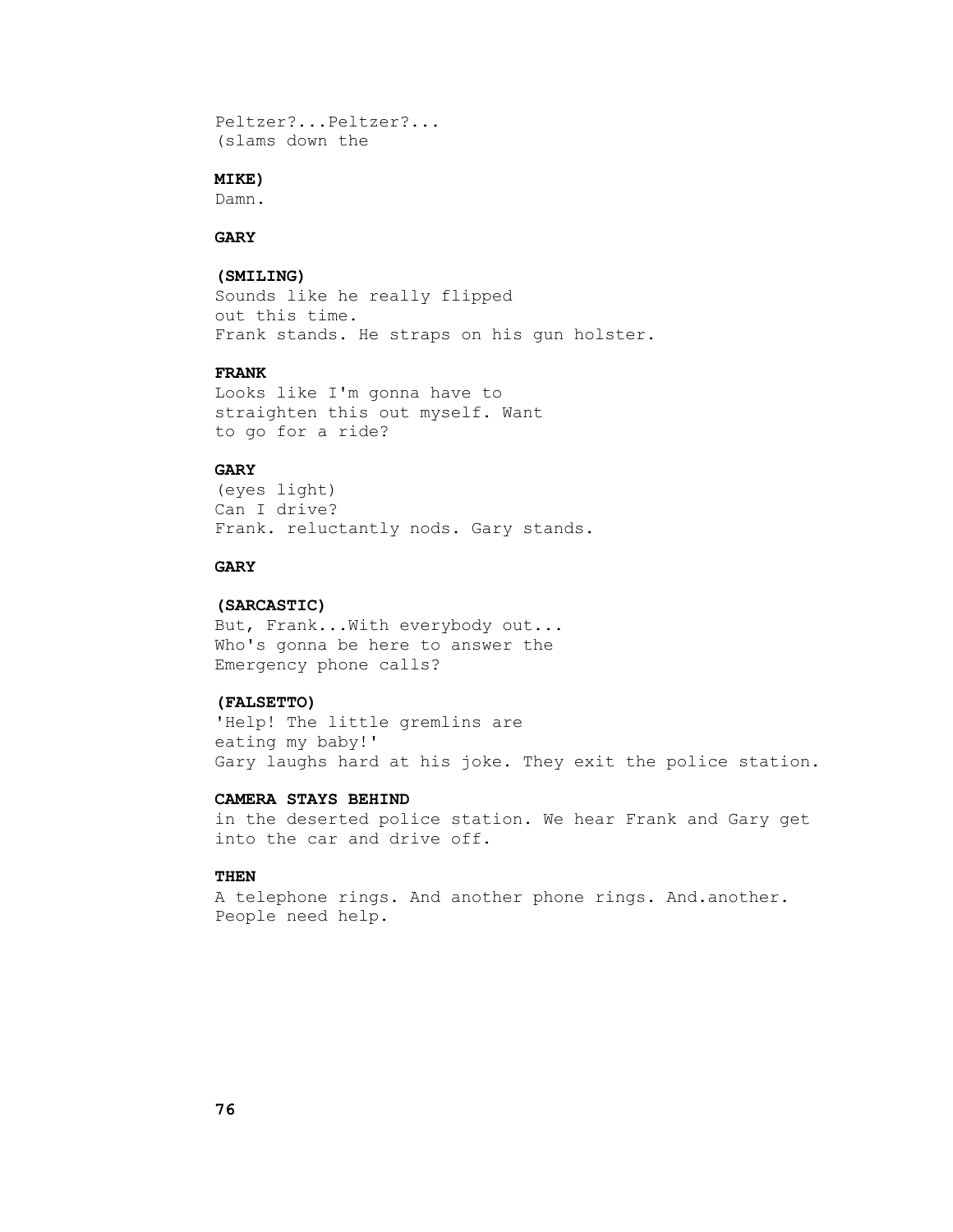# **BILLY**

Shaky. Nervous. Behind the wheel of the police car.

### **OUTSIDE**

 The creatures are making their way down M in Street. They are everywhere. On rooftops. Front lawns. Smashing through windows. Breaking into homes. Scattered human screams echo through the night. People are dying. Mogwai is taking over the. town'.

#### **BILLY**

looks through his windshield. Up ahead, he sees

#### **TRACY**

screaming for help, from a third floor window of her home.

#### **BILLY**

 steers the police car into her driveway. He squeals to a stop. He grabs his sword and gets out of the car.

#### **OUTSIDE**

Billy runs to below Tracy's window. He shouts to her.

#### **BILLY**

Tracy!...It's me! Billy!

### **TRACY**

 stands in her bedroom. The bedroom door is closed. Locked. The creatures pound against it.. They want in.

## **77**

Tracy shouts down to Billy.

# **TRACY**

 Billy! These things are all over my house... I'm trapped! (a beat) 1 There's a ladder beside the garage... Billy runs to the garage side. e reaches down and picks up a rusty aluminum ladd r.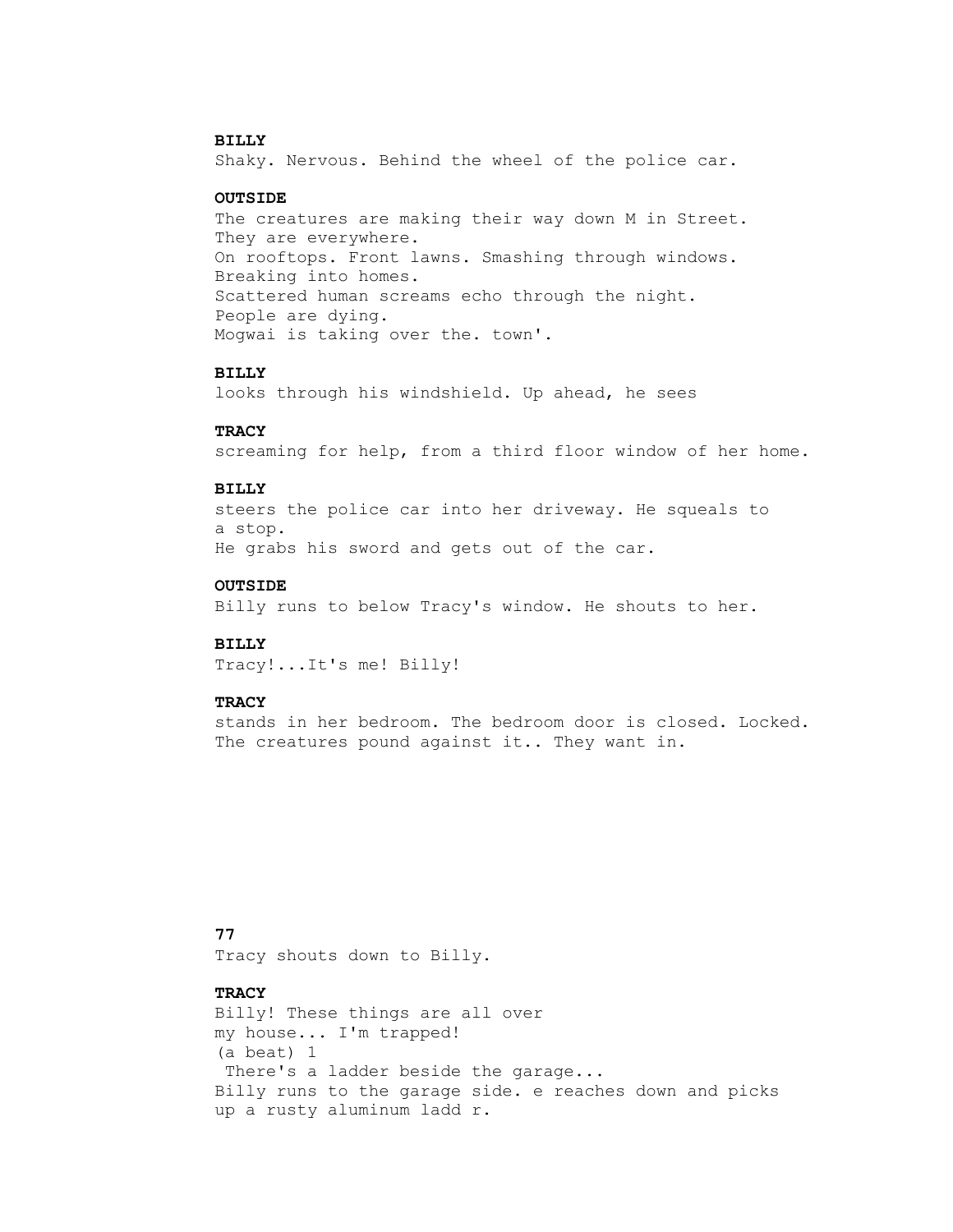**I**

He puts the ladder up to Tracy's window and climbs to her.

 **INT. TRACY'S ROOM**

#### **THE BEDROOM DOOR BURSTS OPEN.**

 Two creatures stand there Growling. 'Hungry. They, move to Tracy. She screams. Billy gets to Tracy. He quickly pulls her out of the window. They begin to climb down the ladder.

### **ON THE GROUND BELOW**

 a creature jumps onto the ladder. Tracy. is startled. She nearly falls. Billy grabs. a. better hold of her. He drops his sword. It falls to the ground and lands in the snow. The creature looks up and sees Billy and Tracy. A few feet above. Mogwai begins to climb the ladder, going after them. Billy and Tracy start to climb up the ladder. But the two other creatures come out of Tracy'.s bedroom window. They see Billy and Tracy below. They climb oft after them, down the ladder. Billy and Tracy are trapped. Sandwiched between the creatures. Billy looks to his sword on the ground. So far away.

## **REV. 4/30/82 78**

 Thinking fast, Billy pulls the ladder back. It sways. He pulls harder. The ladder tilts to the ground. Falling. The three creatures are thrown to the ground, into the deep snow. Billy and Tracy ride the ladder down. The snow breaks their fall. The creatures dig their way out of the snow. They move towards Billy and Tracy. Billy snaps up his sword and jumps to his feet. Ready to fight. He keeps one protective arm around Tracy. The creatures surround them. Waiting for the right moment to attack.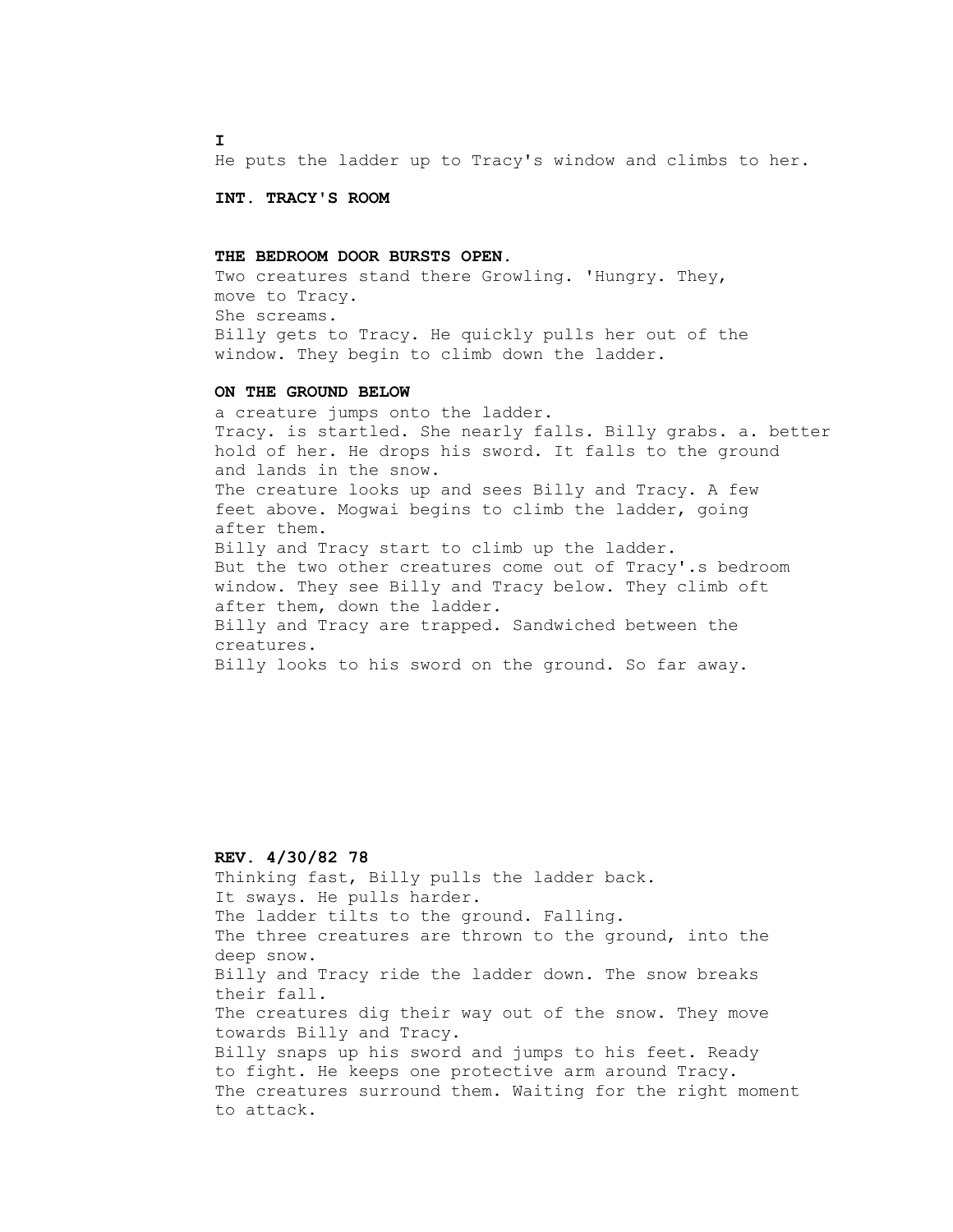One of the creatures moves forward. Another leaps behind Billy. Billy lunges forward and spears the first creature. He quickly reels around, slicing the other creature in two. Both creatures lie in the snow. Dead. Billy turns to the last Mogwai. With two swings of his blade, he kills the creature. Billy wipes the green blood off his sword with his coat sleeve. Breathless, he looks at Tracy . Hair .hangs in his eyes. Blood runs down the side of his. sweaty, unshaven face. His dark brown eyes stare at Tracy. The transformation from meek bank clerk to sexy hero is complete. He embraces her. They run to the police car and get inside. Billy'starts the car. He and Tracy drive off into the night.

### **79.**

### **INT. SHERIFF'S CAR**

 Gary drives. Frank sits beside him. Gary flips on the siren and lights. He smiles. Like a little kid. Frank reaches over and.turns off the siren. Gary complains.

#### **GARY**

Hey, C'mon...

# **FRANK**

I got a headache.

#### **GARY**

#### **(SARCASTIC)**

 But this is an emergency. We gotta warn everybody! The gremlins are coming! Gary laughs. Frank sighs

#### **GARY**

 So when are you gonna make me Deputy?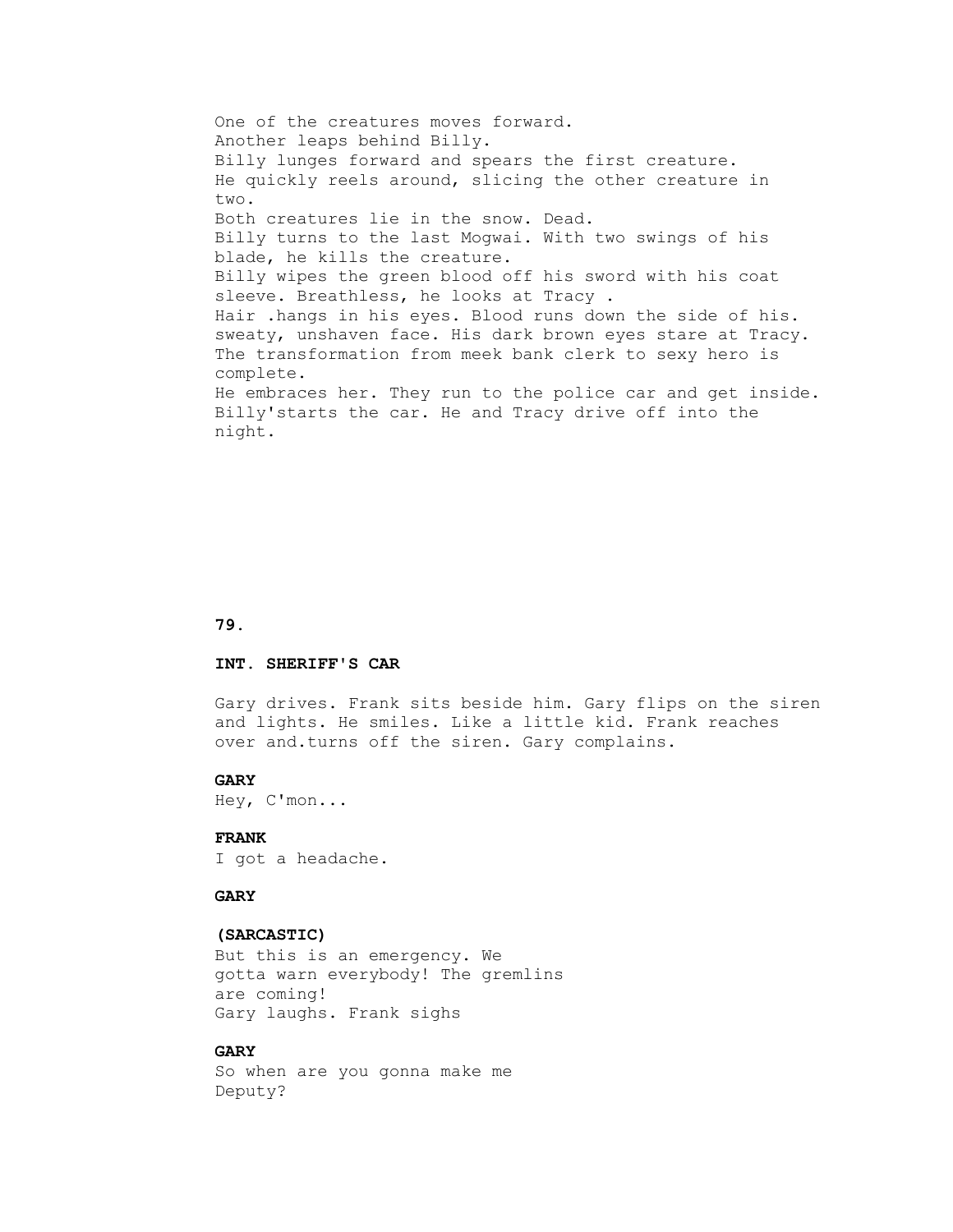# **FRANK**

When you grow up.

# **GARY**

 Why don't you fire Brent. He's nothin' but a drunk. I'could do a lot better. They arrive at the outskirts of town. Frank notices some thing up ahead. He can see the shadows of the creatures. Crawling on houses. Running across the front lawns. Frank motions for Gary to slow down.

## **FRANK**

 Something looks weird. (rolls Jown. his

## **WINDOW)**

 Damn windshield.`:: frozen. Can't see a thing. He sticks his head out the window to look out. Gary continuesto drive. Frank turns from outside, back to Gary.

 **REV. 4/30/82 80.**

# **FRANK**

Snow's too'heavy. I can't...

### **A CREATURE**

 leaps onto the car's passenger' side. The creature grabs Frank' arm. He tries to shake off the creature. Gary gl nce over. Shocked. Horrified. Mogwai takes a huge bite out of Frank's arm. He screams. Gary turns to help him.

# **THE POLICE-CAR**

 slides on the ice. It slams-into a guard rail, flips over a ditch and spins to a stop.

### **CUT TO:**

# **BILLY'S CAR**

Billy drives, as fast as possible through the heavy snow.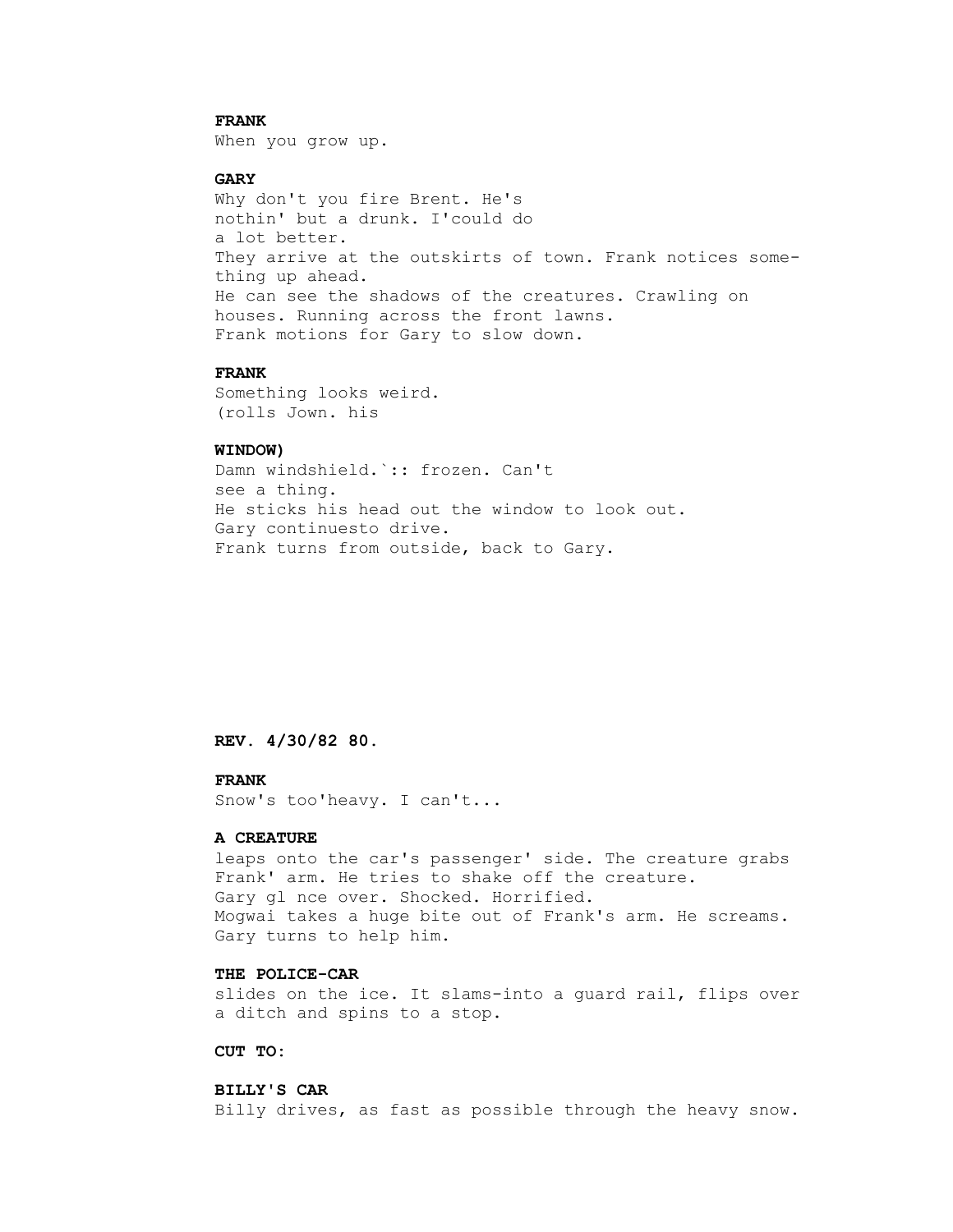He's headed out of town. Tracy sits beside him. She looks out the window..

# **OUTSIDE**

 The rows of once peaceful, cheerful homes are now the scenes of frenzied horror. People run out into the night, screaming for help, only to be dragged to the ground by creatures. Ravaged bodies lie in the snow. Frozen. An ambulance is overturned on the roadside. Phone lines are town down. The creatures have made their way across town. They now attack the last few houseson the block.

# **REV. 4/30/82 81.**

#### **TRACY**

 looks away from her window. Tears fill her eyes. She's sickened by all of it. Billy holds Tracy's hand, comforting her.. Billy notices something.up ahead. He.stops the (:: police car. ( '

 **{**

 **(** 

 **(** 

## **OUTSIDE**

 The headlights shine on Frank's overturned police car. Gary is inside. Still alive. He screams for help.

### **REV. 4/30/82**

 **BILLY** I'll get him out.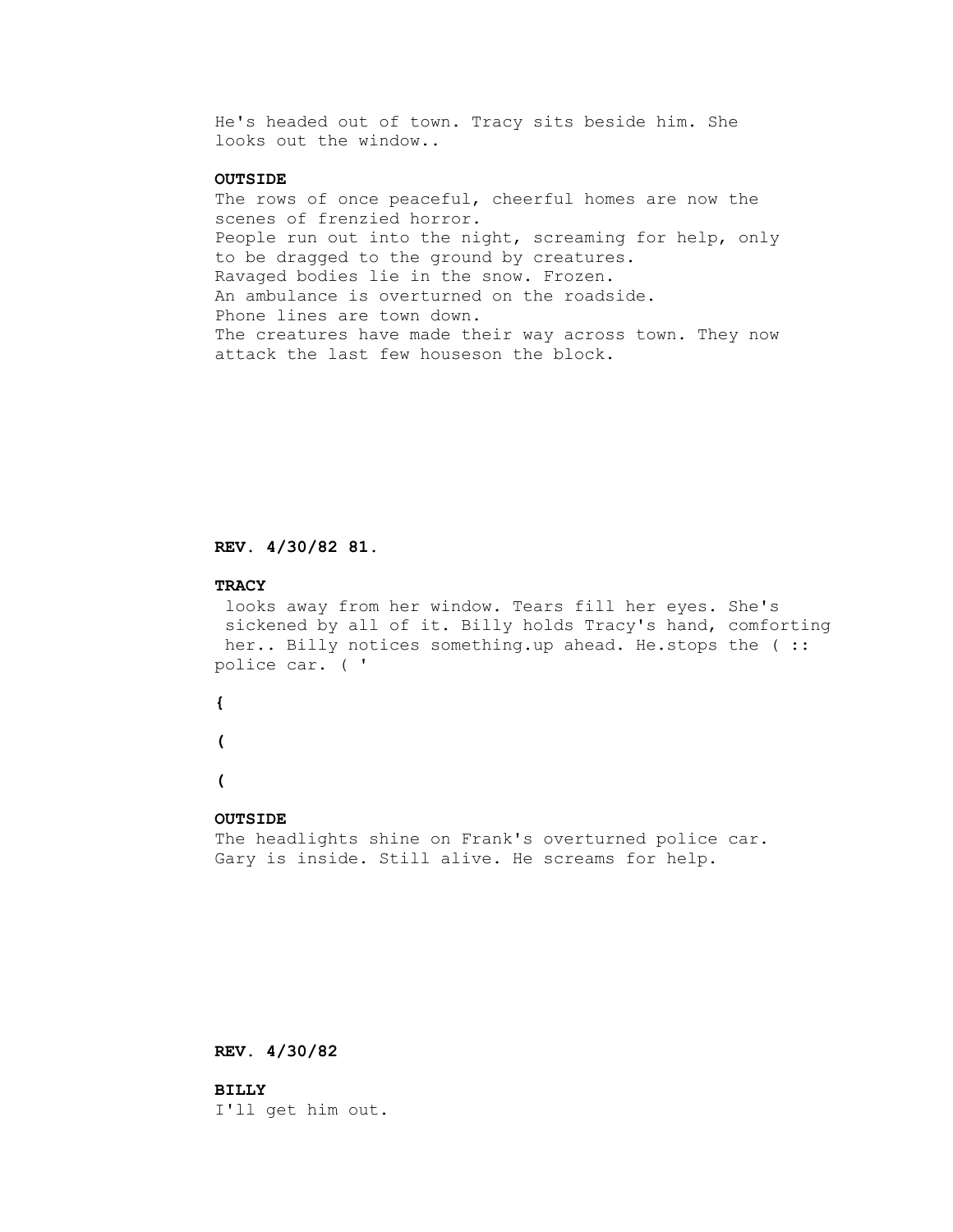Billy quickly opens the police car door. He jumps out.

#### **OUTSIDE**

 He closes the door. Tracy is safe inside. Billy walks to the.sheriff's car. He stays in the safety of the headlight's beam. Billy stops a few feet from the sheriff's car. The passenger side is crushed. The driver's side is barely damaged, save for a dented, jammed door. Gary pounds against-the door. He wants out. Billy grabs the car handle. He pulls hard. The door pops open. He pulls Gary out. Gary gets to his feet. He's okay. Billy looks inside the car. Billy closes the door.

#### **GARY**

 What.about my brother? Can we get him out?

### **BILLY**

 He's dead. Tears fill Gary's eyes. Billy leads Gary to the car.

#### **BILLY**

 C'mon. Just stay in the light. They're afraid of the light. Gary walks. He looks scared. Helpless. They get to the police car. Billy opens the door.

 **INT. POLICE CAR**

# **83.**

# **GARY**

Tracy.

 She smiles. Glad to see him alive. They kiss. Gary puts his arm around her.. Billy hops into the driver's seat. He rests the sword beside him.--He--starts the car and continues to drive., Gary gives Tracy another kiss. He needs her comfort. Billy just stares ahead, at the snowy road.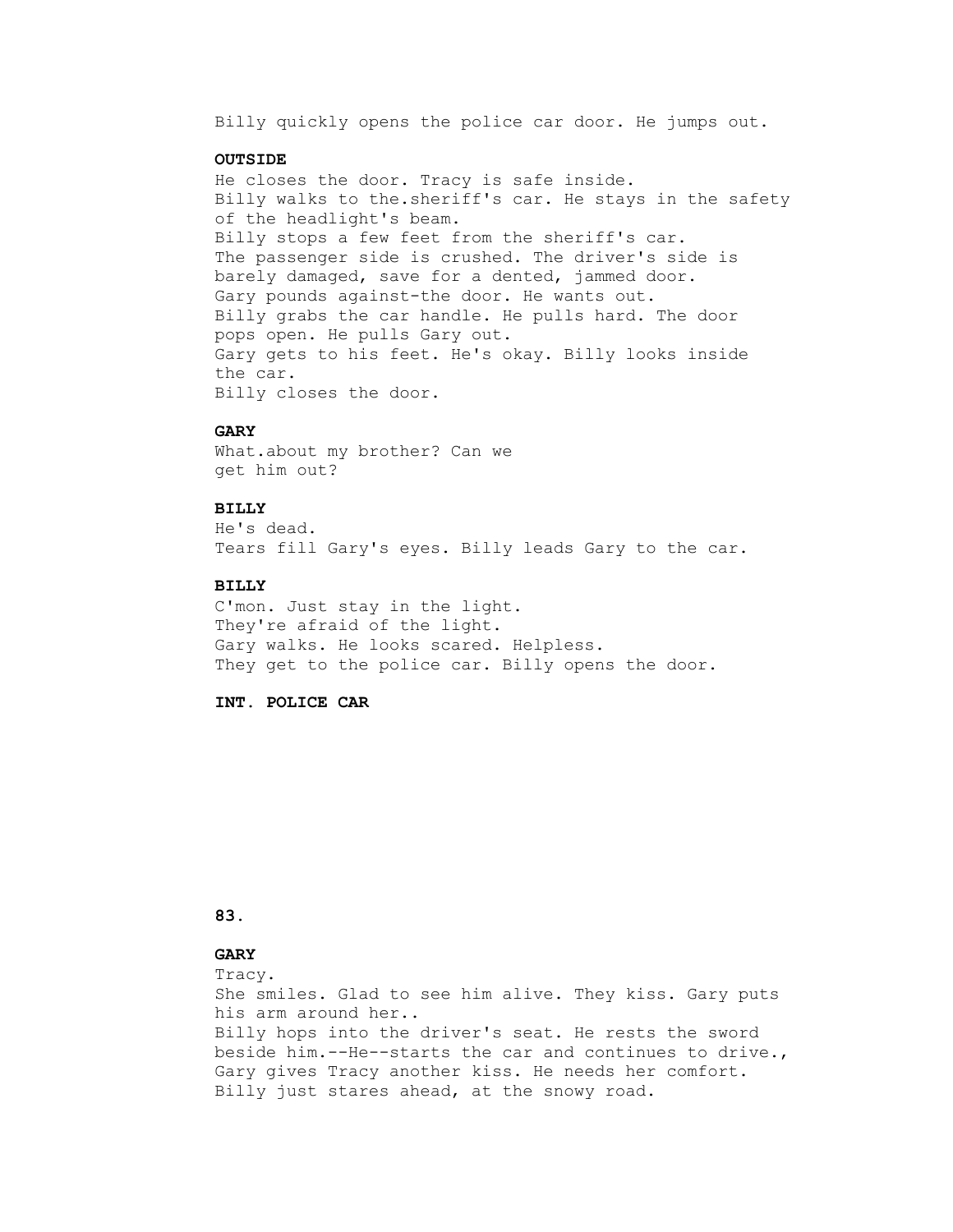#### **CUT TO:**

# **DOUGAL'S ANTIQUE STORE - ON THE OUTSKIRTS OF TOWN** Closed.. But the upstairs lights are on. Someone is home. Everything here looks calm. Untouched. Safe. The police car pulls into the driveway.

#### **INSIDE**

Billy turns to Gary and Tracy.

# **BILLY**

We're just outside of town... Doesn't look like the creature's got here yet. (a beat) Let's go inside and warm up. They exit the police car.

### **DORRY**

 comes to the door. He sees the worn, hollow faces of Gary and Tracy. He sees the bruised and bloodied Billy.

## **84.**

# **DORRY** What the hell happened to you? Billy looks at Dorry.

#### **DISSOLVE TO:**

#### **INT. DOTJGAL'S LIVING ROOM- LATER**

 Dorry bandages Billy's calf. Gary sits with Tracy on the sofa. Billy finishes telling the full story to everyone.

### **BILLY**

 .and they originate from this marketplace in Hong Kong. Dorrystands and shakes his head.

# **DORRY**

Hard to believe. Like Satan's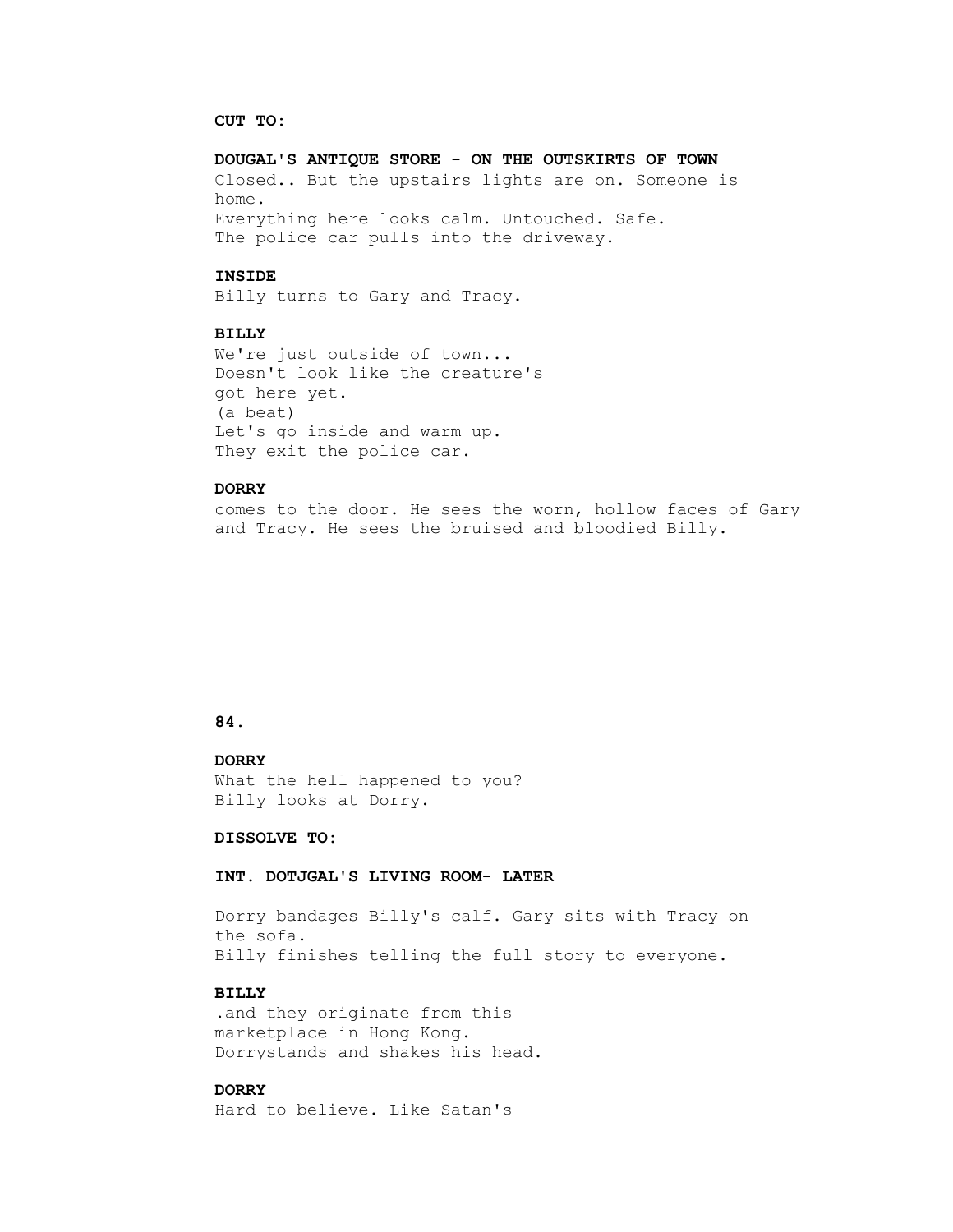come to walk the earth.

### **BILLY**

 (looks at everyone) You see...they''re drawn to water. Now, if my hunch is correct... They'll be leaving town, and heading for the water tower-which means they'll have to pass by here tonight. (a beat) We have to get help. These things have to be kept under control. If they get to the water tower .they could spread all over the St ate... maybe the Country. They're like inhuman divining rods.

# **GARY**

Why didn't you think of that before, Peltzer?

# **BILLY**

I did. But nobody would listen.

#### **GARY .**

 Maybe if you weren't such a nut people would believe you.

# **85.**

Dorry intervenes.

# **DORRY**

 Nowt boys...arguing won't get us anywhere. Gary still glares at Billy.

# **GARY**

This is your fau t, Peltzer.

# **BILLY**

That's not true.

# **GARY**

My brother's dead because of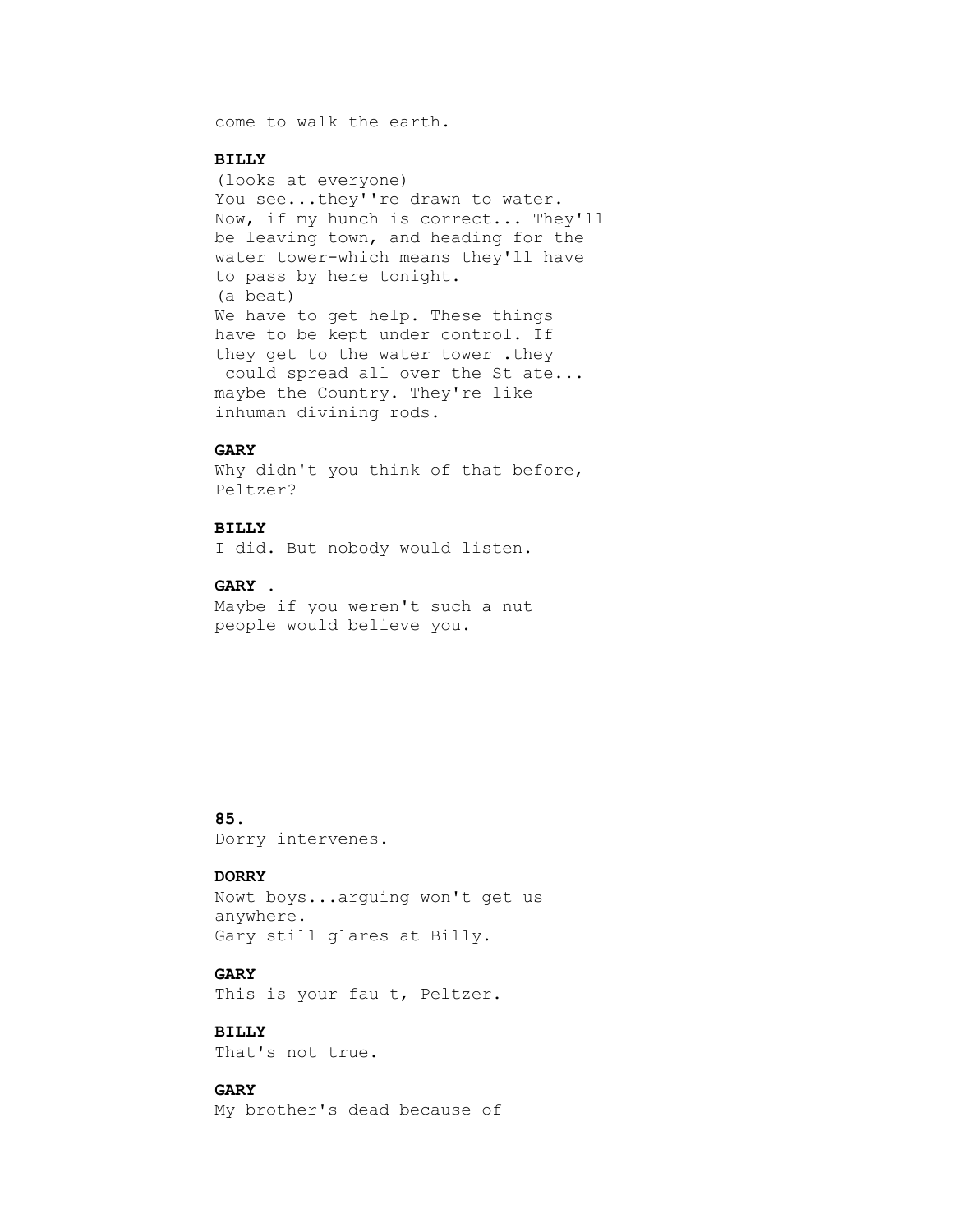you.

# **BILLY**

That isn't..

# **GARY**

 The people in town. They're • dead because of you.

### **BILLY**

# **(ANGRY)**

Stop it.

# **GARY**

 You did it. You killed all those people.. You're. a murderer, Peltzer. Billy lunges at Gary. They fall to the ground. Fighting. Dorry and Tracy break it up.

# **TRACY**

 If we want to stay . alive... We have to stick together. Billy turns away. Cooling off. Gary is comforted by Tracy. But she keeps her eye on Billy. Dorry looks at everyone.

## **DORRY**

 We should get in touch with the authorities.

### **86**

# **BILLY**

 Yeah, and then I'd like to try and get in touch with my Dad. If we can...

# **THE LIGHTS GO OUT.**

Total darkness.

 **CUT TO:**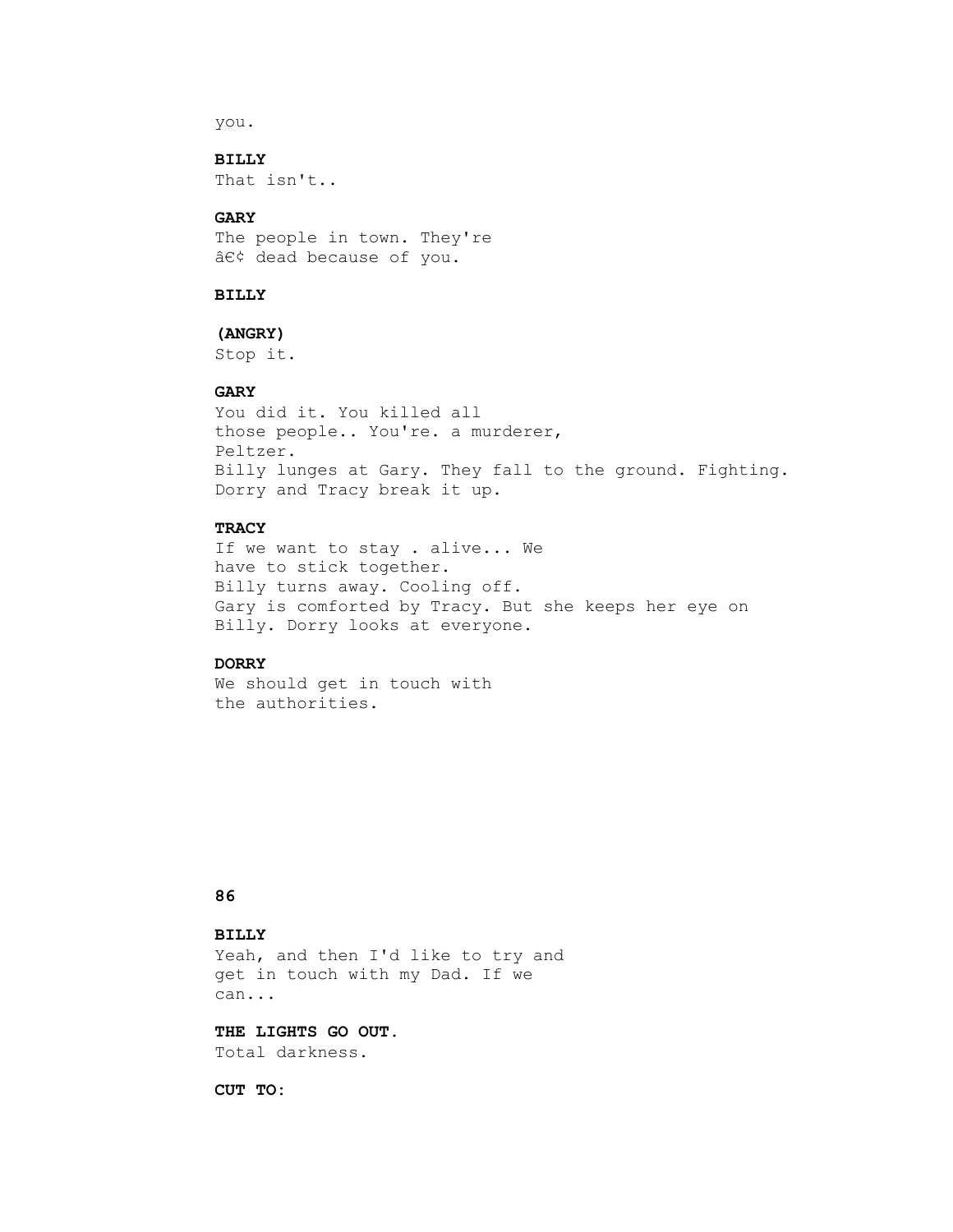### **EXT. DORRY'S STORE**

Mogwai's claw tears at the wires in the electrical box.

 **CUT TO:**

#### **LIVING-ROOM**

 Gary's cigarette lighter illuminates the room. Everyone stays quiet. They listen. THE GIGGLING of several creatures echoes from outside.

## **BILLY**

 They're here. A frightened Gary holds Tracy.

### **GARY**

 Now what do we do? The giggling gets louder. Closer. Billy turns to Dorry.

#### **BILLY**

 Do you have a place without win dows?... .A place where we could be safe? Dorry pauses to think.

# **DORRY**

 The storage room The sound of breaking glass is heard.

# **87**

# **BILLY**

 (clutching his sword) We have to hurry. Dorry leads everyone.out of the.room...

# **INT. STORAGE ROOM**

 Large area. Crowded wit.. an#i.ques. Dorry leads everyone inside. He closes and lo'ks the door. He lights two can¢les.,,

# **BILLY**

We'll stay ere until daybreak.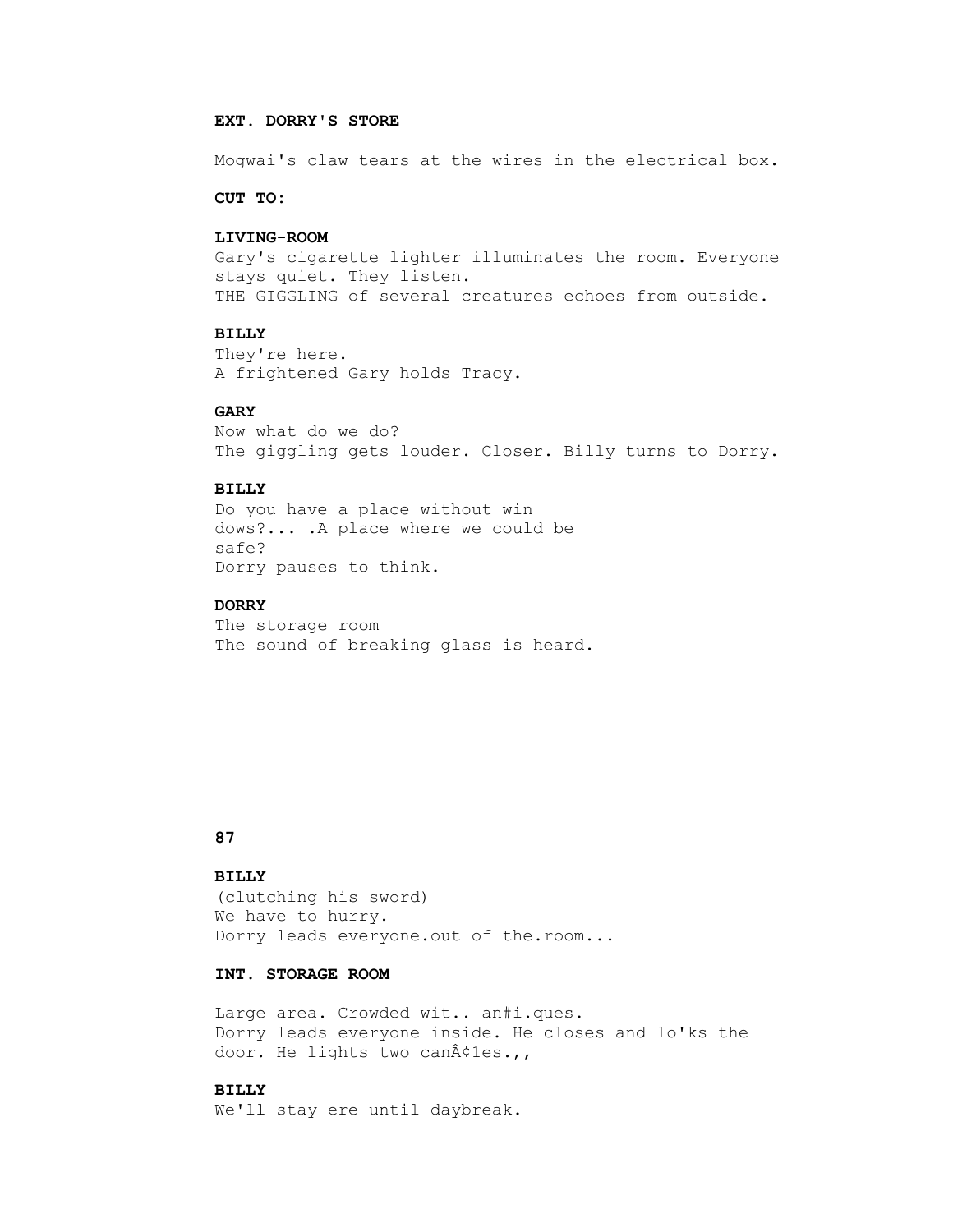Gary sits with Tracy on an old sofa. Dorry sits beside them in ani¿½old rocking chair. Billy pulls up an old wooden'chair.

### **LOUD NOISES, CRASHES. BANGS, THUMPS, GIGGLES..**

 They echo from OFFSCREEN. The creatures rummage through the antique store.

### **CLOSE-UP - BILLY, GARY, TRACY, DORRY**

listening to the sounds. Frightened.

# **DORRY**

 Mischevious little devils, aren't they? No one disagrees. Tracy suddenly notices something. She cries out.

# **TRACY**

(pointing to the

# **DOOR)**

Billy!

# **SEVERAL CREATURES' CLAWS**

 scratch through the thin wood of the storage room door. Thinking fast, Billy moves to a large cabinet. He turns to Gary.

# **88.**

# **BILLY**

 Help me with this. Gary and Billy slide the cabinet in front of the door.

#### **BILLY**

 That'llkeep them out. We're safe now.. Billy sits back. The  $i \nmid$  poipjs contipue. Dorrylook at ever y on

### **DORRY**

 I've only been this scared two other times in my life. Once was when I got drafted. The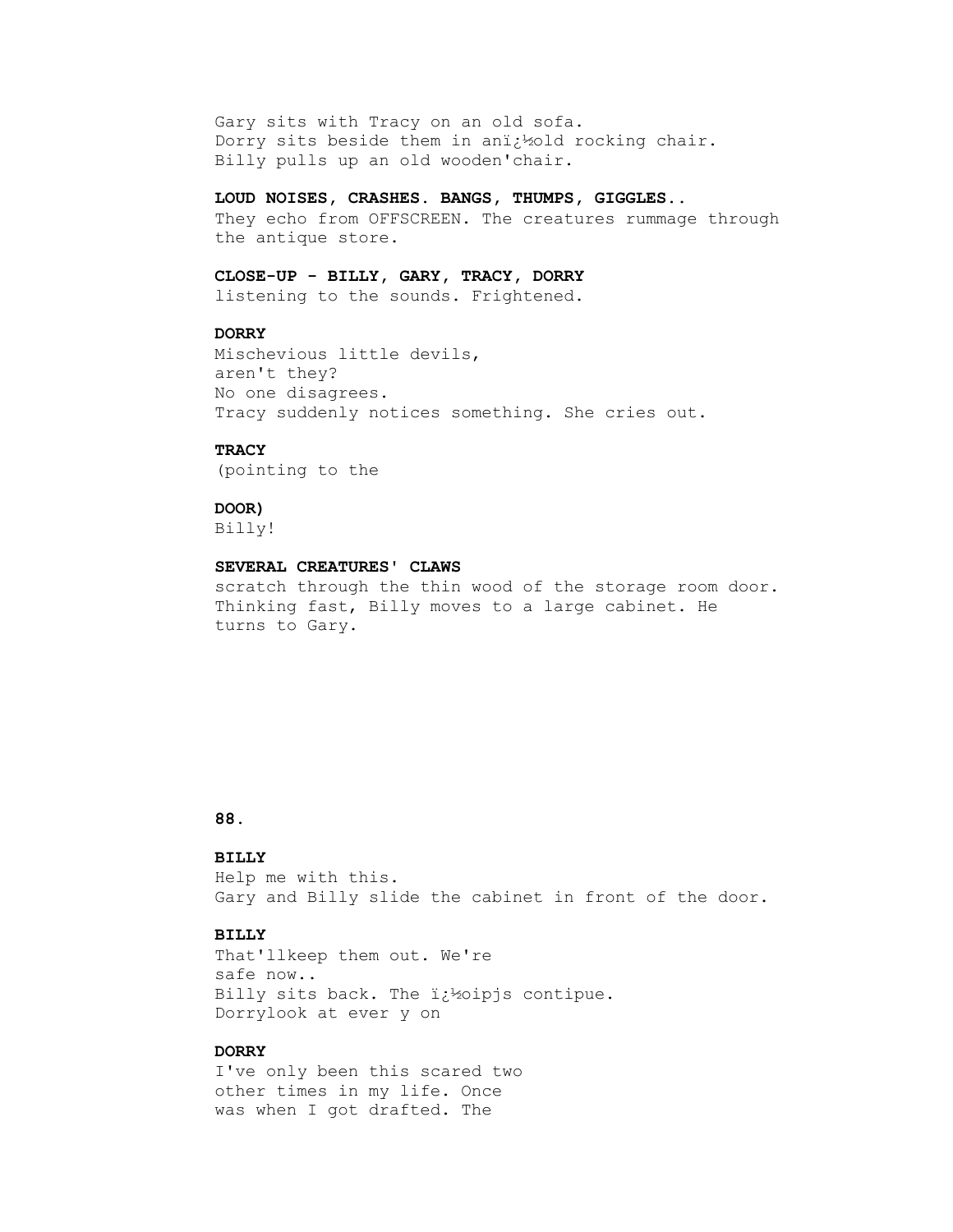other, was when I was six years old. (everyone listens) It.was Christmas Eve. My sisters and I were decorating the tree with our Mother. We were singing caroles...happy ...excited... waiting for Dad to get home from work. (a beat) A few hours passed, and we started to worry. Dad wasn't home yet. My Mother called the office. They said he left.

# **(PAUSE)**

 After about a week... the police gave up. My Mother was close to a nervous breakdown... The rest of us weren't eating.. .we couldn't sleep.. .Every thing was falling apart.

# **(PAUSE)**

 It was snowing outside. The house was cold. I threw some logs on the fire.--..That's when I noticed the smell. (a beat) The firemen came. They broke through the chimney top. We were all waiting, expecting them to pull out some dead cat or bird... Instead, they pulled out my Father.

### **(PAUSE)**

 He was dressed in a Santa Claus suit. He had been climbing down the chimney on Christmas Eve, his arms loaded with presents.

# **AMORE)**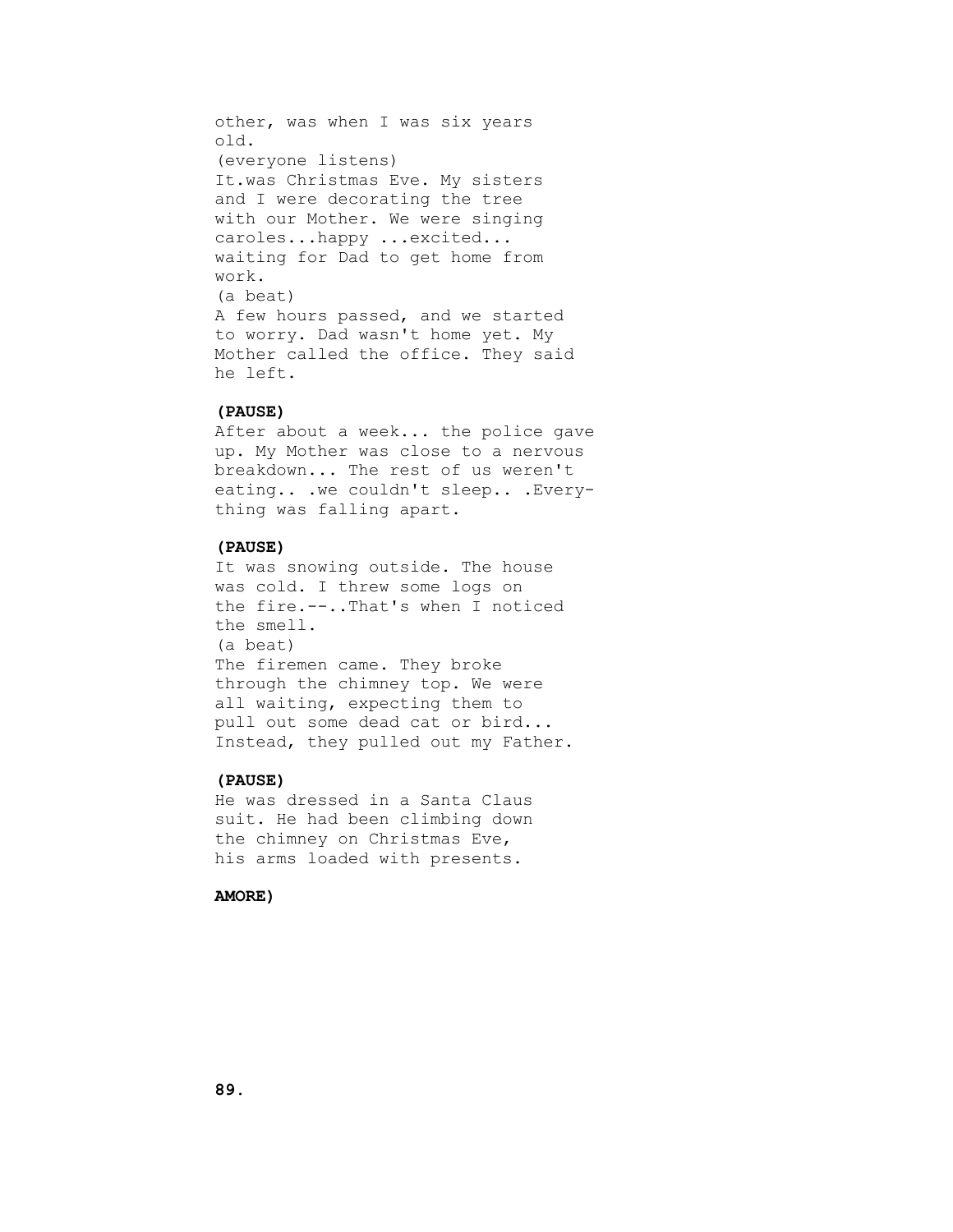#### **DORRY (CONT'D)**

He was going to surprise us.

# **(PAUSE)**

 The coroner said that he lost his footing. He slipped and broke his neck. Died instantly. His body was lodged in the narrow chimney shaft.

# **(PAUSE)**

 ,That how I found out there was no Sahta Claus. Everyone has a chilled look on their faces. Dorry just stares. Billy stands and clears his throat..

#### **BILLY**

 Well...I think you should all try and get some sleep. (a beat) I'll watch the door. Everyone agrees. Billy moves his chair in front of the door. .Dorry relaxes.inhis rocking chair. Gary stretches out on the sofa, expecting Tracy to cuddle with him. Instead,"she walks:over to Billy.

## **TRACY**

 Billy... He looks at her. She gives him a comforting smile.

### **TRACY**

 I just wanted to say thanks... I mean...If it wasn't for you, I don't know what any of us would have done. Billy smiles.

# **TRACY**

 is it okay if I sleep here? On the floor beside you?...I'd feel a lot safer. Billy nods. Tracy moves a carpet next to Billy's chair. She lies on the carpet. She closes her eyes. Gary watches from the sofa. Jealous.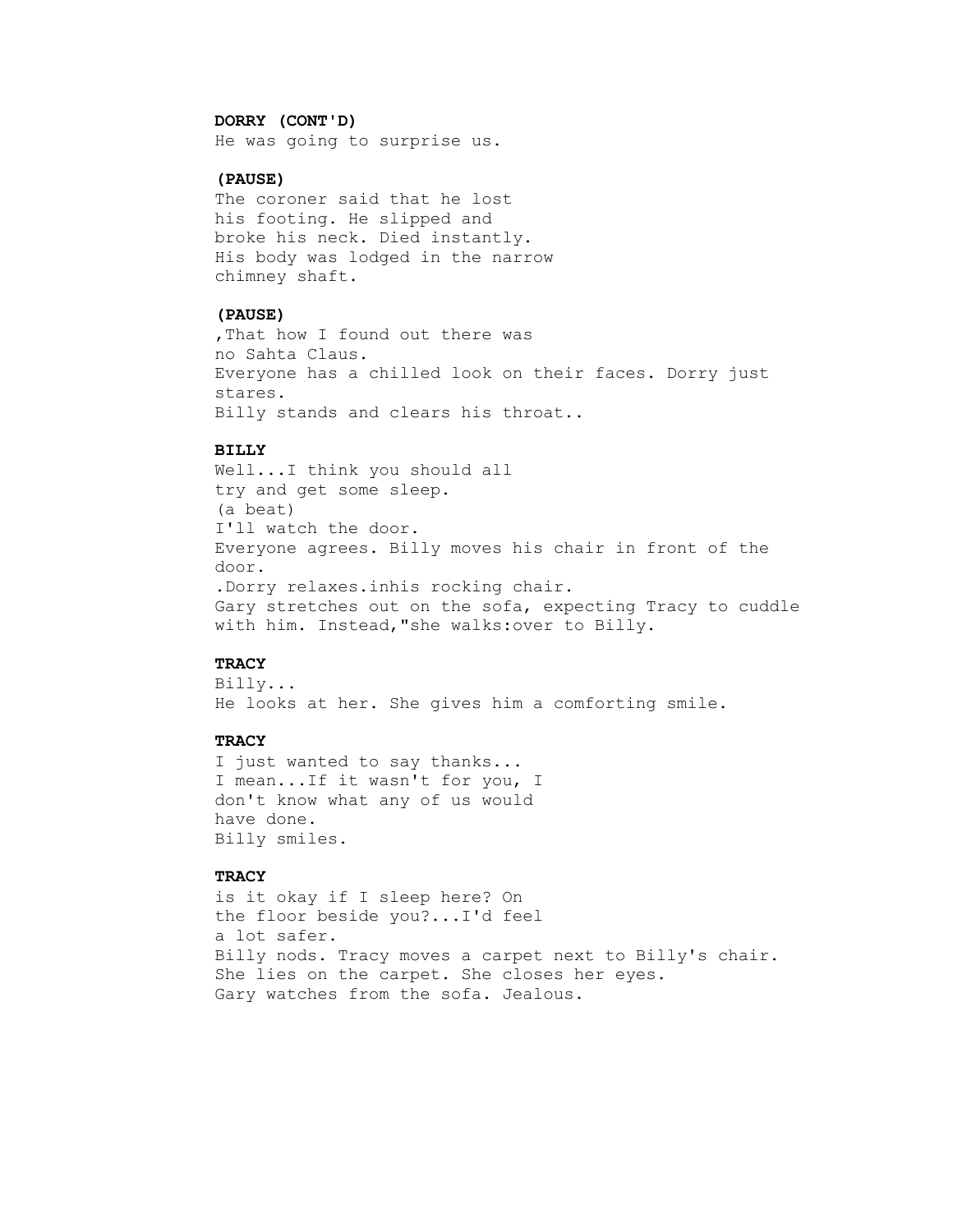Dorry has fallen asleep in his chair. Billy sits. Sword on his lap. He guards the door. Sounds still echo-from downstaira $\epsilon$ ¢s,.throughout the antique store.

### **CLOSE-UP - BILLY**

The horror of it all finally hits him. His eyes fill with tears. He cries. Alone.

### **FADE OUT.**

 **FADE IN:**

#### **BILLY**

 sleeping in his chair. His hand still holds the sword on his lap. The others are asleep. Billy's hand quivers. The sword drops to the floor. He wakes. Startled. He quickly grabs the sword. Everyone else wakes from the sound.

#### **BILLY**

 (looking at their scared faces) Everything's okay...I just dropped my sword. Gary rubs his eyes.

### **GARY**

What time is it?

# **DORRY**

(checks his pocket-

# **WATCH)**

# **9:15.**

 Billy stands. He pushes the wood cabinet from the door The door is covered with scratches. Billy slowly opens it.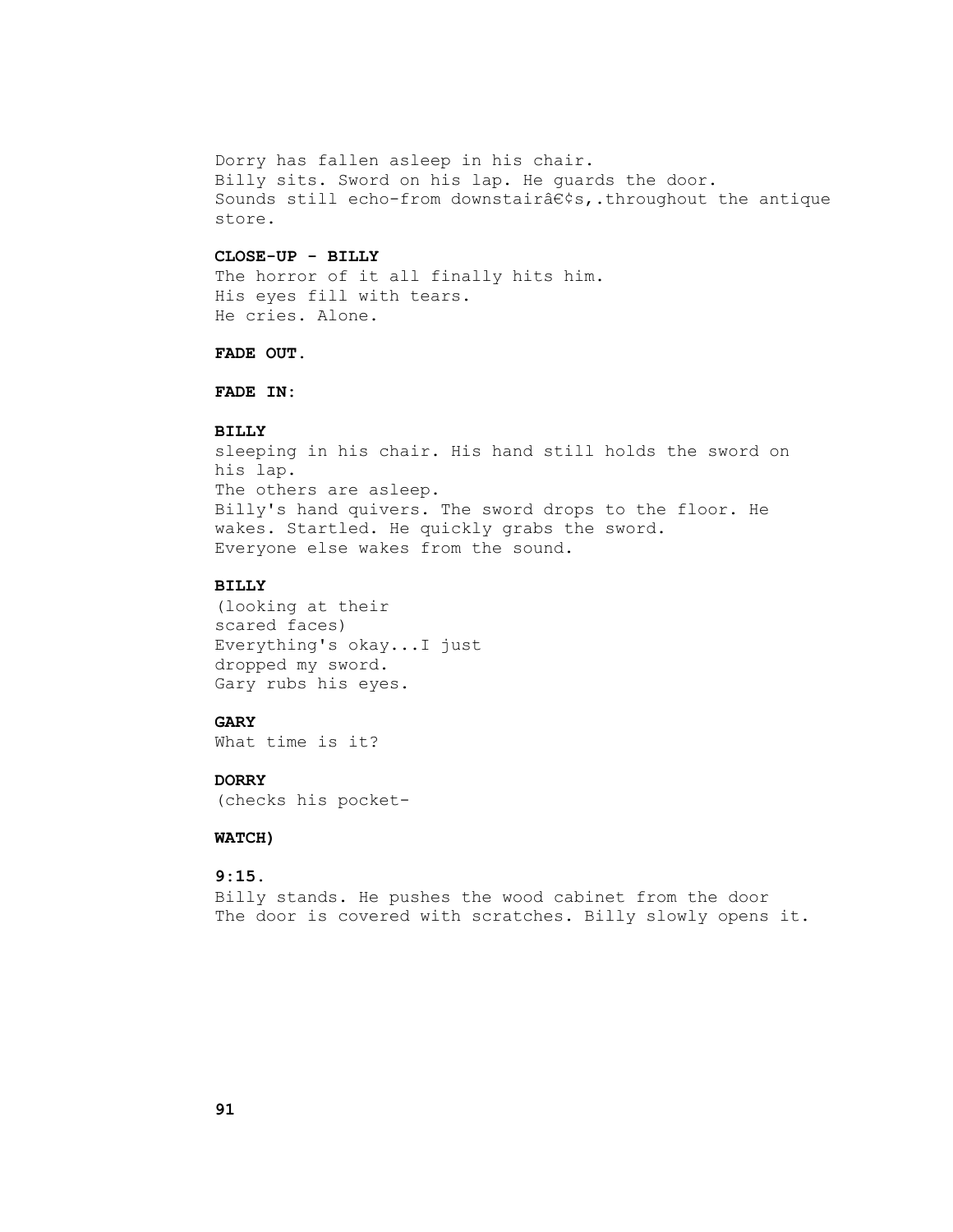The room is bathed with light, coming from a window facing the door. Everyone smiles. The light feels good. Safe. They exit-the storage room.

#### **INT LIVING 7 0**

 Destroyed by lithe creatures. Furniture. is overturned. Windows are broken. Curtains are torn. Billy, Dcrry, Gary and Tracy enter.

#### **CAMERA FOLLOWS**

 the four people through the house. Into the kitchen, the bedrooms, the hallways. Every room has been destroyed by the creatures.

### **INT.. STORE AREA**

 All of the antiques have been smashed or broken by the creatures. Dorry is shocked to see his store in this state. Billy walks to the front door. He tries to open it. It's jammed. He pulls hard. Finally., it opens.

# **OUTSIDE**

 A blanket of snow. covers everything. It snowed hard last night.. Three feet's worth.

#### **BILLY**

 Try. the phone. .see if we can get help... Dorry walks back inside. Gary flips on a transistor radio that has been sitting on the shelf.

# **RADIO (O . S . )**

 All major highways and roads are closed. Driving is close to

# **(MORE)**

# **92**

 **RADIO (O.S.) (CONT'D)** impossible. It looks like we're gonna be snowbound for the Holidays.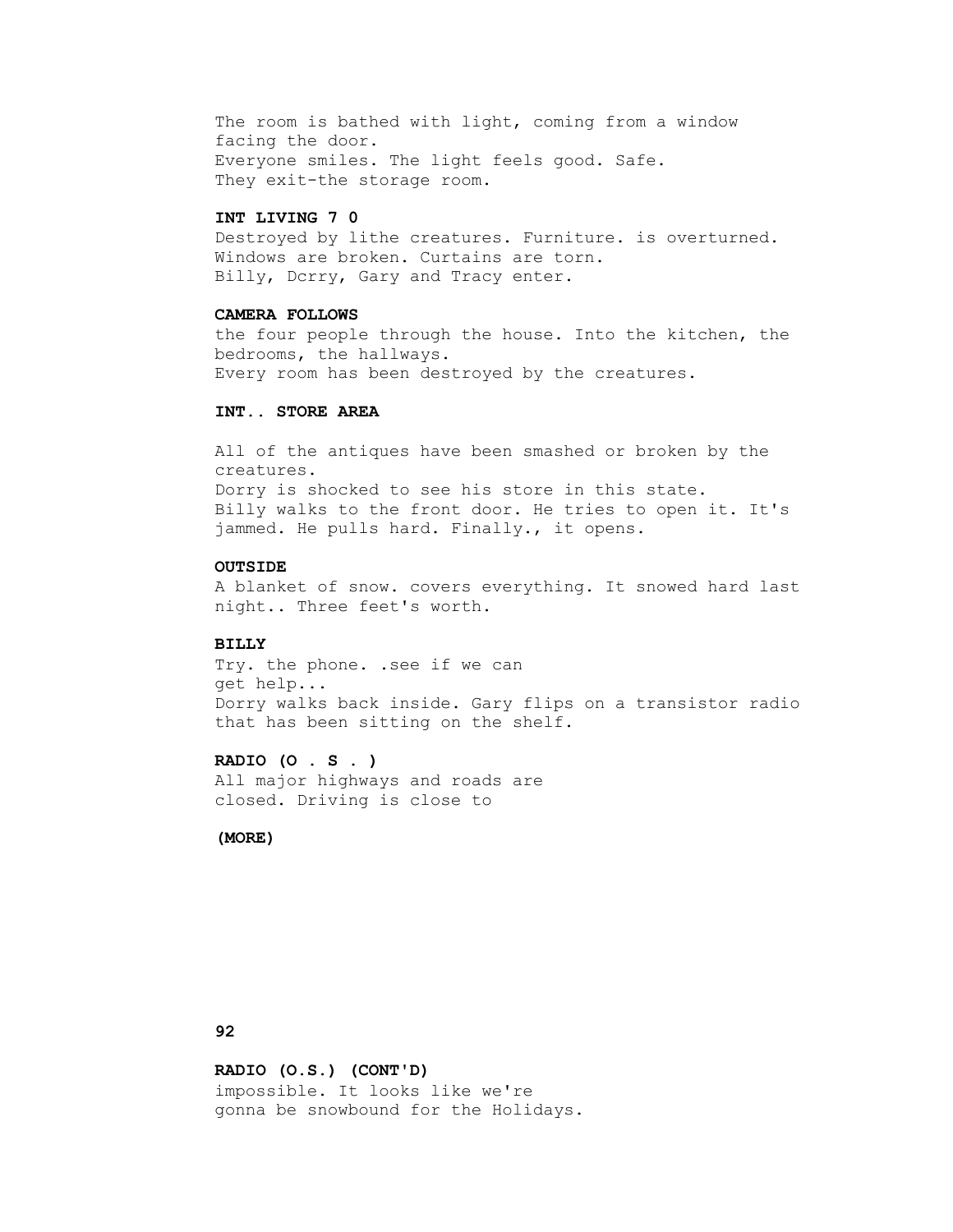Dorry returns.

# **DORRY**

Phone's. dead.

# **BILLY**

Damn.

# **TRACY**

We're trapped.

# **GARY**

```
 I think we should get out.
Now.
```
# **BILLY**

 How? The nearest town is fifteen miles away.

## **GARY**

I'll walk.

 **BILLY** In this? You won't get far.

 **GARY -** It's worth'a try.

## **BILLY**

 And-what happens when it gets dark? ...And you're on the road. Alone. Gary says nothing.

# **BILLY**

 No. We have to stick together and fight these things. At least until we can get help... Tracy folds her arms.

### **TRACY**

 I'm cold. Gary puts his arm around her. She'd rather have Billy's.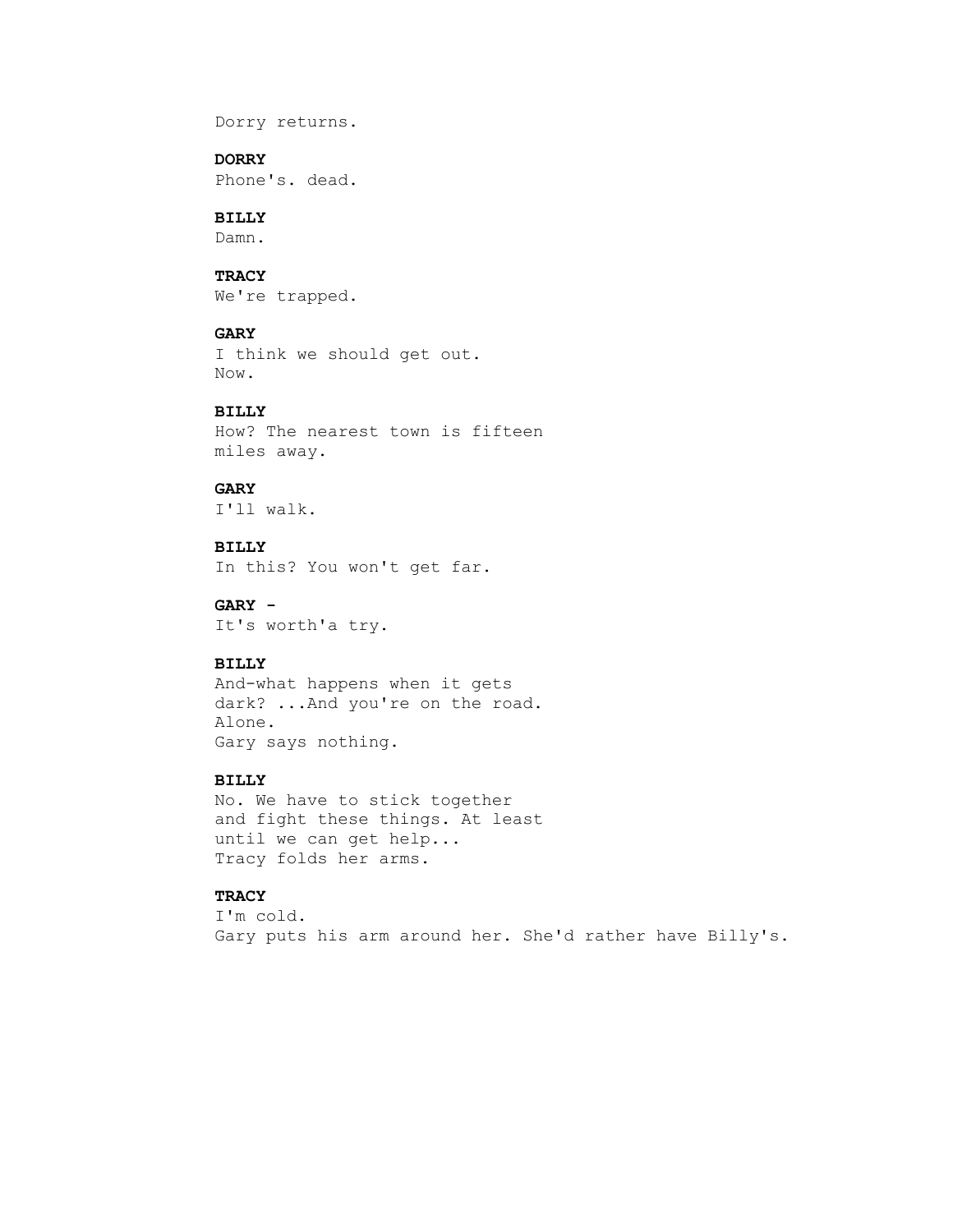# **REV. 4/30/82 93.**

 **DORRY -**

 There's a McDonald's about a block away.

## **BILLY**

 Okay. We 11 get something to eat. (a beat), Them we go 1 to wJork.

#### **CUT TO:**

# **EXT. MC DONALDS - LATER**

 The police car is parked outside. Many of the restaurant windows are broken. A few deserted cars are in the parking lot.

#### **INSIDE**

The creatures have been here. The dead body of an old man is slumped across a table. A half eaten Big Mac is still in his hand. In a booth, sits a dead family: Mother, Father, boy and girl. Their food still sits-in front of them. Untouched. A dead cashier girl lies on the counter.

### **BILLY, TRACY, GARY AND DORRY**

 sit at a table in the rear of the restaurant. Away from the grisly sights.- They eat burgers and fries. Gary takes a bite of his burger and nods to Billy.

# **GARY**

 Not bad, Peltzer. I-didn't know you could cook.

# **94.**

# **DORRY**

 Could there be other people in town? Alive?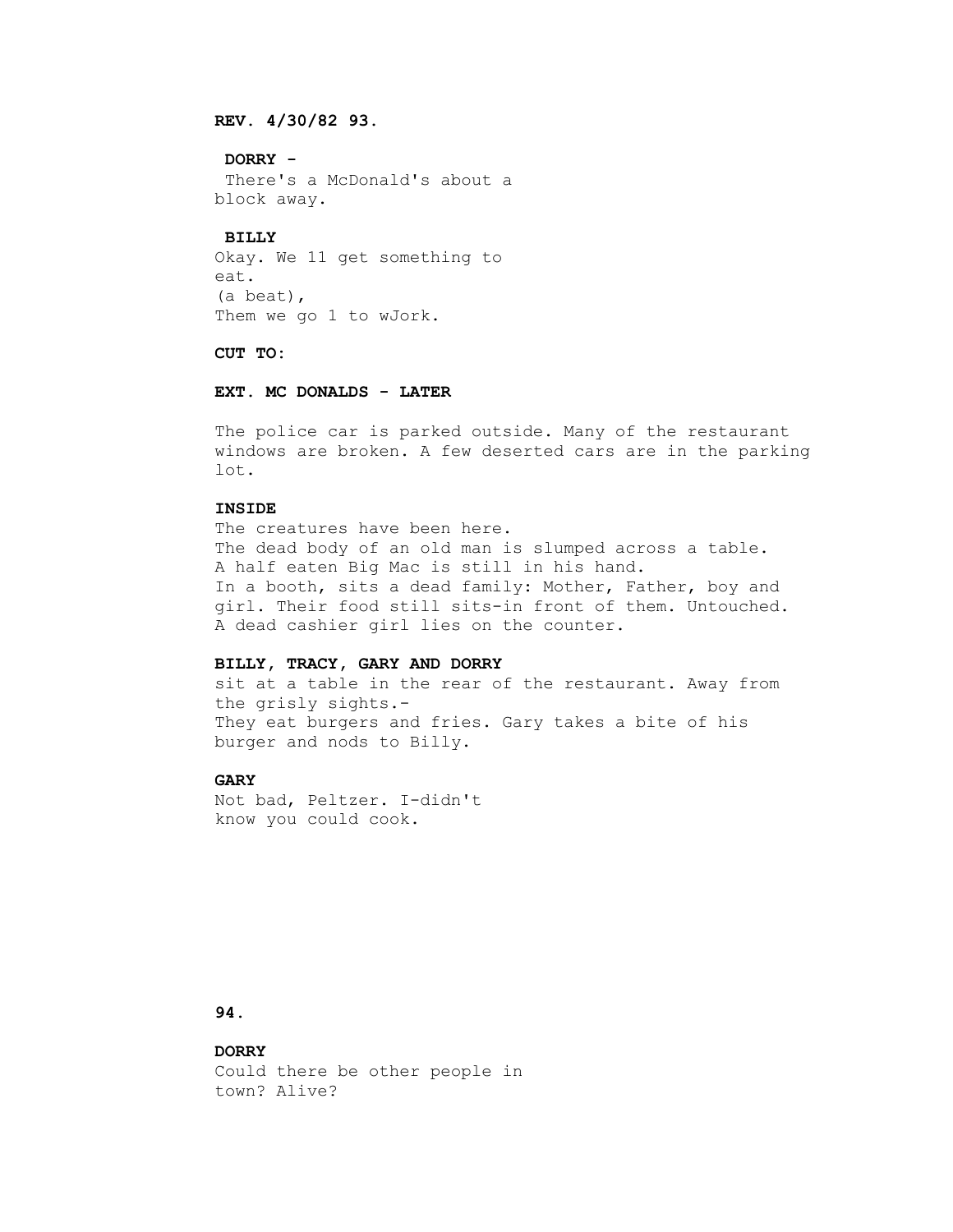# **BILLY**

 It's.possible. But it's more important to get at the creatures. We've got the advantage now. It's daylight.

# **GARY I**

You know where they are, Peltzer?

### **BILLY**

 No...But they're all gathered in one place. And the sun rose before they could make it to the water tower. So they must be holed up between here and there.

#### **TRACY**

The old church?

# **BILLY**

 (shakes his head) Too many windows. Too much light. it's got to be someplace dark. Totally dark.

# **DORRY**

 How about somebody's garage?... Or tool shed?...

## **BILLY**

 No. There's too many of them.. They'd need a huge area...

## **TRACY**

 Ridge's movie house. Everyone pauses to think.

# **GARY**

It's a big place. No windows.

### **DORRY**

 Always dark. Pitch black. Billy nods to himself. That's the place.

 **CUT TO:**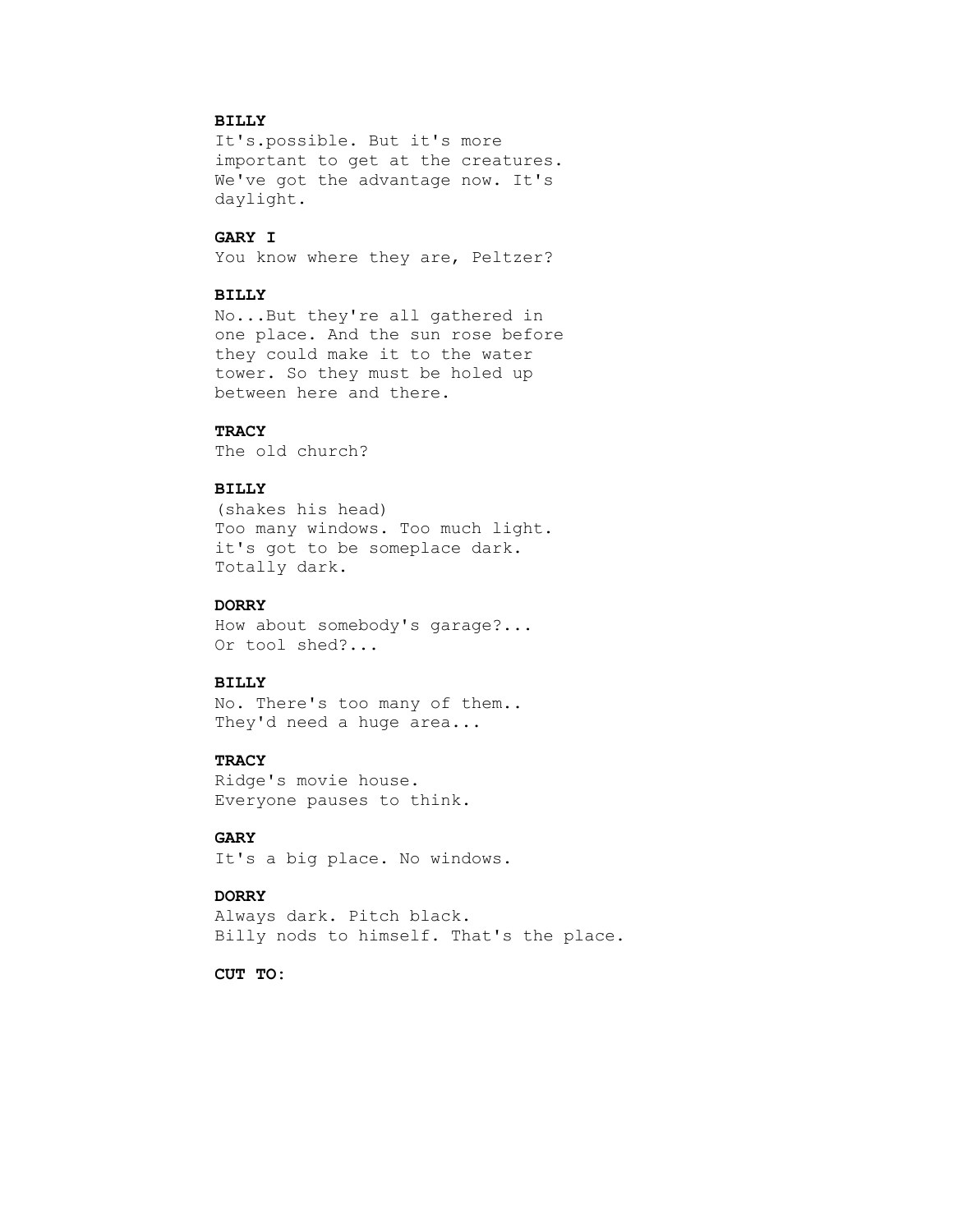#### **EXT. RIDGE'S MOVIE THEATER - LATE AFTERNOON**

 The sun is going down. Walt-Disney's "Snow White And The Seven Dwarfs" is playing. A written sign is posed in the box office window.

#### **TONIGHT'S SHOW CANCELLED BECAUSE OF SNOW**

 Billy and the others walk up-to the theater. Gary is carrying a flashlight. Billy turns to him.

## **BILLY**

You used to work here, right?

#### **GARY**

### **(SHRUGS)**

When I was a kid.

## **BILLY**

 You're coming in with me., You can show me around.

## **TRACY**

What are you going to do if they're inside?

## **BILLY**

 Blow up the theater. Everyone seems puzzled. Billy turns to Gary.

### **BILLY**

 This place has some kind of boiler room...with a furnace... right?

## **GARY**

#### **(NODS)**

In the basement.

# **BILLY**

 (to the others) I'll use the gas lines as a bomb. The fire will destroy the creatures. Dorry looks at Billy.

# **DORRY**

 I want to come in with you.You'11 need the extra hand.

#### **95.**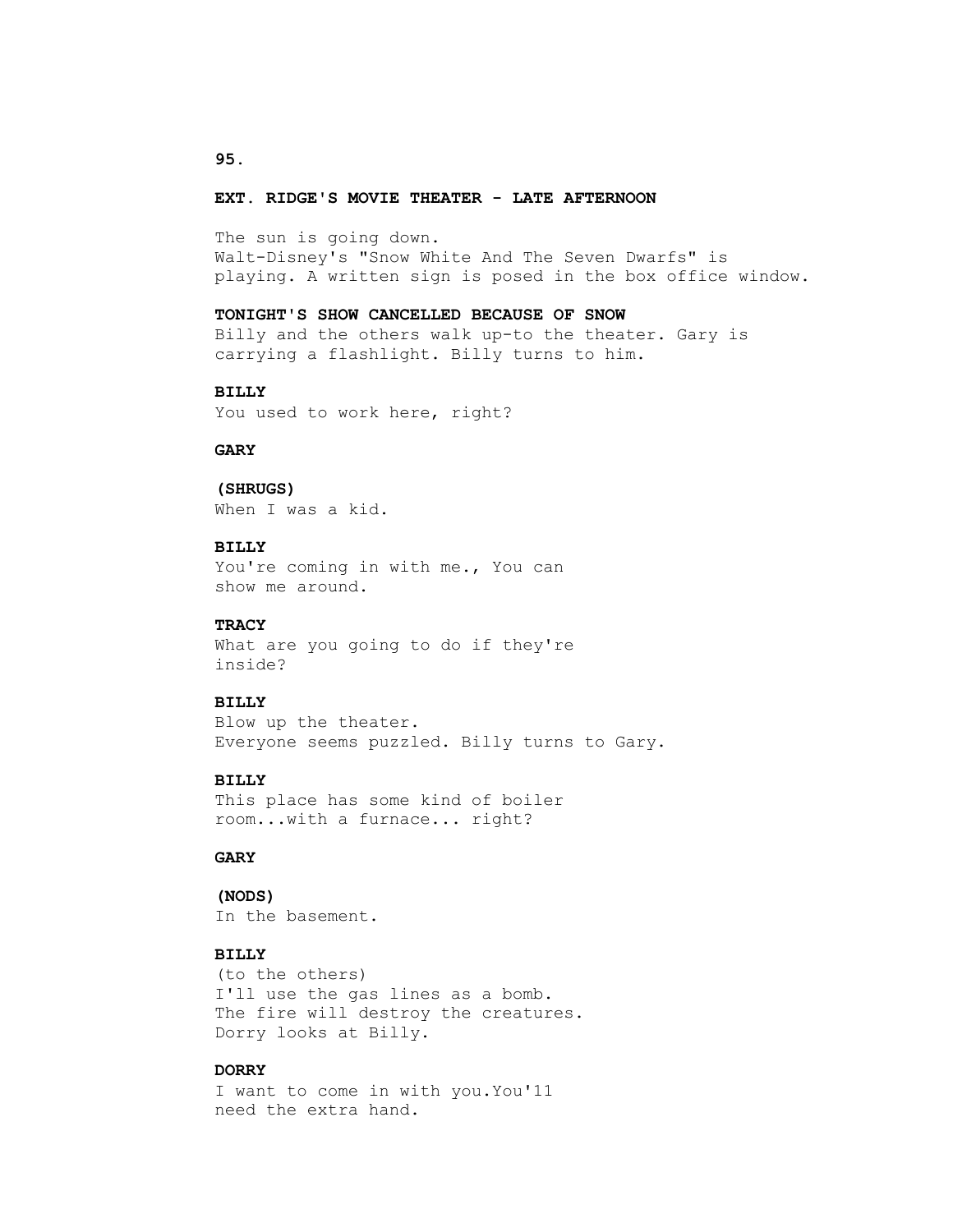# **96**

# **TRACY**

Well I'm not staying out here alone. It's getting dark. Billy nods. -They'll all go in together.

#### **BILLY**

 Okay...just remember;.We've got to stick together. And keep close to the flashlight. They're scared of the light. Everyone nods. Gary turns on the flashlight. Tracy takes Billy's hand. Gary is jealous. They enter the theater.

### **INT. THEATER LOBBY**

 Gary shines the flashlight. The candy counter has been smashed. All of the candy is gone. The popcorn machine is empty. The soda machine has been emptied and turned on its side. Billy walks to the theater entrance door. He looks into the small window.

# **INT. THEATER**

 Countless pairs of green eyes shine in the darkness. The creatures murmur among themselves. Billy whispers to the others.

#### **BILLY**

They're inside the theater. The others peer into the window.

# **BILLY**

 (to Gary) How do we get to the boiler room?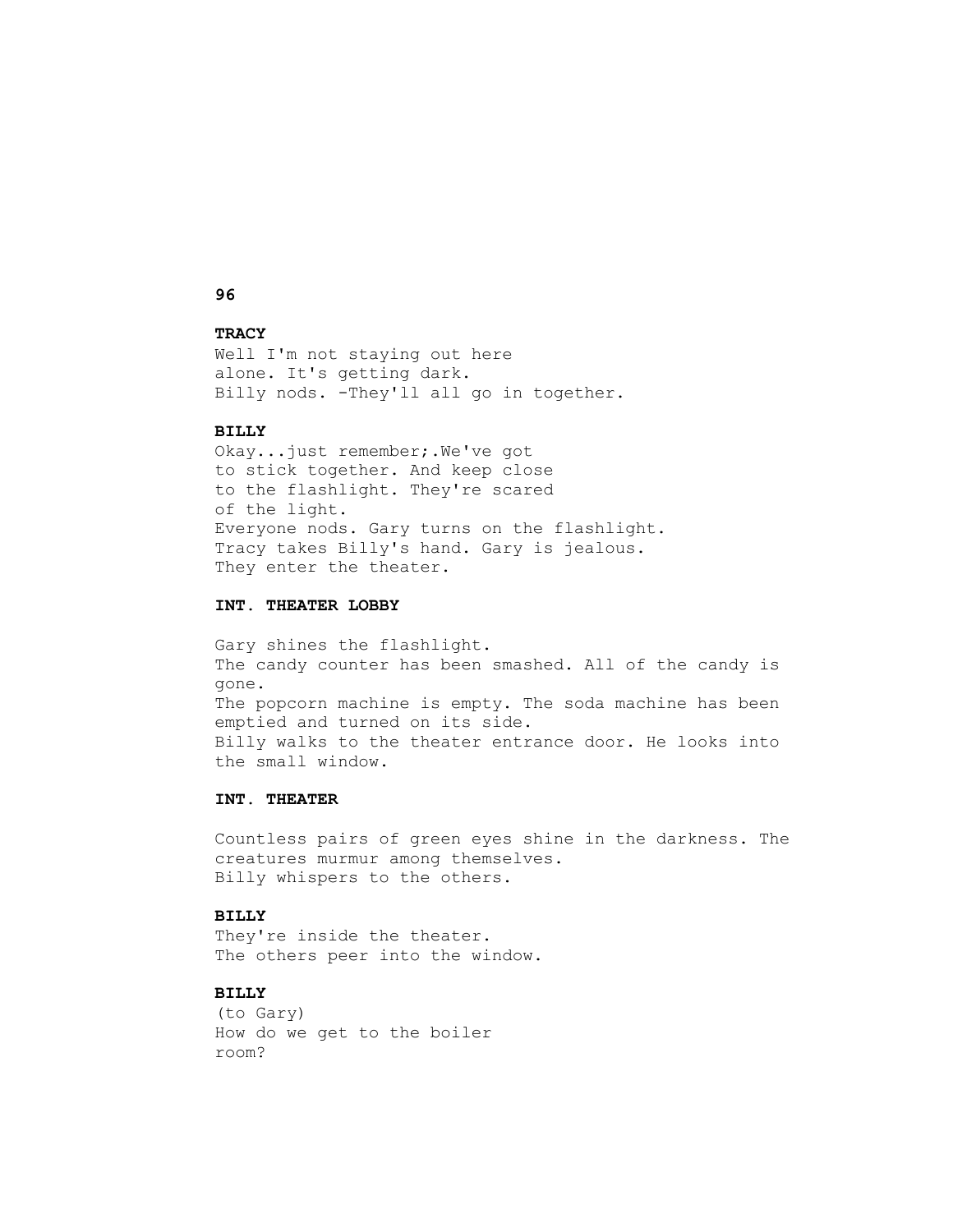# **97.**

#### **BILLY**

 Damn. There's too many of those things. They'll- see us.

### **(PAUSE)**

 1 If we could. just distract them... Tracy perks up.

#### **•TRAC Y-**

 I have an 'idea'.- They look .t her .

#### **CUT TO:**

# **PROJECTION BOOTH**

 Billy, Tracy, Dorry and Gary enter. Tracy walks to the projector.. She finds the forward switch. She flips it. The projector purrs. The lamp goes on. The reels turn.

#### **INT. THEATER**

 The second reel of "Snow White" fills the screen. The seven dwarfs are singing "Hi-Ho, Hi-Ho, it's off to work we go..." The song echoes through the theater.

#### **THE CREATURES**

 are frightened by the images on screen. The light hurts their eyes. But gradually, they become interested in the movie.

### **PROJECTION BOOTH**

 **CUT TO:**

## **INT. THEATER**

 The creatures are clustered in their seats. Puzzled. Fascinated by the animated screen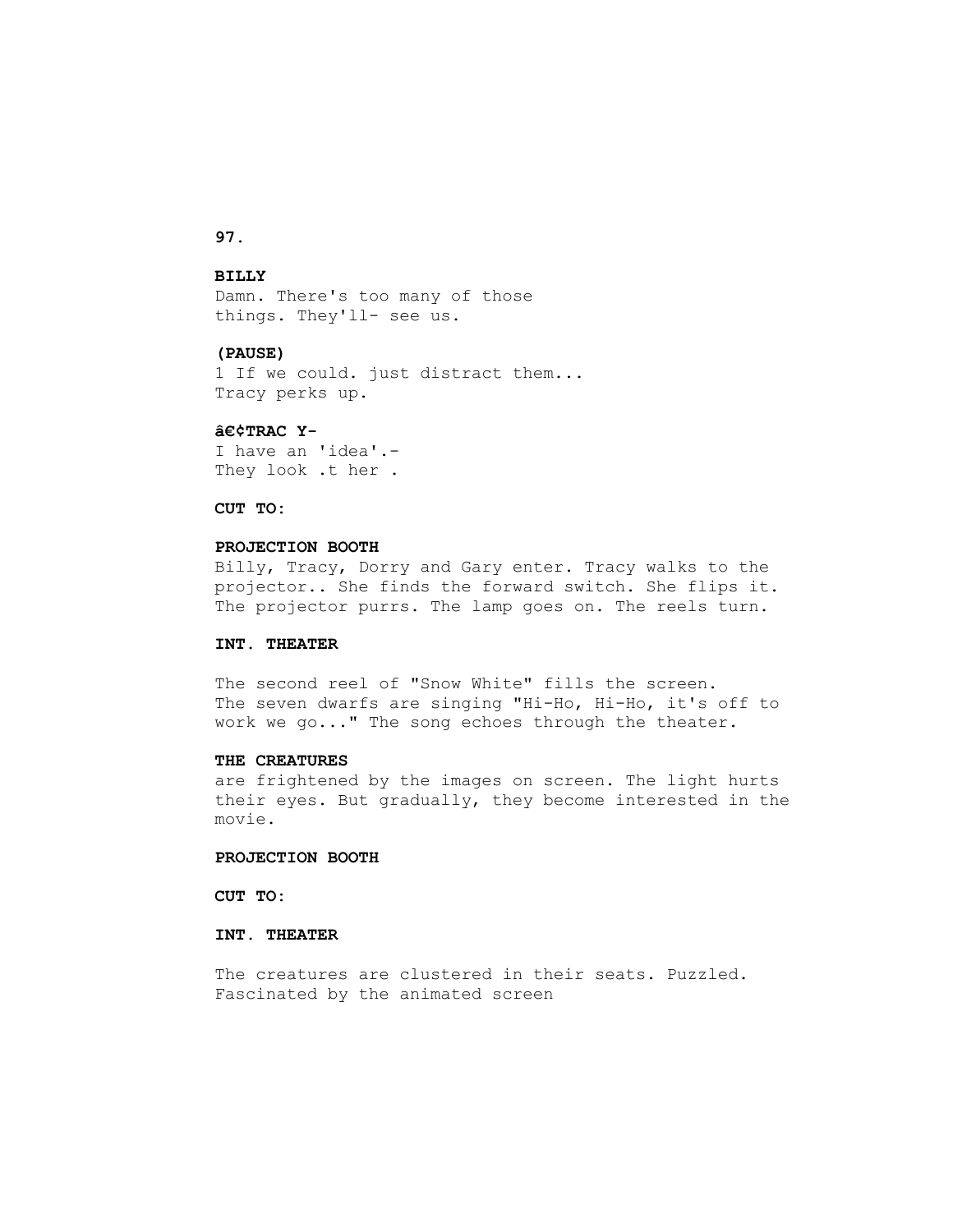Billy and the others move through the darkness. They crawl on the floor, on the outside aisle of the theater, to the Exit door. They move carefully. Slowly. Silently. They make it to the Exit. They Crawl out. safe.- The creatures still watchthe movie.

#### **INT. HALLWAY**

 Out of the theater, BillyTracy, Dorry and Gary run to the boiler room.

#### **INT. BOILER ROOM**

 Billy walks to the large gas furnace. He examines the gas line. He finds the shut-of.f valve and turns off the gas. Billy takes off his coat and shirt. He removes his T-shirt. He looks at Gary.

#### **BILLY**

 Give me your T-shirt. Gary reluctantly takes. off his T-shirt. Billy ties the two shirts together. He winds them into a cord. He finds a connection in the gas line. He begins to pound against it with the handle of his sword. The. sounds of metal ring out.

#### **CLANG, CLANG, CLANG.**

 **CUT TO:**

### **INT. THEATER**

 The film's reel ends. The screen goes blank. The creatures are puzzled. Distracted. They throw their candy boxes and paper cups at the screen. The CLANG of Billy's sword hitting the pipe is heard. Several of the creatures group together. They move from their seats, to the exit door. They follow the sound.

### **98**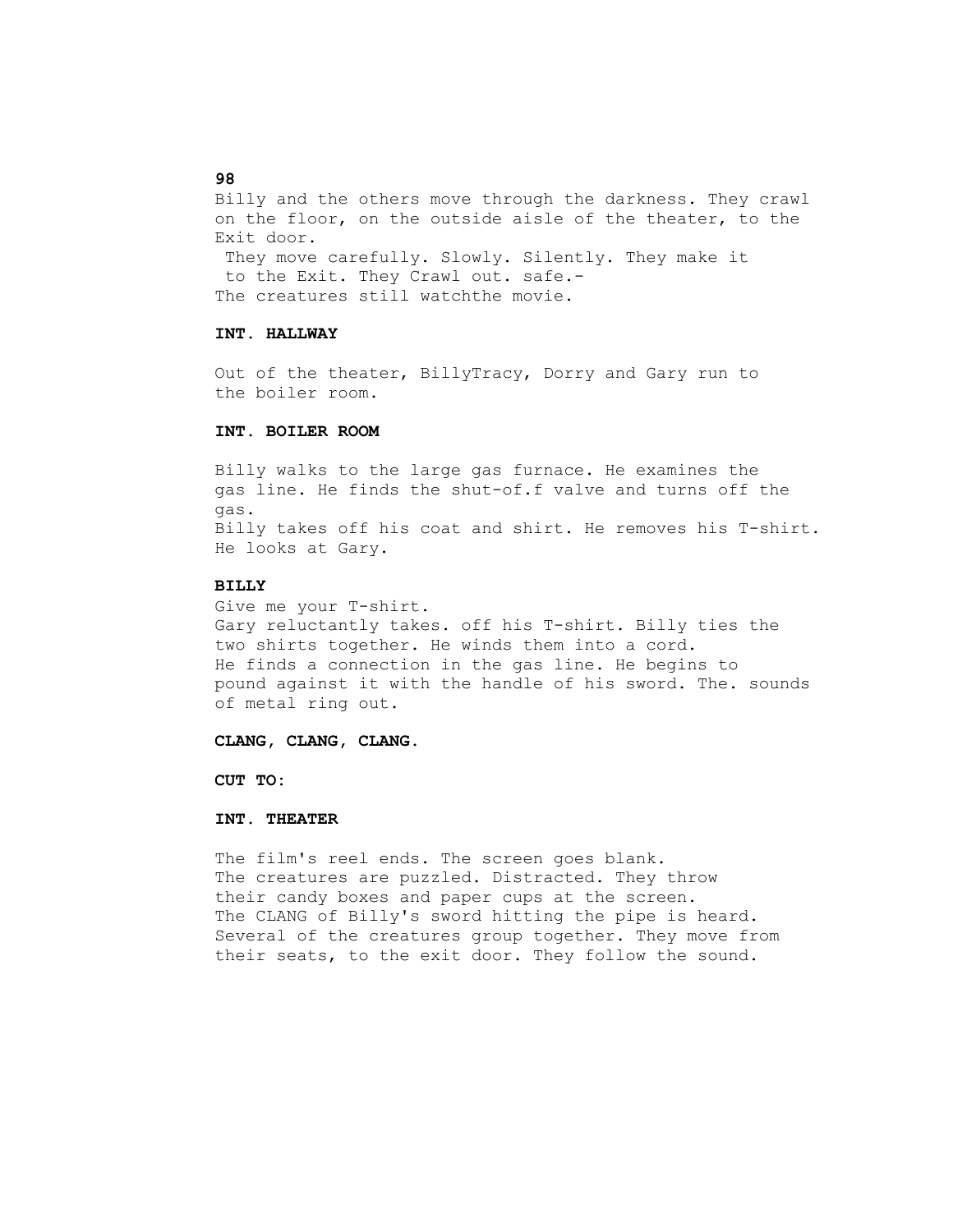# **INT. BOILER ROOM**

 Billy gives one final hit to. the gas line. The connection snaps. He stuffs the line with his and Gary's shirt. He turns the gas back on and lights the end of the crumpled. shirt with a match. The flame slowly creeps up the shirt, to the line.

# **BILLY**

 We have to get out. Fast. Gary points to a rear exit.

### **GARY**

That leads outside.

### **SEVERAL CREATURES**

 burst into the room. Gary panics. He pulls out a gun and starts shooting.

# **BILLY**

 Not your gun. There's too many. Use the light. Gary stops shooting and fumbles for his flashlight. A creature leaps atDorry, pinning the old man to the ground. Other creatures attack Dorry. Biting. Scratching. Tearing. Billy picks up his sword and begins to knock the creatures off Dorry. Creatures come at Tracy. She picks up a section of thick lead pipe and bats off the oncoming Mogwai. Gary finally turns on the flashlight beam. It keeps some of the Mogwai at bay. Fire creeps up the T-shirt, getting closer to the gas line. Billy gets all-the creatures off Dorry. More creatures come through the door. Gary gets scared. He drops the flashlight and runs for the rear exit.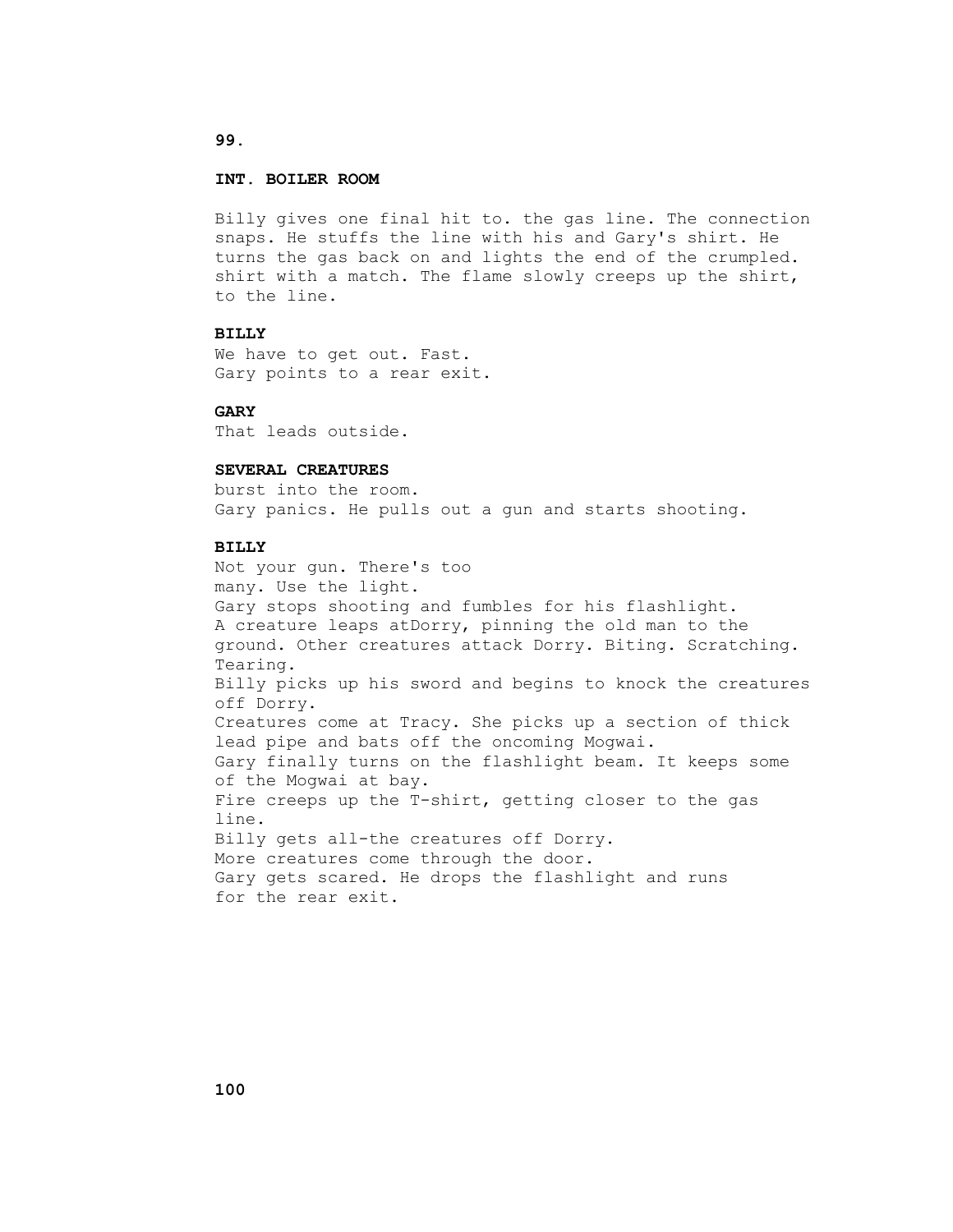#### **BILLY**

 (screams to Gary) Get back here! We need you! .Gary runs out, leaving the others alone. Billy and Tracy continue to fight the creatures.

# **I**

Dorr7 lies the ground.

#### **EXT . ! BEHIND "HEATER**

 Gary`] rushes] but. It's dark. He runs throi}gh the snow filled alle'i, to the front of the theater.

## **INT. BOILER ROOM**

The fire is o'nly a few inches from the gas line. Soon the place will blow. Billy and Tracy still fight. Billy inches back to the rear exit. His arm blindly gropes for the 'door handle. The fire isi $t^1$  almost at the gas line. Billy's hand reaches the door handle. He opens it. He turns to Tracy.

#### **BILLY**

 Let's go. Billy picks up Dorry's body. Tracy protects him by batting away any oncoming creatures. They hurry out of the boiler room.

### **INT. HALLWAY**

 Tracy closes the boiler room door. locking the creatures inside. Billy.carries Dorry's body. He and Tracy run to the exit.

# **EXT. ALLEY - BEHIND THEATER**

 Tracy and Billy burst through the door. They fall into a snow p l e

#### **REV. 4/30/82 101**

#### **THE THEATER EXPLODES.**

Doors fly off., Windows break. The entire theater is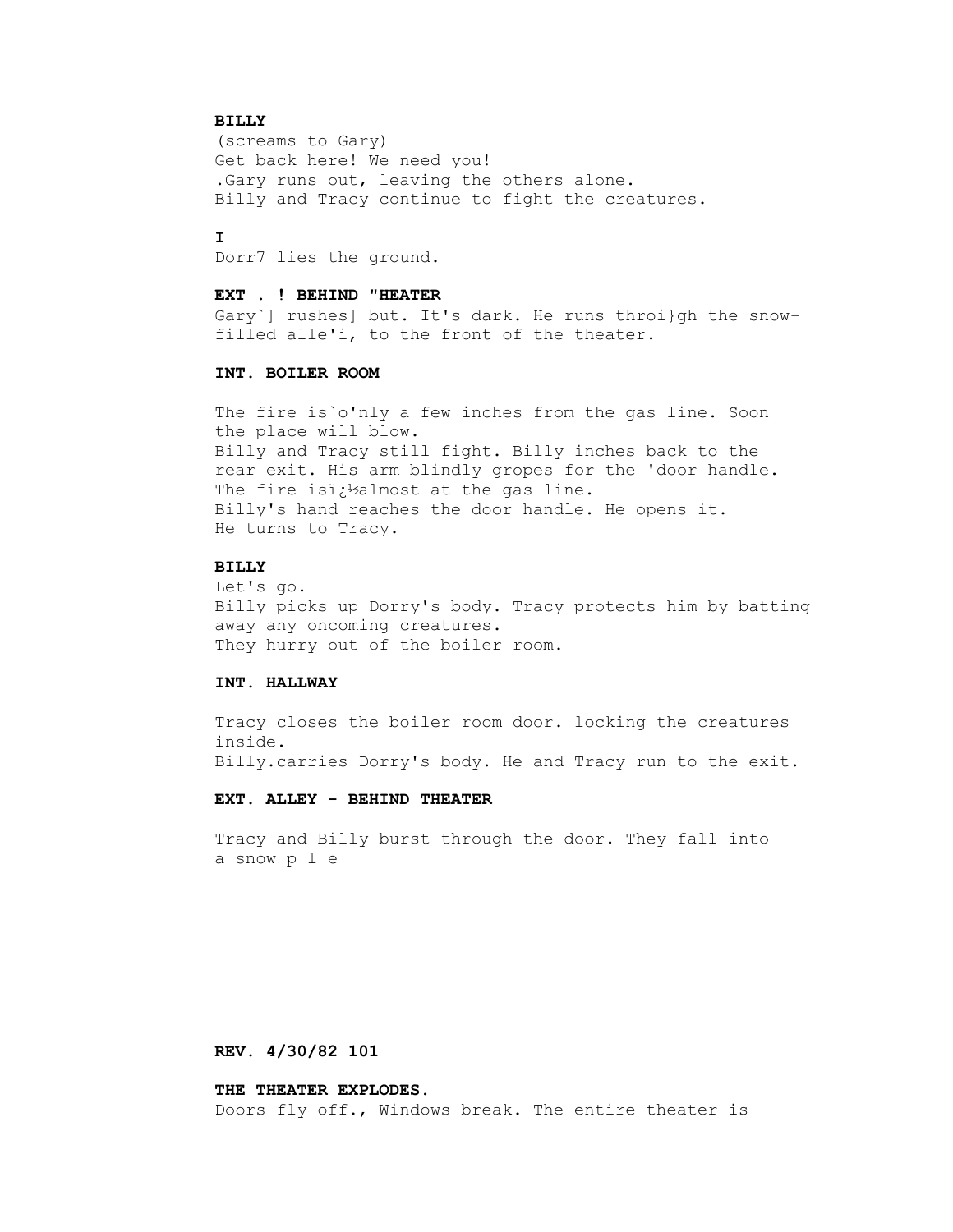engulfed in flames. Loud high pitched screaming is'heard. Creatures are dying. Billy stands up from the sn w drift. H loo s at T acy. She's okay. They look to Dcrry.

# **I**

 His body is covered with scratches and bites. He's dead. ( Billy picks up Dorry's body. He carries it to the front of the theater. Tracy follows.

### **CUT TO:**

 **INT. THEATER**

#### **TRACKING SHOT**

 Camera moves through the flames. Some creatures scream, burning to death. Others try to avoid the flames. Camera moves to the ceiling.

# **THE SPRINKLER SYSTEM TURNS ON.**

### **CUT TO:**

#### **CLOSE-UP - GARY**

 sweating. Scared. Out of breath. He stands across the street from the theater. Watching.

#### **BILLY AND TRACY**

 emerge from behind the building. They walk towards Gary. Billy walks up. He's holding Dorry's body. He lowers the body-to the ground. He glares at Gary.

# **BILLY**

 You bastard. You ran out on us. Left us alone. To die. Billy drops his sword and jumps Gary. They fall to the ground. Fighting. Punching.

 **REV. 4/30/82 102.** Gary knees Billy in the groin. Billy is bent over, catching his wind. Gary snatches the sword. He lunges at Billy with the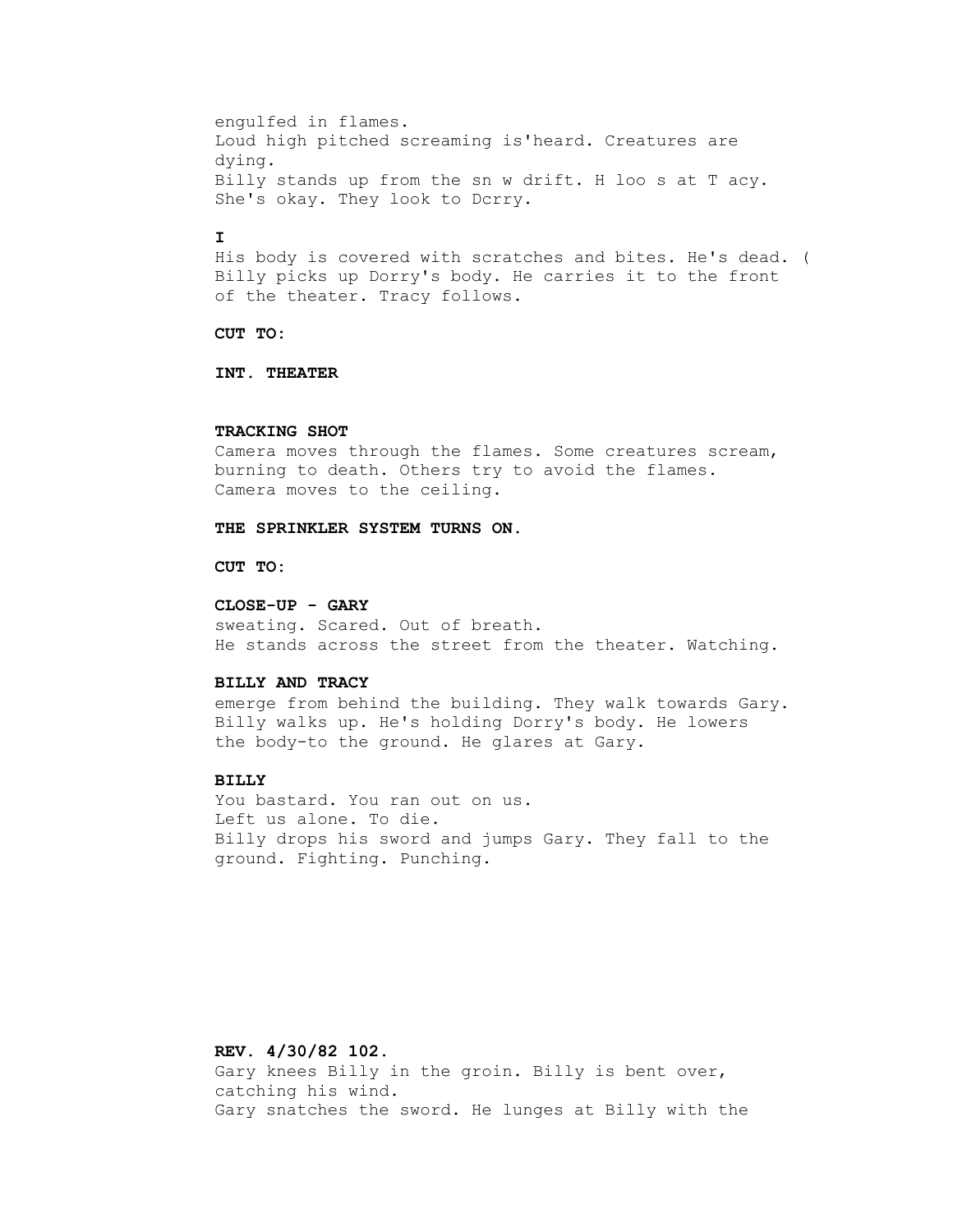blade.

#### **TRACY**

 Gary! ...No!... Billy dodges the bladi $2^1$ . Gary moves closer to Billy. The sword is inches away from Billy's chest. Gary swings. Billy steps back. The tip of the sword scratches across his chest. Tracy cries out. Gary lunges at him again. Billy is scratched across the s tomach-. Billy is backed against,a building wall. Gary pulls back his sword, ready to spear Billy..

### **A CREATURE**

 leaps out of the darkness and grabs Gary by the throat. Gary screams. He drops the sword. Another creature attacks Gary. Followed by another. And another. They bring him to the ground. They eat. He dies. Billy quickly picks up his sword, before the creatures get to hi m and Tracy. He grabs her hand. They.run to the police car. They get inside and lock the doors.

### **INT. POLICE CAR**

Billy and Tracy look across the street.

# **103.**

 CcUNTLESS CREATURES are pouring out of the theater. Into the night.

### **THE POLICE CAR**

squeals away into the night.

# **INT. CAR**

Tracy examines Billy's shoulder. A deep cut.

### **THE CREATURE ON THE BACK SEAT**

 opens its eyes. It lets out a high pitched, wounded cry. Tracy picks up the sword, ready to kill the creature.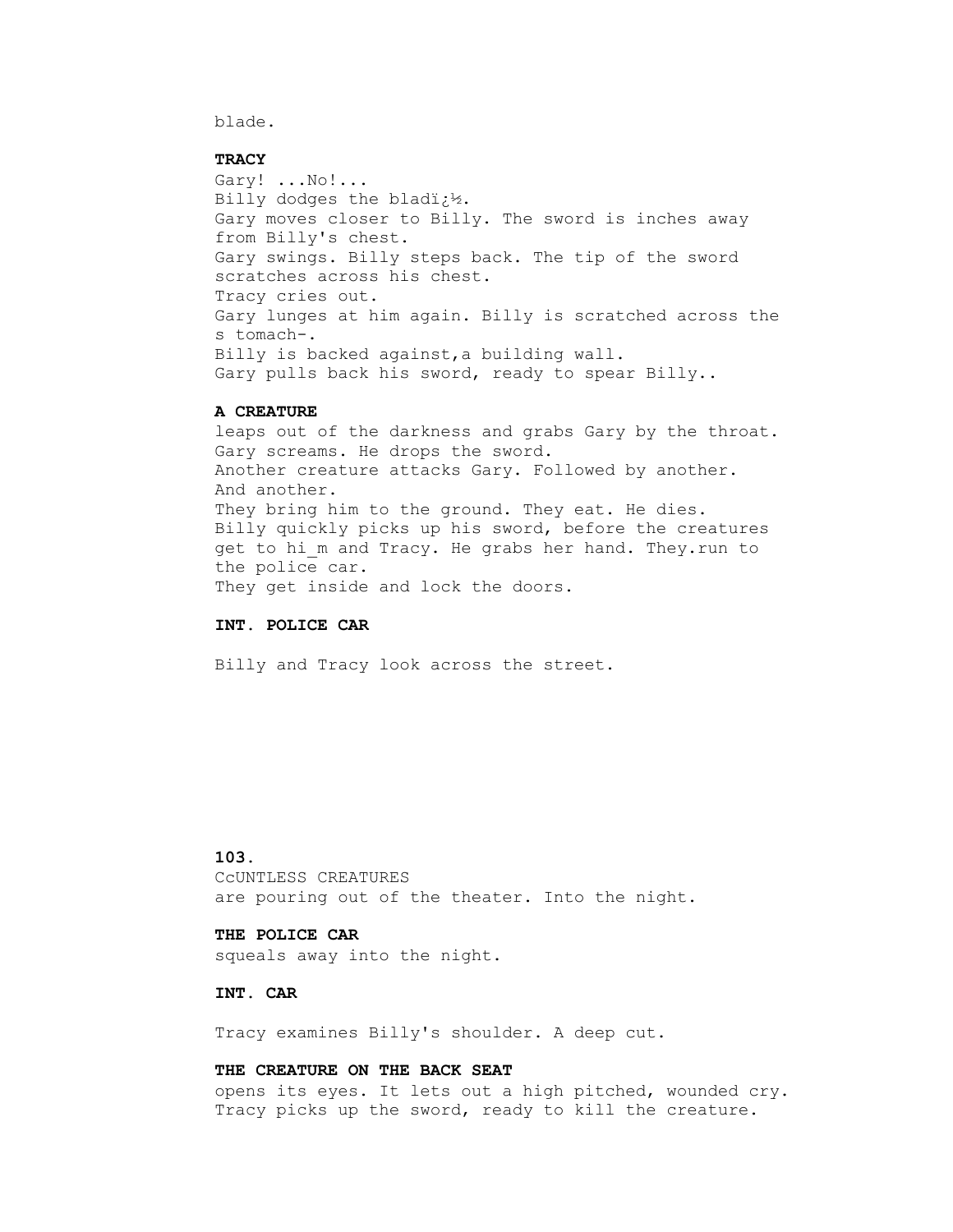Billy stops her.

### **BILLY**

 Wait... He looks out the rear window.

### **THE PACK OF CREATURES**

are following the police car.

### **BILLY**

 looks at the creature on the back seat. It still cries out in that high pitched scream.

## **BILLY**

 (to Tracy) Hear that? He's calling his friends for help. They're following us. As long as he's alive and screaming... they'll come after him.

## **TRACY**

# **104.**

# **BILLY**

 We can't kill him. He's our bait. We'll be able to lead them away from the water tower. (points to the back seat) Just keep an eye on the thing... make s re it doe n' hurt us. Tracy keeps the swo d on the cre ture. Billy guns the engine and screeches off. He looks to the rearview mirror.

 **THE COUNTLESS GREEN EYES FOLLOW..**

### **DISSOLVE TO:**

 **EXT. EXXON STATION - LATER THAT NIGHT**

The station is deserted. A clock in the window reads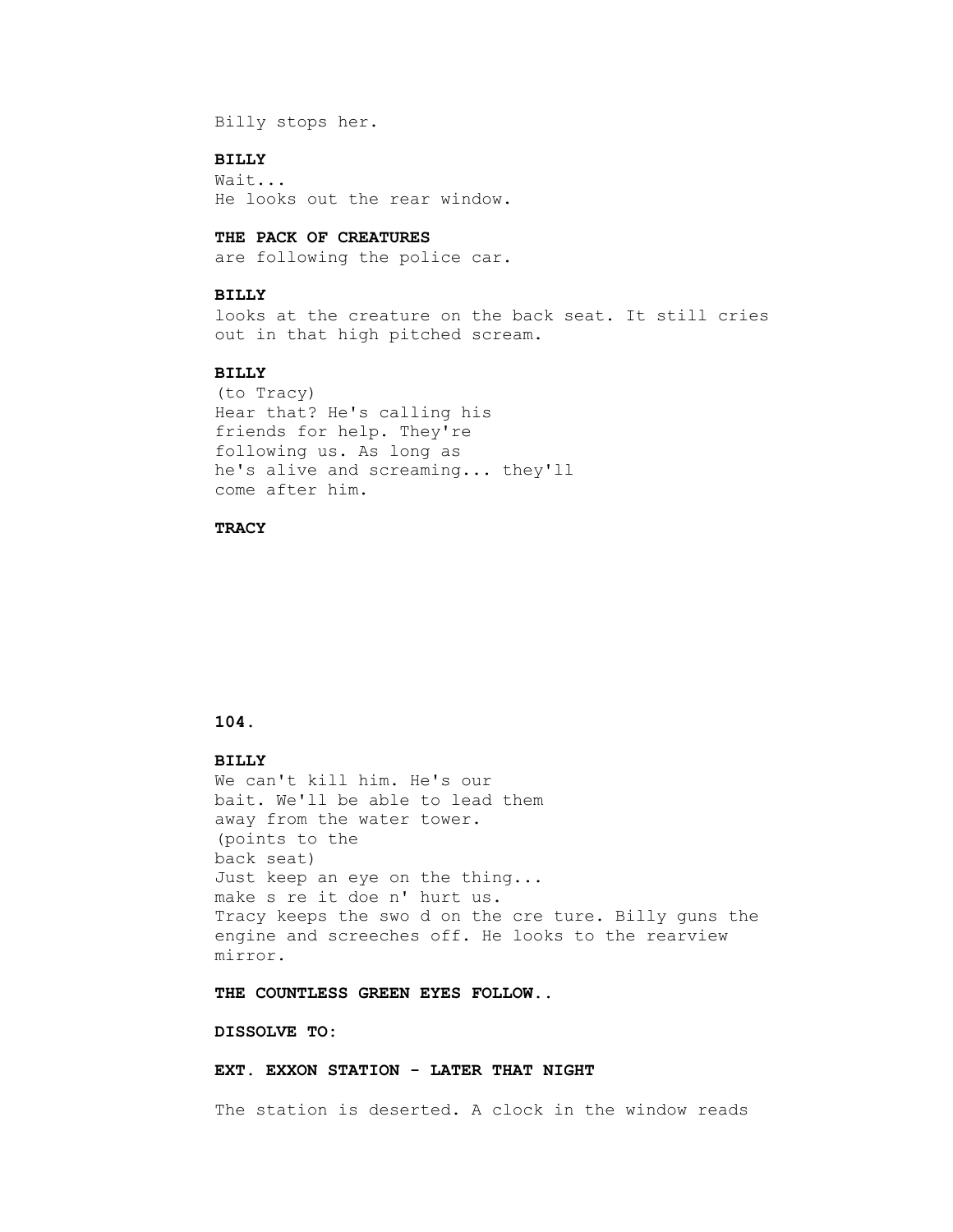### **5:27 AM.**

# **THE POLICE CAR**

 pulls into the station'lot. Billy and Tracy get out. They look tired. Worn. They've been driving all night. Billy pumps gas into the car.

#### **THE WOUNDED CREATURE**

 still lies on the back seat. Mogwai still screams in its high pitched wail.

### **TRACY**

looks into the distance.

### **THE PACK OF GREEN EYES**

 is visible. A few miles away.. They move to Tracy and Billy's direction.

### **REV. 4/30/82**

## **BILLY**

 We'd better hurry. They're getting close. They.. get into the car..

#### **INSIDE**

Billy starts the car. Tracy looks into the back seat.

# **TRACY**

Billy!...

#### **THE CREATURE IS GONE.**

Billy and Tracy are shocked. Puzzled.

 **CUT TO:**

### **BEHIND THE POLICE CAR**

The creature has crawled outside, through the rear window. It crawls BENEATH THE CAR, moving into the engine.

# **BILLY AND TRACY**

look around. Puzzled. Confused.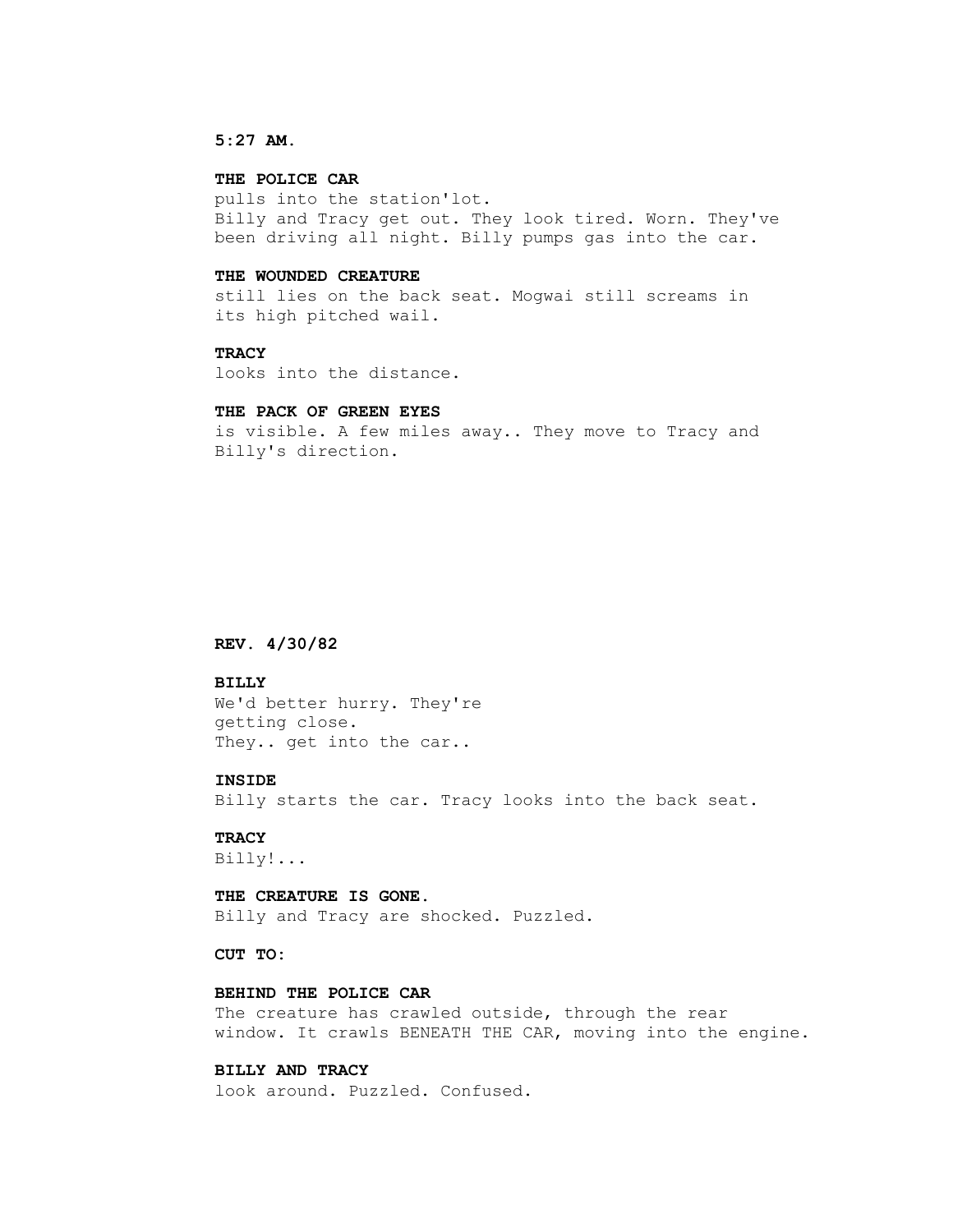### **BILLY**

Where in the hell?...

## **SUDDENLY**

The car stalls. Billy tries to re-start it. No good. Dead engine. GIGGLING echoes from under the hood. Billy and Tracy get out of the car.

#### **OUTSIDE**

 **THE PACK OF CREATURES ARE GETTING CLOSER.** Billy and Tracy move to the-car's hood. Billy opens it.

# **REV. 4/30/82**

#### **MOGWAI**

 is inside. Its mouth is full of tangled wires and plugs that the creature has ripped from the engine. Mogwai giggles at Billy.

### **BILLY**

 (to Tracy) Check the garage... ee if there's a bag...a b x... something we can keep this little bastard locked up in. Tracyhurries to the garage.

# **INT. STATION GARAGE**

 Tracy finds a small, red metal toolbox., She empties it and carries the box back to the car.

# **BILLY**

 grabs the creature. Mogwai is still wounded and dazed. But it manages to bite and scratch at Billy. Tracy holds the tool box open. Billy forces Mogwai inside. He closes the tool box and locks it shut. Mogwai is trapped inside. The creature pounds against the metal. Its loud cry echoes from inside. Billy checks the car's engine.

# **BILLY**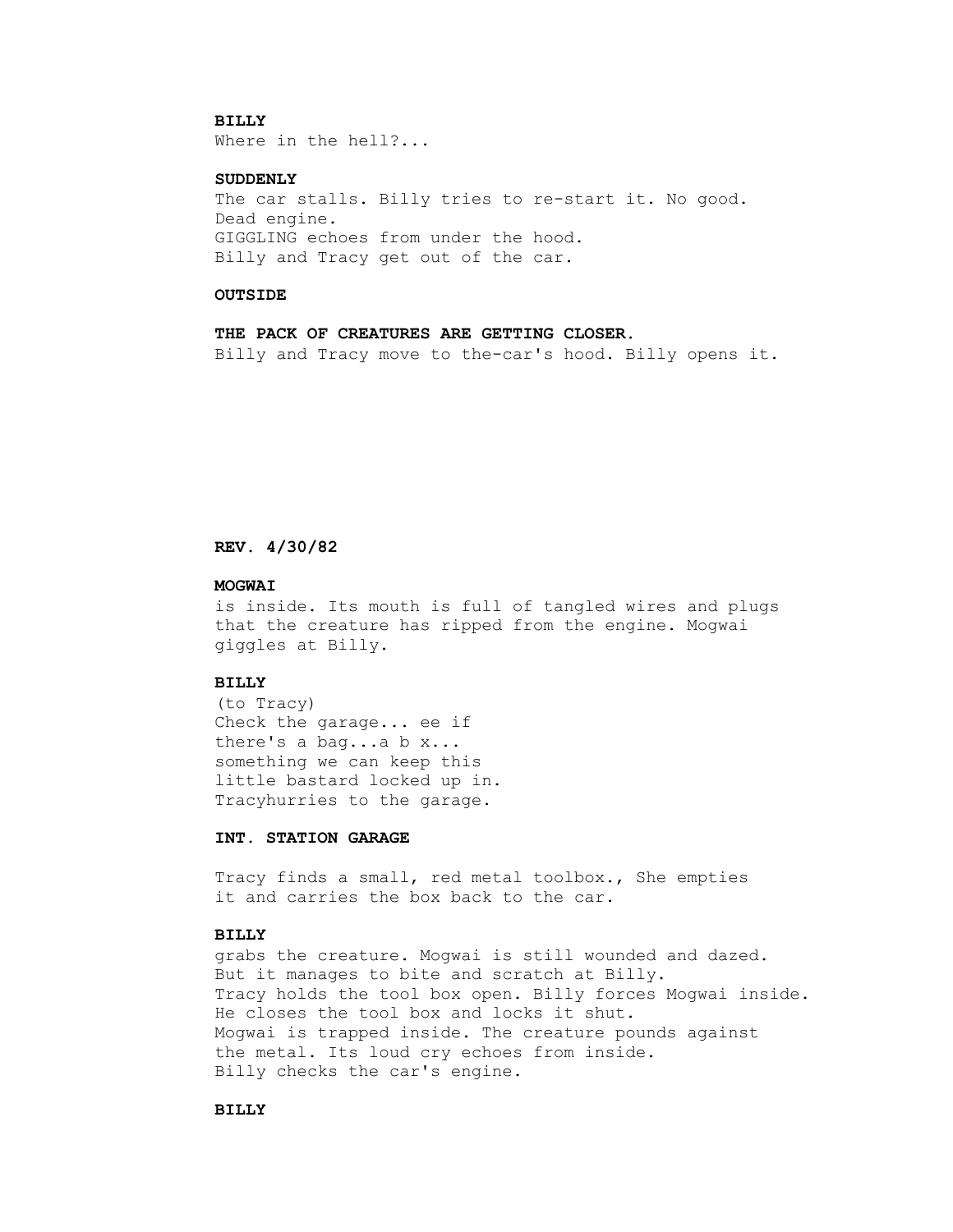Damn! He ripped out the coil wires! The car won't run without them!

# **TRACY**

 Can you fix it? Billy looks into the distance. The creatures are getting very close..

### **BILLY**

 There's no time. (grabs her

 **HAND )**

Come on.

## **REV. 4/30/.82**

 Billy and Tracy run. Billy carries the tool box. Mogwai cries from inside. Billy looks behind him.

## **THEGWAI**

!through the snow, moving closer to Billy anTracy. plow

### **TRACKING SHOT**

 of Billy and Tracy. Running fast. Out of breath. Trying to keep ahead of the droves of Mogwai. Billy looks into the distance, at the top of a hill.

### **A GREENHOUSE**

 sits in a large open area. It overlooks the entire town of Kingston Falls.

### **BILLY AND TRACY**

run up the hill, towards the Greenhouse.

# **THE MOGWAI**

 move fast. They're getting closer to Billy and Tracy. Some of the creatures travel beneath the snow. Others hop through it.

### **BILLY AND TRACY**

 arrive at. the top of the hill. They run to the Greenhouse entrance. They open the doors and enter.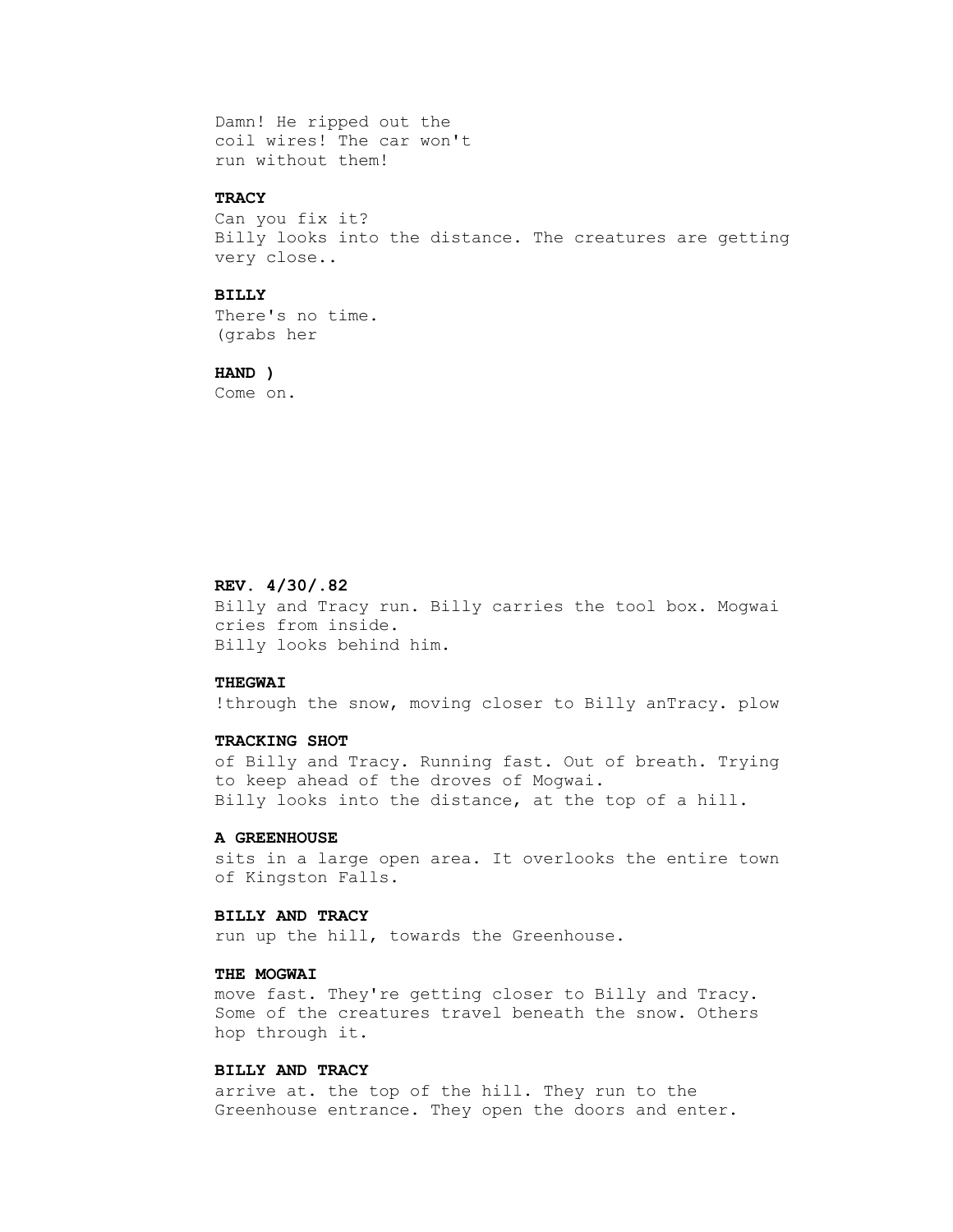### **INSIDE**

Billy drops the toolbox on top of a Greenhouse table..

#### **OUTSIDE**

 The creatures arrive at the top of the hill. They move to the Greenhouse doors

### **REV. 4/30/82**

### **INSIDE**

 Billy spots a huge tree. It grows up, through the center of the Greenhouse. Billy takes Tracy's hand. They run to the tree. They begin to climb to the top.

#### **THE CREATURES**

 crash through the Greenhouse doors. Several of them surround the tool box. Mogwai screams from inside. Others tear through the Greenhouse, smashing plants, overturning tables, etc. The creatures spot Billy and Tracy, climbing the tree. The Mogwai move to the tree.

### **BILLY AND TRACY**

 climb. Billy looks to the sky. Dawn is approaching. Billy looks below him.

### **THE CREATURES**

 climb the tree, scurrying up to Billy and Tracy. Billy fights off the oncoming Mogwai with his sword.

# **AT THE TREE'S BOTTOM**

Several creatures have begun to gnaw at the tree trunk.

# **BILLY AND TRACY**

 are near the treetop. They cling to a large, thick branch. The creatures still chase after them. Billy keeps them at bay.

### **AT THE TREE'S BOTTOM**

 The creatures have almost-completely gnawed:through the tree trunk.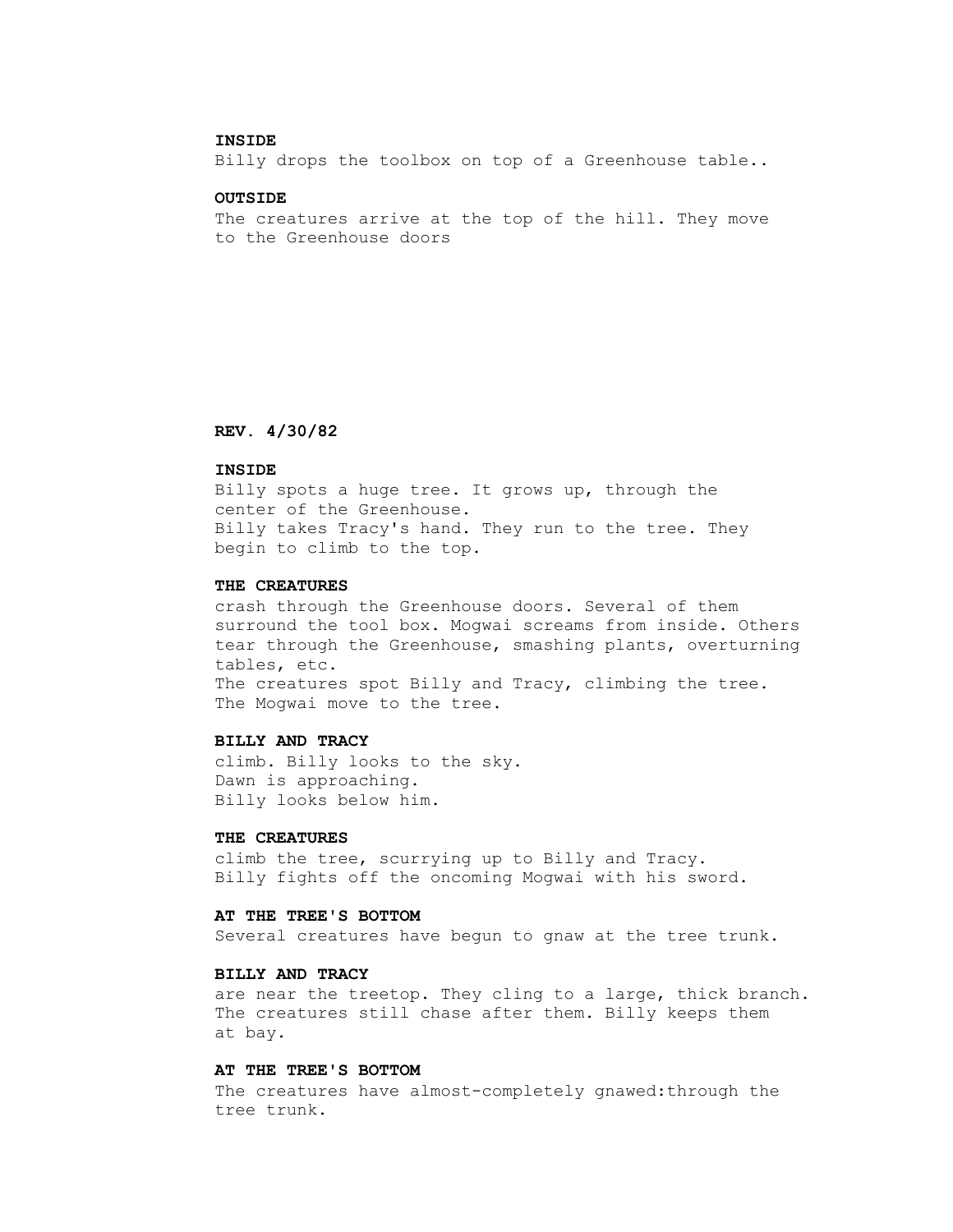### **REV. 4/30/82**

 The tree sways. The trunk snaps. .Billy and Tracy hold tight as the tree falls to the ground. Billy smacks to the Greenhouse floor. Slightly.-dazed. Tracy lands beside him. Unconscious. A few creatures jump on her. Billy stands. He knocks the creatures off Tracy. Several creatures attack him. Billy fights. But there are too many. They keep coming. Surrounding him. Billy can't keep up with them.

# **OUTSIDE**

The sun is coming up. The darkness fades.

## **INSIDE**

 The creatures still attack. Billy tries to fight. A creature grabs his wounded leg. Billy cries out in pain. Another creature rips at his arm. Billy drops the sword. He's f inis;'ed He falls to the ground. Beside Tracy. The hungry creatures surround Billy. Weak. Defeated. Billy closes his eyes. He finally gives

 **REV. 4/30/82 110.**

 **( )**

 **THE SUN RISES.**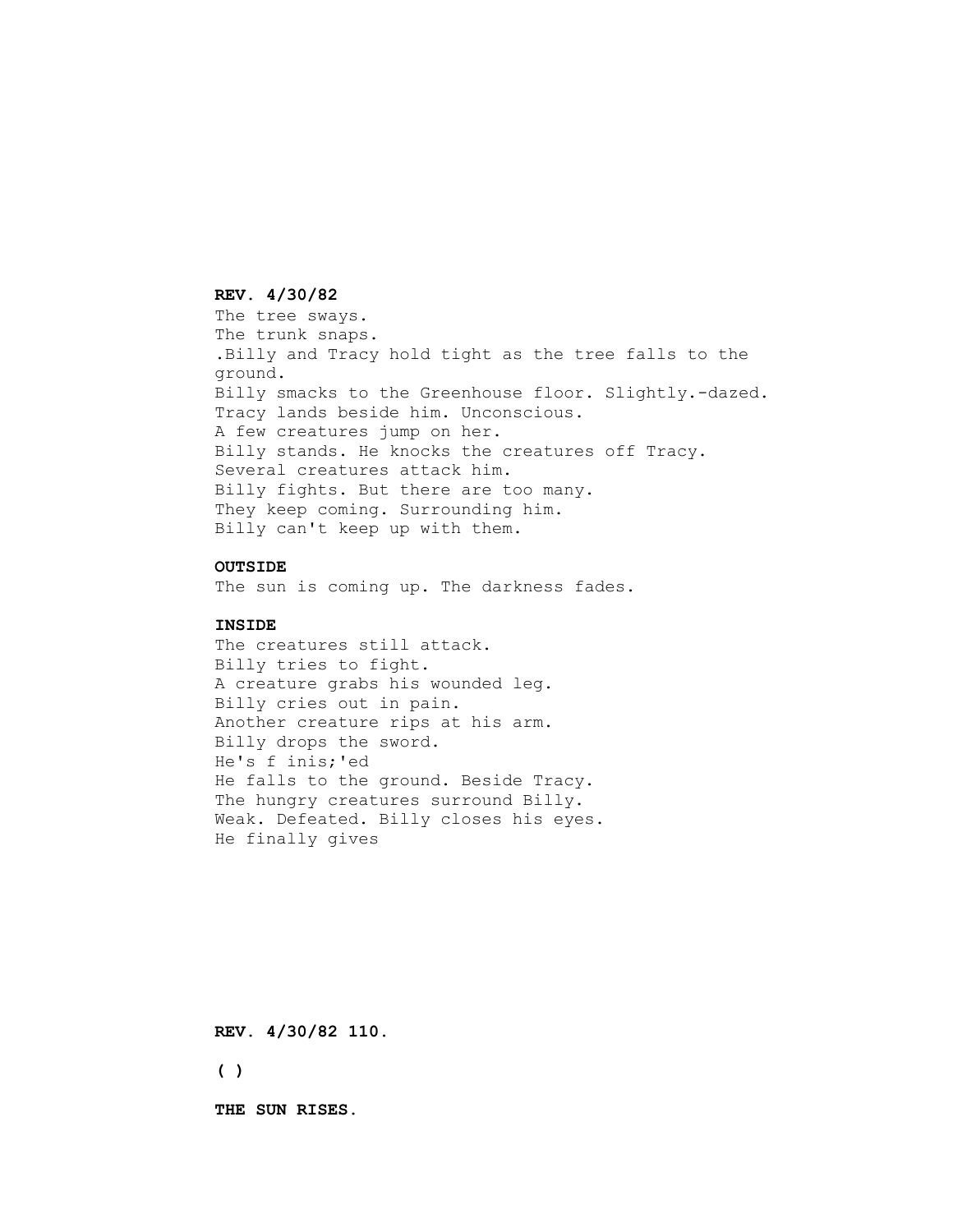The creatures move to finish off Billy... Suddenly, , they stop. They become weak.. Brigh' sunlight shines into the Greenhouse. The c eatures try toun owhere, to hide. Billyopenjs his eyes. He watches. The sun shines brighter.

### **1**

 Sweatpours from the creatures' bodies. They cry out in pain. Unearthly screams. "Their bodies start to smolder. Cracks appear in their skin. The creatures begin to melt. Like candles. Billy,wat'hes in horror. Their'bodies collapse to the floor. The become mounds of unrecognizable liquid. Their screams fade. Die out. Billy gets to his feet. He looks around. All that remains are pools of smoldering liquid. The nightmare is over. Mogwai is dead. Billy takes a breath. Cuts. Bites. Scratches. Theycoverhisbody. He looks down at Tracy. Billy kneels, resting her head and shoulders in his lap. She opens her eyes. She gives a weak smile to Billy. He lightly kisses her on the lips. He holds her tight. He helps Tracy to her feet. He picks up his sword. Billy and Tracy exit the Greenhouse.

# **REV. 4/30/82**

#### **OUTSIDE**

 Billy and Tracy stand in the snow.. They look out over Kingston Falls. Now a ghost town. Billy looks at his sword. He pull back ,nd throws the sword. it flip throw h the air. { It lands. Several feet away. Speared upright. In the snow. Billy collapses in the snow. Exhausted. Tracy kneels beside him.-- It CLOSE-UP Billy's face. Lying in the snow.. Unconscious.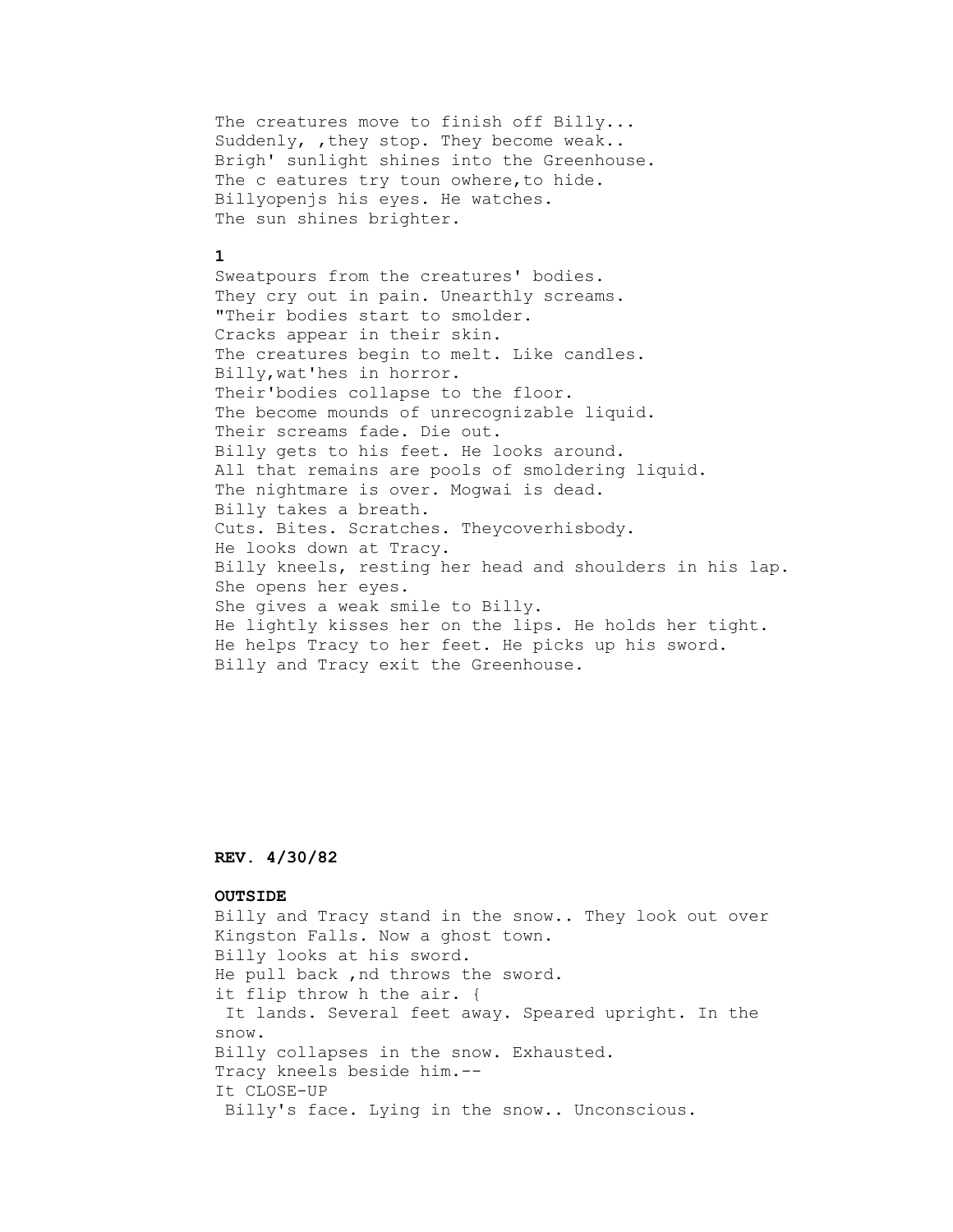Hard. Lonely. Worn. The face of a warrior. The face of ahero.

# **DISSOLVE TO:**

#### **CLOSE-UP**

# **RAND PELTZER.**

A pensive, tired look covers his face.

### **CAMERA PULLS BACK**

We'.re inside of a hospital room. Rand sits in a chair, across the room from

### **BILLY**

 He lies in bed. His wounds are bandaged. An I.V. needle is in his arm.

#### **REV. 4/30/82**

## **RAND**

#### **(COMFORTING)**

 It's okay, Billy...It's over... Billy holds his Father tightly.

#### **BILLY**

How's Tracy?

# **RAND.**

 Fine. She's in a room o{f her own. You can see her tomorrow. Billy nods.

### **SUDDENLY**

 Billy's head pops up. His eyes are wide. Hysterical. A shocked expression covers his face.

# **BILLY**

Oh my God! No!...No!...

#### **RAND**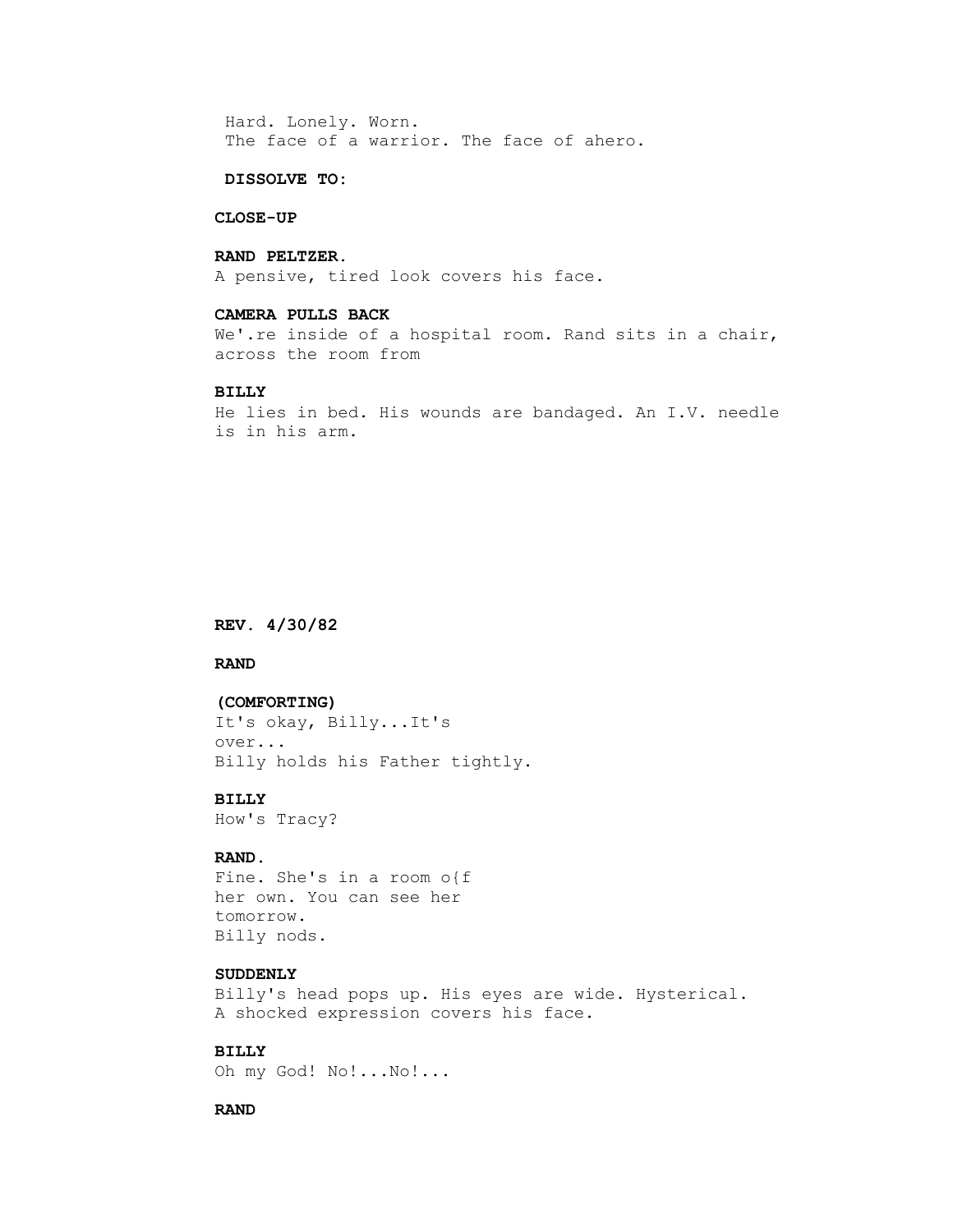Billy?...What is it?...

### **BILLY**

 The tool box! It's locked! I didn't open it!...It's dark inside!...

### **RAND**

 What?... Billy jumps out of bed. He tears the I.V. out of his arm. He opens the closet and starts to get dressed.

#### **2 NURSES AND A DOCTOR**

 hurry into the room. They grab. Billy. and wrestle him back to bed'. The doctor gives Billy a 'shot.

#### **BILLY**

(fighting,

### **SCREAMING)**

 Waitl...You've got to let me gol... .1 didn't', open the tool boxl...I didn't get the...

## **REV. 4/30/82**

 Billy's words begin to mush.together. His eyelids get heavy. He falls to sleep. The Doctor turns to Rand.

### **DOCTOR**

 He'll be okay. He's still in shoc .exhiausted. He needs m re reslti $i^1$ .

# **L**

 Rand nods. The nurses and Dlo ctor exit. Rand just stares at Biliy. i CUT TO:

# **CLOSE-UP:**

 **THE RED METAL TOOL BOX.** Still locked. Still sitting on the Greenhouse table, where Billy left it.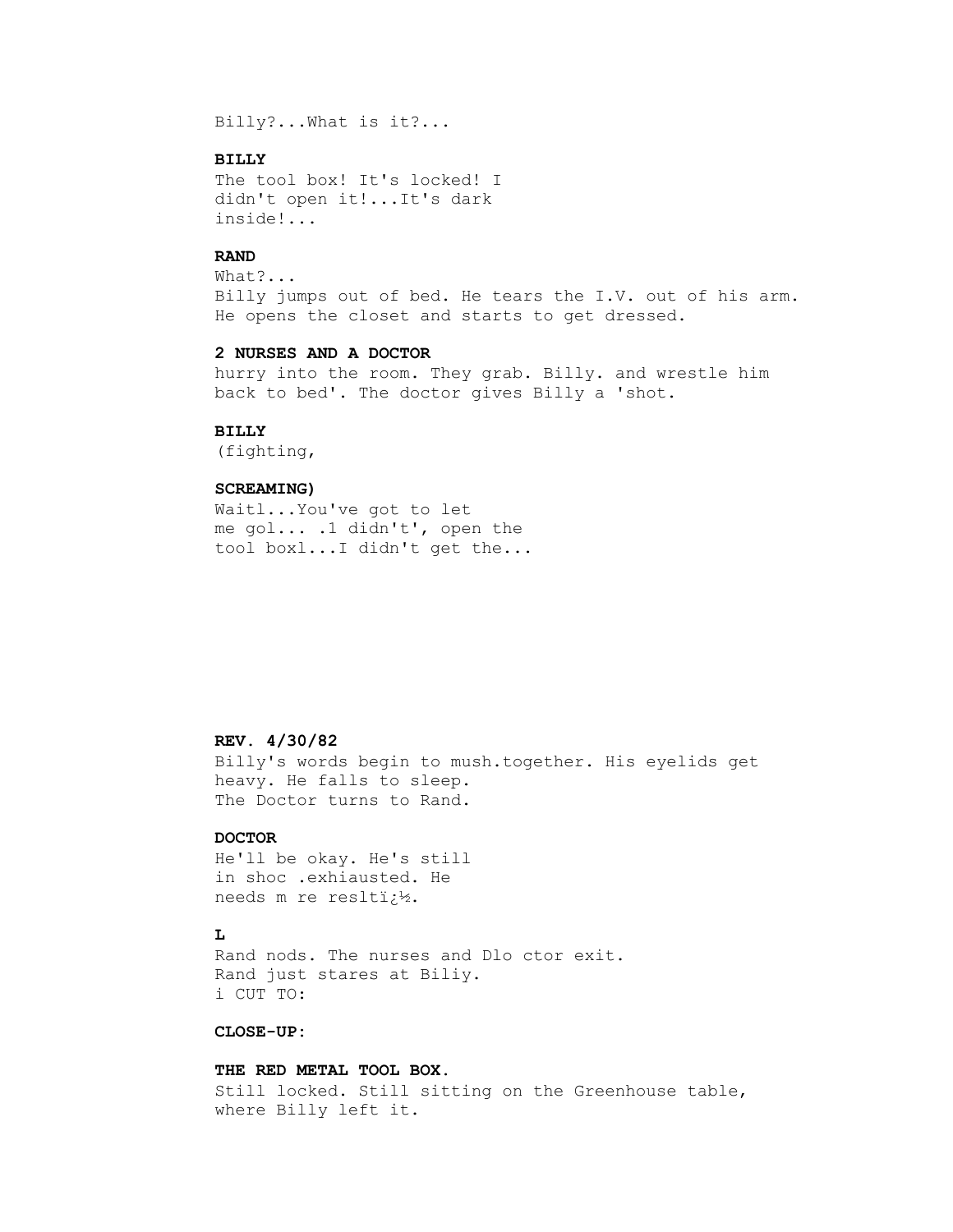#### **CAMERA PULLS BACK TO REVEAL**

 SEVERAL WORKERS cleaning up the debris, repairing the broken Greenhouse windows. The workers load the trash onto a dump truck. Outside, the snow is melting. The sun shines bright.

#### **A BURLY, MUSCULAR WORKER**

 walks up to the table and picks up the tool box. He shouts to another worker.

#### **ANOTHER WORKER**

Throw it out.  $\hat{a}\in\zeta$  .with the other trash. The worker is ready to throw it out. He examines the tool box. Fairly new. In good condition. He decides to keep it. He walks to his van -and rests the tool box on the front passenger seat.

#### **REV. 4/30/82 114.**

## **( )**

#### **THE WORKER**

 driving home in his van. Later that afternoon. The radio plays a Country tune.

#### **THE TOOL BOX**

rests on the seat beside him.

#### **SUDDENLY**

 the tool box begins to shake. Something pounds against it from inside.

### **THE WORKER**

 pulls his van to the roadside. He stares at the shaking tool box. His eyes are wide. Scared. The worker grabs the tool box. He gets out of his van.

#### **OUTSIDE**

 The tool box shakes and rattles in the worker's hand. Frightened, he throws the box-over a hilly, wooded area at the side of the road.